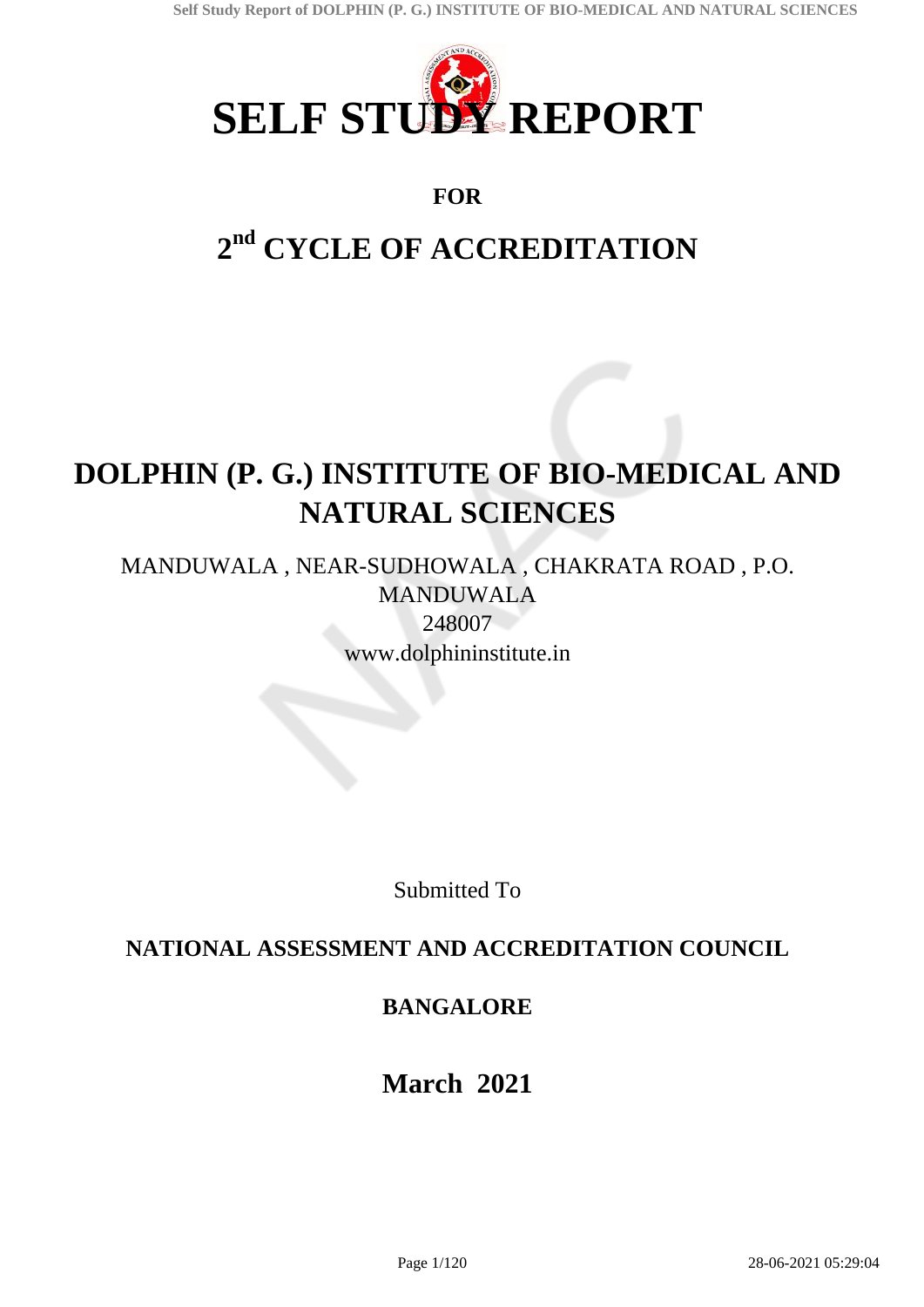# **1. EXECUTIVE SUMMARY**

# **1.1 INTRODUCTION**

The Dolfin Educational Society established the College in Dehradun in the year 2002 to provide quality education in the basic and applied life sciences. Nestled in the foothills of the Himalayas, Dolphin (PG) Institute of Biomedical and Natural Sciences, Dehra Dun, in this regard comes out as a school of thought in itself; a paradigm that inspires and ignites young minds to work towards gaining expertise in the nature-based sciences and thus, contributing significantly towards the betterment of the social order.

The lively surroundings and the equally committed approach towards the culture of studies are reflected both by the teachers and the students. Be it Kashmir or Manipur, students come here from all over the country and even from beyond the borders. Pupils from Bhutan, Nepal intermingle freely and enhance their socio-cultural ties with the global doctrine of nature forming the backdrop.

The institute with its innovative pedagogy and teaching practices offers the best conducive environment for the students to grow academically. The institute has modern and sophisticated instruments to give students good practical knowledge as well as professionally oriented training.

With spacious and well-furnished classrooms and specialized laboratories, agriculture farms, poly houses, nurseries, etc to give the students globally standardized facilitation, the institute is positioned as a premier center for scientific learning. The campus is having a Wi-Fi facility giving instant e-connectivity to the Dolphin library.

There are separate blocks for the cafeteria and canteen, library, administration, and health center. Ample spaces for indoor and outdoor games ensure the all-around mental and physical health of the students. A 300-bed girls hostel is located on the adjoining campus in Manduwala. There are three separate hostels for the boys. The hostels have a Wi-Fi facility too.

The Institute is managed by Dolfin Educational Society of India, New Delhi, and is approved by the State Govt. of Uttarakhand and affiliated with H.N.B. Garhwal Central University, Srinagar, Uttarakhand. Listed as 2(f) College without financial assistance by UGC in 2012.

### **Vision**

Creation of an educated, ethical and prosperous society by imparting higher education to youth, enabling them towards integral human and career development in the industrial and human health sector.

#### **Mission**

Academic excellence, healthy standards in extracurricular practices, socially relevant activities, and courses leading to employment and entrepreneurship and continuous progress of the institution.

In this way, we are "ready for good work" in collaboration with the government and people of goodwill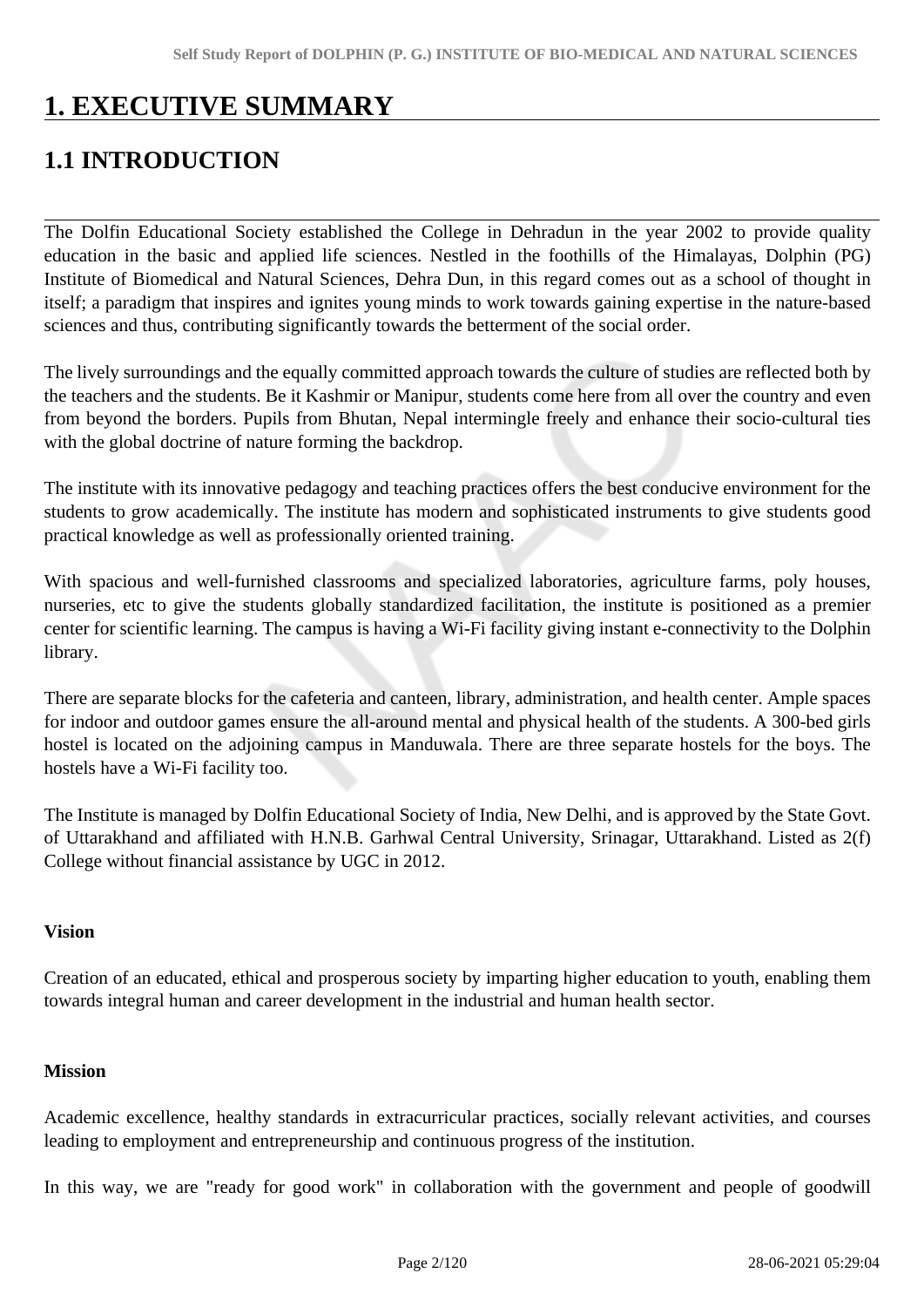including academicians and educationists, to create a society more worthy of human beings.

### **Addressing the need of the Society:**

The college has identified potential sectors which will soon spell the boom of the country's economic growth. Pharmachemistry, Biotechnology, Microbiology, Medical Lab Technology, Biochemistry, Forestry, Agriculture, and Physiotherapy are gaining immense popularity. India is no longer content to be an "outsourcing center" for the West. Without a doubt, life sciences will assume an advantageous position in the present phase of economic growth to find opportunities for innovation and development of industrial sectors.

#### **The students it seeks to serve:**

Providing holistic education and adequate opportunities for Human Values and Community Outreach Activities.

#### **Integrating Academic excellence with Human excellence**

#### **Academic Excellence**

The institute is reputed for academic excellence and the choice of the study programs offered. A stimulating academic atmosphere under the guidance of a young and dynamic faculty and the overall vision of amply experienced senior faculty provides a dynamic combination of youth and expert skill. A team of more than 97 highly qualified and dedicated faculty members edifies the strength of over 2500 students on the campus. *The emphasis is on developing strong Curricular Aspects and Teaching-Learning Process. The institute also pays full attention to Infrastructure and Learning Resources.*

### **Human Excellence**

Dolphin strives to develop the intellectual capacity of students, offer possibilities by which the students discern their purpose in life, help them to achieve their goals by imparting education that is not only theoretical but also practically oriented, helps them to work efficiently outside the classrooms and the laboratories and form social consciousness in them so that they may be capable of fostering a good relationship with others, a sense of participation and co-responsibility and become tools of social change with a preferential option for the poor and the weak to serve the civil society at large.

# **1.2 Strength, Weakness, Opportunity and Challenges(SWOC)**

#### **Institutional Strength**

It attracts students from across the country, and from adjoining countries, too.

Four major features of institutional strength are:

- 1. *A rural-based institution offering well-focused programs in biosciences.*
- 2. *Well-maintained infrastructure with good ambiance and a clean, eco-friendly campus.*
- 3. *Conducive environment for teaching-learning.*
- 4. *Inclusive education is evidenced by the greater enrolment of girls and SC/ ST students.*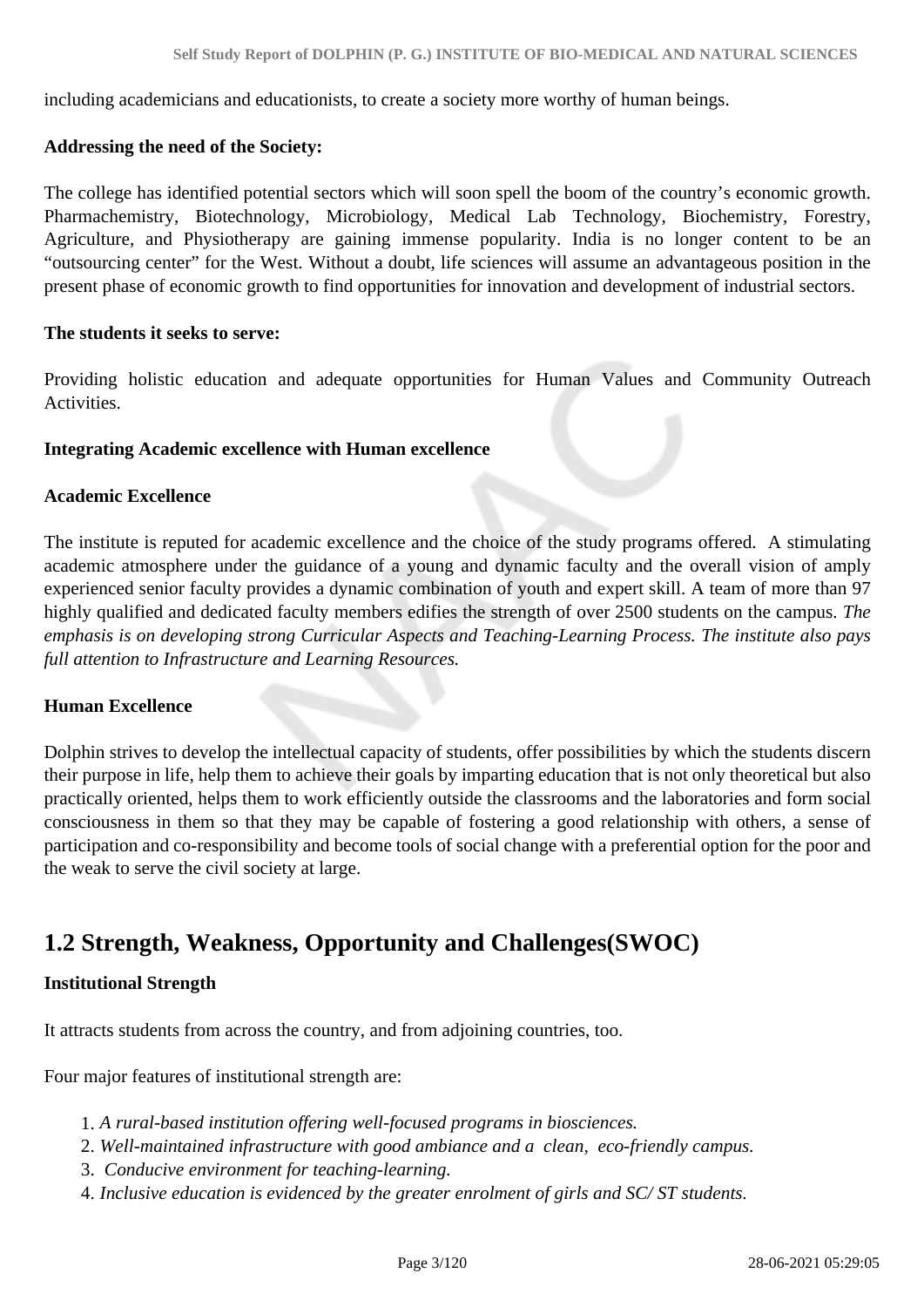The college has committed to farsighted management and good leadership by the Principal and Director.

The Faculty is well-qualified, proficient in teaching, and engaged in research; and has contributed several publications in peer-reviewed Research Journals.

College faculty is members of prestigious national committees constituted by GOI organizations.

Students also publish a good number of research papers based on their research work for dissertations.

The college has a rich digitized open accessed library with INFLIBNET N-LIST access.

The Institution, through the Research Projects of its faculty, mobilizes funds for research activities.

The college has 3 patents.

The Institution has a first-rate teacher-student ratio of 1:28 which reflects in the highly commendable examination results, invariably higher than the university average.

College is a local chapter for NPTEL.

The college has an excellent liaison with leading Research Institutes of GOI and State Govt., providing opportunities to its students to have hands-on–exposure in these organizations.

The college has an Entrepreneurship and Skill Enhancement Cell contributing to self-employment for youth.

College regularly conducts workshops.

The college has strong industry linkages and provides opportunities to its students for Industrial internships.

The college has adequate ICT facilities and has integrated the academic workflow through the ERP System strengthening the teaching-learning process.

The college has an active Alumni Association.

An active Dolphin Students' Welfare Council, NCC, NSS, Scouts & Guides play an important role in the holistic development of students.

The college publishes a quarterly Newsletter, *Dolphin Insight,* which includes important academic, curricular, and extra-curricular activities.

College has safe and hygienic hostel facilities for girls and boys.

#### **Institutional Weakness**

Efforts need to be in place for academia-industry interaction to ensure exposure of core faculty members. This would lead to better Institute-industry-collaborative projects.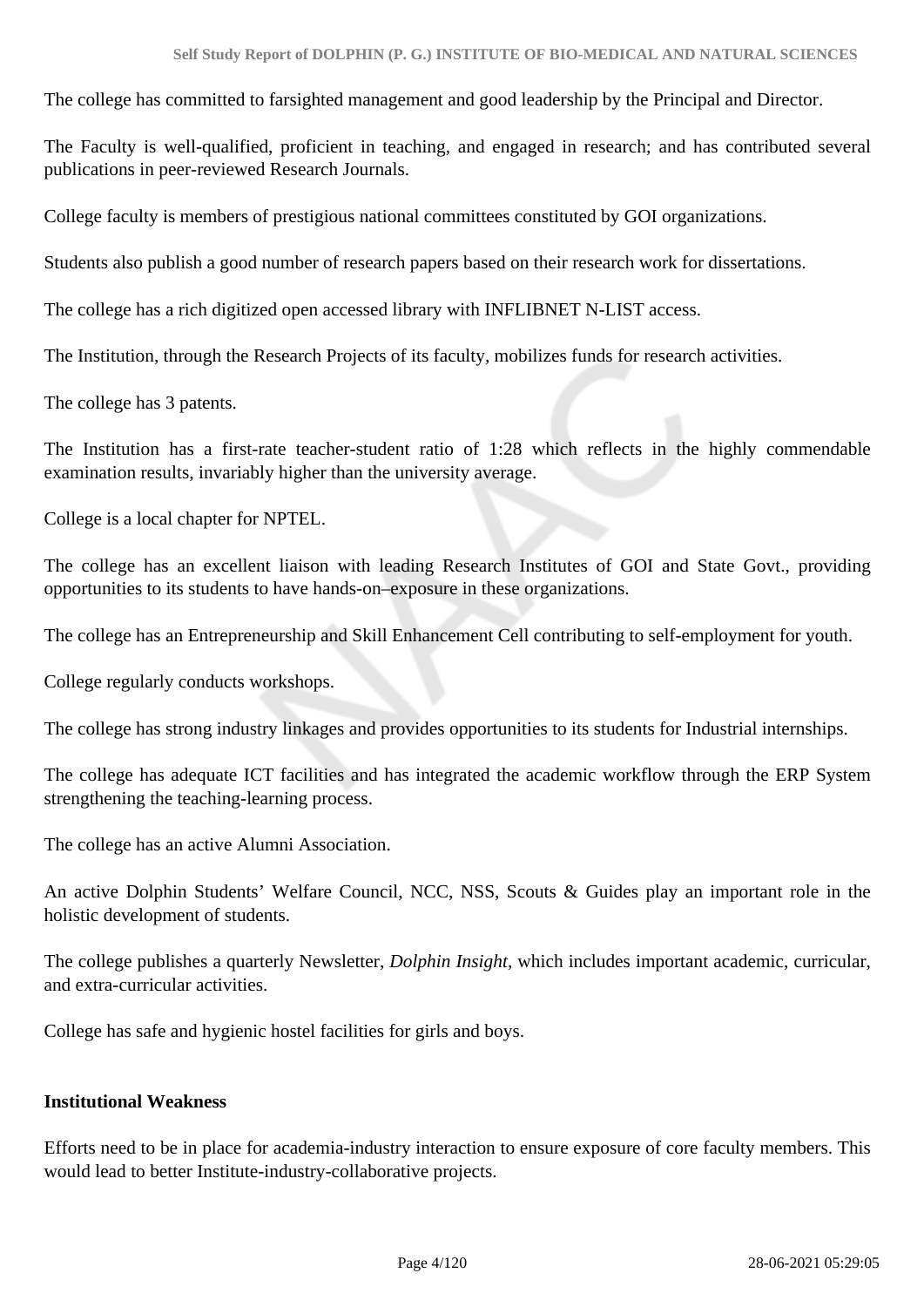The number of patents and skill-oriented start-ups is to be increased.

Qualitative enhancement of research activities needs to be made by the faculty and the students.

Limited academic flexibility since we are implementing the university curriculum.

There is a visible gap between the syllabus taught and market requirements. Being an affiliated Institution, it is difficult to eliminate this gap.

Though the number of faculty members with doctorates and research publications is commendable, it is not commensurate with the overall faculty strength.

The Institution offers a relatively fewer number of certificate and value-added courses.

Being highly pressed for time, owing to their academic duties, the faculty are rarely able to offer consultancy services despite their expertise in their respective fields.

Despite the College handling the Swayam portal, only a few Departments offer and encourage the use of MOOCs as part of their course structure.

Few opportunities for training students to appear at competitive examinations.

The administrative set-up needs to be further automated to speed up the functioning.

#### **Institutional Opportunity**

Up-gradation of the College from 4(f) to 2(f) status from the affiliating university.

Potential to become an Autonomous College.

Faculty members could be motivated to take up funded research projects.

The mentoring program could be utilized to encourage research initiatives amongst students. This would lead to greater student-faculty collaboration in research.

More experts from industries could be invited to create competencies that would increase the employability of students. Strategic Location enhances the opportunities for employment in Industry.

A higher number of certificate and value-added courses could be introduced.

College can initiate student/teacher exchange programs with reputed Institutes in the State and elsewhere.

The faculty could be encouraged to actively use MOODLE LMS for teaching.

Faculty can offer consultancy services in their areas of expertise.

The Institution could make more efforts to prepare students for competitive examinations.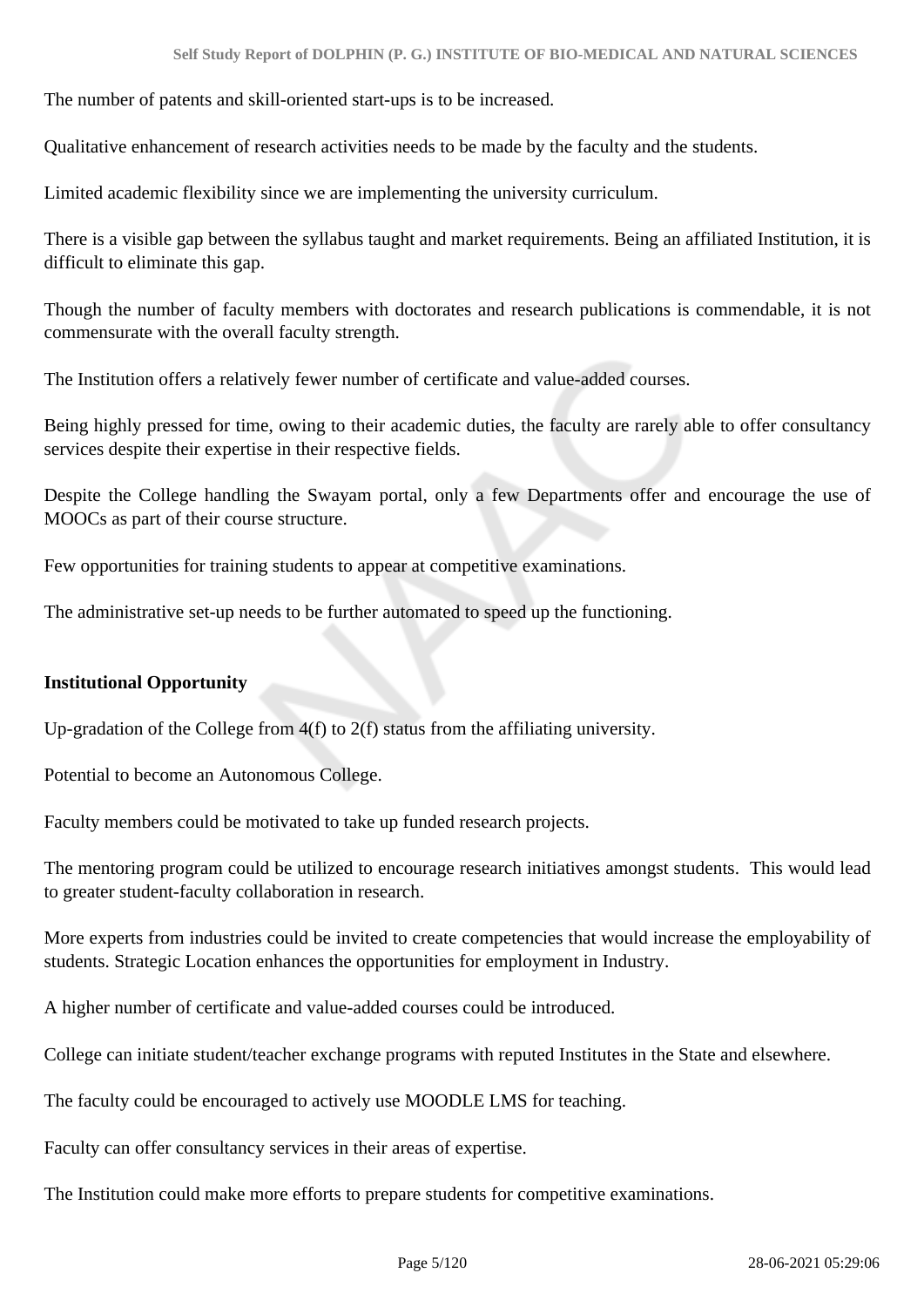Alumni could be encouraged to assist their *alma mater* by sharing their skills, experience, and networking.

Some courses could be organized to upgrade the skills of the administrative staff.

College can take the lead role in integrating value-based education and Human Values Community Outreach Services into the curriculum to mold students to fulfill the vision of the College.

Efforts could be made to allow the use of the well-furnished laboratories of College by Higher Secondary School in neighboring Panchayats.

### **Institutional Challenge**

Being a self-financed 4(f) and non 12B, institution upgrading the infrastructure with the growing needs without UGC funding support.

Being an affiliated college we are faced with certain constraints like having to frequently upgrade the curriculum in keeping with real-life requirements.

Rapid changes and advances in technology make it difficult for the Institution to continually upgrade its ICT facilities.

Though the Institution follows the CBCS system, owing to the large number of students, it is difficult to accommodate all requests for the choice of courses.

The administrative delays in the way examinations are conducted and results are announced in paramedical programs.

The proliferation of colleges in and around Dehra Dun and the birth of many new private universities in Dehra Dun city itself.

The Institution finds it difficult to provide the necessary facilities, in terms of time, space and instrumentation, to its faculty to assist them in their research endeavors.

It is difficult to maintain 100% of the records regarding student progression and placement.

To meet the expectations of the wide diversity among the students for an inclusive approach.

Orientate the faculty in such a manner that other educational institutions could use the expertise of the faculty by inviting them as resourced persons.

# **1.3 CRITERIA WISE SUMMARY**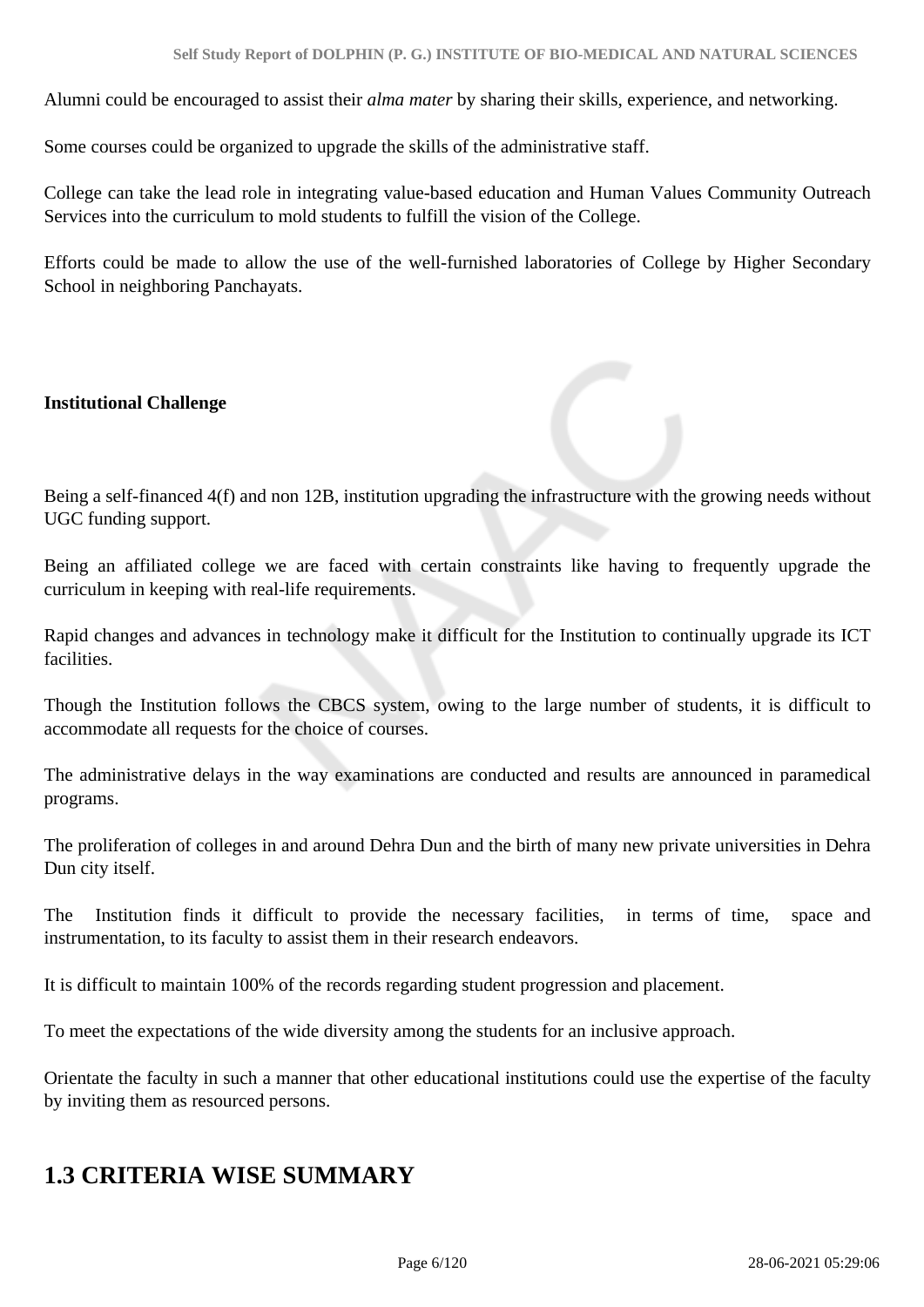### **Curricular Aspects**

The college has adequate infrastructure for effective curriculum delivery with 59 classrooms fitted with overhead LCD, 02 auditoriums, 31 laboratories, 05 agricultural farms, 03 Poly houses, 05 Physiotherapy centers, medical OPD, and a Diagnostic lab. Well-stocked digitized library subscribing to reputed professional journals and periodicals. NLIST and OPAC facilities are provided.

The college has made efforts to diversify the programs in tune with the diversifying interests and career opportunities. The college has conducted placement-oriented programs like Pharmachemistry, Microbiology, Biotechnology, Medical Lab Technology, Physiotherapy, Forestry and Agriculture, etc which are introduced in only a few colleges of the state.

Students are encouraged to enroll in different online courses from NPTEL, and MOOCs so that they have a thorough knowledge of the subjects. In this pandemic period, the students are strongly encouraged to use these portals for enhancing their knowledge.

The college adheres to the academic calendar in tune with the affiliating University and preparers its own on the provided guidelines with regards to conduct sessionals, etc. laying down a strong foundation for the academic delivery.

The Principal regularly monitors the progress of the syllabus as per the schedule in meetings with the HOD and the faculty.

Regular class tests are conducted to evaluate the academic progress of the students. A bi-monthly report of student's academic performance, attendance, and conduct is sent to the parents through ERP.

Monthly review meetings are held on the 1st Saturday, wherein the Management Committee takes the overview of the academic progress in the preceding month. The IQAC also takes feedback from the students. Corrective measures are taken for any shortcomings.

Besides timely completion of the syllabus, the faculty is also engaged in taking remedial classes/ tutorials for slow learners and special classes for advanced learners.

Teaching moral values and ethics is an integral part of classroom teaching and other day-to-day interactions thereby leading to the holistic development of students.

CME/ seminars/ workshops/hands-on training and guest lectures are conducted regularly to expose the students to the latest developments/ research in their fields.

The HVCO activities are undertaken regularly.

#### **Teaching-learning and Evaluation**

Students are graded in different categories as per their academic performance. The class coordinator has the responsibility of bridging the knowledge gap of weak students to cope up with the enrolled program by organizing assignments, remedial classes, tutorials, etc. Study material is also provided through ERP.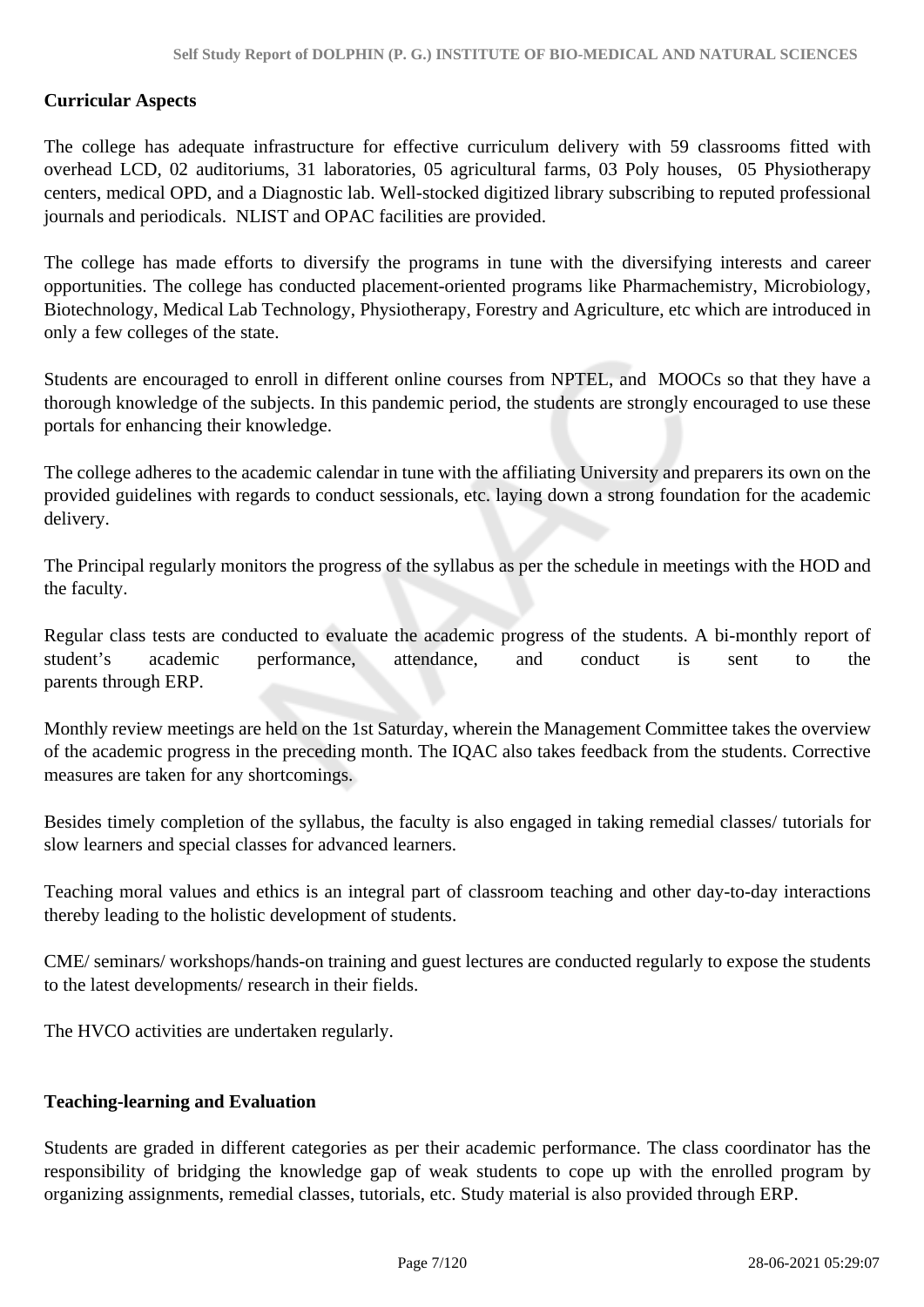Guest lectures are conducted by eminent scientists/ academicians/ industry experts to acquaint the students with the latest technologies.

Students are encouraged to enroll in different online courses like NPTEL, MOOCs, and IIRS.

Provision is made to conduct coaching classes for NET/ SLET entrance exams for the students.

CBCS has been implemented since 2015-16.

The institution ensures the use of student-centric methodologies such as experiential, participative learning, and problem-solving methodologies in the teaching-learning process both in Core and elective courses as per UGC guidelines.

Project work/Dissertation is considered as a special course involving the application of knowledge and carries varied credits in different programs.

Internships for six months with Hospitals/ Physiotherapy centers/ Pathology/ Clinical labs are mandatory on completion of many UG Programs.

Activities like Industrial training, clinical postings, farming; propagation in poly houses, medicinal and timber plant nurseries, plant tissue culture lab, vermicomposting provide learning experiences. The students are becoming skilled human resources which they can use for starting their ventures after completion of their study programs.

The institute has adopted ICT-based teachings in classrooms, though one to on lecture mode is the predominant method of teaching.

The college has an operative ERP system, which is accessible to students, their parents, and faculties for using the e-teaching and learning resources.

College is also the Local chapter of NPTEL with a database of audio-video lectures from IITs and IISc.

The college has a separate examination cell to handle the issues regarding conducting exams and the evaluation process.

The Institute follows an open evaluation system, student's performance, University results, etc is displayed on the notice board / ERP system and informed to the parents via bi-monthly reports.

Program and course outcomes are displayed on the college website and are also included in the prospectus stating the objectives of various departments of the college.

#### **Research, Innovations and Extension**

The College has Research Advisory Committee and a Capacity Building and Skill Development Cell comprising faculty members from various departments. These cells oversee the smooth and efficient coordination of research, innovations, and transfer of knowledge to encourage forging a relationship between the industry and the institution.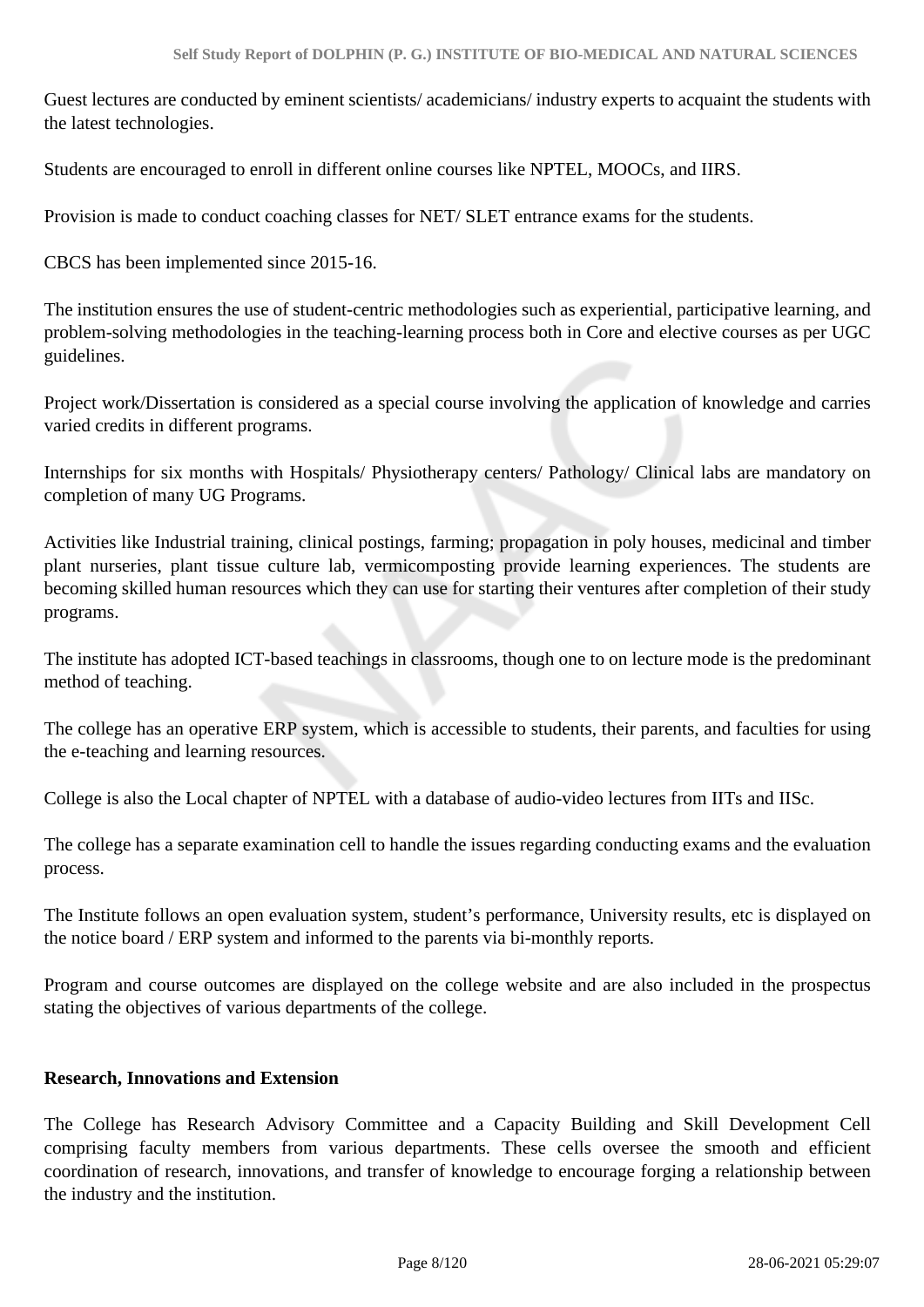The RAC enhances interaction and cooperation between researchers for interdisciplinary and multidisciplinary work. It establishes links with various R&D organizations and funding agencies for research grants.

Funding worth Rs. 5134000.00 was granted by DBT, GOI, and USBD for carrying out research projects in the college during the last five years.

It organizes research promotion events like conferences, workshops, and invited lectures.

Management has introduced a Research-incentive scheme to promote faculty for conducting research and publish good papers in peer-reviewed journals.

Provision of study leaves to faculty to carry out their research program.

5 Ph.D. have been awarded to students and faculty during the preceding five years, while 7 are in progress.

The faculty of the college has published 205 research papers, 18 books, and 08 chapters, while students of the College have published 80 research papers based on their dissertation works during the preceding 5 years.

The CBSD Cell support and promote rural entrepreneurship in the region through training, demonstration, and dissemination of technologies and opportunities to the grass root people.

It conducts entrepreneurship programs such as workshops, seminars on entrepreneurship development.

It provides information about the financial Institutions for the establishment and running of the industry.

To promote Institution-neighborhood-community network and student engagement, the college has established the Dolphin Students Welfare Committee.

 It regularly organizes several Community Outreach Activities to sensitize the students to develop social values, widespread their responsibilities and knowledge in societal issues and problems by making them involved with the people in the community.

Some of the major community benefiting programs by the institute are in the form of regular Blood Donation and Physiotherapy camps, providing free medical consultation and services to the neighborhood rural population who would have otherwise been deprived of this kind of health care.

#### **Infrastructure and Learning Resources**

The management has developed adequate infrastructure and teaching resources for an effective teachinglearning process. Regular up-gradation is undertaken to ensure optimal utilization of the available infrastructure. The college has 62 well-ventilated classrooms and 31 well-equipped labs with adequate seating capacity. Classrooms have overhead LCD projectors, PAS, and internet connectivity to facilitate ICT-enabled teaching.

The library is fully automated and spread over 3500 sq ft. Stocked with approximately 28400 books and 79 journals, along with 2545 dissertations and project reports by college students.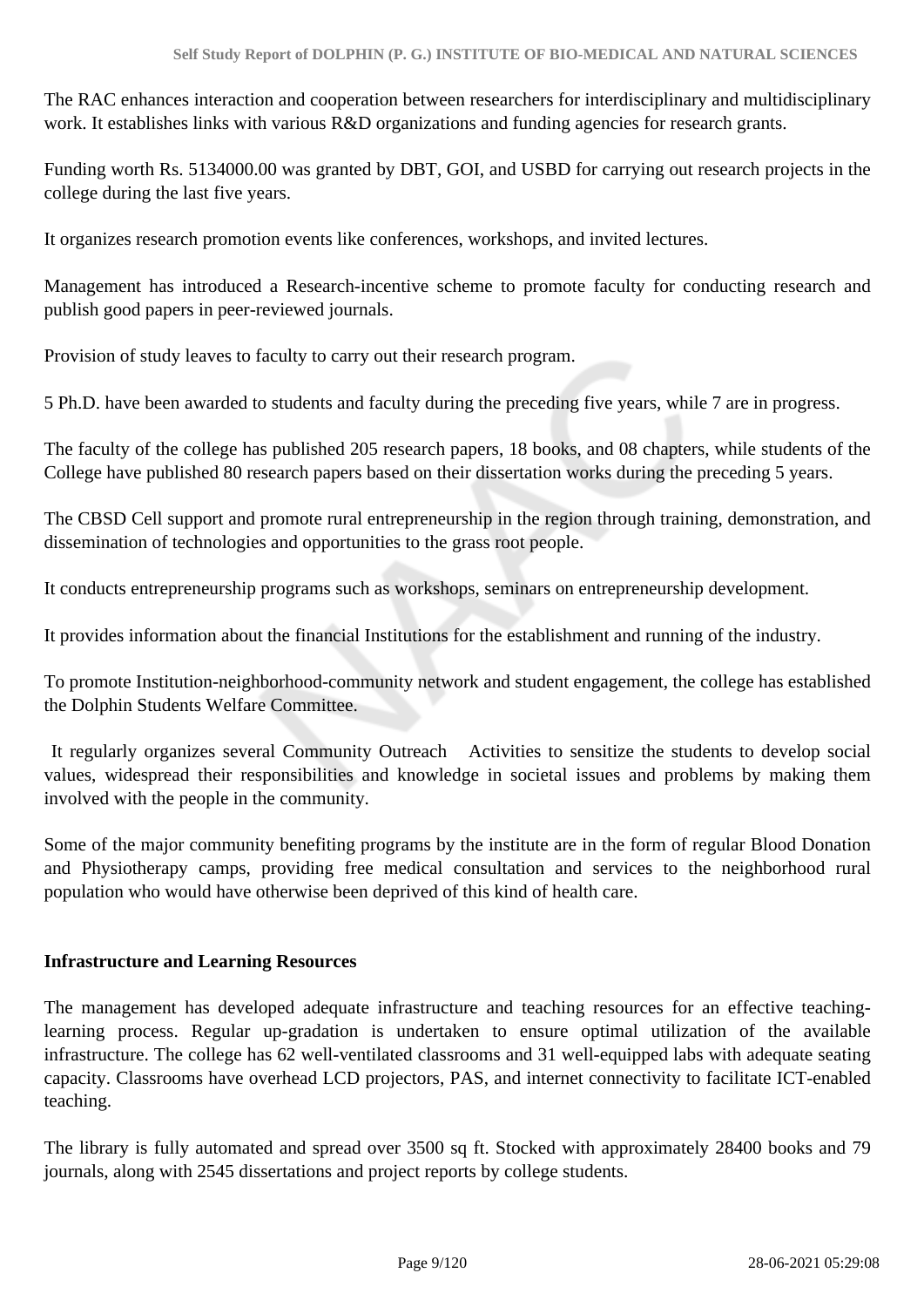It is automated with integrated library management software which is linked with the college ERP system.

The college has subscribed to NLIST Programme.

During the current year (2018-19), out of 105 faculties, 54 are Ph.D. and 24 are NET qualified in their respective fields.

The faculty also has access to ICT resources like the SWAYAM-NPTEL database, NLIST, and NDL. E-books are accessible via their ERP login.

Students have open access to Internet browsing nodes in E-library.

During the preceding five years College organized 70 CMEs, workshops, and FDPs, 75 guest lectures by invited eminent searchers/academicians to promote and strengthen research culture among staff and students.

The college has agriculture farms, poly houses to demonstrate agriculture practices and in-situ crop cultivation practices for the students of the Agriculture and Horticulture Departments.

The College has separate boys and girls hostel facilities.

The college has sports facilities for outdoor games and indoor games like Athletics, Basket Ball, Volleyball, Badminton, Cricket, Foot Ball, Kabaddi, Table- Tennis, Carom, Chess, Ludo, etc.

A fully equipped Gymnasium is being maintained at Manduwala Girls Hostel and Agarsen Boys Hostel.

The College students not only organize cultural activities on various occasions like the Annual cultural fest 'Srijan', 'Udan', Independence and Republic days but also participate in cultural fests in other educational institutions and Govt. functions. They have won several prizes in such events.

College and Girls hostel premises are under complete CCTV surveillance. Thus, the institute is taking care of providing sports facilities, hostels, and security.

#### **Student Support and Progression**

The College adopts a proactive role for the progress of its students and ensures full support in their efforts in moving forward. Students are assisted by the administration in procuring scholarships and free ships under various schemes. Many cash prizes are awarded to the meritorious students during the Annual Day function. The list of college toppers is regularly showcased in the College newsletter.

Remedial coaching is provided on a need-basis while bridge courses are conducted to fill in gaps in the curriculum. The Institution has a well-equipped Language Laboratory.

A beginning has also been made to assist the students in preparing for NET exams etc by arranging coaching classes after college hours.

Participation in sports and cultural events is encouraged. The Institution's sportspersons and teams have a consistent track record of highly commendable achievements including participation in national and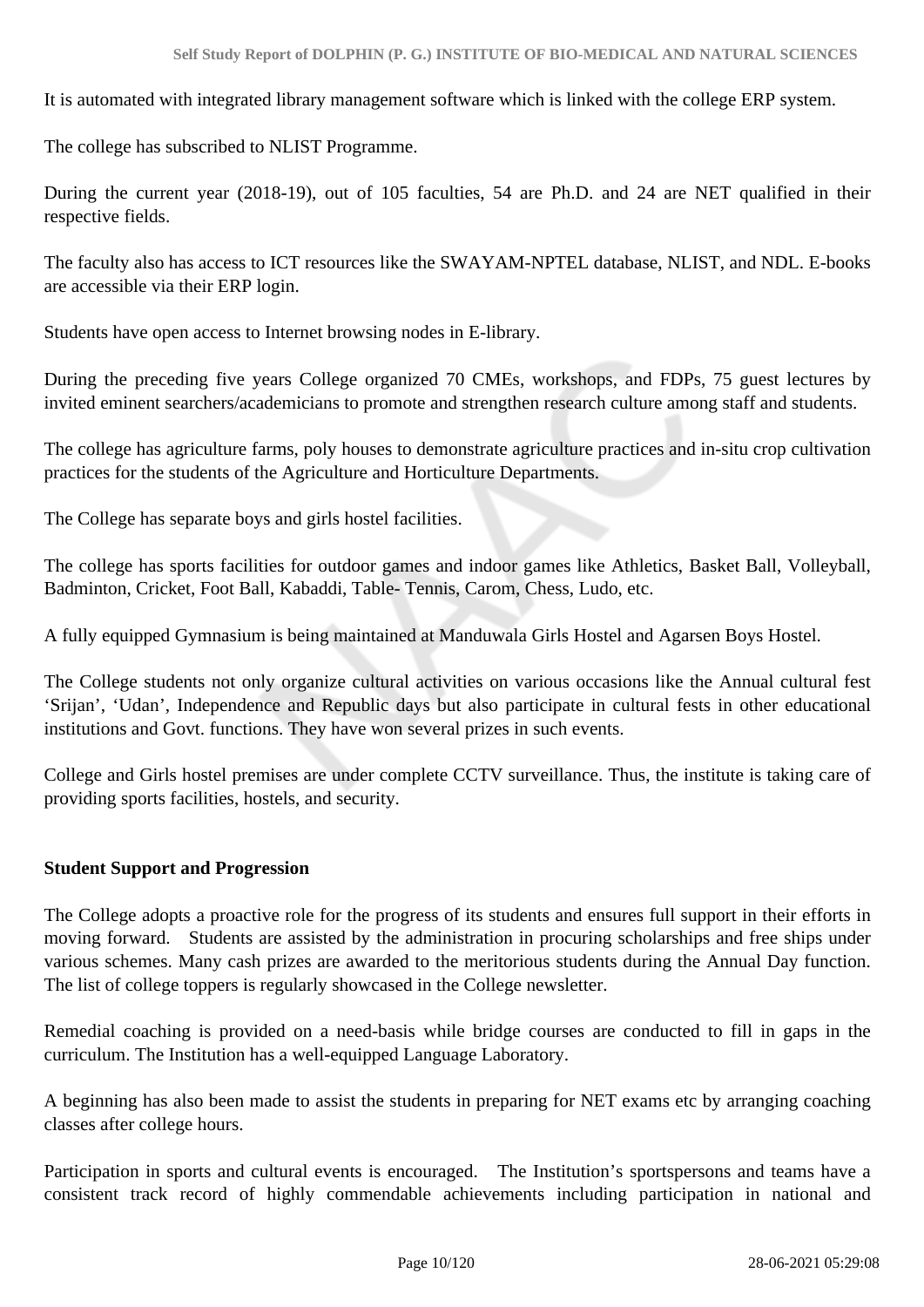international events.

Various culture-related events are regularly organized at the campus. These provide a platform for the students to, both, display and showcase their talents and, also, to get an inclusive environment. Students often participate in inter-collegiate cultural events in the City, University, and elsewhere with highly commendable results.

The college has a Training & Placement cell for guiding students in job avenues and arranging various training and internships in Industries and hospitals. It organizes in and off-campus interviews, career guidance sessions, PDP industry-academia interaction, guest lectures, etc. Capacity building cell encourages self-employment activities.

The Anti-ragging Squad, Anti-ragging Committee, and the Sexual Harassment Cell are the mechanisms in place to promptly address the grievances of students, if any, especially related to sexual harassment and ragging. The college has a committee to assist the SC/ST/ OBC students.

These cells and committee work as per the guidelines released by UGC from time to time.

The college has an active Students' Council which meets regularly, deliberates upon various issues, and, under the guidance of the faculty and organizes events of varied nature.

College alumni have excelled in various walks of life and assist the Institution in various ways. Annual Alumni meet are generally well-attended.

### **Governance, Leadership and Management**

The objective of governance and leadership is implemented per the Mission, Vision, and Goals of the College, decentralization and participative management is amply implemented. The effective governance of the college involves Governing body, College Management Committee, Principal, Director, IQAC, Faculty, Admin staff, DSW Committee, Alumnus, Stakeholders, and employers.

The Governing Body delegates authority to the College Management Committee, which, in turn, share it with the different levels of functionaries in the college by engaging itself with the day to day academic and administrative matters of the institute and meets periodically to plan policies relating to admissions, academic programs, recruitment of staff and infrastructure development. The Principal and the Director implement the decisions taken by CMC.

The Principal assigns specific duties to various academic and administrative bodies of the college based on the suggestions made by the management. Teachers are the key players in implementing the vision and mission of the college and play a proactive part in the decision-making process. Senior faculty members are given responsibilities to act as mentors and counselors to minimize the centralization of authority, to make decisions, and implement them faster which helps to streamline the academic process and progress of the student.

Heads of Departments enjoy considerable administrative and academic autonomy in running the academics and extracurricular activities of their respective departments. They are Conveners of various committees and cells along with the staff representatives on higher decision-making bodies and play an important role in determining the institutional policies and implementing the same.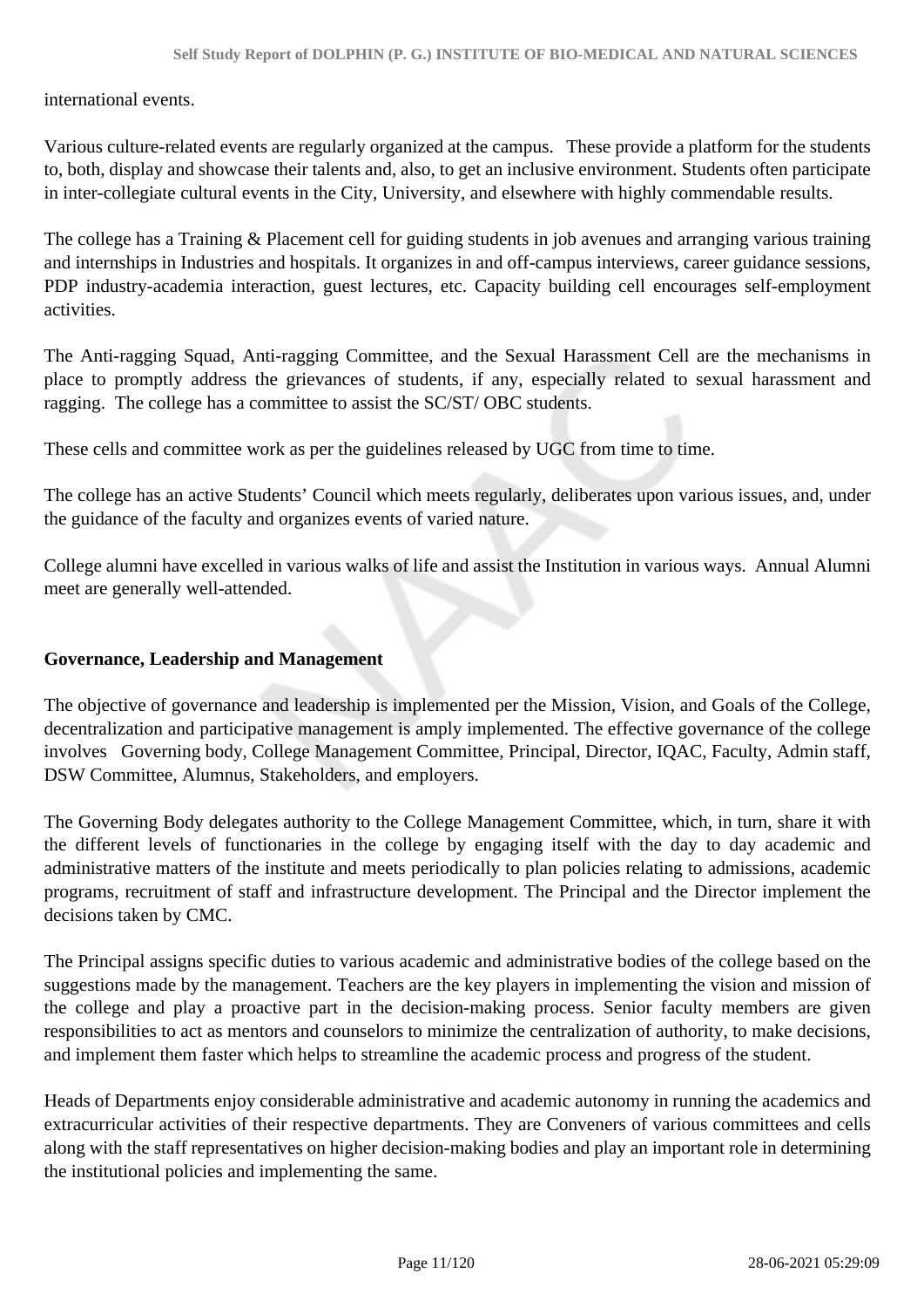The College has constituted various committees with faculty as members for the proper functioning of the library, research, academics, Capacity Building and Skill Development, sports, cultural activities, etc both in the campus as well as hostels.

Student Welfare Council comprises faculty and students. It coordinates and undertakes various Community Outreach Activities.

Discipline, dedication, and community services are also inculcated in faculty and staff through NCC, Scouts and Guides, NSS, and Youth Red Cross. A large number of students and faculty are involved in these programs.

### **Institutional Values and Best Practices**

The College has a wide representation of the vast demographic diversity of our country; by and large students from almost 80% of the States and UT of the country are studying in the College, besides students from two SAARC countries, namely Nepal & Bhutan.

This diversity on college campuses enriches the experience in various ways. For many students, the nonhomogenous composition of the College population becomes their introduction to the world as it is a departure from their sheltered backgrounds. For others who are already familiar with diverse communities, the multiethnic multicultural campus environment is an affirmation of their experience. Navigating the cross-cultural fabric of campus life is part of the overall learning experience for everyone.

College is conscious of challenges and issues arising from the rapidly-evolving national and global scenarios and its responsibilities to this end. Thus, it regularly organizes multiple workshops, CMEs, hands-on-trainings, seminars, Symposium, one-day colloquium, guest lectures, etc in collaboration with reputed organizations or trainers in the field of subject for up-gradation of teaching and learning to provide the extra edge in the knowledge and skill development of our students.

The college has integrated the academic workflow through the common system to improve the internal communications between management, faculty, students, and parents by eliminating the manual processes. It also boosts decision-making through strategic data analysis.

The College celebrates various Days of National Importance with great patriotic fervor to inculcate a feeling of oneness among the student community.

It also organizes various academic and co-curricular activities for inculcating the Fundamental Duties and Rights of the Indian citizens to inculcate social consciousness in them for fostering a good relationship with others, a sense of participation and co-responsibility and become tools of social change with a preferential option for the poor and the weak.

We are committed to the creation of an educated, ethical and prosperous society by imparting higher education to youth enabling them towards integral human and career development in the industrial and human health sector. Our motto is also to train them to be gainfully employed for the overall development of civil society at large.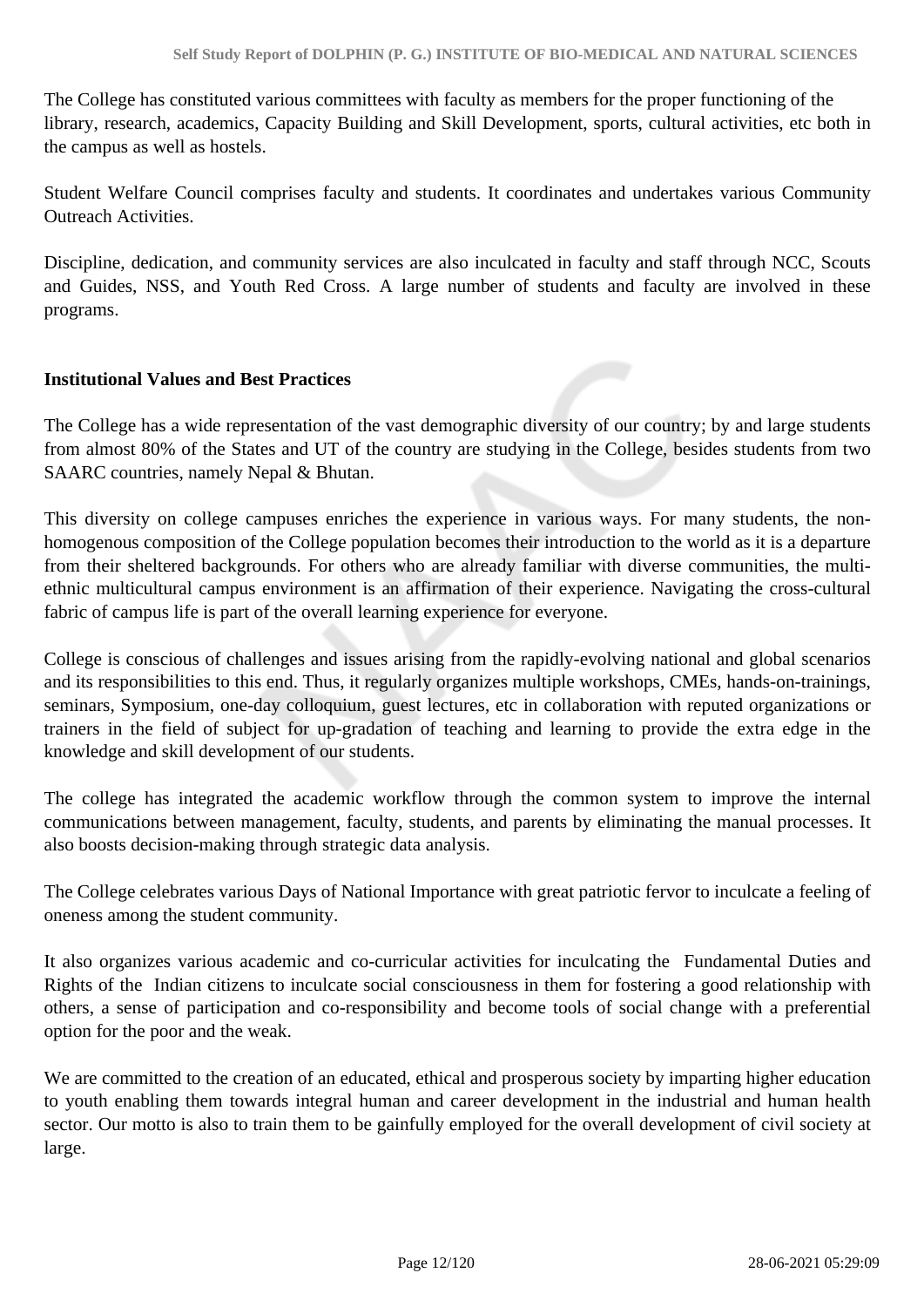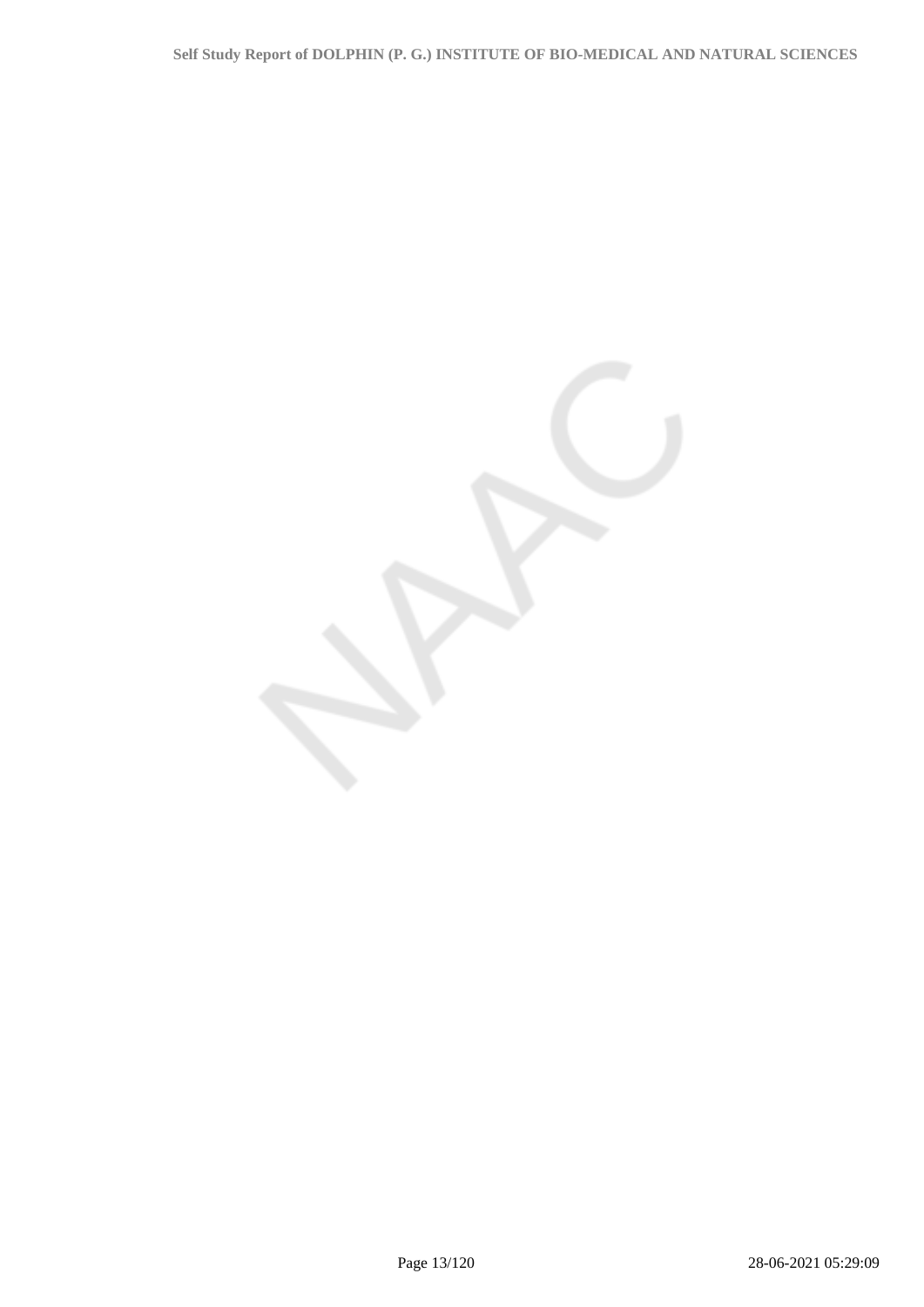# **2. PROFILE**

# **2.1 BASIC INFORMATION**

| Name and Address of the College |                                                                          |
|---------------------------------|--------------------------------------------------------------------------|
| Name                            | DOLPHIN (P. G.) INSTITUTE OF BIO-<br><b>MEDICAL AND NATURAL SCIENCES</b> |
| Address                         | Manduwala, Near-Sudhowala, Chakrata Road,<br>P.O. Manduwala              |
| City                            | Dehradun                                                                 |
| <b>State</b>                    | Uttarakhand                                                              |
| Pin                             | 248007                                                                   |
| Website                         | www.dolphininstitute.in                                                  |

| <b>Contacts for Communication</b> |                         |                                          |               |                   |                                         |
|-----------------------------------|-------------------------|------------------------------------------|---------------|-------------------|-----------------------------------------|
| <b>Designation</b>                | <b>Name</b>             | <b>Telephone with</b><br><b>STD Code</b> | <b>Mobile</b> | Fax               | <b>Email</b>                            |
| Principal                         | Shailja Pant            | 0135-2760104                             | 9568004546    | 91-75059266<br>60 | mail@dolphininstit<br>ute.in            |
| IQAC / CIQA<br>coordinator        | Shruti<br><b>Sharma</b> | 0135-2694547                             | 9568004557    | 91-99278000<br>45 | coordinatoriqac@d<br>olphininstitute.in |

| <b>Status of the Institution</b> |                                   |
|----------------------------------|-----------------------------------|
| <sup>†</sup> Institution Status  | <b>Private and Self Financing</b> |

| Type of Institution |              |
|---------------------|--------------|
| By Gender           | Co-education |
| $\perp$ By Shift    | Regular      |

| <b>Recognized Minority institution</b>     |    |  |
|--------------------------------------------|----|--|
| If it is a recognized minroity institution | No |  |
|                                            |    |  |

| <b>Establishment Details</b>         |              |
|--------------------------------------|--------------|
| Date of establishment of the college | $28-08-2002$ |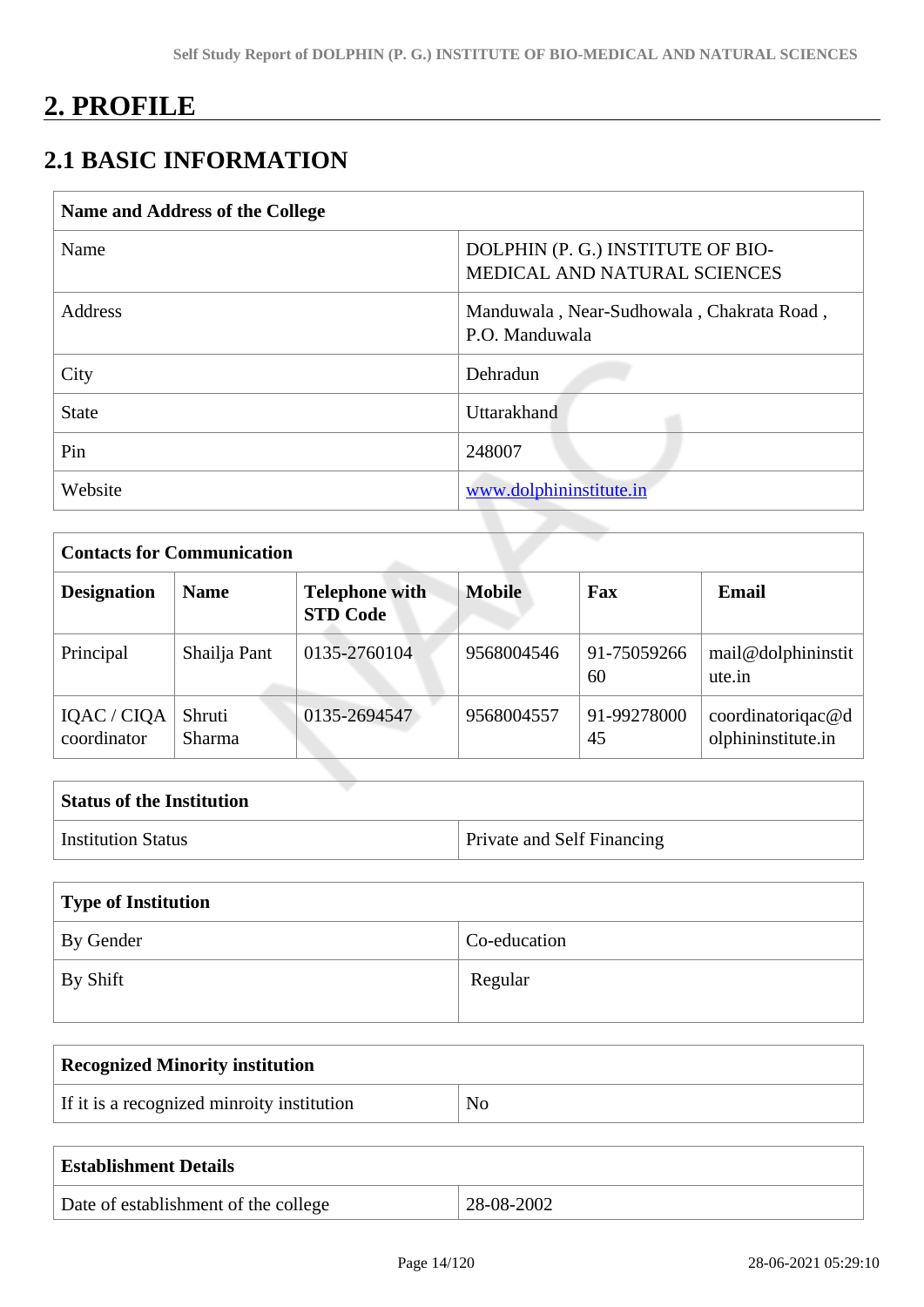| University to which the college is affiliated/ or which governs the college (if it is a constituent<br>  college) |  |
|-------------------------------------------------------------------------------------------------------------------|--|
|                                                                                                                   |  |

| <b>State</b> | University name                                      | <b>Document</b>      |
|--------------|------------------------------------------------------|----------------------|
| Uttarakhand  | Hemwati Nandan Bahuguna<br><b>Garhwal University</b> | <b>View Document</b> |

### **Details of UGC recognition**

| <b>Under Section</b> | <b>Date</b> | <b>View Document</b> |
|----------------------|-------------|----------------------|
| 2f of UGC            | 16-10-2012  | <b>View Document</b> |
| 12B of UGC           |             |                      |

|                                                           | Details of recognition/approval by stationary/regulatory bodies like<br>AICTE, NCTE, MCI, DCI, PCI, RCI etc(other than UGC) |                                        |                              |                |
|-----------------------------------------------------------|-----------------------------------------------------------------------------------------------------------------------------|----------------------------------------|------------------------------|----------------|
| <b>Statutory</b><br><b>Regulatory</b><br><b>Authority</b> | <b>Recognition/App</b><br>roval details Inst<br>itution/Departme<br>nt programme                                            | Day, Month and<br>year(dd-mm-<br>yyyy) | <b>Validity in</b><br>months | <b>Remarks</b> |
| <b>NCTE</b>                                               | <b>View Document</b>                                                                                                        | 21-05-2015                             | 60                           |                |

| Details of autonomy                                                                                                                  |    |
|--------------------------------------------------------------------------------------------------------------------------------------|----|
| Does the affiliating university Act provide for<br>conferment of autonomy (as recognized by the<br>UGC), on its affiliated colleges? | No |

| <b>Recognitions</b>                                                                   |     |
|---------------------------------------------------------------------------------------|-----|
| Is the College recognized by UGC as a College<br>with Potential for Excellence (CPE)? | No  |
| Is the College recognized for its performance by<br>any other governmental agency?    | No. |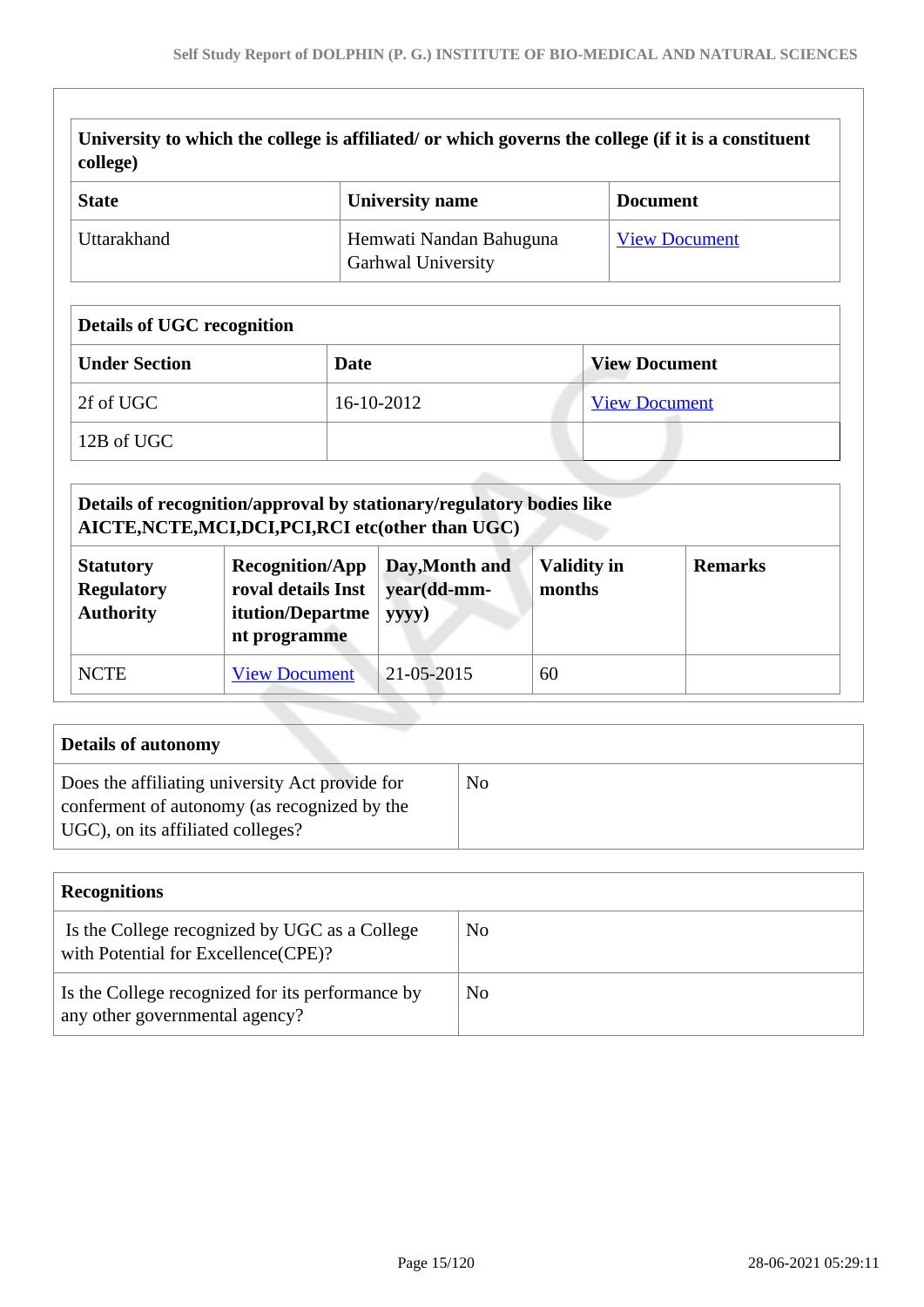| <b>Location and Area of Campus</b> |                                                                 |           |                                |                             |  |  |  |  |  |  |
|------------------------------------|-----------------------------------------------------------------|-----------|--------------------------------|-----------------------------|--|--|--|--|--|--|
| <b>Campus Type</b>                 | <b>Address</b>                                                  | Location* | <b>Campus Area</b><br>in Acres | Built up Area in<br>sq.mts. |  |  |  |  |  |  |
| Main campus<br>area                | Manduwala, Near-Sudhowala<br>, Chakrata Road, P.O.<br>Manduwala | Rural     | 4.17                           | 16741.23                    |  |  |  |  |  |  |

# **2.2 ACADEMIC INFORMATION**

|                        | Details of Programmes Offered by the College (Give Data for Current Academic year) |                                     |                                             |                                        |                                      |                                             |
|------------------------|------------------------------------------------------------------------------------|-------------------------------------|---------------------------------------------|----------------------------------------|--------------------------------------|---------------------------------------------|
| Programme<br>Level     | <b>Name of Pr</b><br>ogramme/C<br>ourse                                            | <b>Duration</b> in<br><b>Months</b> | <b>Entry</b><br>Qualificatio<br>$\mathbf n$ | <b>Medium of</b><br><b>Instruction</b> | <b>Sanctioned</b><br><b>Strength</b> | No.of<br><b>Students</b><br><b>Admitted</b> |
| <b>UG</b>              | BSc, Biotech<br>nology                                                             | 36                                  | Plus two                                    | English                                | 60                                   | 20                                          |
| <b>UG</b>              | BCom,Com<br>merce                                                                  | 36                                  | Plus two                                    | English                                | 120                                  | 26                                          |
| <b>UG</b>              | BSc, Agricult<br>ure                                                               | 48                                  | Plus two                                    | English                                | 220                                  | 220                                         |
| <b>UG</b>              | <b>BSc, Forestry</b>                                                               | 48                                  | Plus two                                    | English                                | 100                                  | 99                                          |
| <b>UG</b>              | <b>BSc, Horticul</b><br>ture                                                       | 48                                  | Plus two                                    | English                                | 100                                  | 50                                          |
| <b>UG</b>              | <b>BSc, Medical</b><br>Lab<br>Technology                                           | 42                                  | Plus two                                    | English                                | 50                                   | 48                                          |
| <b>UG</b>              | <b>BSc, Medical</b><br>Microbiolog<br>y And<br>Microbiolog<br>y                    | 42                                  | Plus Two                                    | English                                | 50                                   | 28                                          |
| <b>UG</b>              | BPT, Physiot<br>herapy                                                             | 54                                  | Plus two                                    | English                                | 50                                   | 50                                          |
| <b>UG</b>              | BEd, Educati<br>on                                                                 | 24                                  | Graduate                                    | English                                | 50                                   | 43                                          |
| $\mathbb{P}\mathbb{G}$ | MSc,Zoolog<br>y                                                                    | 24                                  | Graduate                                    | English                                | 40                                   | 40                                          |
| PG                     | MSc, Botany                                                                        | 24                                  | Graduate                                    | English                                | 40                                   | 21                                          |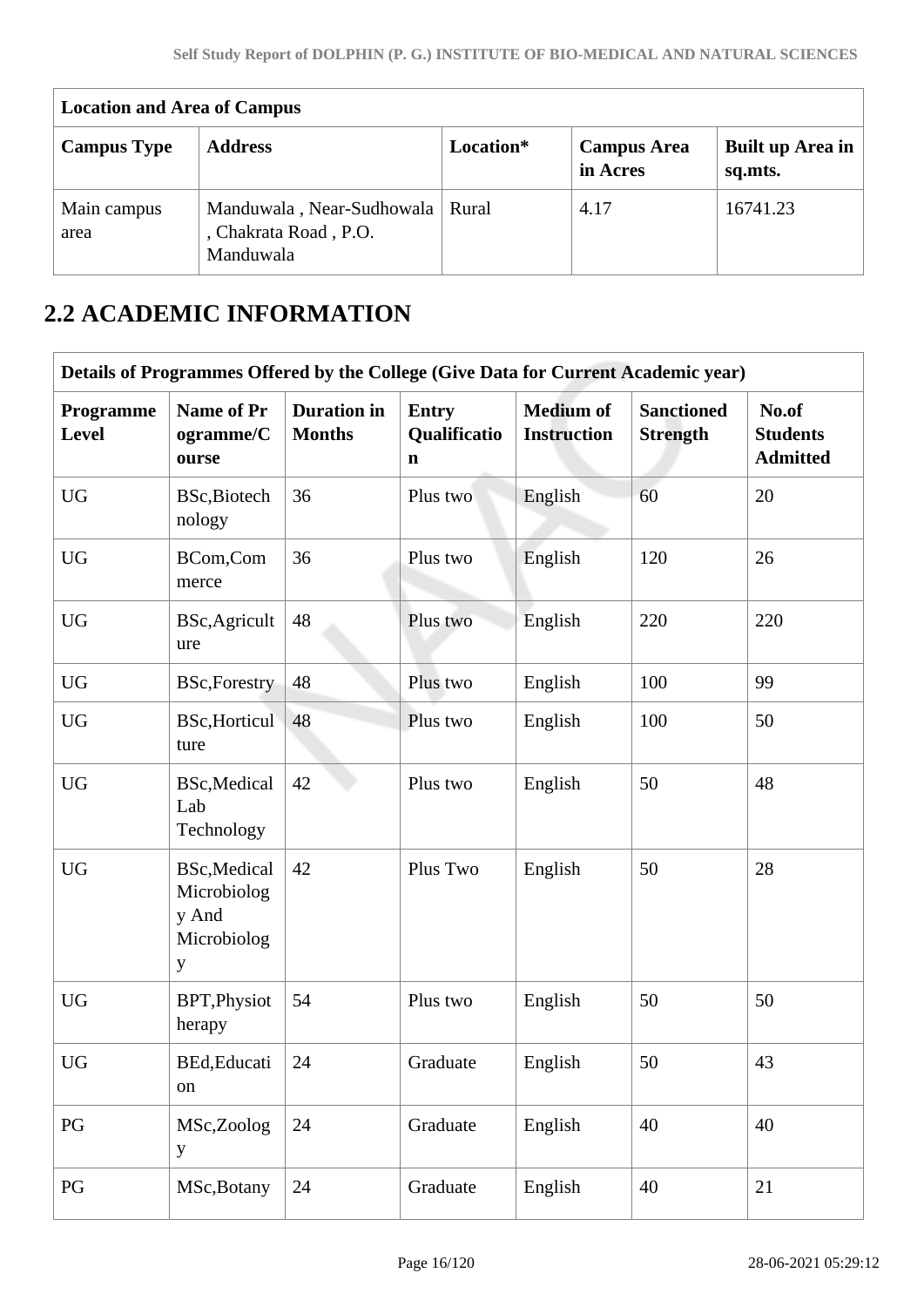| PG | MSc, Chemis<br>try And Phar<br>maceutical<br>Chemistry                  | 24 | Graduate | English | 27 | 22 |
|----|-------------------------------------------------------------------------|----|----------|---------|----|----|
| PG | MSc, Chemis<br>try And Phar<br>maceutical<br>Chemistry                  | 24 | Graduate | English | 40 | 6  |
| PG | MSc, Biotech<br>nology                                                  | 24 | Graduate | English | 33 | 25 |
| PG | MCom,Com<br>merce                                                       | 24 | Graduate | English | 40 | 8  |
| PG | MSc, Agricul<br>ture                                                    | 24 | Graduate | English | 30 | 29 |
| PG | MSc, Forestr<br>y                                                       | 24 | Graduate | English | 30 | 29 |
| PG | MSc, Medica<br>1 Lab<br>Technology                                      | 24 | Graduate | English | 20 | 10 |
| PG | MSc, Medica<br>1<br>Microbiolog<br>y And<br>Microbiolog<br>$\mathbf{y}$ | 24 | Graduate | English | 33 | 29 |
| PG | MPT, Physiot<br>herapy                                                  | 24 | Graduate | English | 50 | 48 |
| PG | MSc, Bioche<br>mistry                                                   | 24 | Graduate | English | 30 | 13 |
| PG | MSc, Physics                                                            | 24 | Graduate | English | 30 | 9  |

**Position Details of Faculty & Staff in the College**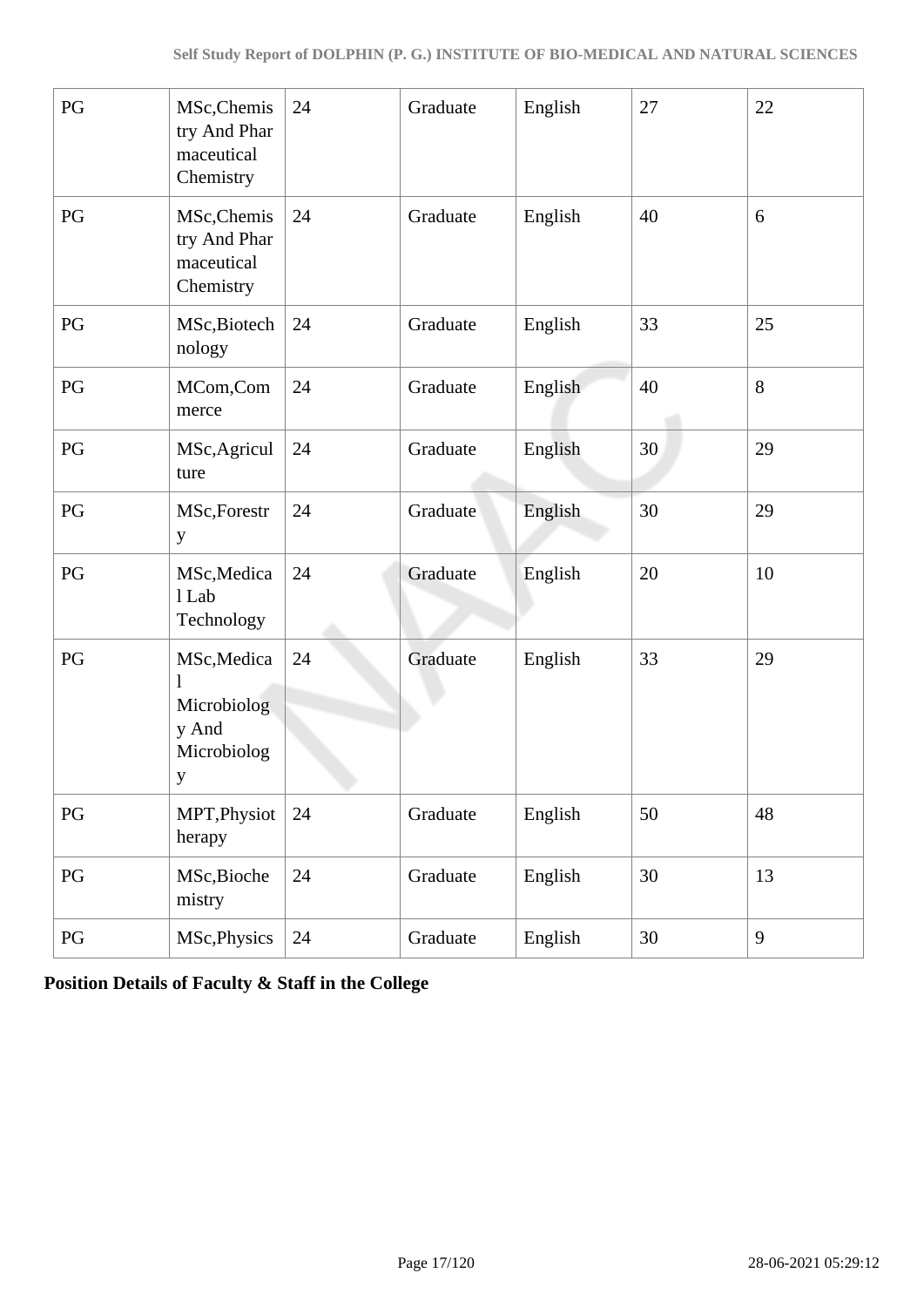| <b>Teaching Faculty</b>                                                             |                  |                  |                |                |                  |                            |                |                |                            |                |                |                  |
|-------------------------------------------------------------------------------------|------------------|------------------|----------------|----------------|------------------|----------------------------|----------------|----------------|----------------------------|----------------|----------------|------------------|
|                                                                                     |                  | <b>Professor</b> |                |                |                  | <b>Associate Professor</b> |                |                | <b>Assistant Professor</b> |                |                |                  |
|                                                                                     | Male             | Female           | Others         | Total          | Male             | Female                     | Others         | Total          | Male                       | Female         | Others         | Total            |
| Sanctioned by the<br>UGC /University<br>State<br>Government                         |                  |                  |                | $\overline{0}$ |                  |                            |                | $\overline{0}$ |                            |                |                | $\overline{0}$   |
| Recruited                                                                           | $\boldsymbol{0}$ | $\overline{0}$   | $\overline{0}$ | $\mathbf{0}$   | $\boldsymbol{0}$ | $\overline{0}$             | $\overline{0}$ | $\overline{0}$ | $\boldsymbol{0}$           | $\overline{0}$ | $\overline{0}$ | $\boldsymbol{0}$ |
| Yet to Recruit                                                                      |                  |                  |                | $\overline{0}$ |                  |                            |                | $\overline{0}$ |                            |                |                | $\Omega$         |
| Sanctioned by the<br>Management/Soci<br>ety or Other<br>Authorized<br><b>Bodies</b> |                  |                  |                | 5              |                  |                            |                | 32             |                            |                |                | 63               |
| Recruited                                                                           | 5                | $\overline{0}$   | $\mathbf{0}$   | 5              | 14               | 11                         | $\overline{0}$ | 25             | 31                         | 22             | $\overline{0}$ | 53               |
| Yet to Recruit                                                                      |                  |                  |                | $\theta$       |                  |                            |                | 7              |                            |                |                | 10               |
|                                                                                     |                  |                  |                |                |                  |                            |                |                |                            |                |                |                  |

|                                                                                 | <b>Non-Teaching Staff</b> |               |                  |                  |  |  |  |  |  |  |  |
|---------------------------------------------------------------------------------|---------------------------|---------------|------------------|------------------|--|--|--|--|--|--|--|
|                                                                                 | <b>Male</b>               | <b>Female</b> | <b>Others</b>    | <b>Total</b>     |  |  |  |  |  |  |  |
| Sanctioned by the<br><b>UGC</b> / University State<br>Government                |                           |               |                  | $\overline{0}$   |  |  |  |  |  |  |  |
| Recruited                                                                       | $\overline{0}$            | $\mathbf{0}$  | $\boldsymbol{0}$ | $\mathbf{0}$     |  |  |  |  |  |  |  |
| <b>Yet to Recruit</b>                                                           |                           |               |                  | $\boldsymbol{0}$ |  |  |  |  |  |  |  |
| Sanctioned by the<br>Management/Society<br>or Other Authorized<br><b>Bodies</b> |                           |               |                  | 110              |  |  |  |  |  |  |  |
| Recruited                                                                       | 77                        | 33            | $\overline{0}$   | 110              |  |  |  |  |  |  |  |
| Yet to Recruit                                                                  |                           |               |                  | $\overline{0}$   |  |  |  |  |  |  |  |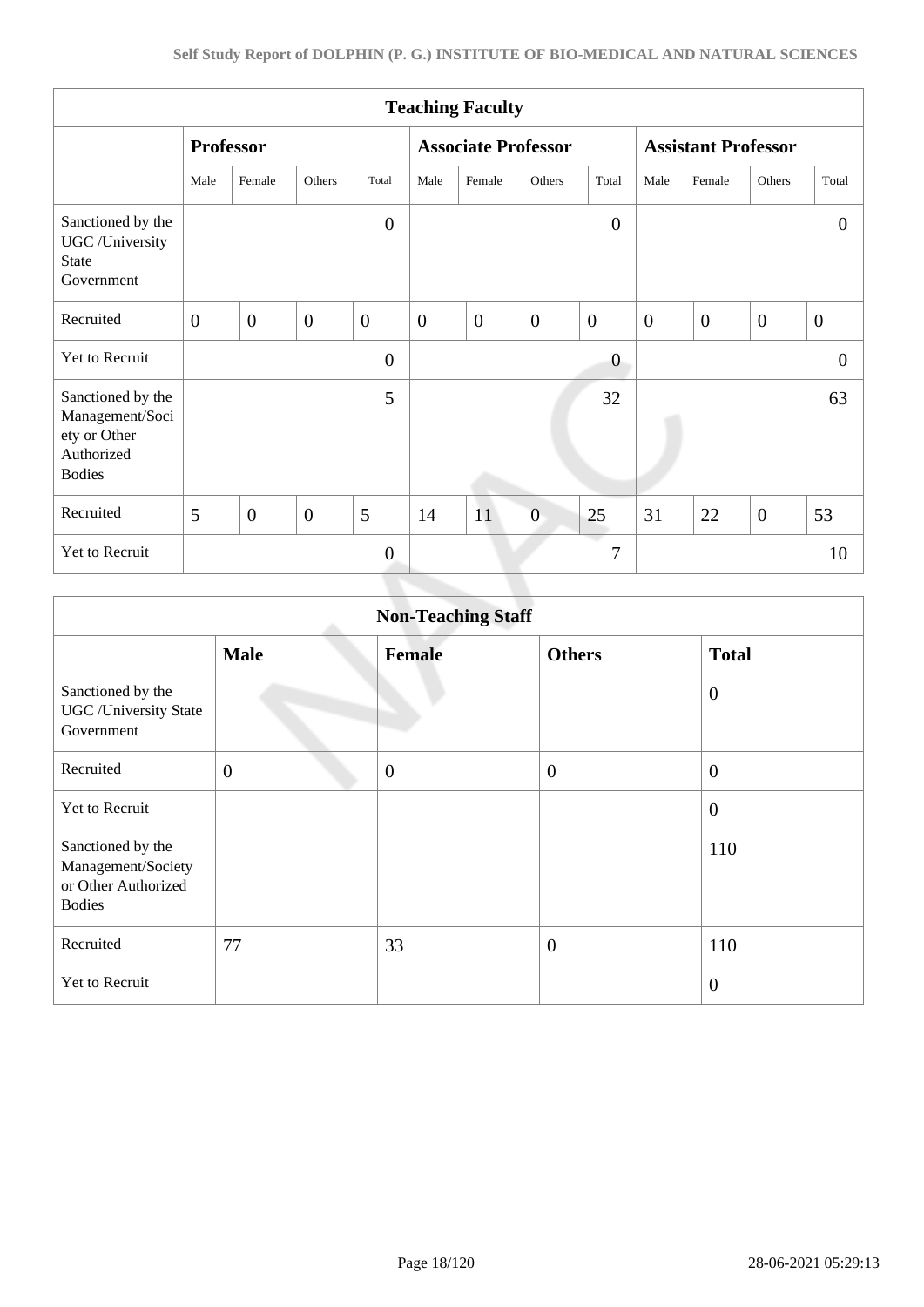| <b>Technical Staff</b>                                                          |              |                |                |                |  |  |  |  |  |  |
|---------------------------------------------------------------------------------|--------------|----------------|----------------|----------------|--|--|--|--|--|--|
|                                                                                 | <b>Male</b>  | Female         | <b>Others</b>  | <b>Total</b>   |  |  |  |  |  |  |
| Sanctioned by the<br><b>UGC</b> / University State<br>Government                |              |                |                | $\theta$       |  |  |  |  |  |  |
| Recruited                                                                       | $\mathbf{0}$ | $\overline{0}$ | $\mathbf{0}$   | $\theta$       |  |  |  |  |  |  |
| Yet to Recruit                                                                  |              |                |                | $\theta$       |  |  |  |  |  |  |
| Sanctioned by the<br>Management/Society<br>or Other Authorized<br><b>Bodies</b> |              |                |                | 41             |  |  |  |  |  |  |
| Recruited                                                                       | 37           | $\overline{4}$ | $\overline{0}$ | 41             |  |  |  |  |  |  |
| Yet to Recruit                                                                  |              |                |                | $\overline{0}$ |  |  |  |  |  |  |

# **Qualification Details of the Teaching Staff**

|                                     | <b>Permanent Teachers</b> |                |                |                |                            |                |                |                            |                |                |  |  |
|-------------------------------------|---------------------------|----------------|----------------|----------------|----------------------------|----------------|----------------|----------------------------|----------------|----------------|--|--|
| <b>Highest</b><br>Qualificatio<br>n | <b>Professor</b>          |                |                |                | <b>Associate Professor</b> |                |                | <b>Assistant Professor</b> |                |                |  |  |
|                                     | Male                      | Female         | <b>Others</b>  | Male           | Female                     | Others         | Male           | Female                     | Others         | Total          |  |  |
| D.sc/D.Litt.                        | $\overline{0}$            | $\mathbf{0}$   | $\overline{0}$ | $\theta$       | $\overline{0}$             | $\theta$       | $\overline{0}$ | $\theta$                   | $\overline{0}$ | $\overline{0}$ |  |  |
| Ph.D.                               | $\overline{2}$            | $\overline{2}$ | $\overline{0}$ | 11             | 10                         | $\overline{0}$ | 12             | 13                         | $\overline{0}$ | 50             |  |  |
| M.Phil.                             | $\overline{0}$            | $\overline{0}$ | $\overline{0}$ | $\overline{0}$ | $\overline{0}$             | $\overline{0}$ | 1              | $\mathbf{1}$               | $\overline{0}$ | $\overline{2}$ |  |  |
| PG                                  | 1<br>$\bf{I}$             | $\overline{0}$ | $\overline{0}$ | 3              | $\mathbf{1}$               | $\overline{0}$ | 18             | 8                          | $\overline{0}$ | 31             |  |  |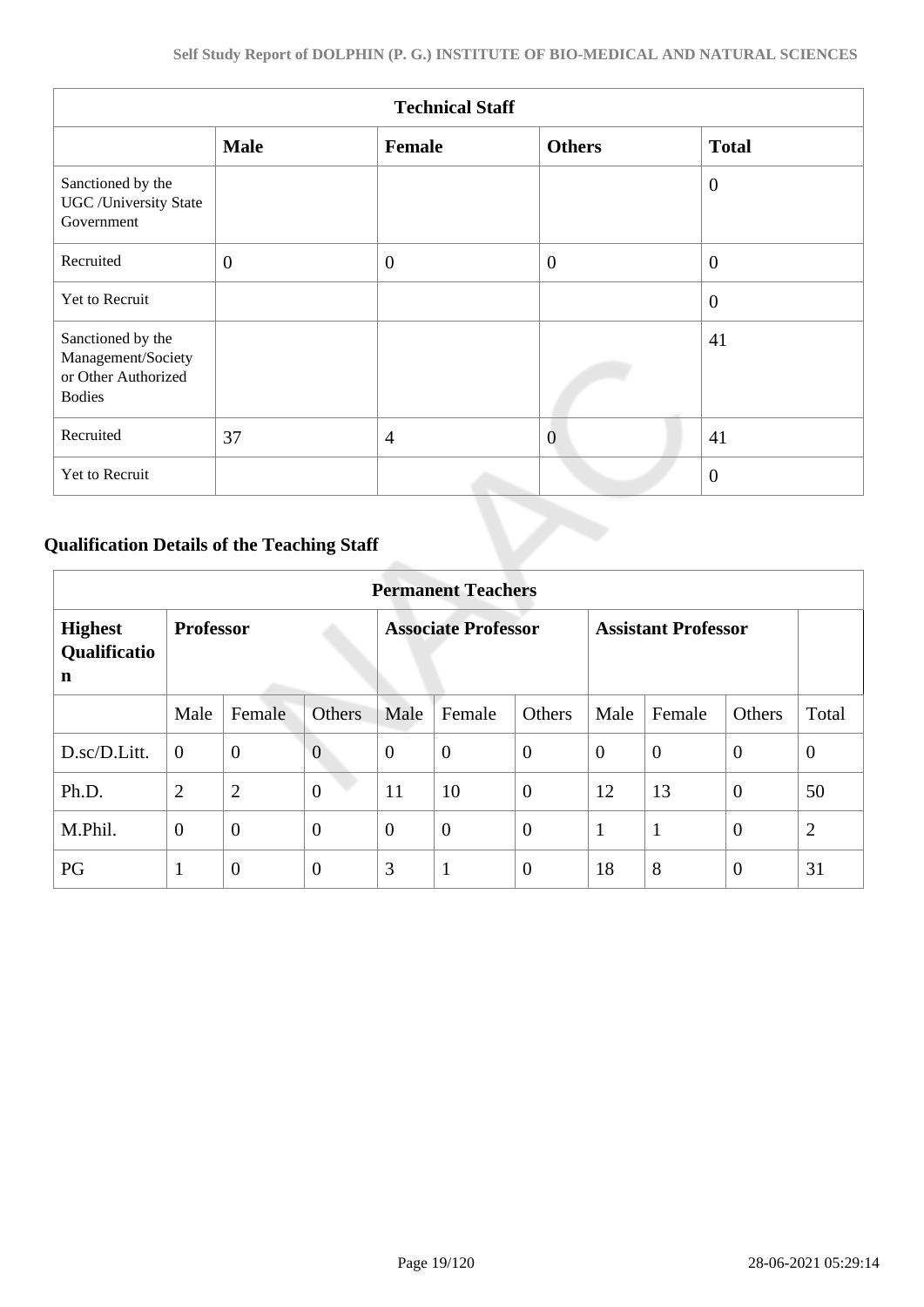| <b>Temporary Teachers</b>           |                  |                  |                  |                            |                |                |                            |                |                |                |  |
|-------------------------------------|------------------|------------------|------------------|----------------------------|----------------|----------------|----------------------------|----------------|----------------|----------------|--|
| <b>Highest</b><br>Qualificatio<br>n | <b>Professor</b> |                  |                  | <b>Associate Professor</b> |                |                | <b>Assistant Professor</b> |                |                |                |  |
|                                     | Male             | Female           | Others           | Male                       | Female         | Others         | Male                       | Female         | Others         | Total          |  |
| D.sc/D.Litt.                        | $\overline{0}$   | $\boldsymbol{0}$ | $\mathbf{0}$     | $\theta$                   | $\overline{0}$ | $\theta$       | $\boldsymbol{0}$           | $\theta$       | $\overline{0}$ | $\theta$       |  |
| Ph.D.                               | $\theta$         | $\overline{0}$   | $\boldsymbol{0}$ | $\theta$                   | $\overline{0}$ | $\theta$       | $\theta$                   | $\overline{0}$ | $\theta$       | $\overline{0}$ |  |
| M.Phil.                             | $\overline{0}$   | $\overline{0}$   | $\boldsymbol{0}$ | $\theta$                   | $\theta$       | $\theta$       | $\overline{0}$             | $\theta$       | $\theta$       | $\overline{0}$ |  |
| PG                                  | $\overline{0}$   | $\overline{0}$   | $\mathbf{0}$     | $\mathbf{0}$               | $\theta$       | $\overline{0}$ | $\mathbf{1}$               | $\theta$       | $\theta$       | $\mathbf 1$    |  |

|                                     | <b>Part Time Teachers</b> |                |                  |                            |                |                  |                            |                |                |              |  |  |
|-------------------------------------|---------------------------|----------------|------------------|----------------------------|----------------|------------------|----------------------------|----------------|----------------|--------------|--|--|
| <b>Highest</b><br>Qualificatio<br>n | <b>Professor</b>          |                |                  | <b>Associate Professor</b> |                |                  | <b>Assistant Professor</b> |                |                |              |  |  |
|                                     | Male                      | Female         | Others           | Male                       | Female         | Others           | Male                       | Female         | Others         | Total        |  |  |
| D.sc/D.Litt.                        | $\overline{0}$            | $\overline{0}$ | $\overline{0}$   | $\overline{0}$             | $\overline{0}$ | $\boldsymbol{0}$ | $\overline{0}$             | $\overline{0}$ | $\overline{0}$ | $\mathbf{0}$ |  |  |
| Ph.D.                               | $\mathbf{0}$              | $\overline{0}$ | $\boldsymbol{0}$ | $\overline{0}$             | $\overline{0}$ | $\overline{0}$   | $\overline{0}$             | $\overline{0}$ | $\overline{0}$ | $\theta$     |  |  |
| M.Phil.                             | $\theta$                  | $\overline{0}$ | $\overline{0}$   | $\overline{0}$             | $\overline{0}$ | $\overline{0}$   | $\theta$                   | $\overline{0}$ | $\overline{0}$ | $\theta$     |  |  |
| PG                                  | $\theta$                  | $\mathbf{0}$   | $\overline{0}$   | $\theta$                   | $\overline{0}$ | $\overline{0}$   | $\boldsymbol{0}$           | $\overline{0}$ | $\theta$       | $\theta$     |  |  |

| <b>Details of Visting/Guest Faculties</b> |             |               |               |              |  |  |  |  |  |
|-------------------------------------------|-------------|---------------|---------------|--------------|--|--|--|--|--|
| <b>Number of Visiting/Guest Faculty</b>   | <b>Male</b> | <b>Female</b> | <b>Others</b> | <b>Total</b> |  |  |  |  |  |
| engaged with the college?                 |             |               |               |              |  |  |  |  |  |

**Provide the Following Details of Students Enrolled in the College During the Current Academic Year**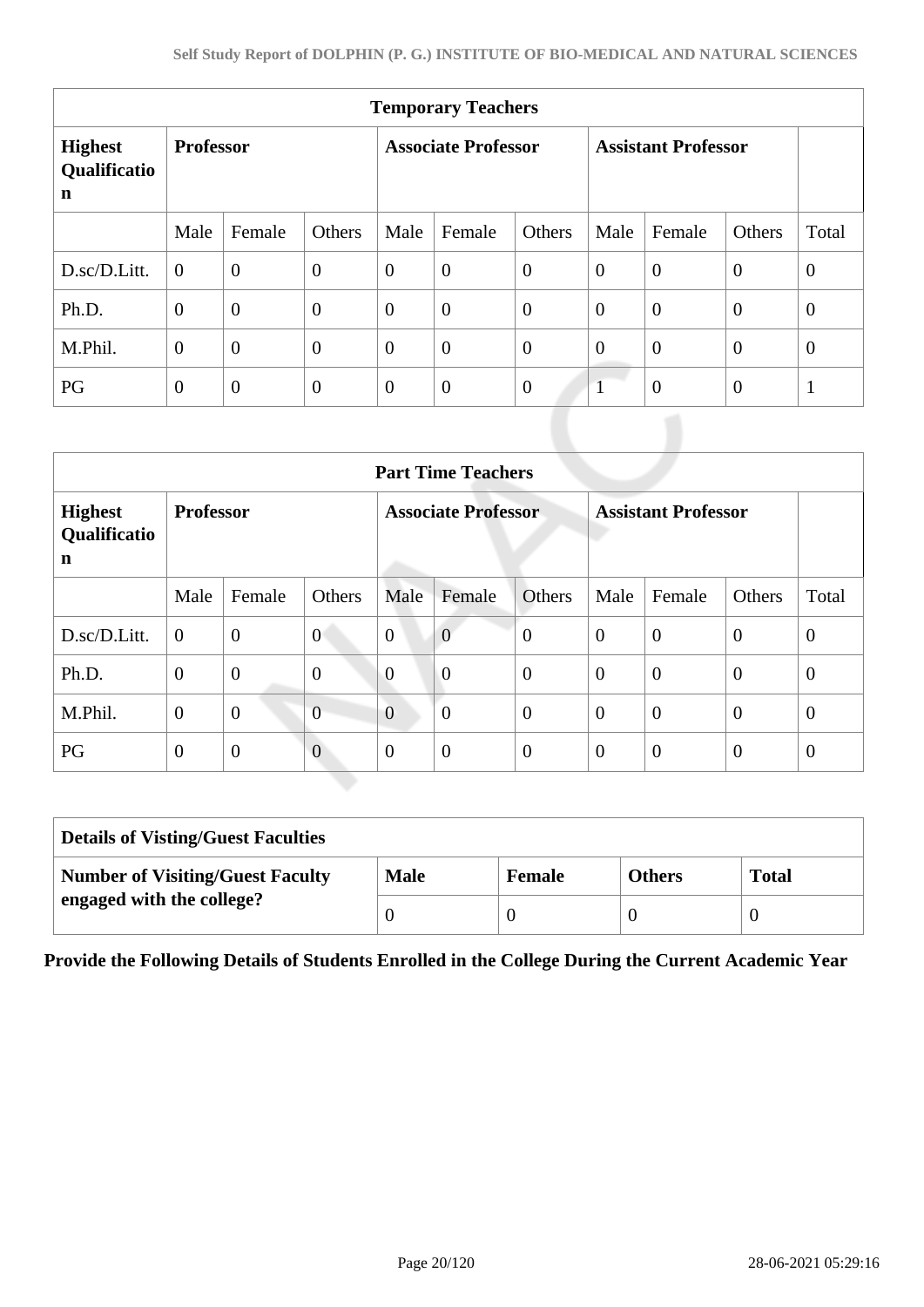| <b>Programme</b> |        | <b>From the State</b><br><b>Where College</b><br>is Located | <b>From Other</b><br><b>States of India</b> | <b>NRI Students</b> | Foreign<br><b>Students</b> | <b>Total</b>   |
|------------------|--------|-------------------------------------------------------------|---------------------------------------------|---------------------|----------------------------|----------------|
| PG               | Male   | 30                                                          | 212                                         | $\overline{0}$      | 24                         | 266            |
|                  | Female | 60                                                          | 228                                         | $\overline{0}$      | 6                          | 294            |
|                  | Others | $\mathbf{0}$                                                | $\overline{0}$                              | $\overline{0}$      | $\overline{0}$             | $\overline{0}$ |
| <b>UG</b>        | Male   | 92                                                          | 934                                         | $\overline{0}$      | 275                        | 1301           |
|                  | Female | 218                                                         | 592                                         | $\overline{0}$      | 84                         | 894            |
|                  | Others | $\overline{0}$                                              | $\overline{0}$                              | $\overline{0}$      | $\overline{0}$             | $\overline{0}$ |

 **Provide the Following Details of Students admitted to the College During the last four Academic Years**

| <b>Programme</b>   |        | Year 1         | Year 2           | Year 3         | Year 4           |
|--------------------|--------|----------------|------------------|----------------|------------------|
| <b>SC</b>          | Male   | 16             | 28               | 25             | 14               |
|                    | Female | 10             | 18               | 10             | $11\,$           |
|                    | Others | $\overline{0}$ | $\overline{0}$   | $\overline{0}$ | $\boldsymbol{0}$ |
| ${\cal S}{\cal T}$ | Male   | 165            | 159              | 189            | 173              |
|                    | Female | 63             | 91               | 125            | 84               |
|                    | Others | $\overline{0}$ | $\mathbf{0}$     | $\overline{0}$ | $\mathbf{0}$     |
| OBC                | Male   | 88             | 109              | 66             | $\sqrt{48}$      |
|                    | Female | 59             | 70               | 31             | 36               |
|                    | Others | $\overline{0}$ | $\mathbf{0}$     | $\overline{0}$ | $\boldsymbol{0}$ |
| General            | Male   | 273            | 243              | 245            | 213              |
|                    | Female | 226            | 200              | 209            | 203              |
|                    | Others | $\overline{0}$ | $\overline{0}$   | $\overline{0}$ | $\overline{0}$   |
| Others             | Male   | $\overline{0}$ | $\boldsymbol{0}$ | $\overline{0}$ | $\mathbf{0}$     |
|                    | Female | $\overline{0}$ | $\boldsymbol{0}$ | $\overline{0}$ | $\overline{0}$   |
|                    | Others | $\overline{0}$ | $\boldsymbol{0}$ | $\overline{0}$ | $\boldsymbol{0}$ |
| Total              |        | 900            | 918              | 900            | 782              |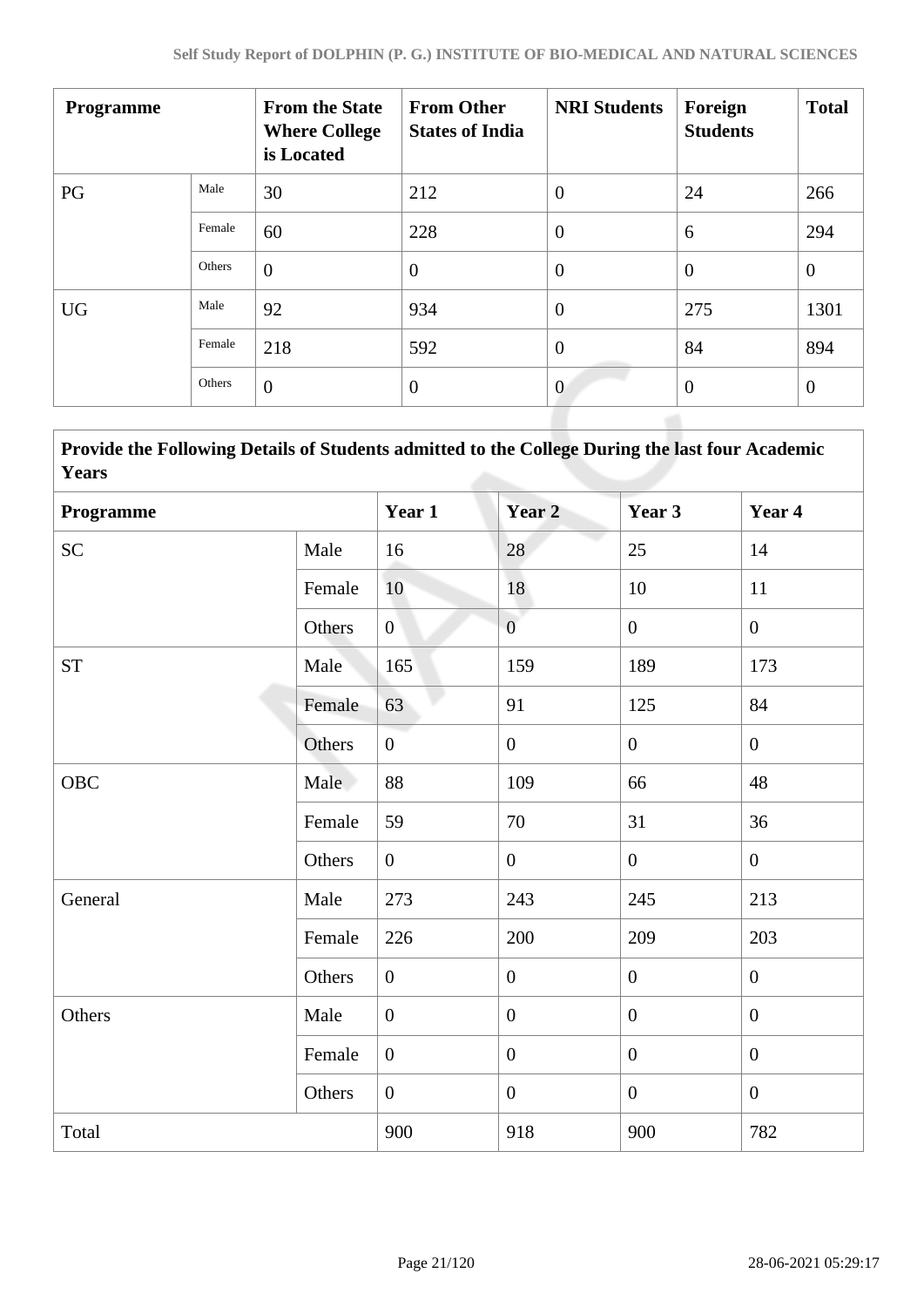# **Extended Profile**

# **1 Program**

# **1.1**

### **Number of courses offered by the Institution across all programs during the last five years**

| 2018-19                              | 2017-18 | 2016-17  |                      | 2015-16 | 2014-15 |  |
|--------------------------------------|---------|----------|----------------------|---------|---------|--|
| 607                                  | 607     | 585      |                      | 585     | 536     |  |
| <b>File Description</b>              |         | Document |                      |         |         |  |
| Institutional data prescribed format |         |          | <b>View Document</b> |         |         |  |

## **1.2**

### **Number of programs offered year-wise for last five years**

| 2018-19 | 2017-18 | 2016-17      | $2015 - 16$ | 2014-15 |
|---------|---------|--------------|-------------|---------|
| ാ<br>∠∠ | ົ<br>∠∠ | $\cap$<br>∠∠ | 20          | 19      |

# **2 Students**

### **2.1**

### **Number of students year-wise during last five years**

| 2018-19                                 | 2017-18 | 2016-17  |                      | 2015-16 | 2014-15 |
|-----------------------------------------|---------|----------|----------------------|---------|---------|
| 2666                                    | 2448    | 2216     |                      | 1861    | 1643    |
| <b>File Description</b>                 |         | Document |                      |         |         |
| Institutional data in prescribed format |         |          | <b>View Document</b> |         |         |

### **2.2**

# **Number of seats earmarked for reserved category as per GOI/State Govt rule year-wise during last five years**

| 2018-19 | 2017-18 | 2016-17 | 2015-16 | 2014-15 |
|---------|---------|---------|---------|---------|
| 615     | 615     | 615     | 487     | 410     |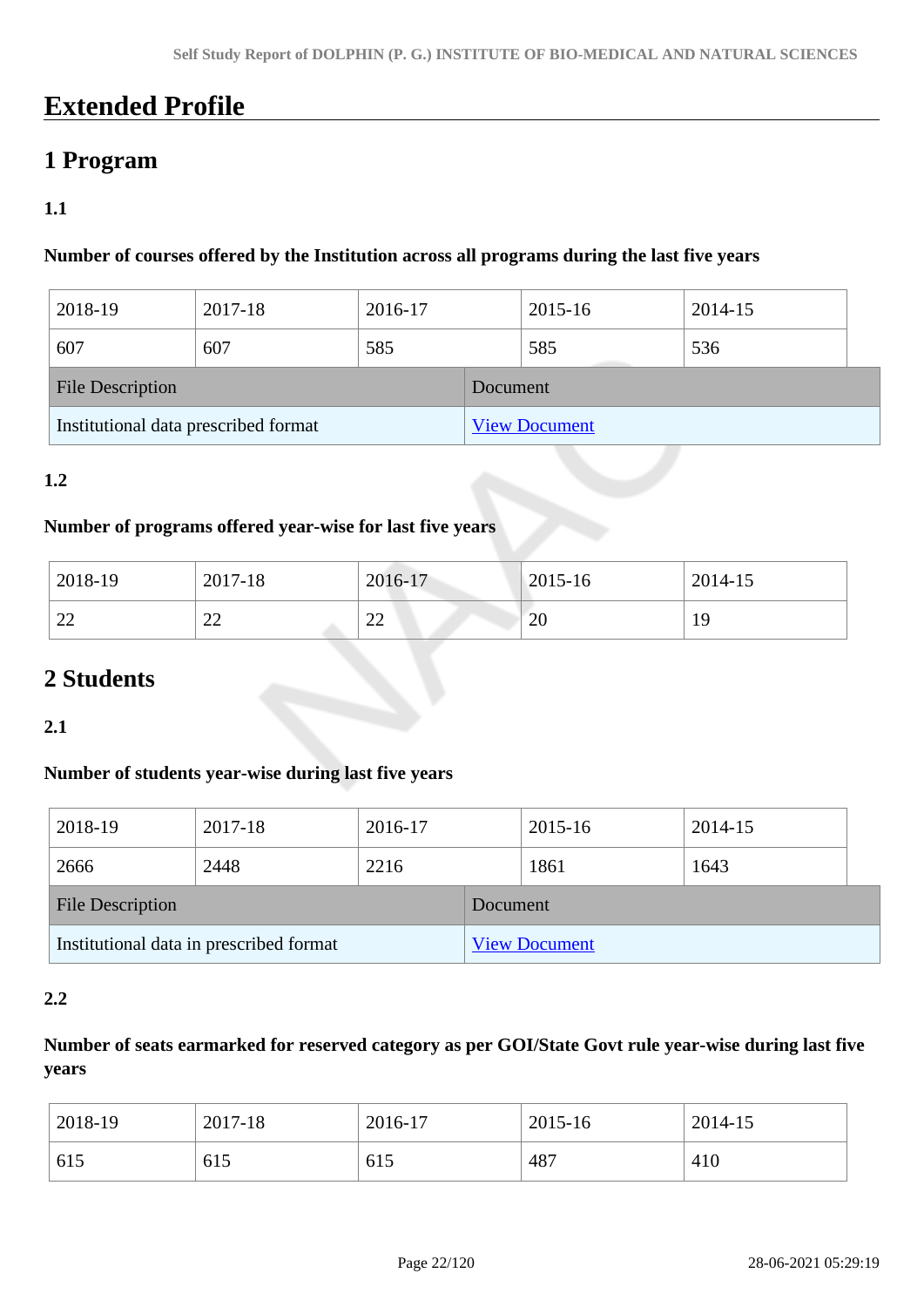| File Description                        | Document             |
|-----------------------------------------|----------------------|
| Institutional data in prescribed format | <b>View Document</b> |

# **2.3**

### **Number of outgoing / final year students year-wise during last five years**

| 2018-19                                 | 2017-18 | 2016-17  |                      | 2015-16 | 2014-15 |  |
|-----------------------------------------|---------|----------|----------------------|---------|---------|--|
| 793                                     | 623     | 615      |                      | 509     | 511     |  |
| <b>File Description</b>                 |         | Document |                      |         |         |  |
| Institutional data in prescribed format |         |          | <b>View Document</b> |         |         |  |

# **3 Teachers**

# **3.1**

## **Number of full time teachers year-wise during the last five years**

| 2018-19                                 | 2017-18 | 2016-17  |                      | 2015-16 | 2014-15 |  |
|-----------------------------------------|---------|----------|----------------------|---------|---------|--|
| 91                                      | 90      | 79       |                      | 71      | 75      |  |
| <b>File Description</b>                 |         | Document |                      |         |         |  |
| Institutional data in prescribed format |         |          | <b>View Document</b> |         |         |  |

## **3.2**

## **Number of sanctioned posts year-wise during last five years**

| 2018-19                                 | 2017-18 | 2016-17  |                      | 2015-16 | 2014-15 |  |
|-----------------------------------------|---------|----------|----------------------|---------|---------|--|
| 100                                     | 100     | 90       |                      | 85      | 80      |  |
| <b>File Description</b>                 |         | Document |                      |         |         |  |
| Institutional data in prescribed format |         |          | <b>View Document</b> |         |         |  |

# **4 Institution**

## **4.1**

**Total number of classrooms and seminar halls**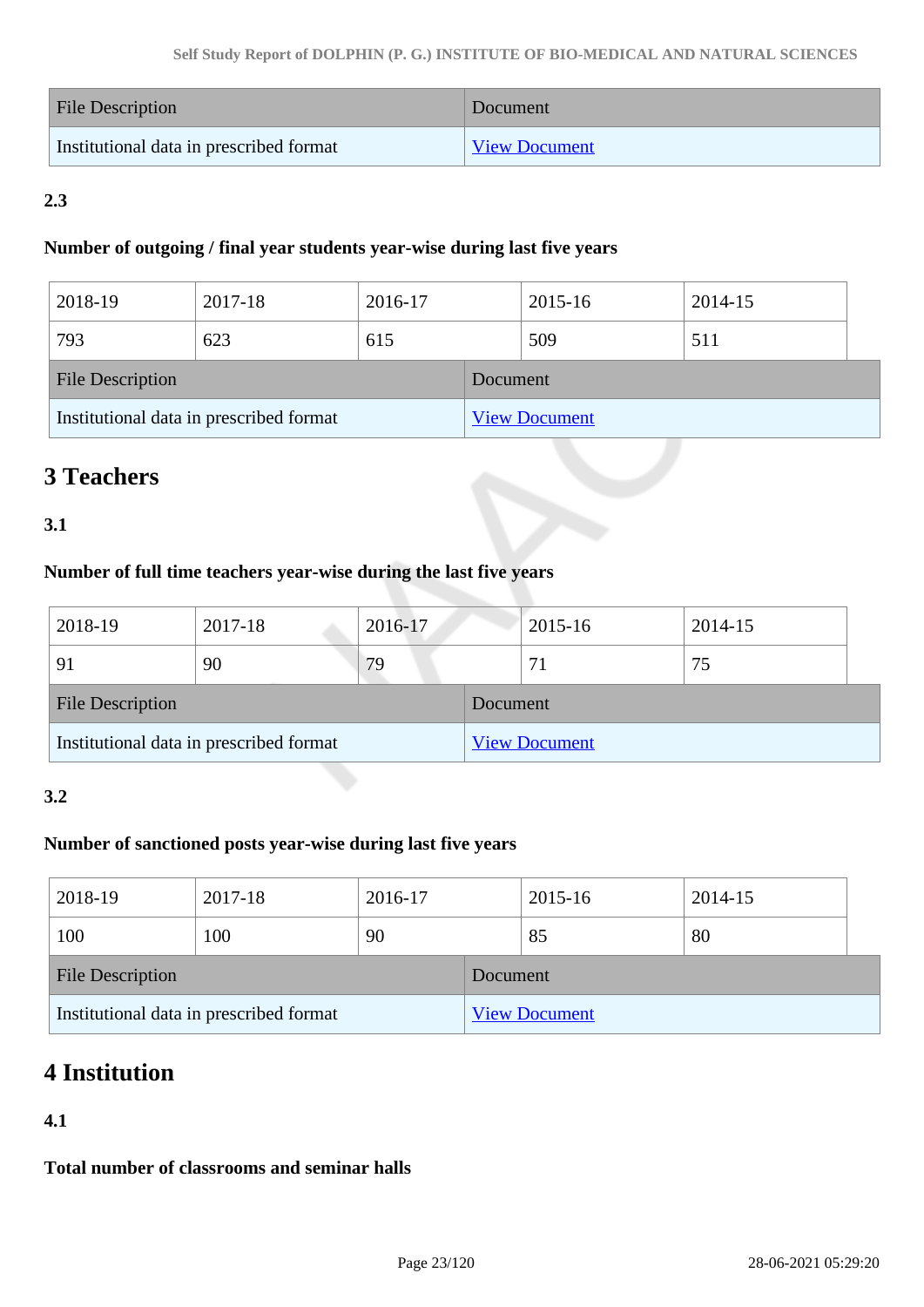# **Response: 62**

## **4.2**

### **Total Expenditure excluding salary year-wise during last five years ( INR in Lakhs)**

| 2018-19 | 2017-18 | 2016-17 | 2015-16 | 2014-15 |
|---------|---------|---------|---------|---------|
| 500.00  | 454.04  | 489.75  | 468.54  | 346.96  |

**4.3**

# **Number of Computers**

**Response: 160**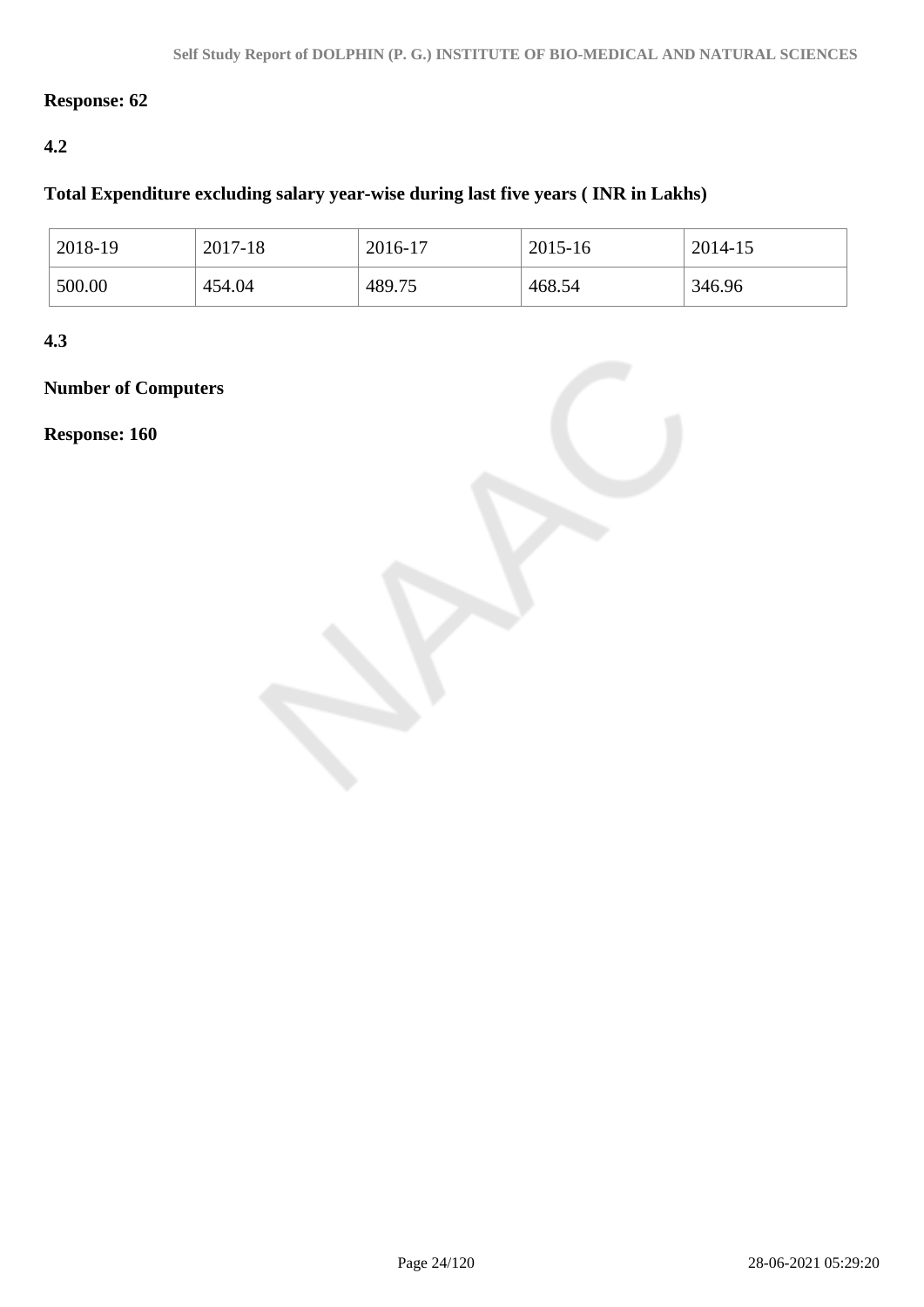# **4. Quality Indicator Framework(QIF)**

# **Criterion 1 - Curricular Aspects**

# **1.1 Curricular Planning and Implementation**

 **1.1.1 The Institution ensures effective curriculum delivery through a well planned and documented process**

### **Response:**

The College is affiliated with H.N.B. Garhwal (Central) University, Srinagar, and follows the University's prescribed curriculum both for teaching and evaluation.

## **Infrastructure:**

The college has adequate infrastructure for effective curriculum delivery in the form of 62 classrooms, of which 59 are with overhead LCD, 02 auditoriums, 31 laboratories, 04 agricultural farms, 03 poly houses and 05 physiotherapy centers, medical OPD, and diagnostic lab. Besides the well-stocked central library, each department has a departmental library to facilitate quick access to frequently referred books. The library also subscribes to reputed subject-wise research journals and general knowledge periodicals. College subscribes to NLIST-INFLIBNET & NDL besides the OPAC facility.

College is the local chapter for SWAYAM/ NPTEL and is devising 30 hr online courses for its students.

## **Academic Calendar:**

The College adheres to the academic calendar in tune with the affiliating University and preparers its own on the provided guidelines with regards to conducting sessionals, etc. It is circulated to faculty, staff, and students and also loaded on the ERP.

## **Academic Time table and distribution of Syllabus:**

The **distribution of the Syllabus** and academic timetable of each Department and individual faculty are discussed and finalized in a combined meeting of HOD's by the Principal before the commencement of each academic session as per the credits assigned by the affiliating University. It is communicated to the students in advance through ERP.

## **Curriculum delivery and monitoring:**

The individual subject teacher maintains a Teacher's Diary at the beginning of the session recording teaching plans and delivery schedule before the implementation of ERP.

The monitoring of the academic curriculum is carried out through the ERP of the respective subject teacher and discussed in meetings with the Head and the faculty. Class representatives meetings are held at regular intervals to find out the problems faced by the students. Remedial classes/ tutorial classes are also conducted.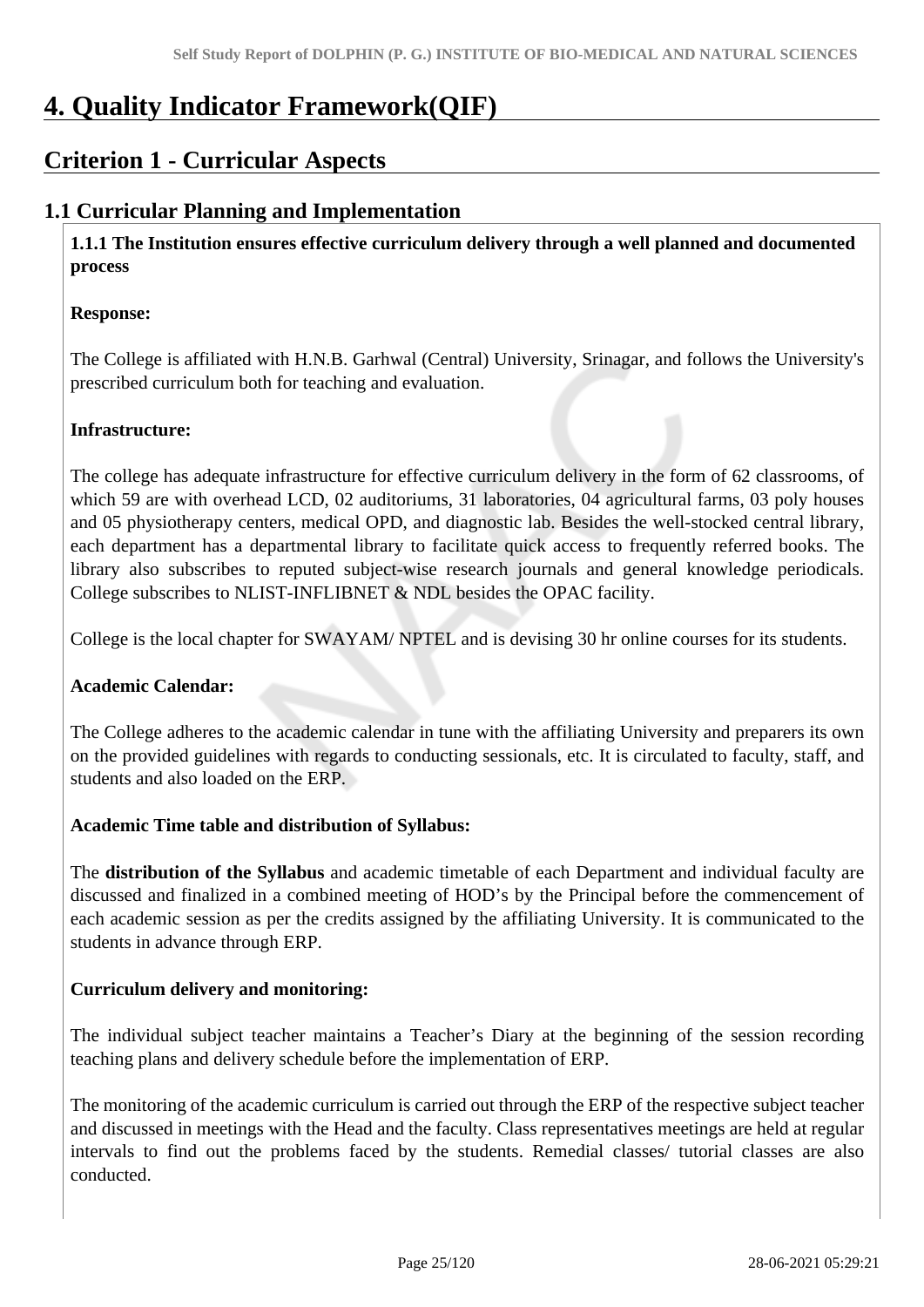Study materials prepared by the subject faculty are uploaded on ERP to supplement the classroom teaching. Students are directed to deliver seminars and to participate in co- and extracurricular activities. Guest lectures by eminent academicians, scientists, and experts from the industry. Industrial and field visits and academic tours are regularly arranged as per the curriculum. Altogether 75 guest lectures and more than 50 fields/ educational trips were arranged during the current year. Extensive use of ICT is made to make teaching-learning more effective and student-centric. The college has also introduced the MOODLE classes.

### **Class Tests:**

Regular class tests are conducted to evaluate the academic progress of the students. Bi-monthly report of student's academic performance, attendance, conduct, and behavior is sent to the parents through ERP login.

CME/ seminars/ workshops/ hands-on- training is conducted regularly to expose the students to the latest developments in their fields. 70 such events were organized during the preceding five years.

Monthly review meetings are held on the 1st Saturday, wherein Management Committee takes the overview of the academic progress in the preceding month. The IQAC also takes feedback from the students. Corrective measures are taken for any shortcomings.

| <b>File Description</b>         | <b>Document</b> |
|---------------------------------|-----------------|
| Link for Additional information | View Document   |

### **1.1.2 The institution adheres to the academic calendar including for the conduct of CIE**

### **Response:**

**Centralized Continuous Internal Evaluation System (CIE)**: is a vital part of the teaching and learning process. The College adopts CIE System to assess all aspects of a student's development which continues throughout the year.

**Evaluation Process**: Students are made aware of the evaluation process through:-

Academic Calendar for the academic year is notified by the Principal. It lays down a strong foundation for academic delivery considering the PO's and CO's. The academic calendar is designed in line with the affiliating University's Academic calendar to ensure the optimum number of working days.

- The orientation course is taken in the first semester/ year of the program where all relevant rules and regulations applicable to the particular program are discussed.
- The Principal assigns every UG & PG student to a teacher of the College to act as 'Mentor' to the student in all academic matters, and also nominate one teacher as 'Class Coordinator' who would coordinate with all subject teachers of that class for proper supervision of the curricular and other activities of the students of that class.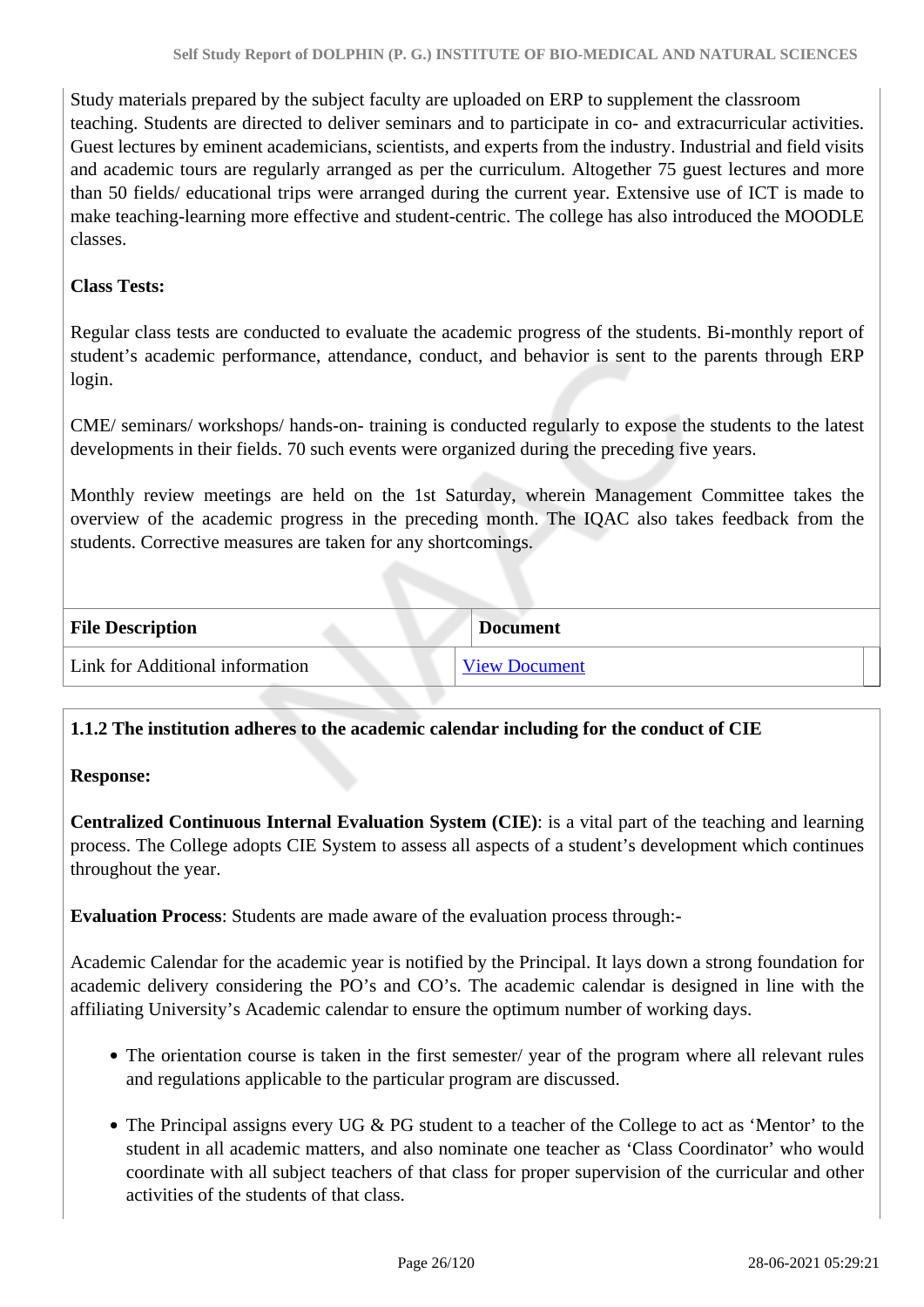Each faculty member prepares the lesson plan before the commencement of the semester, indicating the topics to be covered, including the evaluation process for each course which is duly reviewed by HOD and approved by the Principal.

**Evaluation of course work** i.e., internal sessionals examination, assignment, presentations, fieldwork/ clinical orientation, discipline, and attendance is followed uniformly. In lab courses practical and lab records are considered important for evaluation. However, as per their teaching plans, each department may take little grace to schedule their own internal subjects' concurrent evaluation.

**Conduct of examination**: The Principal nominates a senior teacher to act as "Controller of Examination' who is ably supported by a Deputy Controller, both are responsible for smooth conduct and supervision of examination.

There is a slightly different pattern for conducting CIE in Semester/ Annual Examination systems.

### **Semester Programs:**

1. **Two University Sessionals** both for theory and practical.

2. **Assignments:** comprising seminar, home assignments, and discussions.

3. **End of term examination:** is an external system of evaluation in case of core and elective courses, and an internal system for AEC and Skill Enhancement courses. The evaluation of the practical examination is completed by an external examiner and course instructor.

### **Annual Programs:**

1. Internal evaluation in all courses is conducted in the form of a Pre-University examination for theory is conducted once in an academic session.

The marks obtained by the students are uploaded by the college on the university's prescribed portal. The marks and attendance are also conveyed to parents through bi-monthly progress reports of the students by the respective Class Coordinators.

**Revaluation:** If a student feels that his/her answer book of a course(s) for external examination (except reexamination) has not been fairly evaluated, he/she may apply for the same.

**Re-examination:** The re-examination shall be permitted both for theory and practical external examination in core and elective courses which are offered by the student during a semester.

| <b>File Description</b>         | <b>Document</b>      |
|---------------------------------|----------------------|
| Link for Additional information | <b>View Document</b> |

**1.1.3 Teachers of the Institution participate in following activities related to curriculum**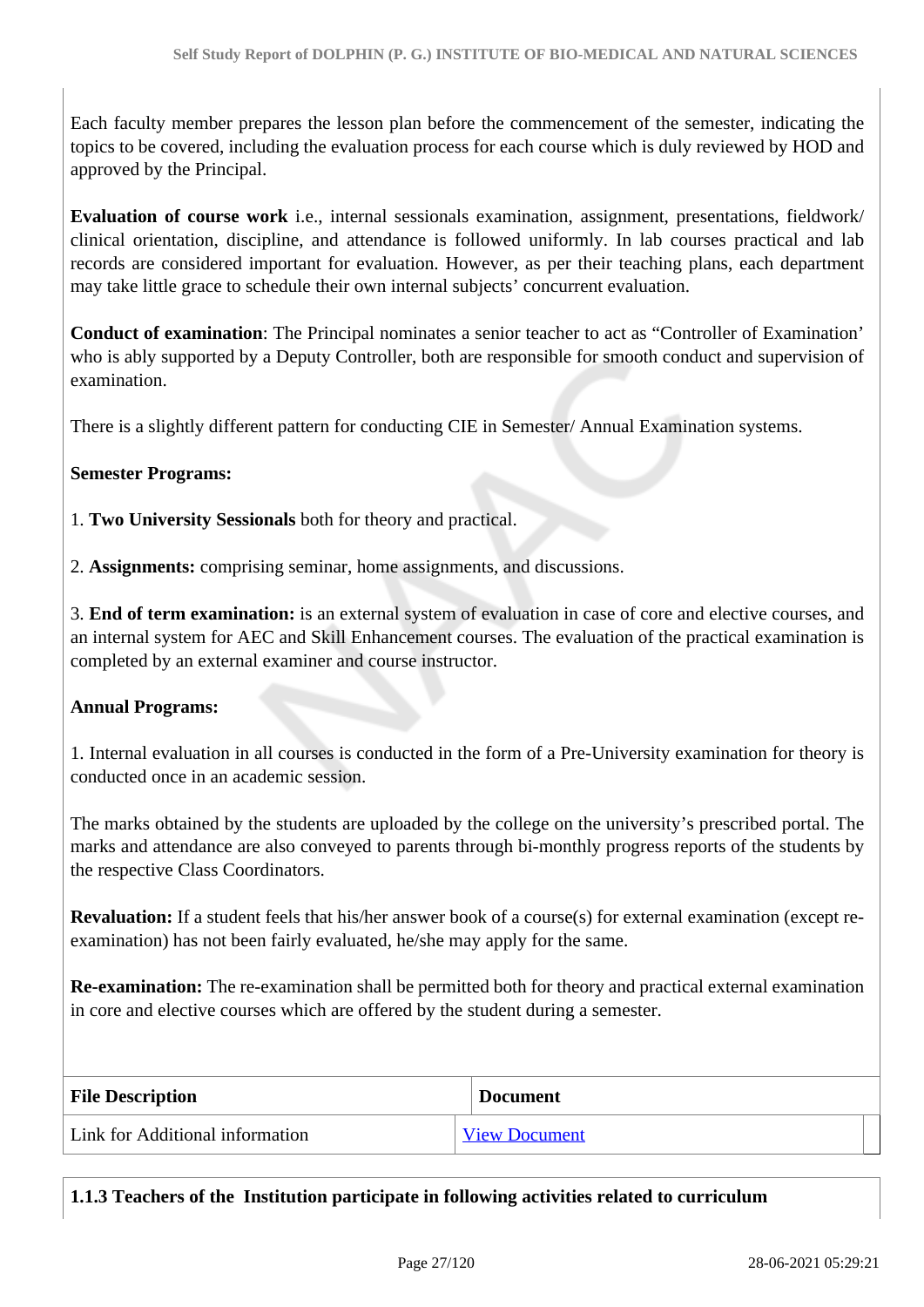**development and assessment of the affiliating University and/are represented on the following academic bodies during the last five years** 

**1.Academic council/BoS of Affiliating university**

**2.Setting of question papers for UG/PG programs** 

**3.Design and Development of Curriculum for Add on/ certificate/ Diploma Courses** 

**4.Assessment /evaluation process of the affiliating University**

**Response:** C. Any 2 of the above

| <b>File Description</b>                 | <b>Document</b>      |
|-----------------------------------------|----------------------|
| Institutional data in prescribed format | <b>View Document</b> |
| Any additional information              | <b>View Document</b> |
| Link for Additional information         | <b>View Document</b> |

# **1.2 Academic Flexibility**

 **1.2.1 Percentage of Programmes in which Choice Based Credit System (CBCS)/ elective course system has been implemented** 

**Response:** 72.73

1.2.1.1 **Number of Programmes in which CBCS / Elective course system implemented.**

Response: 16

| <b>File Description</b>                               | <b>Document</b>      |
|-------------------------------------------------------|----------------------|
| Minutes of relevant Academic Council/ BOS<br>meetings | <b>View Document</b> |
| Institutional data in prescribed format               | <b>View Document</b> |
| Link for Additional information                       | <b>View Document</b> |

#### **1.2.2 Number of Add on /Certificate programs offered during the last five years**

#### **Response:** 5

#### 1.2.2.1 **How many Add on /Certificate programs are offered within the last 5 years.**

| 2018-19 | 2017-18 | 2016-17 | 2015-16 | 2014-15 |
|---------|---------|---------|---------|---------|
| ν       | -       | ν       | ∽       |         |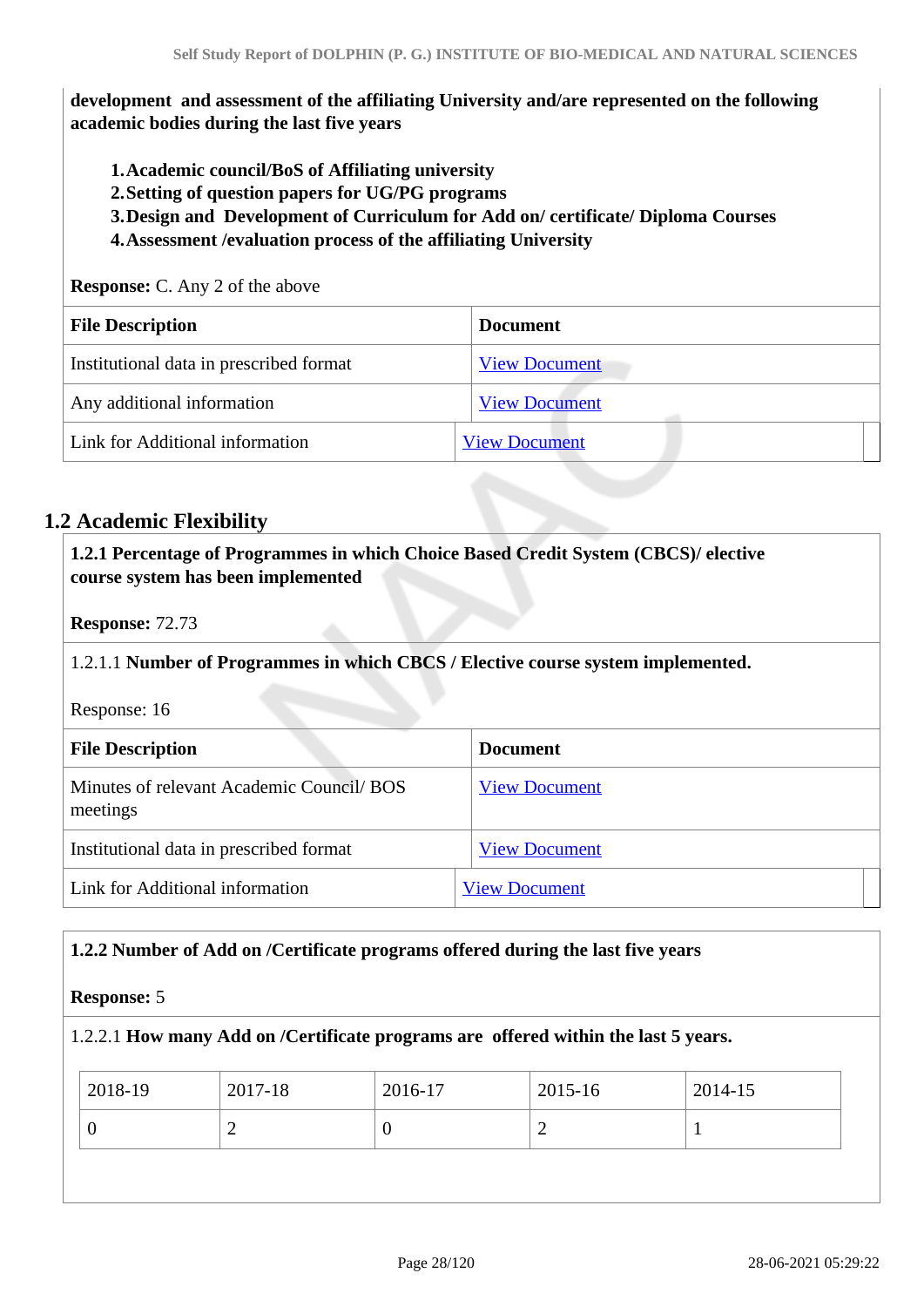| <b>File Description</b>              | <b>Document</b>      |
|--------------------------------------|----------------------|
| List of Add on /Certificate programs | <b>View Document</b> |
| Link for Additional information      | <b>View Document</b> |

### **1.2.3 Average percentage of students enrolled in Certificate/ Add-on programs as against the total number of students during the last five years**

**Response:** 1.38

1.2.3.1 **Number of students enrolled in subject related Certificate or Add-on programs year wise during last five years**

| 2018-19 | 2017-18 | 2016-17 | 2015-16 | 2014-15 |
|---------|---------|---------|---------|---------|
| ີ       | 01      | ◡       | 48      | 30      |

| <b>File Description</b>                                                                | <b>Document</b>      |
|----------------------------------------------------------------------------------------|----------------------|
| Details of the students enrolled in Subjects related<br>to certificate/Add-on programs | <b>View Document</b> |
| Any additional information                                                             | <b>View Document</b> |

# **1.3 Curriculum Enrichment**

## **1.3.1 Institution integrates crosscutting issues relevant to Professional Ethics ,Gender, Human Values ,Environment and Sustainability into the Curriculum**

### **Response:**

To integrate the cross-cutting issues relevant to gender, environment and sustainability, human values and professional ethics, teaching the moral and professional values and ethics is an integral part of the classroom training and other days today interactions thereby leading to the holistic development of students. College sensitizes the students regarding the above socially important issues through various courses spread over both UG & PG programmes.

Environment studies course of 2-3 credits is included in 1st year of all UG programmes as Ability Enhancement Compulsory Courses like B.Sc. Agriculture, Biotechnology, Forestry, Horticulture, and B.Com and some PG programme like M.Sc. Botany and Zoology making students aware of the environmental changes and the challenges faced w.s.r. to applications of Remote Sensing and Wildlife Studies.

English is being taught in several programmes like B.Sc. Agriculture, Biotechnology, Forestry, Horticulture, and B.Com for familiarizing the students with professional ethics and linguistic skills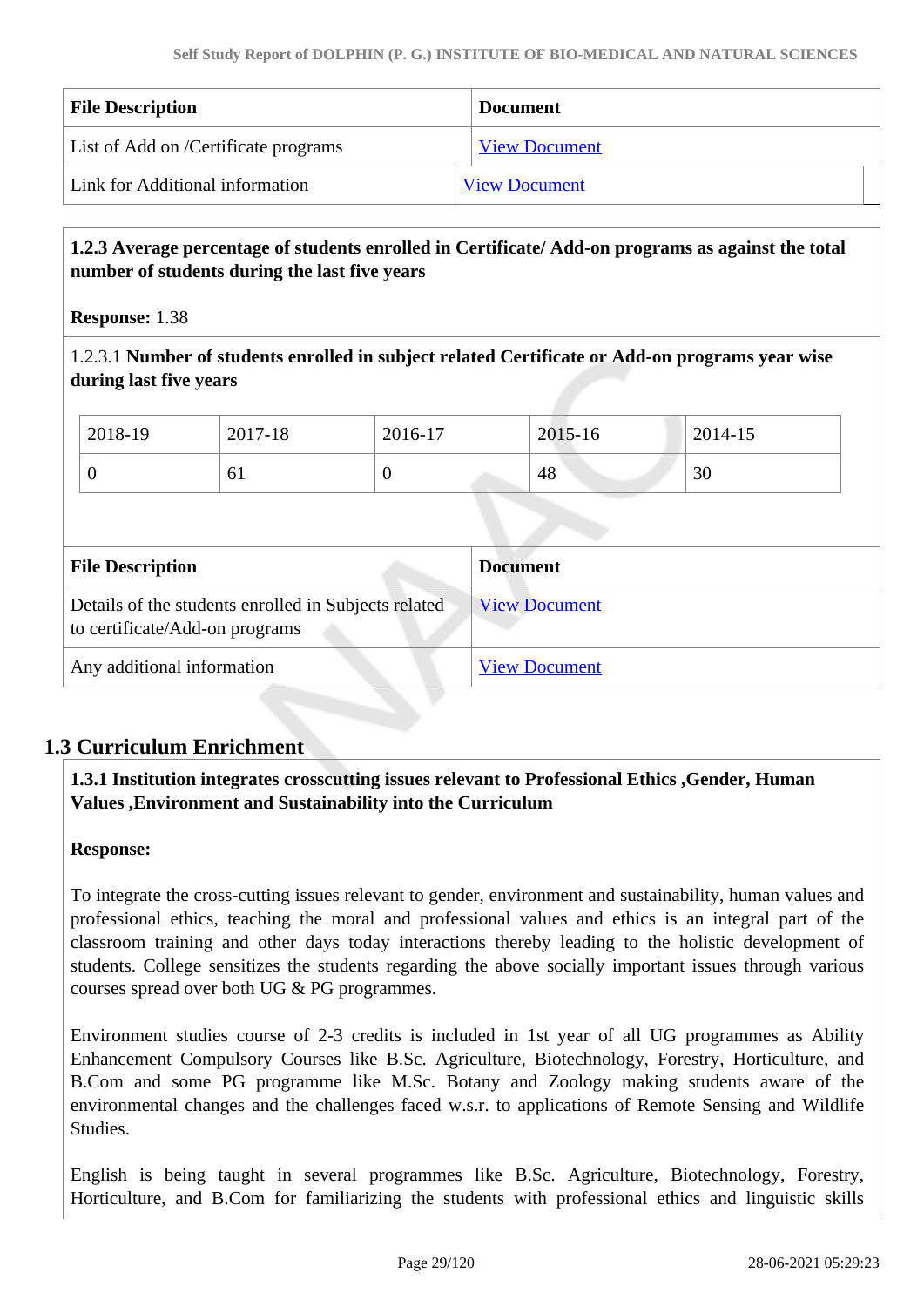required in the professional domain. Human values and professional ethics are dealt with in Paramedical and Medical Microbiology courses.

There are many platforms for hands-on experiences related to gender sensitivity that enable students to interface with real-life situations such as fieldwork, community outreach, gender sensitization activities under NSS, NCC and DSWC celebrations, seminars, conferences, guest lectures, events such as gender talk, street plays and the like. Outreach is offered as an open activity for all the students to take at least once during the programme of study. The Human Values and Community Outreach (HVCO) activities range from working in old age homes, orphanages, Panchyat Schools, geriatric village populations, organizing blood donation camps, health check-up camps, hygiene and health workshops, environment awareness camps, workshops on social issues, public health, gender issues, etc.

To sensitize students about the environment and sustainability issues, many activities such as seminars, workshops, guest lectures, industry visits and field excursions are organized for students of all programmes. Environment Day, Earth Day, Water Day, Wildlife Week, Wetlands Day, Van Mahotasava is celebrated every year, where students actively participate.

Workshops and seminars on various aspects of environmental sustainability are organized periodically. The students cultivate saplings of timber species and distribute them gratis to civil Society members to make Doon still greener. College also organizes guest lectures by experts, spiritual gurus and luminaries to inculcate social, moral and ethical values in the students.

| <b>File Description</b>                                                                                                                                              | <b>Document</b>      |
|----------------------------------------------------------------------------------------------------------------------------------------------------------------------|----------------------|
| Upload the list and description of courses which<br>address the Professional Ethics, Gender, Human<br>Values, Environment and Sustainability into the<br>Curriculum. | <b>View Document</b> |

### **1.3.2 Average percentage of courses that include experiential learning through project work/field work/internship during last five years**

**Response:** 3.32

### 1.3.2.1 **Number of courses that include experiential learning through project work/field work/internship year-wise during last five years**

| $\frac{1}{2018}$ -19 | 2017-18 | 2016-17 | 2015-16 | 2014-15 |
|----------------------|---------|---------|---------|---------|
| 20<br>20             |         | 20      | 19      | 18      |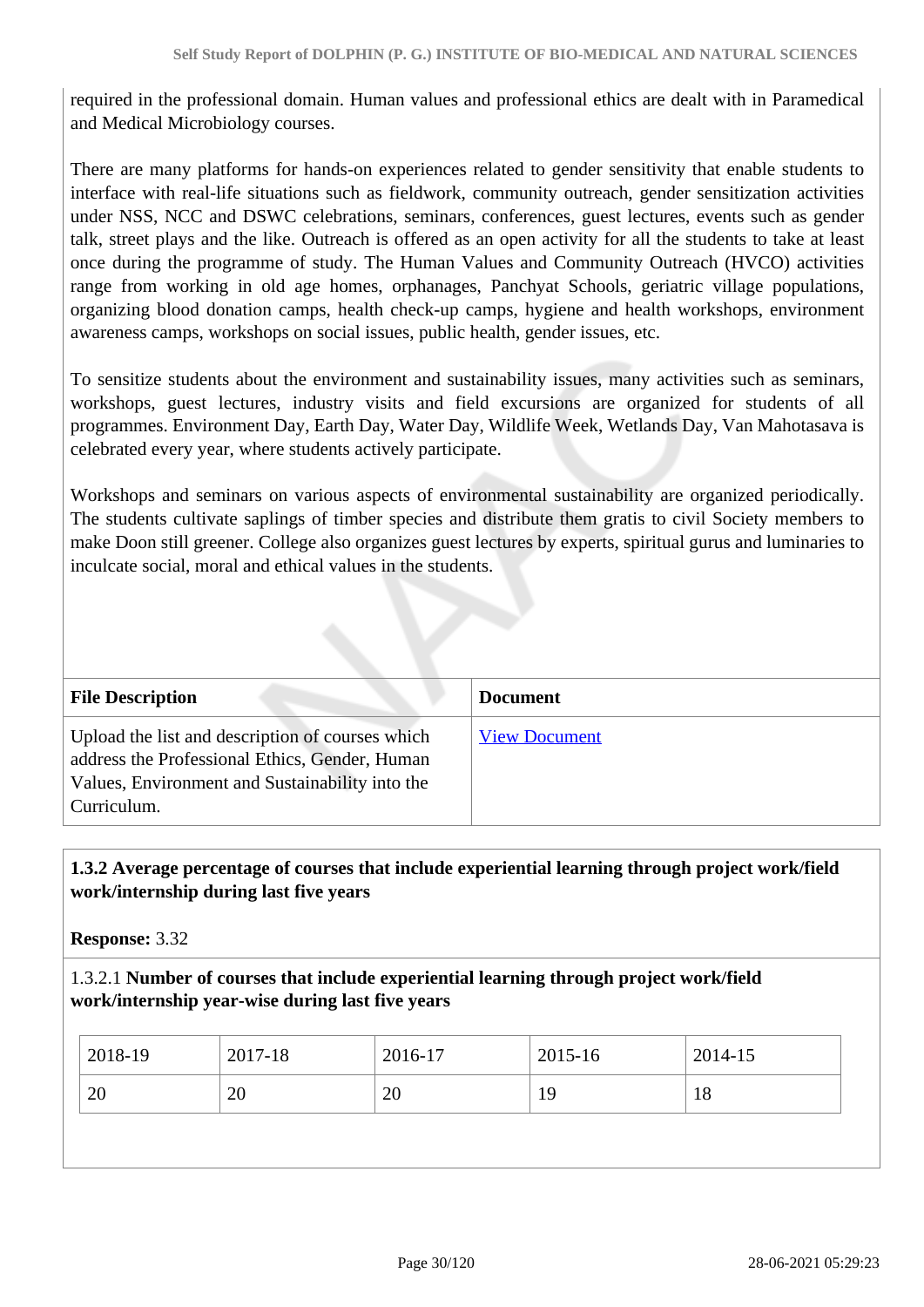| <b>File Description</b>                                                                                                                                                          | <b>Document</b>      |
|----------------------------------------------------------------------------------------------------------------------------------------------------------------------------------|----------------------|
| Programme / Curriculum/ Syllabus of the courses                                                                                                                                  | <b>View Document</b> |
| MoU's with relevant organizations for these courses,<br>if any Average percentage of courses that include<br>experiential learning through project work/field<br>work/internship | <b>View Document</b> |
| Any additional information                                                                                                                                                       | <b>View Document</b> |

 **1.3.3 Percentage of students undertaking project work/field work/ internships (Data for the latest completed academic year**

**Response:** 23.89

### 1.3.3.1 **Number of students undertaking project work/field work / internships**

Response: 637

| <b>File Description</b>                                                                       | <b>Document</b>      |
|-----------------------------------------------------------------------------------------------|----------------------|
| List of programmes and number of students<br>undertaking project work/field work//internships | <b>View Document</b> |
| Any additional information                                                                    | <b>View Document</b> |

## **1.4 Feedback System**

 **1.4.1** *Institution obtains feedback on the syllabus and its transaction at the institution from the following stakeholders 1) Students 2)Teachers 3)Employers 4)Alumni* 

**Response:** E. None of the above

| <b>File Description</b>                                                                                                                                    | <b>Document</b>      |
|------------------------------------------------------------------------------------------------------------------------------------------------------------|----------------------|
| Any additional information (Upload)                                                                                                                        | <b>View Document</b> |
| Action taken report of the Institution on feedback<br>report as stated in the minutes of the Governing<br>Council, Syndicate, Board of Management (Upload) | <b>View Document</b> |

#### **1.4.2 Feedback process of the Institution may be classified as follows: Options:**

**1.Feedback collected, analysed and action taken and feedback available on website**

- **2.Feedback collected, analysed and action has been taken**
- **3.Feedback collected and analysed**
- **4.Feedback collected**
- **5. Feedback not collected**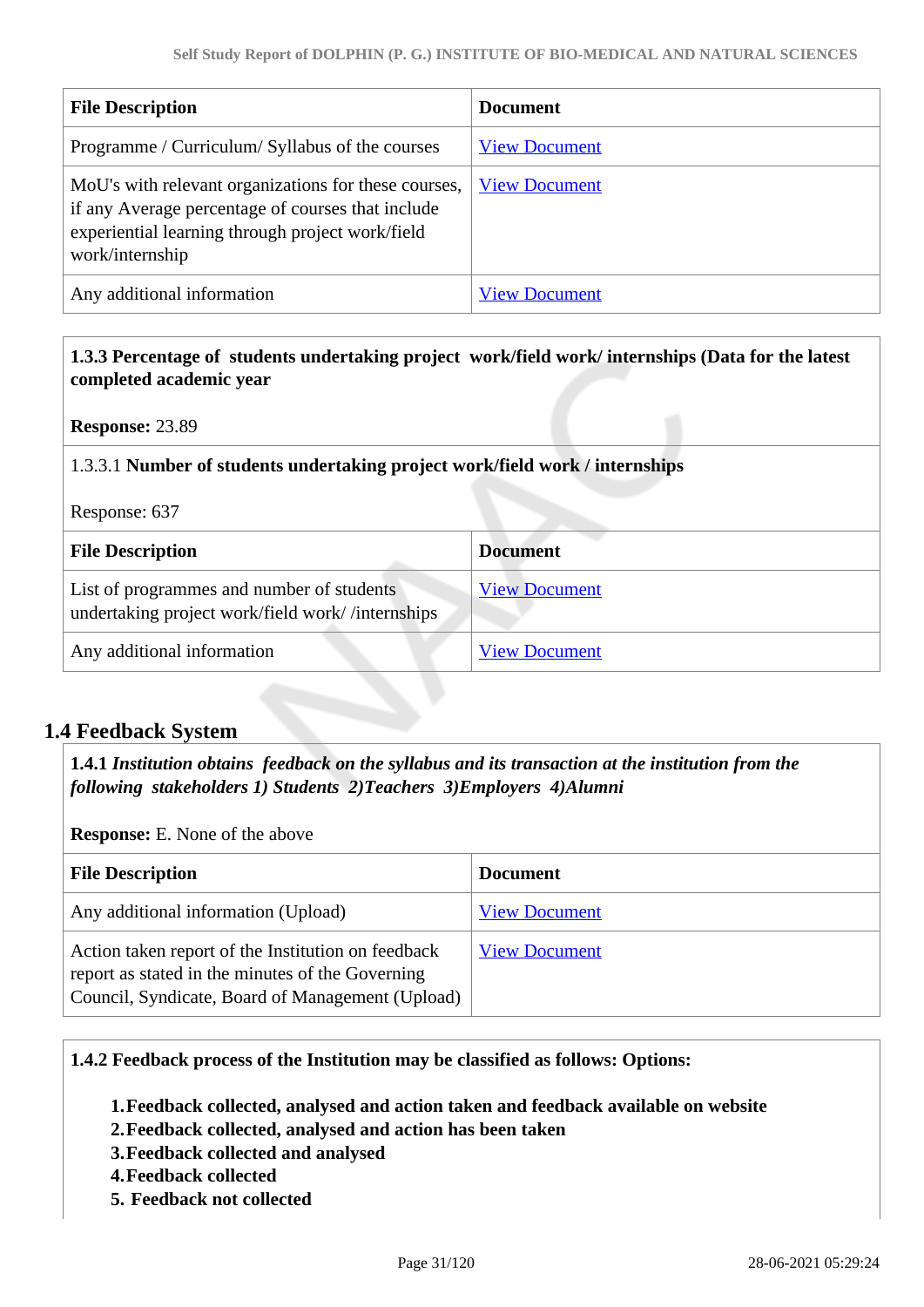| <b>Response:</b> C. Feedback collected and analysed |  |  |  |  |  |  |
|-----------------------------------------------------|--|--|--|--|--|--|
|-----------------------------------------------------|--|--|--|--|--|--|

| <b>File Description</b>           | <b>Document</b>      |  |  |
|-----------------------------------|----------------------|--|--|
| Upload any additional information | <b>View Document</b> |  |  |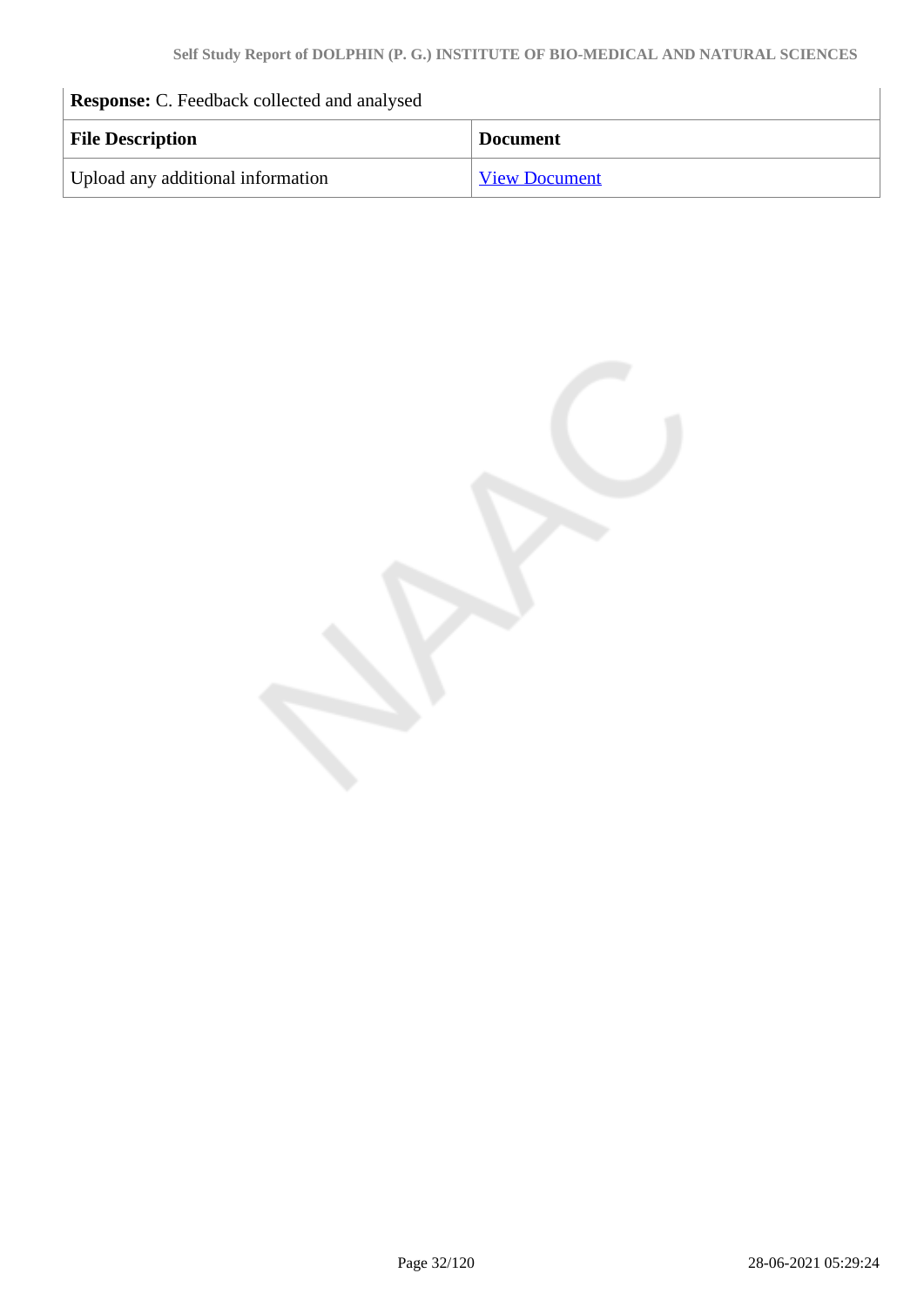# **Criterion 2 - Teaching-learning and Evaluation**

# **2.1 Student Enrollment and Profile**

| Response: 75.07         |         | 2.1.1.1 Number of students admitted year-wise during last five years |                 |         |
|-------------------------|---------|----------------------------------------------------------------------|-----------------|---------|
| 2018-19                 | 2017-18 | 2016-17                                                              | 2015-16         | 2014-15 |
| 900                     | 918     | 900                                                                  | 782             | 662     |
|                         |         | 2.1.1.2 Number of sanctioned seats year wise during last five years  |                 |         |
| 2018-19                 | 2017-18 | 2016-17                                                              | 2015-16         | 2014-15 |
| 1243                    | 1243    | 1243                                                                 | 983             | 858     |
|                         |         |                                                                      |                 |         |
| <b>File Description</b> |         |                                                                      | <b>Document</b> |         |

| motivational quantum presento ed format | $\cdots$ |
|-----------------------------------------|----------|
| Any additional information              |          |
|                                         |          |

 **2.1.2 Average percentage of seats filled against reserved categories (SC, ST, OBC, Divyangjan, etc. as per applicable reservation policy ) during the last five years ( exclusive of supernumerary seats)**

**Response:** 41.66

2.1.2.1 Number of actual students admitted from the reserved categories year-wise during the last five years

| 2018-19 | 2017-18 | 2016-17 | 2015-16 | 2014-15 |
|---------|---------|---------|---------|---------|
| 266     | 316     | 225     | 183     | 162     |

| <b>File Description</b>                                      | <b>Document</b>      |
|--------------------------------------------------------------|----------------------|
| Average percentage of seats filled against seats<br>reserved | <b>View Document</b> |
| Any additional information                                   | <b>View Document</b> |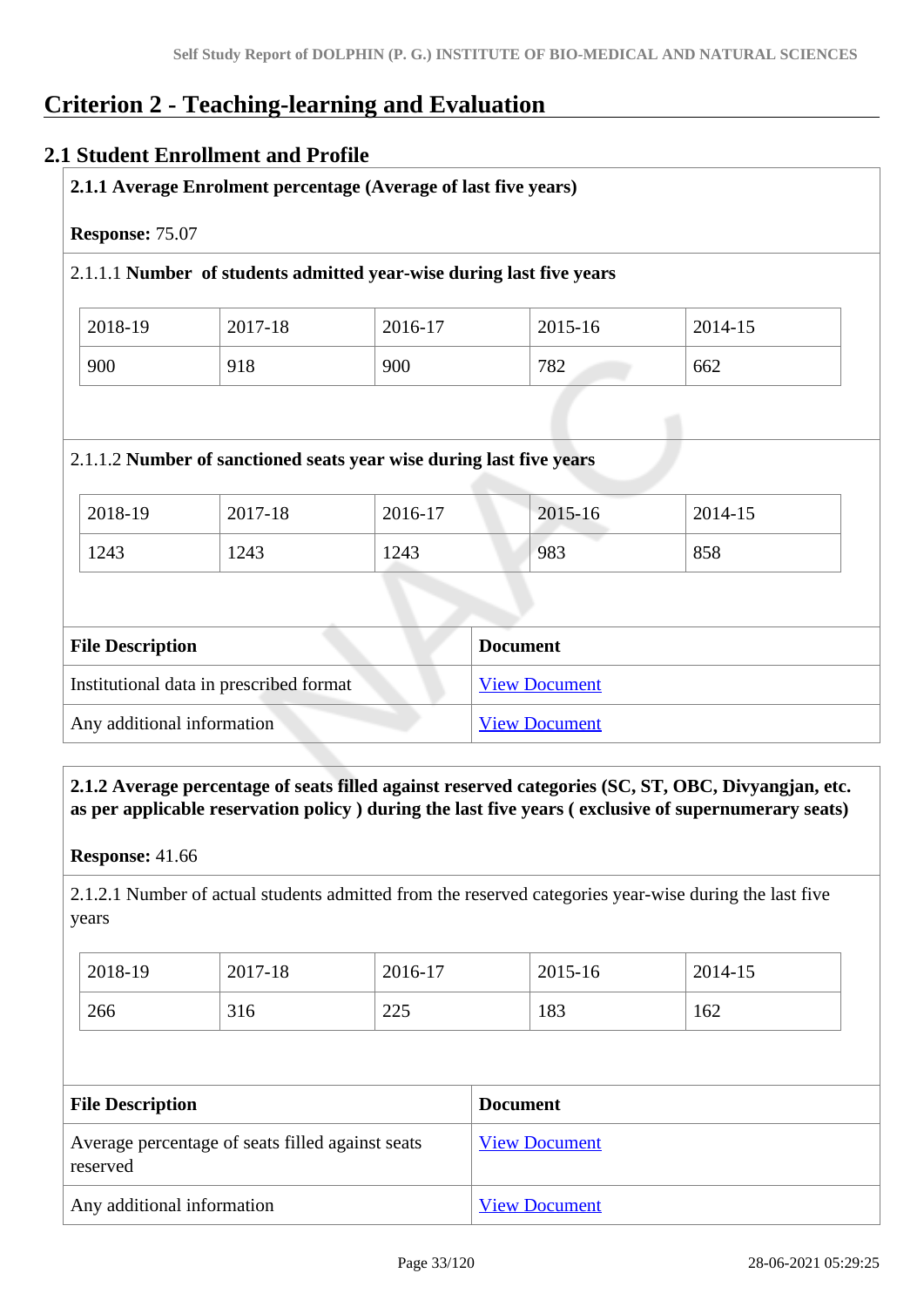# **2.2 Catering to Student Diversity**

### **2.2.1 The institution assesses the learning levels of the students and organises special Programmes for advanced learners and slow learners**

### **Response:**

To bridge the knowledge gap of the new students program wise Orientation is organized at the beginning of the session. Introductory classes are taken by respective HOD and subject teachers to orient the student in the chosen field.

Under the mentor-mentee system students in each class are graded in three categories, namely advance learners, average learners, and slow learners following their academic performance in preceding examinations, sessionals, University examinations, and curricular activities. The class coordinator/ subject teacher and mentor takes up the responsibility of bridging the knowledge gap of weak students to cope up with the enrolled program by organizing a special plan of action, viz. assignments, remedial classes/tutorials, counseling, and class tests. Extra classes are organized to clarify doubts, re-explaining critical topics for improving performance. Appropriate counseling with additional teaching eventually helps the students to reach their academic goals. The class coordinator remains in regular contact with the parents and a bi-monthly report is sent to them. The main objective is to increase the pass percentage of the students.

Quick learners are identified through their performance in examinations, interaction in classroom and laboratory, their fundamental knowledge, concept understanding, and articulation abilities, etc. The Institute promotes independent learning that contributes to their academic and personal growth.

Study material is also provided to students through ERP for trouble-free learning. Guest lectures are conducted by eminent scientists/ academicians/ industry experts to acquaint the students with the latest technologies.

Regular feedback on teaching and learning is taken from students to ensure that desired objectives are fulfilled. The IQAC plays an effective role in ensuring quality teaching and course completion based on the feedback.

The Principal reviews the performance of the students of each class with the concerned faculty in the monthly meetings. Corrective measures like counseling of the students, personal meetings with the parents are recommended to the class coordinators/ subject teachers.

Students are encouraged to enroll in different online courses from service providers like NPTEL, MOOCs, and IIRS. Many of our students have enrolled in such courses and secured different certifications. College became a Local chapter for NPTEL in 2015.

Students from various departments, especially postgraduate students, are regularly presenting and publishing research papers in their areas of study under the guidance and supervision of the teaching faculty. The college has adopted this program as part of its strategy to encourage advanced learners. During the last five years, 80 such papers were published by College students.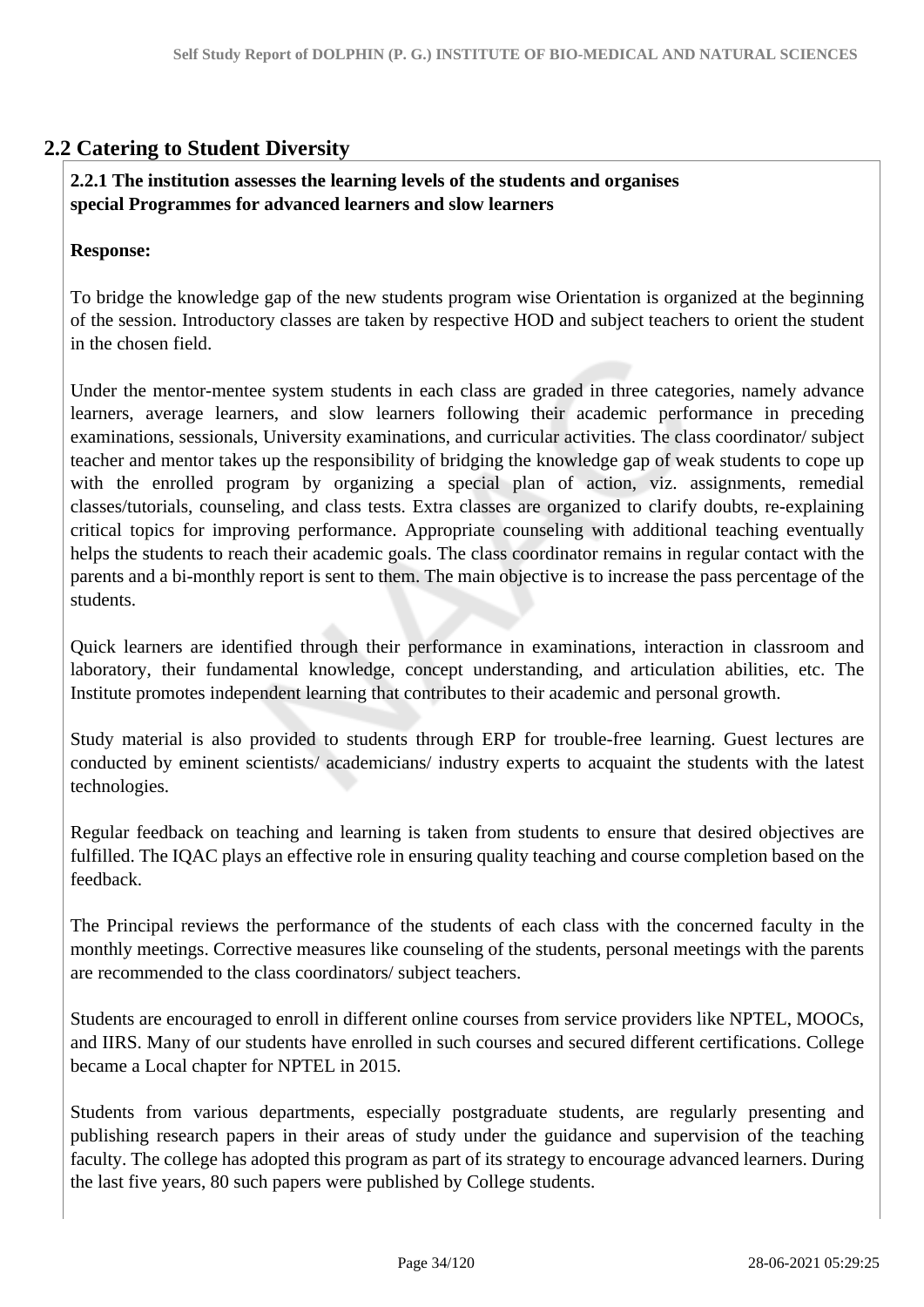Training & Placement Cell initiated an Industry-Academia Interactive Programme - to provide the students with an opportunity to interact with industry experts.

The faculty maintains good relations with students and deal with their problems in a gentle manner.

Due to the efforts of the concerned faculty Numbers of our students from different programs have ranked in the merit list of the University, including, Pharmaceutical Chemistry, Zoology, Biotechnology, and Microbiology, etc.

Provision has also been made to conduct coaching classes for competitive exams for NET/ SLET entrance exams for the students.

| <b>File Description</b>              | <b>Document</b>      |
|--------------------------------------|----------------------|
| Past link for additional Information | <b>View Document</b> |

### **2.2.2 Student- Full time teacher ratio (Data for the latest completed academic year)**

**Response:** 29:1

| <b>File Description</b>    | <b>Document</b>      |
|----------------------------|----------------------|
| Any additional information | <b>View Document</b> |

## **2.3 Teaching- Learning Process**

 **2.3.1 Student centric methods, such as experiential learning, participative learning and problem solving methodologies are used for enhancing learning experiences**

### **Response:**

Govt. of India, has already initiated the process for developing New Education Policy (NEP) in our country to bring out reforms in the Indian education system. It provides an opportunity for the students to choose courses from the prescribed courses comprising a core, elective/minor, or skill-based courses. The affiliating University has introduced the Choice Based Credit System (CBCS) since academic session 2011-12. The institution ensures the use of student-centric methodologies such as experiential, participative learning, and problem-solving methodologies in the teaching-learning process both in Core and elective courses as per UGC guidelines. The teaching-learning process revolves around the need, interests, and capabilities of students.

Following activities are conducted by the institution to make the teaching-learning process more students centric.

**1) Project work/Dissertation** is considered as a special course involving the application of knowledge in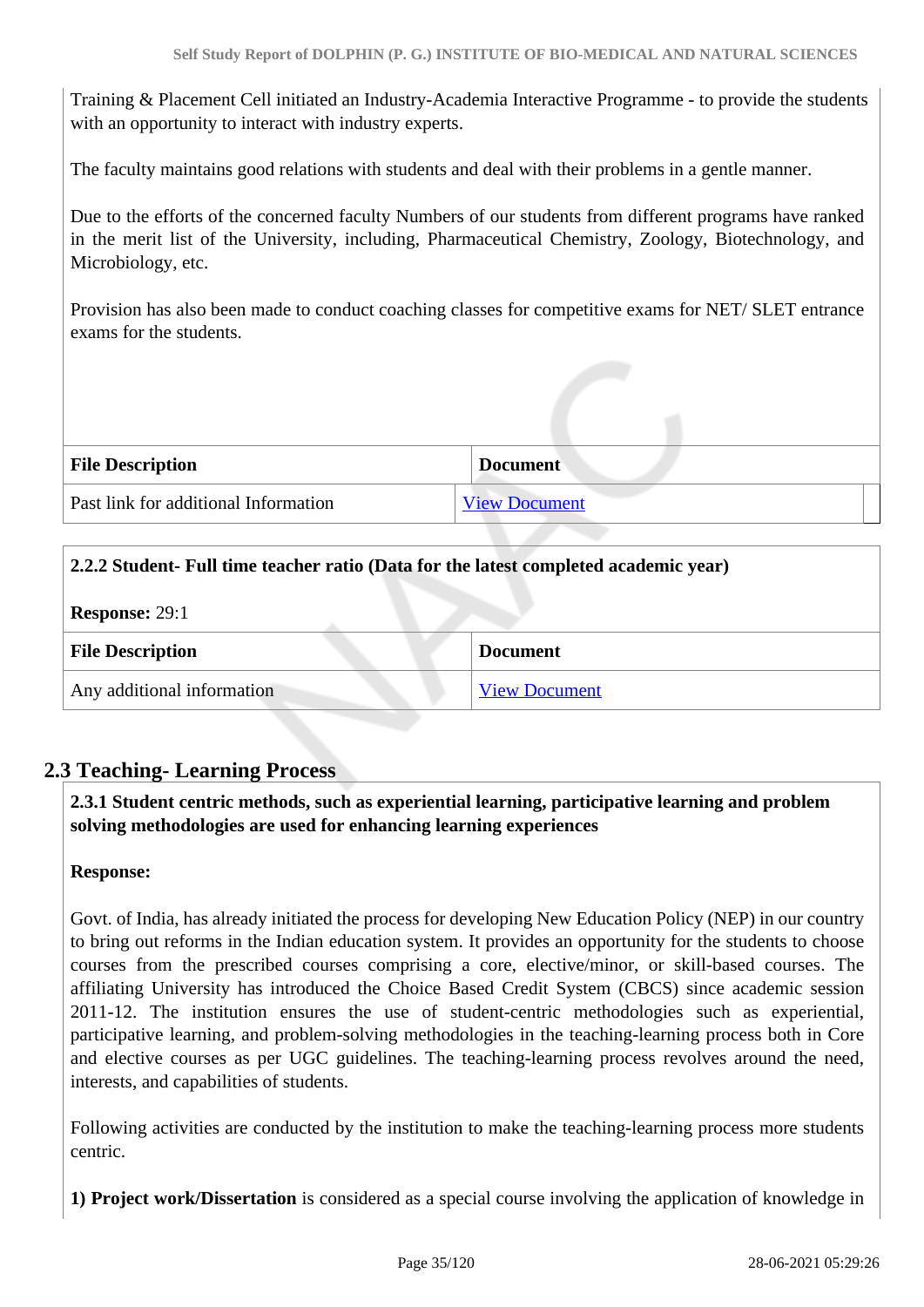solving/analyzing/exploring a real-life situation / difficult problem. It carries varied credits in UG & PG programs and may be given instead of a discipline-specific elective paper.

The college conducts several UG programs like B.Sc. Agriculture, Forestry, Horticulture which has field project work with credits. PG programs like Agronomy, Biotechnology, Botany, Biochemistry, Lab Technology, Microbiology, Pharma Chemistry, Physiotherapy, and Zoology have mandatory projects as a dissertation with credits/ marks. Students work in cooperation, divide responsibilities and develop selfconfidence as the project provides opportunities to the student for freedom of thought and the free exchange of ideas. It also orientates them towards research. Each student prepares a presentation which is presented before the University examiner in the presence of the whole department.

**3) Internships** for six months with Hospitals/ Physiotherapy centers/ Pathology/ Clinical labs are mandatory on completion of the UG Programme in Physiotherapy, Medical Microbiology, and Medical Lab Technology.

**4) Classroom discussions** are **a** regular feature**.** Dissertation /project topics are finalized by discussing in the classroom. Students are also encouraged to use the ICT facilities during the seminars and presentations. N-LIST and NPTEL facility is available to the students.

**5) Experimental/Laboratory method** is used in all science and paramedical programs to acquaint the students with the facts through direct individual experience. Every department is equipped with at least two well-equipped practical labs.

**6) Activity centered method** is more effective and durable in providing learning experiences. Activities like Industrial training, clinical postings, and farming; propagation in poly houses, medicinal and timber plant nurseries, plant tissue culture lab, vermicomposting provide learning experiences. The college has altogether 5 Physiotherapy health centers OPDs where students are attached for Clinical postings to provide them experiential learning.

7) **Field trips and study tours** are organized to forest plots, agriculture farms, nurseries, industries, Hospitals, etc for the students both at UG and PG level for onsite exposure.

8) **Human Values and Community Outreach (HVCO) activities** by various committees under Dolphin Students Welfare Council, activities of departmental clubs, cultural programs, National Organizations like NCC, NSS, Scouts & Guides, YRC, Sports activities, and other competitions not only provide the opportunity for participatory learning but also provide experiences.

| <b>File Description</b>         | <b>Document</b>      |
|---------------------------------|----------------------|
| Link for additional information | <b>View Document</b> |

### **2.3.2 Teachers use ICT enabled tools for effective teaching-learning process.**

### **Response:**

Following the development of new technologies, fresh innovative teaching approaches/methods are being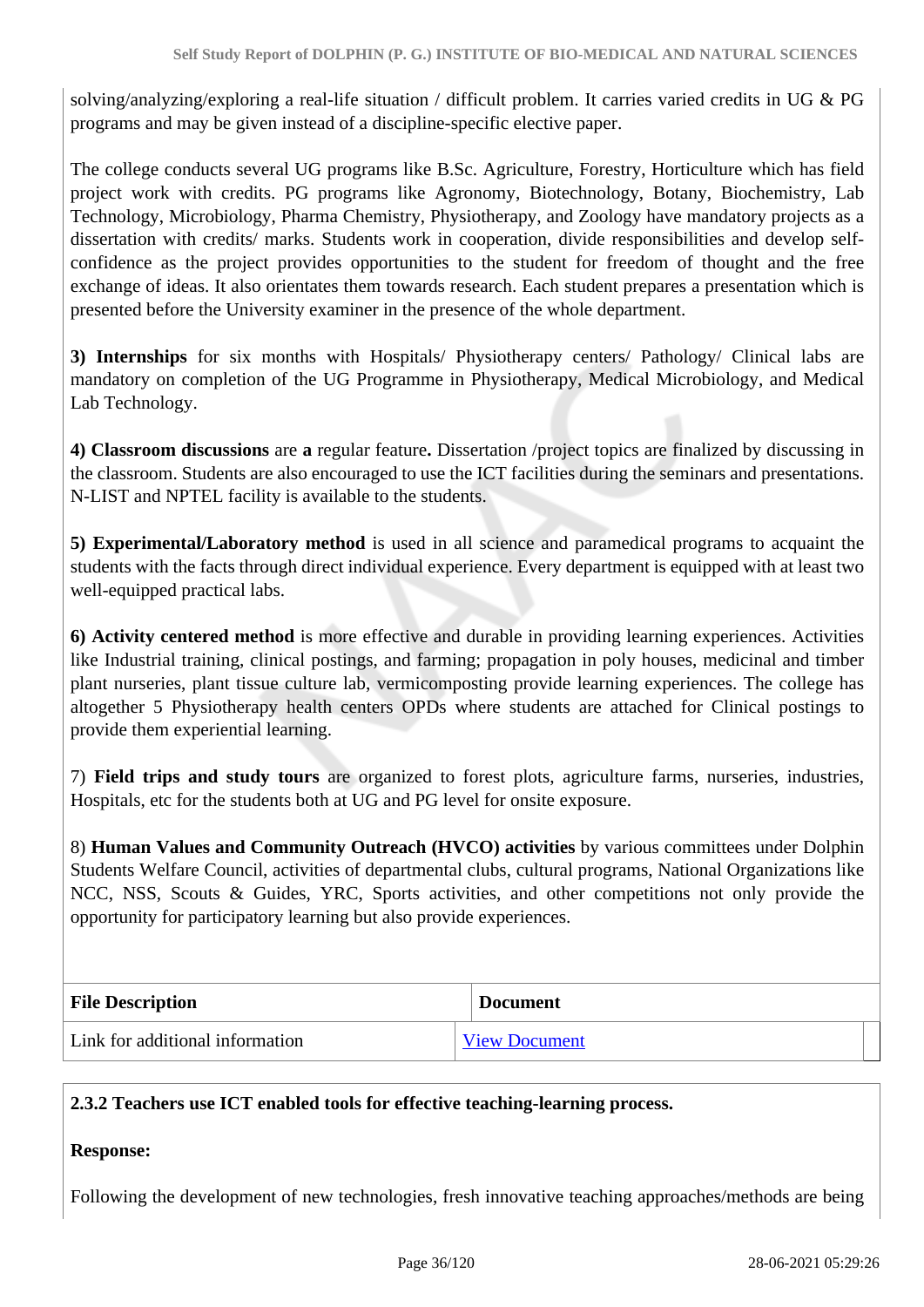adopted to allow a better understanding of the subject as well as to make the teaching-learning more understandable and enjoyable.

The college has well-implemented The National Mission on Education through Information and Communication Technology. As per the guidelines of the Mission, the college has provided Internet connectivity to individual faculty and students.

Given the above Guidelines College has organised a Faculty Development Programme (FDP) on *"Use of ICT in Education and Research Methodology"* w.e.f. 11th to 17th June 2018 under the auspices of Teaching Learning Centre, Ramanujan College, the University of Delhi which was duly approved by the MHRD and UGC as per their norms. The hands-on-training emphasized Google Classroom, advance excel, various software used in biostatics, MOOC, etc.

The institute has adopted ICT-based teachings in classrooms and laboratories namely the use of overhead multimedia LCD projectors, internet connectivity with PAS in the classrooms and labs. Faculty are encouraged to take Live Classes in Moodle through The Moodle Learning Management System (LMS). Demonstration of practicals in different courses is done through virtual labs wherever possible.

The college has an operative ERP system in place which can be accessed both by students and faculties for adopting to e-teaching through virtual classes and repository of e-learning resources, like lecture notes uploaded by subject faculty, e-library and access to NPTEL resources, OPAC etc.

Some faculties have formed e-groups for classes, wherein every student and concerned faculty are the members. E-notes and lectures in pdf format are e-mailed to the students in advance of the classroom lecture. It enables them to comprehend the lecture contents better.

College is an Institutional member of NLIST-INFLIBNET which can be accessed both by faculty and students.

College is also the Local chapter of NPTEL with a SPOC and has a setup database of on-line lectures provided by IIT Madras and IISC, Bangalore. It is being updated periodically. Teachers assist the students and faculty in preparing and registering for NPTEL & agMOOCs online courses. Several faculty and students have completed these courses.

Every department has its own Whatsapp group in which they exchange the daily progress of the teachinglearning process including the lectures taken and the topics covered. Principal, Director, and Coordinator IQAC are the common members in each group and therefore able to coordinate the day-to-day academic activities and instructions if any.

Senior faculty of the College have been assigned to prepare and deliver video lectures for UG students based on affiliating University courses by Uttarakhand Science Education and Research Centre (USERC), Govt. of Uttarakhand. These lectures have been uploaded on YouTube under the aegis of USERC.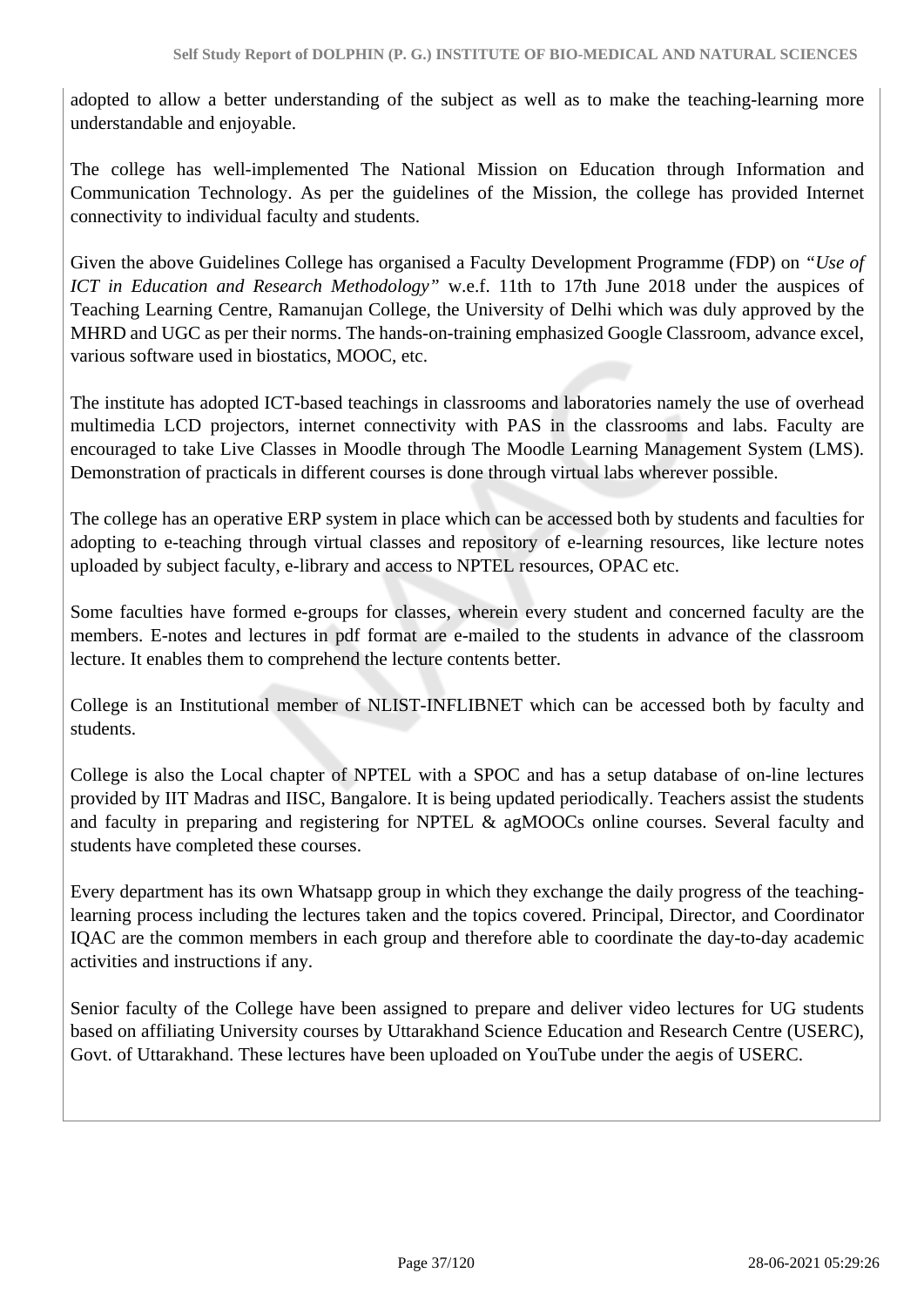| <b>File Description</b>                                                                                 | <b>Document</b>      |
|---------------------------------------------------------------------------------------------------------|----------------------|
| Upload any additional information                                                                       | <b>View Document</b> |
| Provide link for webpage describing the ICT<br>enabled tools for effective teaching-learning<br>process | <b>View Document</b> |

#### **2.3.3 Ratio of students to mentor for academic and other related issues (Data for the latest completed academic year )**

| <b>Response: 44:1</b>                                                            |                      |
|----------------------------------------------------------------------------------|----------------------|
| 2.3.3.1 Number of mentors                                                        |                      |
| Response: 60                                                                     |                      |
| <b>File Description</b>                                                          | <b>Document</b>      |
| Upload year wise, number of students enrolled and<br>full time teachers on roll. | <b>View Document</b> |
| mentor/mentee ratio                                                              | <b>View Document</b> |
| Circulars pertaining to assigning mentors to mentees                             | <b>View Document</b> |

# **2.4 Teacher Profile and Quality**

**2.4.1 Average percentage of full time teachers against sanctioned posts during the last five years**

#### **Response:** 89.21

| <b>File Description</b>                                                          | <b>Document</b>      |
|----------------------------------------------------------------------------------|----------------------|
| Year wise full time teachers and sanctioned posts<br>for 5 years (Data Template) | <b>View Document</b> |
| List of the faculty members authenticated by the<br>Head of HEI                  | <b>View Document</b> |

## **2.4.2 Average percentage of full time teachers with Ph. D. / D.M. / M.Ch. / D.N.B Superspeciality / D.Sc. / D.Litt. during the last five years (consider only highest degree for count)**

**Response:** 54.4

2.4.2.1 **Number of full time teachers with** *Ph. D. / D.M. / M.Ch. / D.N.B Superspeciality / D.Sc. / D.Litt.* **year wise during the last five years**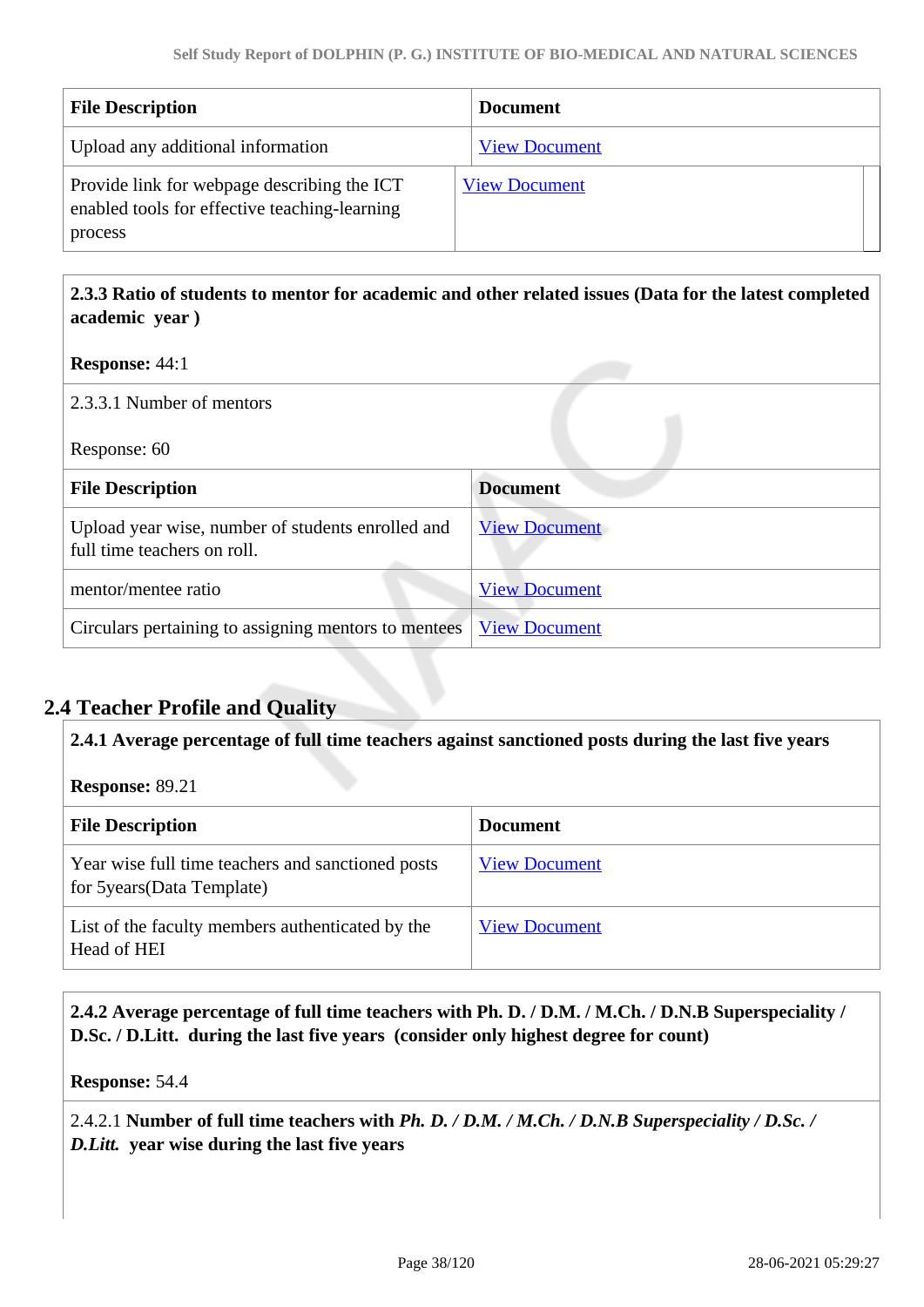|                                                                                                                                                                                  | 2018-19                 | 2017-18 | 2016-17              |                 | 2015-16 | 2014-15 |  |
|----------------------------------------------------------------------------------------------------------------------------------------------------------------------------------|-------------------------|---------|----------------------|-----------------|---------|---------|--|
|                                                                                                                                                                                  | 51                      | 48      | 44                   |                 | 39      | 39      |  |
|                                                                                                                                                                                  |                         |         |                      |                 |         |         |  |
|                                                                                                                                                                                  | <b>File Description</b> |         |                      | <b>Document</b> |         |         |  |
| List of number of full time teachers with Ph. D. /<br>D.M. / M.Ch. / D.N.B Superspeciality / D.Sc. /<br>D. Litt. and number of full time teachers for 5 years<br>(Data Template) |                         |         | <b>View Document</b> |                 |         |         |  |
| Any additional information                                                                                                                                                       |                         |         | <b>View Document</b> |                 |         |         |  |

# **2.4.3 Average teaching experience of full time teachers in the same institution (Data for the latest completed academic year in number of years)**

**Response:** 6.8

| TTCD POIDO . OIO                                                                                  |                      |
|---------------------------------------------------------------------------------------------------|----------------------|
| 2.4.3.1 Total experience of full-time teachers                                                    |                      |
| Response: 619                                                                                     |                      |
| <b>File Description</b>                                                                           | <b>Document</b>      |
| List of Teachers including their PAN, designation,<br>dept and experience details (Data Template) | <b>View Document</b> |
| Any additional information                                                                        | <b>View Document</b> |

# **2.5 Evaluation Process and Reforms**

## **2.5.1 Mechanism of internal assessment is transparent and robust in terms of frequency and mode**

## **Response:**

The College examination cell is headed by the Controller of Exams, who is duly assisted by the Deputy Controller of Exams. They are fully responsible for keeping the students and faculty abreast with the University/ Internal evaluation process both in the semester and annual examination programmes. They in turn are guided by the affiliating University regarding the evaluation schedules and any changes in the process of the evaluation system.

The affiliating University introduced the semester system in the majority of PG Programmes from the academic year 2011-12, which led to CGPA system of gradation along with reallocation of the syllabus, credits assigned to various units, scheme of sessionals and term-end exams and minimum credits to pass a course, etc in 2015-16. These were circulated/ explained among examination cell faculty by University. The changes in the evaluation and credit system were subsequently disseminated to the faculty and students in a similar fashion by the examination cell. The evaluation system is explained to all the newly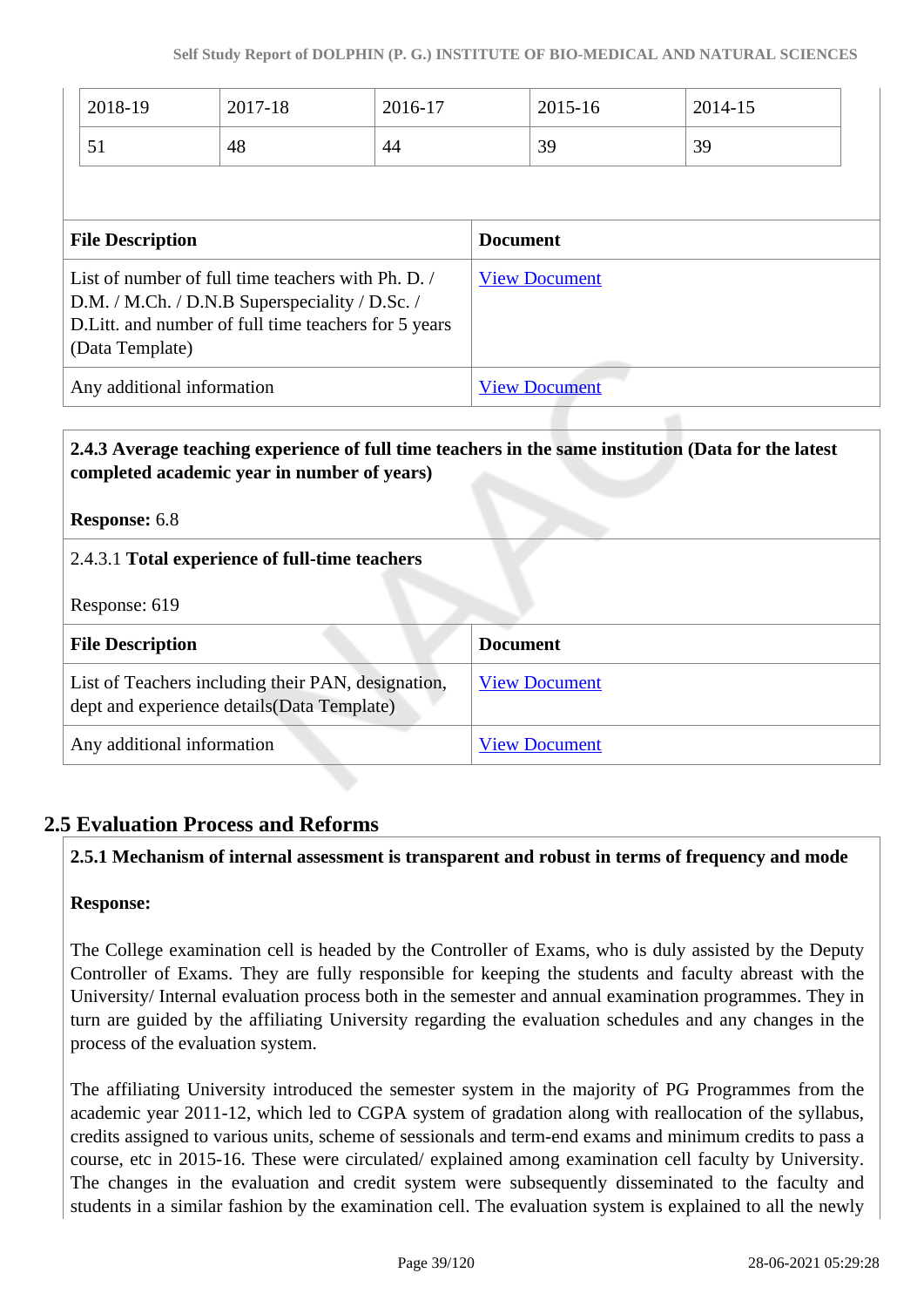admitted students' every year.

Invariably yearly academic calendar is provided to all the departments at the beginning of the academic session and uploaded on the ERP system. The same is conveyed to the students through the HOD/ Course Coordinators/ Class Coordinators during their orientation. The academic calendar is also displayed on the notice boards both on the campus and the hostels. The departments strictly adhere to it.

Examination Cell always circulates the examination schedule for sessionals as well end of semester examination/ annual examinations as notified by the affiliating university. The registration of the students in University is done online and the respective class coordinators guide the students for the same.

The Schedule of the university examination is also displayed on the Institute's website as well as circulated to all through departmental Whatsapp groups and notice boards. For any query, the students are free to contact the Examination Cell.

The class coordinator compiles the details of marks obtained in different subjects. These are displayed in the ERP system which plays an important role in maintaining the transparency of the evaluation system. The subject faculty uploads the award list of all internals in the ERP which can be accessed by the students and the parents as well. A bi-monthly report of the academic performance of each student is sent to the parents.

Pre-university examinations in the annual programme are conducted by the examination cell strictly on University examination pattern and guidelines. This readies the students to face the university exams confidently. Answer sheets are shown to the students and queries of the students are satisfied.

Weightage is given to assignments, presentations, discipline, attendance and field report/ clinical orientation while considering the internal assessment in theory courses. Lab records and communication skills do get weightage in lab courses and presentation /seminar of dissertation work.

Question banks and referral material are made available to the students in the departmental library to make them aware of the University examination pattern.

| <b>File Description</b>         | <b>Document</b>      |
|---------------------------------|----------------------|
| Link for additional information | <b>View Document</b> |

 **2.5.2 Mechanism to deal with internal/external examination related grievances is transparent, timebound and efficient** 

**Response:** 

**The mechanism to deal with examination related grievances**

**1. College Level:**

At the college level, an Examination Cell, comprising of two senior staff as a controller, deputy controller,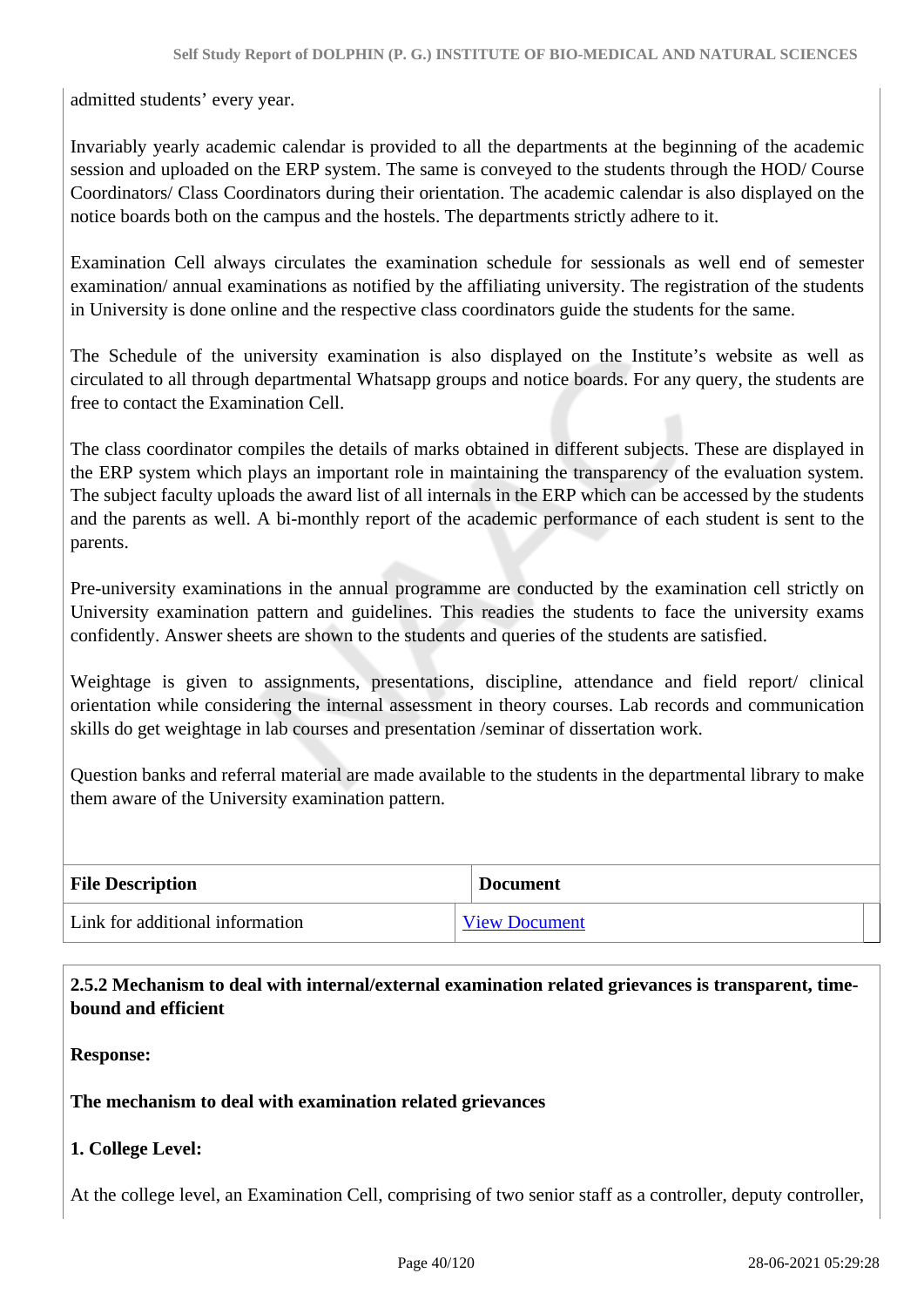and other non-teaching staff as members, has been constituted to handle the issues regarding conducting of exams and evaluation process.

In emergent cases when a student is unable to appear for sessionals due to medical emergencies or other genuine reason re-examination is conducted for that student as per university norms, provided that he/she applies with proper documents to the Principal duly verified by HOD. In turn, if the Principal is satisfied the HOD is advised to conduct a fresh sessionals exam for the concerned student.

The grievances or doubts of the students concerning assessment are cleared by showing his/her performance in the answer sheet.

The answer sheet of such students is assessed by the faculty once again in the presence of the student concerned. Any corrections in the total of marks or assessment of answer books as identified by students are immediately undertaken by the faculty.

Any student who is not satisfied with the assessment and award of marks may approach the concerned HOD who can intervene and seek the opinion of another course Teacher.

The Institute follows an open evaluation system where the student performance is displayed on the notice board / ERP system and the same is informed to the parents via bi-monthly reports.

#### **2. University level:**

As per the university norms, the following are the methods of grievance redressal regarding university assessment:

- 1. Right to apply for verification of answer books.
- 2. Right to apply for verification with a photocopy of answer books.

3. Right to challenge the evaluation of answer books.

Concerning evaluation, if the student scores less mark than expected, he/she can apply for revaluation of his/her answer script after paying the prescribed fee to the affiliating university in prescribed format and being signed by the Principal.

Under the RTI Act, University provides the photocopy of answer sheets to students regarding any grievances regarding evaluation. Student can apply for scrutiny if he/she feels that evaluation is not correct.

In case of any discrepancy in question paper when highlighted by students and the representation is being verified by the college authorities affiliating university considers the corrective measures on merit.

In case of mass failure in a particular course of the offered program, the case may be represented to the Registrar affiliating university in the form of a joint petition by the aggrieved students through the controller of examination and Principal of the college. On being satisfied the university could arrange the reexamination for the same.

Similarly, any kind of discrepancies in university mark sheets is readdressed by the University.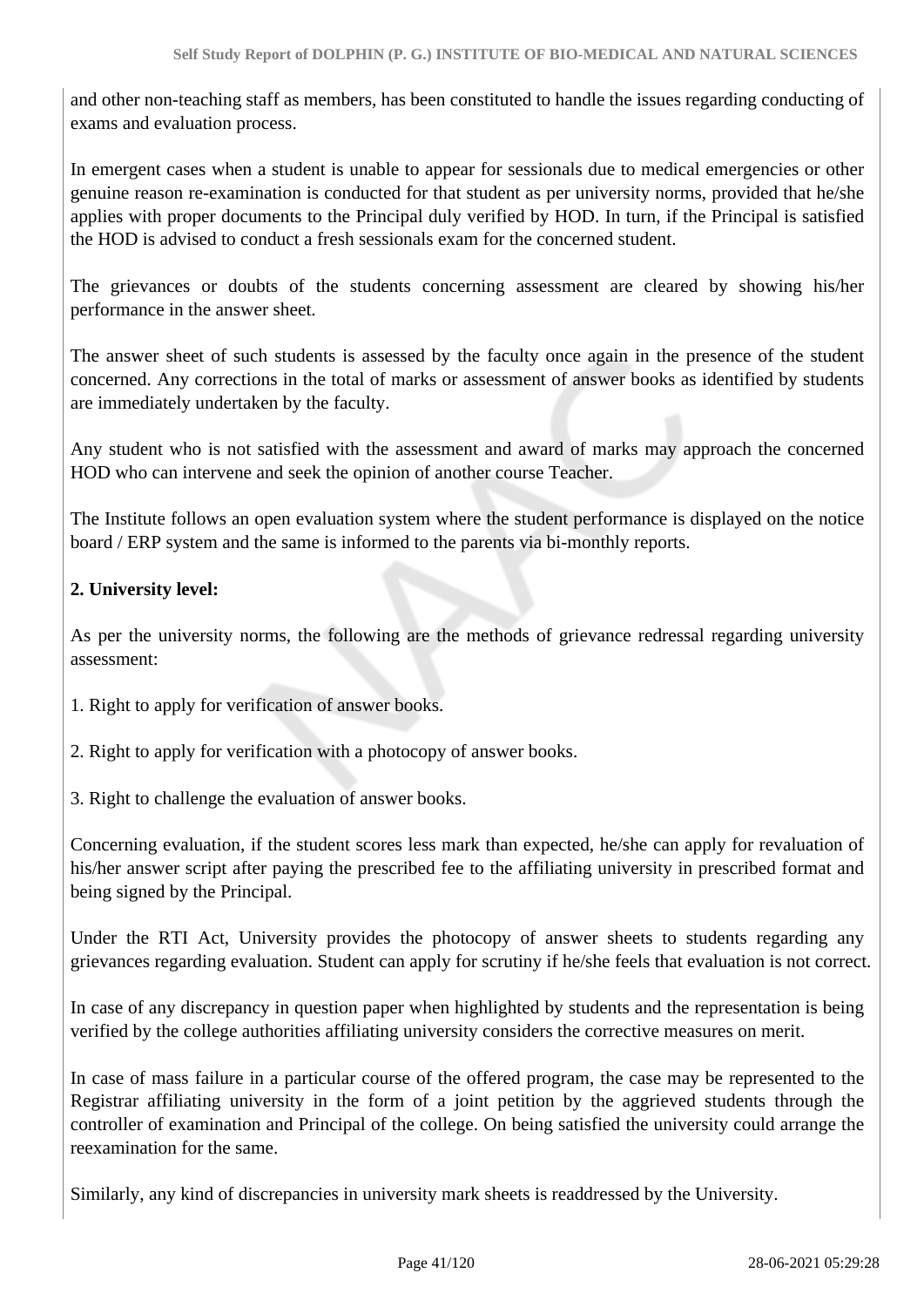| <b>File Description</b>         | <b>Document</b>      |
|---------------------------------|----------------------|
| Link for additional information | <b>View Document</b> |

# **2.6 Student Performance and Learning Outcomes**

 **2.6.1 Programme and course outcomes for all Programmes offered by the institution are stated and displayed on website and communicated to teachers and students.**

#### **Response:**

The educational objectives of various programs at Dolphin Institute, Dehra Dun enable the students to have holistic and all-round grooming to be a thorough professional in the field of biomedical and natural sciences. The objectives for the course are designed, considering that our graduates will be able to:

- Continue the process of life-long learning through professional activities; adapt themselves with ease to new technologies, while exhibiting ethical and professional standards, and will be able to work collaboratively as a member or leader in multidisciplinary teams.
- They will possess leadership and managerial skills with the best professional ethical practices and social concerns and will be able to communicate technical information effectively, both orally and in writing.
- Contribute to research in their chosen field and function and communicate effectively, to perform both individually and in a multi-disciplinary team

Program-specific outcomes and course outcomes for all programs offered by the institution are displayed on the college website and are also included in the prospectus stating the objectives of various departments of the college. The broad objectives of various programs run by the college are explained during the Orientation Program for the first-year undergraduate and postgraduate students.

The faculty articulates the learning objectives and expected outcomes for each program at the beginning of the session as part of the effective academic strategy at the beginning of the semester. This helps the students appreciate the courses being covered in class as they see the relevance. The POs and COs depicting the learning objectives of various courses are readily available for students and teachers on the college Website, through ERP login, library, and also in the individual departmental libraries. POs and COs of all courses are uploaded separately.

Program-specific outcomes of all the departments are highlighted through career options open to students after completion of the programs and the achievements of the alumni. Alumnae of different departments are invited to interact with both the students and teachers during various seminars and meetings. They share how the different courses shaped their careers and thus help students appreciate the program. This is also an opportunity for the faculty to take feedback on the courses that need to be improved and the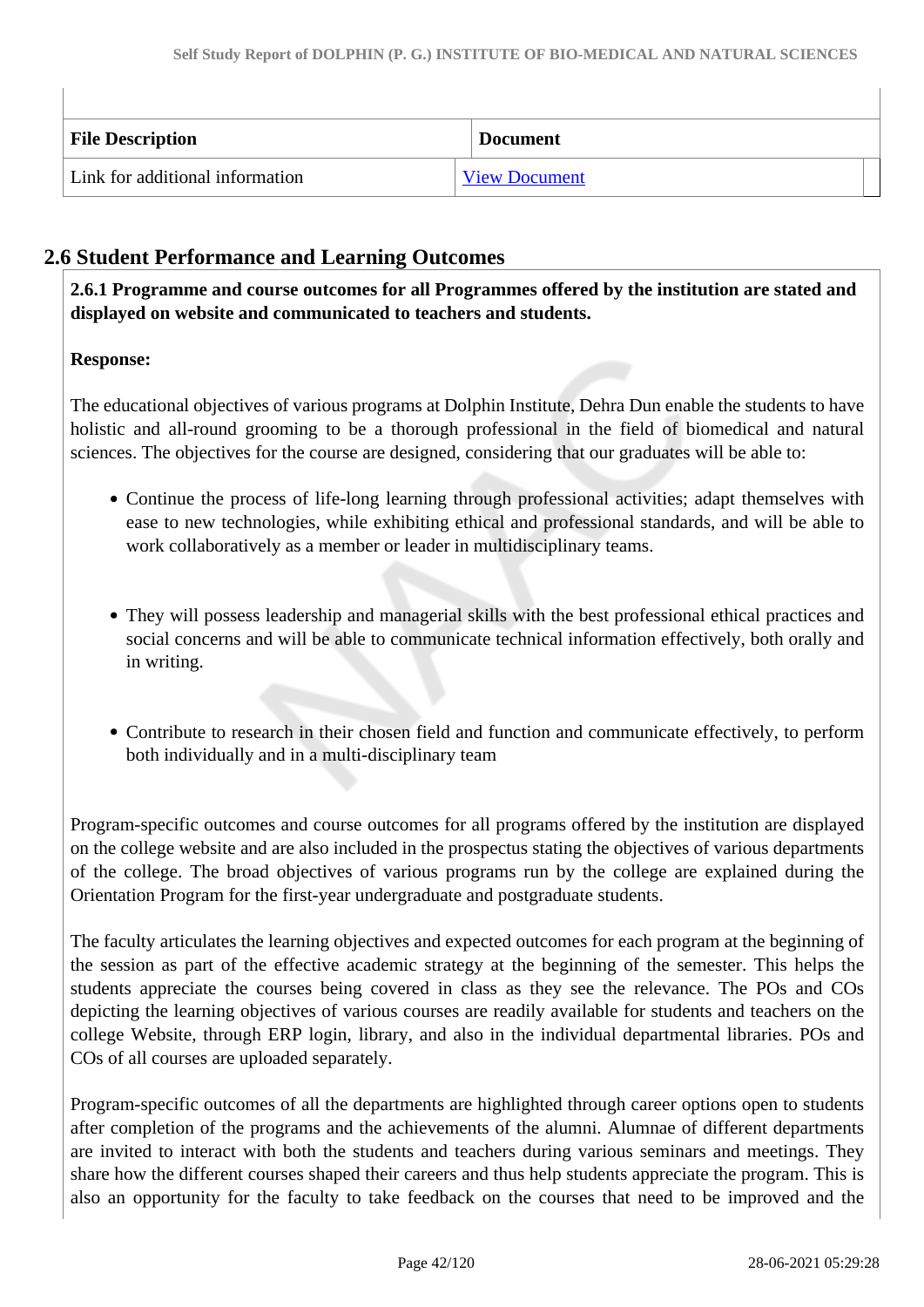components which will make them more relevant. Sometimes these suggestions are also forwarded to the affiliating University for consideration. The college Newsletter highlights the achievements of the alumni and lists the kind of jobs that students get after completion of different programs.

| <b>File Description</b>                                    | <b>Document</b>      |
|------------------------------------------------------------|----------------------|
| Upload COs for all Programmes (exemplars from<br>Glossary) | <b>View Document</b> |

#### **2.6.2 Attainment of programme outcomes and course outcomes are evaluated by the institution.**

#### **Response:**

The assessment methodology for measuring the attainment of each program's outcomes is two-pronged, i.e., direct method = University Examination +Internal assessment.

Indirect assessment strategies are implemented by embedding them in student, employer, and alumni feedback.

The process for the evaluation of the students in different programs is followed as per the norms of the Affiliating University. The implementation of the syllabi with changes and the process of evaluation of the learners are monitored by the Principal of the college.

Internal assessment is the requirement of the continuous assessment and is essential for the fulfillment of the PO's and CO's. The affiliating University has assigned 30% marks each for theory and practical exams in all UG programs, other than B.Sc. Agriculture, that has only 15% marks in theory. Most PG programs are evaluated as per the CBCS system and University has assigned 40% marks each for theory and practical internal evaluation. However, 30% marks each for theory and practice are awarded internally in MPT under the annual system. The M.Sc. MLT 1st & 2nd semester have 10% in theory, 20% in practical, while M.Sc. MLT 3rd semester has 20% each in theory and practical university exams. Component of 'Clinical training and day to day assignment' comprises 100 marks in M.Sc. MLT. This acts as a performance-check of the students.

B.Sc. Agriculture VIII Semester students undertake 6 months "Rural Agricultural Work Experience" with a choice to opt for any of the four topics given by the university syllabus which is followed by write-up training report preparation and ppt presentation and is evaluated internally. Accounting for 20 credits=525 marks. B. Sc. Horticulture VIII semester students spend one full semester working with the State Department of Horticulture; horticulture based industries, commercial horticulture farms, plantation industries, etc to gain first-hand information in the four components based on their choice of interest. It is evaluated by the Department based on i) project report preparation (6 credits), ii) fieldwork (6 credits) and iii) project report writing, presentation, and discussion (6 credits); total credits carrying 200 marks.

M.Sc. Agronomy IV Semester students are allotted seminar course in which different topics from their relevant program are given to the students to prepare a write-up and make ppt presentation in which the whole class, course coordinator, and concerned faculty participate for open queries and discussion. This activity accounts for 1 credit which is equal to 100 marks and is credited by internal evaluation.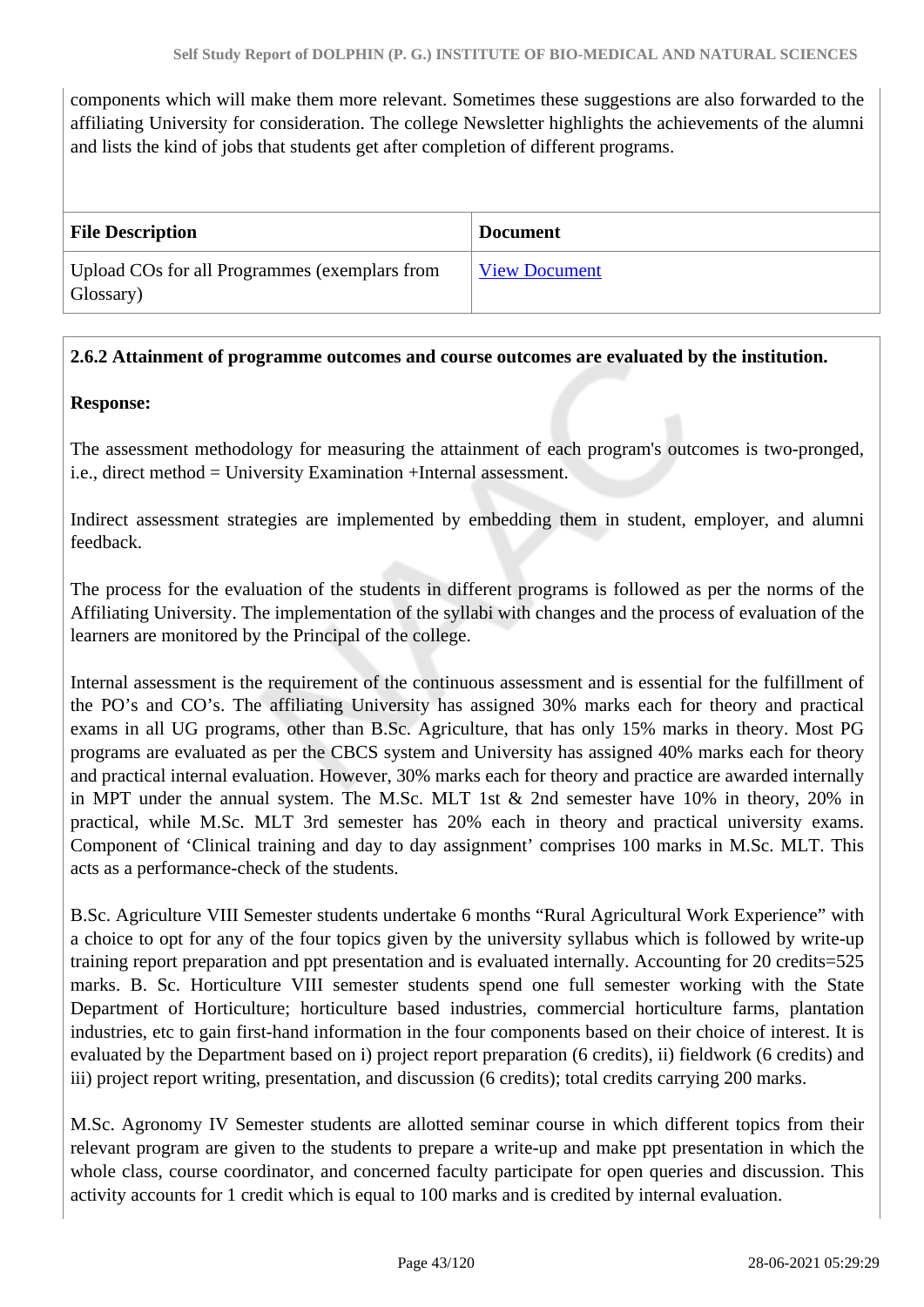The Pre University and sessionals, assignments, lab work, class Room seminars, Field Visits, Study Tours, etc. are also part of the internal evaluation.

At the end of each session, the university conducts examinations and publishes the results. The course outcomes are measured based on the course attainment level fixed in the program.

The objective the conducting the Student, Employer, and Alumni feedbacks is to understand the impact of training they have just completed and to understand the strength and weakness of various value-added courses, and pre-placement training imparted.

| <b>File Description</b>               | <b>Document</b> |
|---------------------------------------|-----------------|
| Paste link for Additional information | View Document   |

#### **2.6.3 Average pass percentage of Students during last five years**

#### **Response:** 99.5

2.6.3.1 **Number of final year students who passed the university examination year-wise during the last five years**

| 2018-19 | 2017-18 | 2016-17 | 2015-16 | 2014-15 |
|---------|---------|---------|---------|---------|
| 793     | 623     | 614     | 503     | 505     |

2.6.3.2 **Number of final year students who appeared for the university examination year-wise during the last five years**

| 2018-19 | 2017-18 | 2016-17 | 2015-16 | 2014-15 |
|---------|---------|---------|---------|---------|
| 793     | 623     | 615     | 509     | 711     |

| <b>File Description</b>                                                                                                  | <b>Document</b>      |
|--------------------------------------------------------------------------------------------------------------------------|----------------------|
| Upload list of Programmes and number of students<br>passed and appeared in the final year examination<br>(Data Template) | <b>View Document</b> |
| Paste link for the annual report                                                                                         | <b>View Document</b> |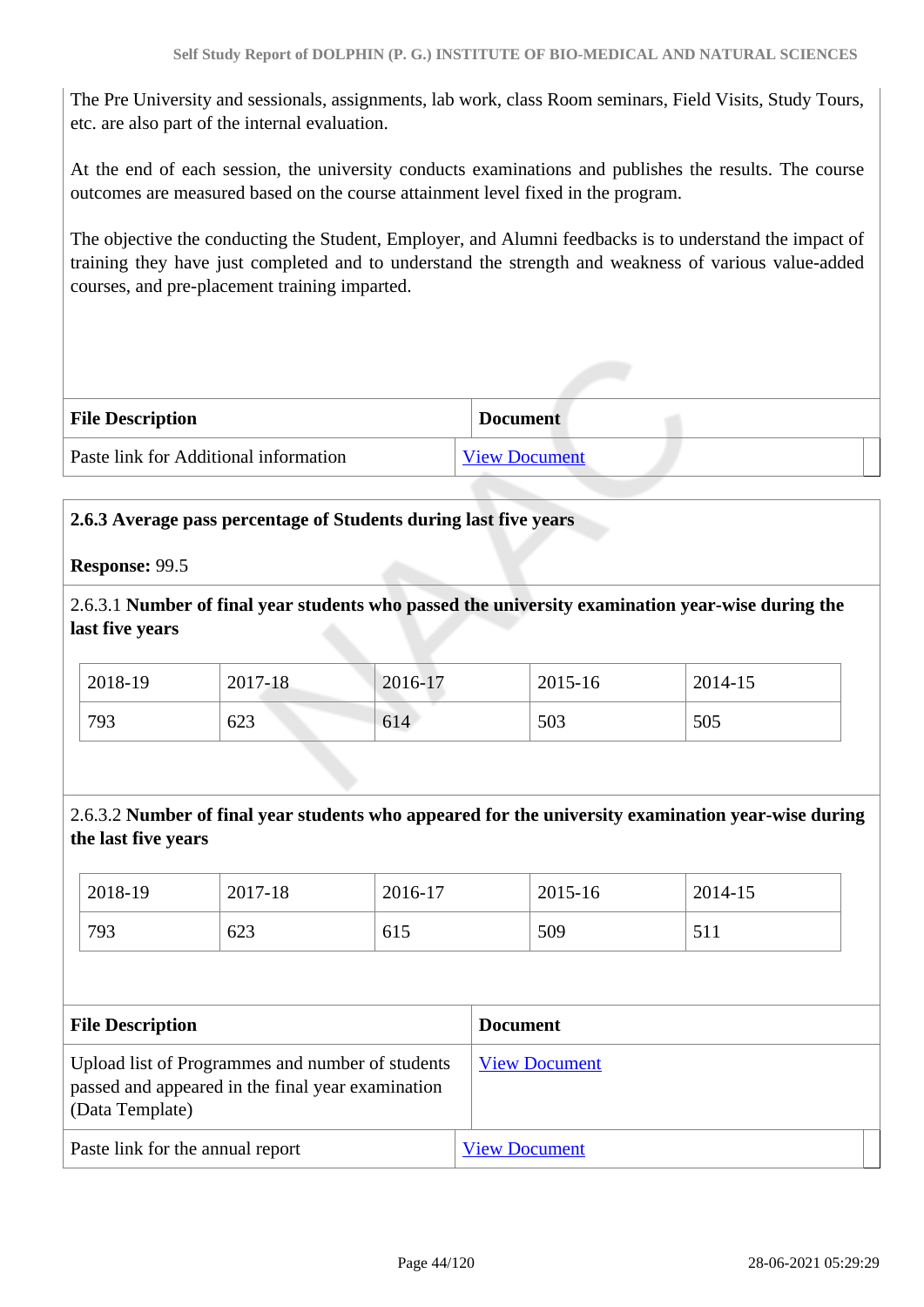# **2.7 Student Satisfaction Survey**

# **2.7.1 Online student satisfaction survey regarding teaching learning process**

#### **Response:** 3.27

| <b>File Description</b>                                               | <b>Document</b>      |
|-----------------------------------------------------------------------|----------------------|
| Upload database of all currently enrolled students<br>(Data Template) | <b>View Document</b> |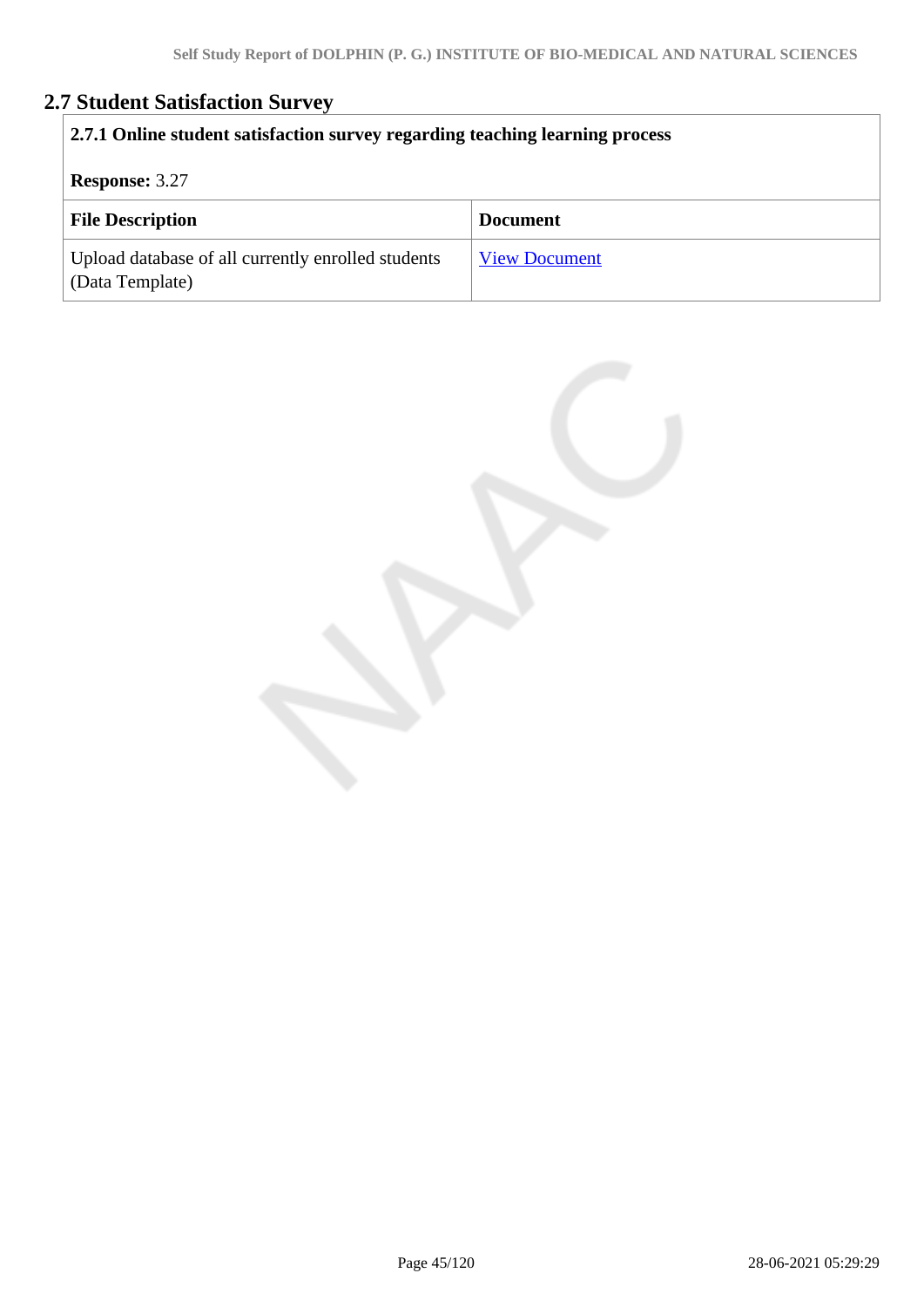# **Criterion 3 - Research, Innovations and Extension**

## **3.1 Resource Mobilization for Research**

 **3.1.1 Grants received from Government and non-governmental agencies for research projects, endowments, Chairs in the institution during the last five years (INR in Lakhs)** 

**Response:** 12.3

3.1.1.1 **Total Grants from Government and non-governmental agencies for research projects , endowments, Chairs in the institution during the last five years (INR in Lakhs)**

| 2018-19 | 2017-18 | 2016-17 | $2015 - 16$ | 2014-15 |
|---------|---------|---------|-------------|---------|
| 1.25    |         | 0.25    | ∼           | 8.80    |

| <b>File Description</b>                                                             | <b>Document</b>      |
|-------------------------------------------------------------------------------------|----------------------|
| List of endowments / projects with details of grants                                | <b>View Document</b> |
| e-copies of the grant award letters for sponsored<br>research projects / endowments | <b>View Document</b> |

#### **3.1.2 Percentage of teachers recognized as research guides (latest completed academic year)**

**Response:** 7.69

#### 3.1.2.1 **Number of teachers recognized as research guides**

Response: 7

| <b>File Description</b>                 | <b>Document</b>      |
|-----------------------------------------|----------------------|
| Institutional data in prescribed format | <b>View Document</b> |
| Any additional information              | <b>View Document</b> |

## **3.1.3 Percentage of departments having Research projects funded by government and non government agencies during the last five years**

**Response:** 8.06

3.1.3.1 **Number of departments having Research projects funded by government and nongovernment agencies during the last five years**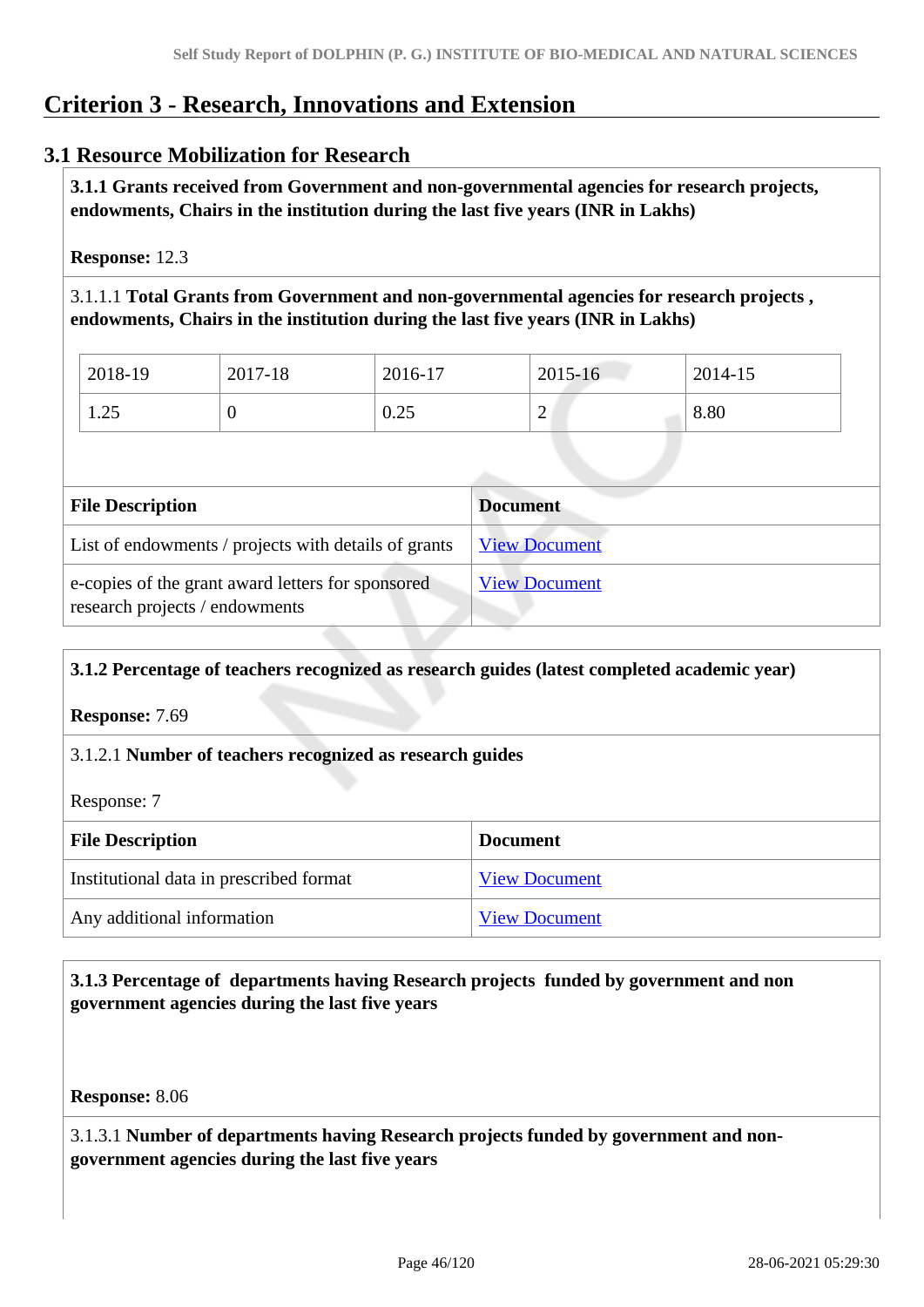| 2018-19                                                      | 2017-18                                                   | 2016-17      |                      | 2015-16 | 2014-15        |  |
|--------------------------------------------------------------|-----------------------------------------------------------|--------------|----------------------|---------|----------------|--|
| 1                                                            | $\boldsymbol{0}$                                          | $\mathbf{1}$ | $\mathbf{1}$         |         | $\overline{2}$ |  |
|                                                              |                                                           |              |                      |         |                |  |
|                                                              | 3.1.3.2 Number of departments offering academic programes |              |                      |         |                |  |
| 2018-19<br>2017-18<br>2016-17<br>2015-16                     |                                                           |              |                      |         | 2014-15        |  |
| 13                                                           | 13                                                        | 13           | 12                   |         | 11             |  |
|                                                              |                                                           |              |                      |         |                |  |
| <b>File Description</b><br><b>Document</b>                   |                                                           |              |                      |         |                |  |
| Supporting document from Funding Agency                      |                                                           |              | <b>View Document</b> |         |                |  |
| List of research projects and funding details                |                                                           |              | <b>View Document</b> |         |                |  |
| Paste link to funding agency website<br><b>View Document</b> |                                                           |              |                      |         |                |  |

# **3.2 Innovation Ecosystem**

 **3.2.1 Institution has created an ecosystem for innovations and has initiatives for creation and transfer of knowledge**

#### **Response:**

The College is having a separate Research Advisory Committee and a Capacity Building and Skill Development Cell comprising faculty members from various departments. These cells oversee the smooth and efficient coordination of research, innovations, and transfer of knowledge to encourage forging a relationship between the industry and the institution. The institute provides a conducive environment for research-and-technology-driven innovations. The four key components of the ecosystem for innovations are:

- Technology
- Research
- Innovation &
- Industry

## **Following activities are considered by RAC:**

To enhance interaction and cooperation between researchers for interdisciplinary and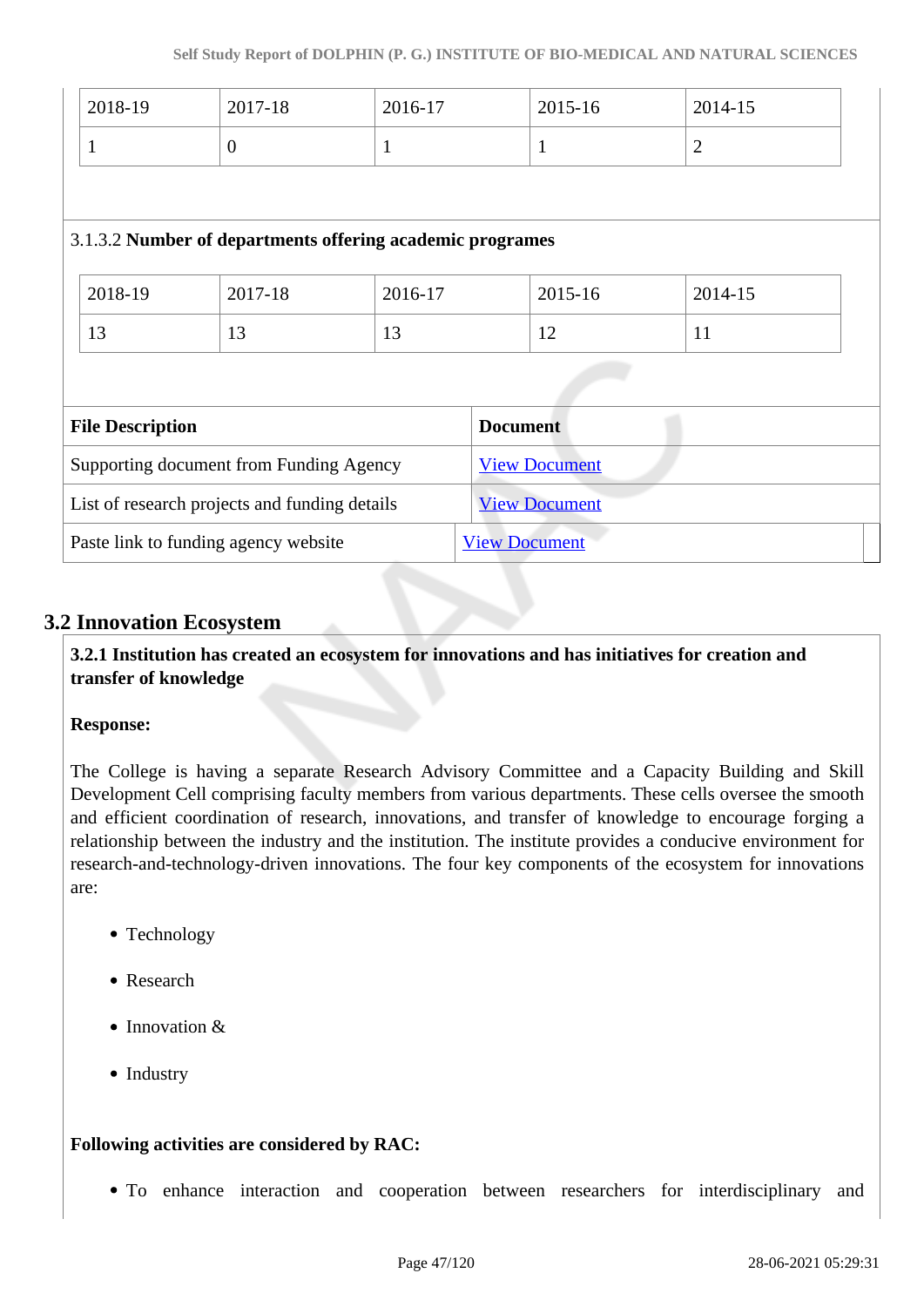multidisciplinary work.

- To forge academic and research collaborations with State and National government agencies, and industries.
- To establish links with various R&D organizations and funding agencies for sponsored and contract research.
- To work towards the development of DIBNS as a renowned R&D center.

#### **Objectives**

- To organize research promotion events like conferences, workshops, invited lectures.
- To motivate faculty for doctoral research.
- To encourage faculty to undertake research projects in thrust areas in science and technology with funding from various agencies.
- Management introduced the Research-incentive scheme to promote research publications.
- Provision of Study Leaves to faculty to carry out their research program.
- No fee is charged for students carrying out research activities in the college for the Ph.D. program.

#### **Following activities are considered by CBSD Cell:**

1. To give Training, counsel, guide, and mentor for setting up the enterprise.

2. To support and promote rural entrepreneurship in the region through training, demonstration, and dissemination of technologies and opportunities to the grass root

people.

3. To assist in setting up technology exhibitions, awareness camps, and product

development plans.

4. To provide support in documentation, project proposal preparation, and patenting of innovations.

5. To facilitate and provide the tools for technology development and implementation in the labs.

6. Incubation center conducts entrepreneurship programs such as workshops, seminars on

entrepreneurship development.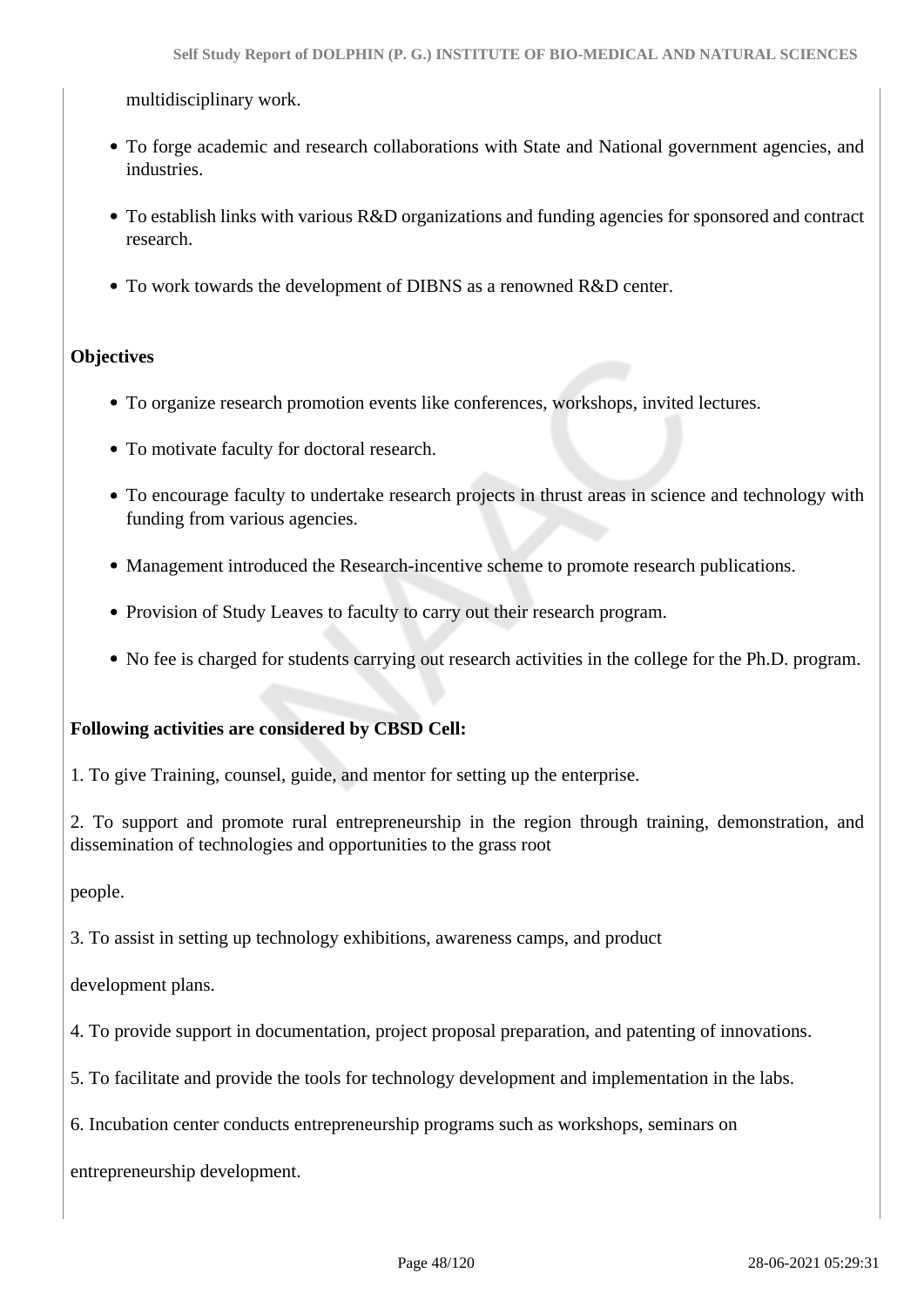7. To provide training by experts for marketing the products developed.

8. To provide information about the financial Institutions for the establishment and

running of the industry.

This cell is focusing on inculcating the spirit of technological entrepreneurship amongst our students and young entrepreneurs to enable them to learn how to take knowledge-based innovations through to a commercial outcome. The skills learned during the programs helped participants to enhance their expertise in technology, commercialization, and business development.

**The T&P Cell** also interacts with the industry to ascertain its needs to fill the gap in the curriculum. The gap is filled by arranging workshops addressed by industry personals. Industry institution relationship works in the following areas:

- Industrial site visits for students and faculties.
- Interaction with alumni for sharing experiences
- Expert lectures by industry personals for students.
- Conducting joint technical programs & events with industry.

This approach has helped faculty and students to grow in self-control, responsibility and to create a climate in which all of them may contribute to the limits of their improved abilities.

| <b>File Description</b>               | <b>Document</b>      |
|---------------------------------------|----------------------|
| Paste link for additional information | <b>View Document</b> |

 **3.2.2 Number of workshops/seminars conducted on Research Methodology, Intellectual Property Rights (IPR) and entrepreneurship during the last five years**

**Response:** 8

3.2.2.1 **Total number of workshops/seminars conducted on Research Methodology, Intellectual Property Rights (IPR) and entrepreneurship year-wise during last five years** 

| 2018-19<br>2017-18<br>2016-17 | 2015-16 | 2014-15 |
|-------------------------------|---------|---------|
|                               | ∠       |         |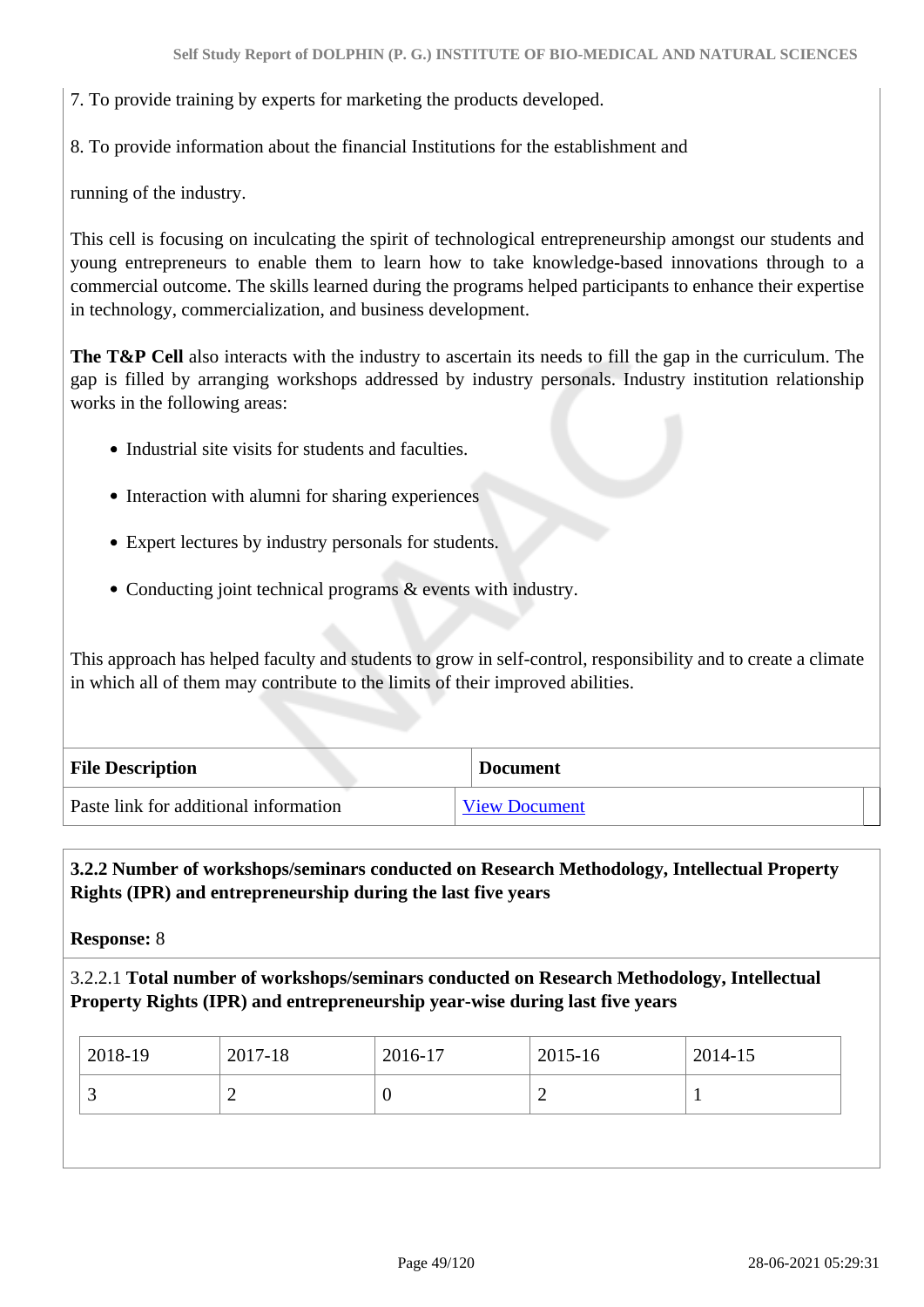| <b>File Description</b>                        | <b>Document</b>      |
|------------------------------------------------|----------------------|
| Report of the event                            | <b>View Document</b> |
| List of workshops/seminars during last 5 years | <b>View Document</b> |

# **3.3 Research Publications and Awards**

| 3.3.1 Number of Ph.Ds registered per eligible teacher during the last five years                     |                      |  |  |  |  |
|------------------------------------------------------------------------------------------------------|----------------------|--|--|--|--|
| <b>Response: 3</b>                                                                                   |                      |  |  |  |  |
| 3.3.1.1 How many Ph.Ds registered per eligible teacher within last five years                        |                      |  |  |  |  |
| Response: 21                                                                                         |                      |  |  |  |  |
| 3.3.1.2 Number of teachers recognized as guides during the last five years                           |                      |  |  |  |  |
| Response: 7                                                                                          |                      |  |  |  |  |
| <b>File Description</b>                                                                              | <b>Document</b>      |  |  |  |  |
| List of PhD scholars and their details like name of<br>the guide, title of thesis, year of award etc | <b>View Document</b> |  |  |  |  |
| Any additional information                                                                           | <b>View Document</b> |  |  |  |  |
| URL to the research page on HEI website                                                              | <b>View Document</b> |  |  |  |  |

## **3.3.2 Number of research papers per teachers in the Journals notified on UGC website during the last five years**

**Response:** 1.22

3.3.2.1 **Number of research papers in the Journals notified on UGC website during the last five years.**

| 2018-19 | 2017-18 | 2016-17 | 2015-16 | 2014-15  |
|---------|---------|---------|---------|----------|
| 10      | 15      | 24      | ⊥ັ      | 25<br>IJ |

| <b>File Description</b>                                                               | <b>Document</b>      |
|---------------------------------------------------------------------------------------|----------------------|
| List of research papers by title, author, department,<br>name and year of publication | <b>View Document</b> |
| Any additional information                                                            | <b>View Document</b> |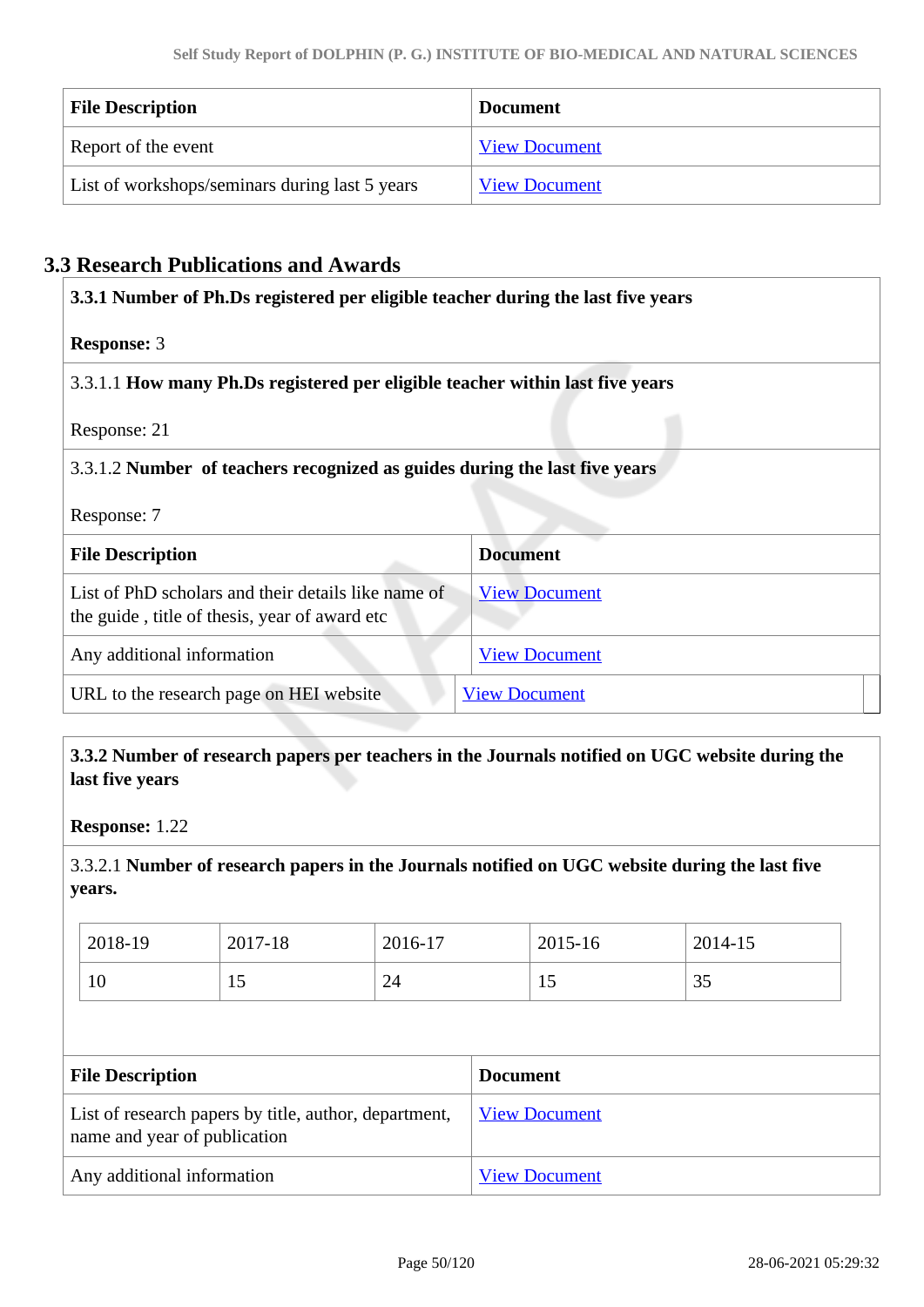# **3.3.3 Number of books and chapters in edited volumes/books published and papers published in national/ international conference proceedings per teacher during last five years**

#### **Response:** 0.53

#### 3.3.3.1 **Total number of books and chapters in edited volumes/books published and papers in national/ international conference proceedings year-wise during last five years**

| 2018-19                                                    | 2017-18 | 2016-17 |                 | 2015-16              | 2014-15 |  |  |  |
|------------------------------------------------------------|---------|---------|-----------------|----------------------|---------|--|--|--|
| 12                                                         |         | 11      |                 | 5                    | 8       |  |  |  |
|                                                            |         |         |                 |                      |         |  |  |  |
| <b>File Description</b>                                    |         |         | <b>Document</b> |                      |         |  |  |  |
| List books and chapters edited volumes/ books<br>published |         |         |                 | <b>View Document</b> |         |  |  |  |

Any additional information [View Document](https://assessmentonline.naac.gov.in/storage/app/hei/SSR/100123/3.3.3_1615525975_3384.pdf)

#### **3.4 Extension Activities**

 **3.4.1 Extension activities are carried out in the neighborhood community, sensitizing students to social issues, for their holistic development, and impact thereof during the last five years.**

#### **Response:**

One of the objectives of the vision and mission of the college is to inculcate social consciousness in the students making them capable of fostering good relationships with others and become tools of social change to serve the civil society at large.

To promote Institution-neighborhood-community network and student engagement, the college has established a 'Dolphin Students Welfare Committee headed by the Dean Student's Welfare to instill civic responsibility in the young minds of students through extension programs and value-based activities to develop students into sensitive, socially responsible men and women.

The DSWC regularly organizes several Human Values and Community Outreach (HVCO) Activities to sensitize the students to develop social values, widespread their responsibilities and knowledge in societal issues and problems by making them involved with the people in the community. For achieving the objective DSWC establish contact with Panchayats in the neighborhood, NGOs, News Papers, and Police Department. Students demonstrate profound interest to attain social values and responsibility.

Visit the orphanages, schools, etc in the nearby villages is being performed by students under the wings of DSWC. Organizing such events creates awareness about society and their social responsibility. Besides, NCC and NSS units organize programs such as Swachh Bharat Abhiyan, Cleanliness drive, YRC unit assists in organizing blood donation camp, and Red Ribbon Club is invariably responsible for the awareness programs on HIV.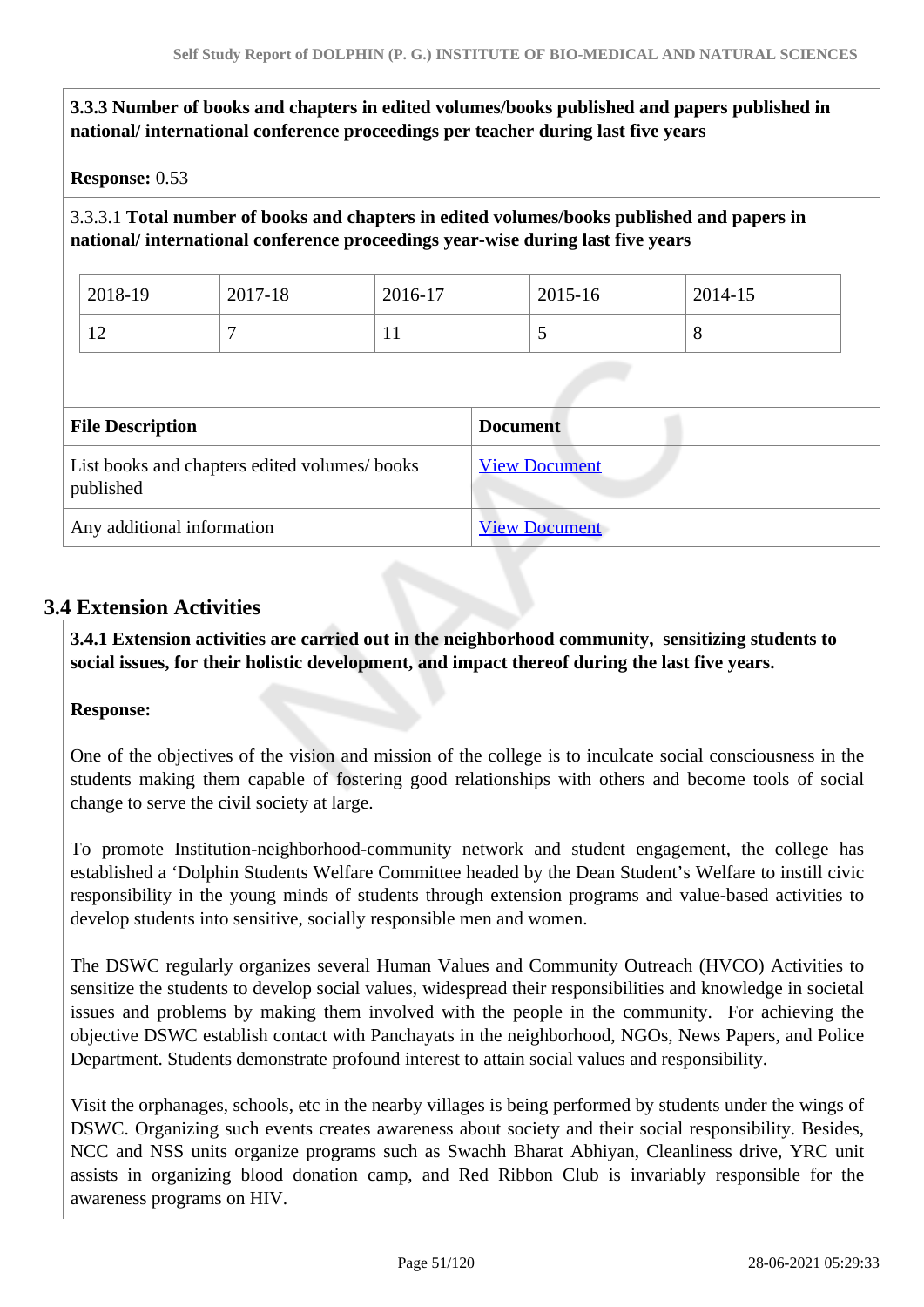The other major community benefiting programs by the institute are in the form of regular Blood Donation and Physiotherapy camps providing free medical consultation and services to the neighborhood rural population who would have otherwise been deprived of this kind of health care. College also extends these services in various games, athletic meets, etc organized by various social agencies, police, and NGOs.

Our students are also closely associated with the State Police Department in the campaign "Say no to drugs" to spread awareness among the youth of the State. The students also participate in road safety campaigns along with the police department. Interactive TV shows are also held within the campus wherein the students interact with the Govt. officials and NGOs.

The students spend many festivals with underprivileged children. They also distribute school books, stationery, uniform, and sweaters to the school children in the village areas. College also provides scholarships to poor girl students.

During the period under consideration 45 Physiotherapy and Health Camps, 11 Blood Donation Camps, and 63 HVCO activities were undertaken in the field of Drug abuse, cleanliness drive under Swachhata Abhiyan, road safety, women empowerment, gender sensitization, plantation drive, Yoga Shivir, and extending helping hand to the orphans and underprivileged children in the form of providing them school stationery, uniforms, and sweaters.

The above extension activities provide close opportunities to our students to interact directly with the rural population and inculcate a sense of social obligation towards the welfare of civil society at large.

| <b>File Description</b>               | <b>Document</b>      |
|---------------------------------------|----------------------|
| Paste link for additional information | <b>View Document</b> |

 **3.4.2 Number of awards and recognitions received for extension activities from government/ government recognised bodies during the last five years**

**Response:** 0

3.4.2.1 **Total number of awards and recognition received for extension activities from Government/ Government recognised bodies year-wise during the last five years.**

| 2018-19 | 2017-18 | 2016-17 | 2015-16 | 2014-15          |
|---------|---------|---------|---------|------------------|
|         |         | v       | ◡       | $\boldsymbol{0}$ |

| <b>File Description</b>                                     | <b>Document</b>      |
|-------------------------------------------------------------|----------------------|
| Number of awards for extension activities in last 5<br>year | <b>View Document</b> |
| e-copy of the award letters                                 | <b>View Document</b> |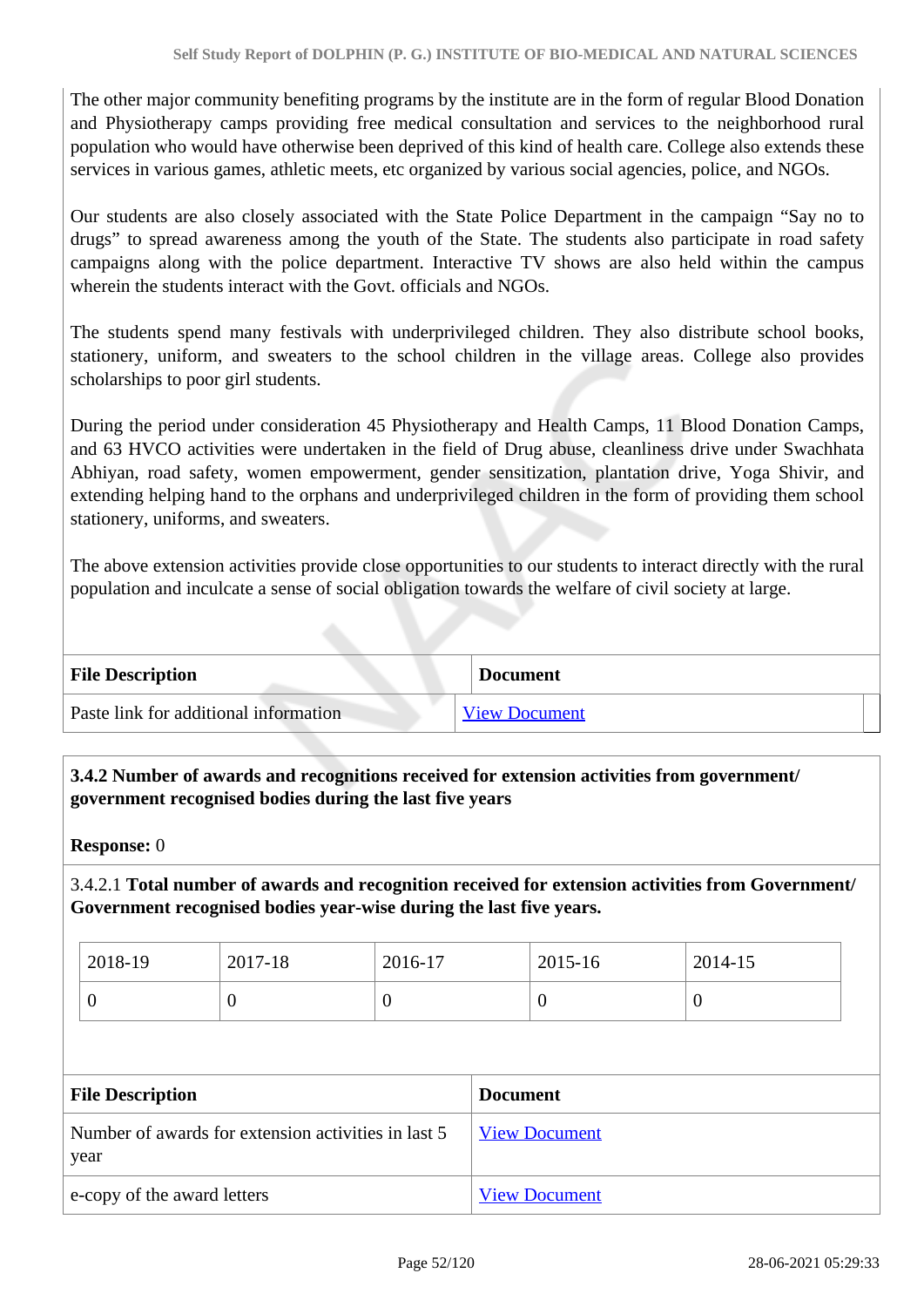**3.4.3 Number of extension and outreach programs conducted by the institution through NSS/NCC/Red cross/YRC etc., during the last five years ( including Government initiated programs such as Swachh Bharat, Aids Awareness, Gender Issue, etc. and those organised in collaboration with industry, community and NGOs)**

#### **Response:** 85

3.4.3.1 **Number of extension and outreached Programmes conducted in collaboration with industry, community and Non- Government Organizations through NSS/ NCC/ Red Cross/ YRC etc., yearwise during the last five years**

| 2018-19                 | 2017-18 | 2016-17 | 2015-16          | 2014-15 |
|-------------------------|---------|---------|------------------|---------|
| $\sim$ $\epsilon$<br>25 | 28      | 16      | $\mathbf Q$<br>╯ |         |

| <b>File Description</b>                                                                                          | <b>Document</b>      |
|------------------------------------------------------------------------------------------------------------------|----------------------|
| Number of extension and outreach Programmes<br>conducted with industry, community etc for the last<br>five years | <b>View Document</b> |
| Any additional information                                                                                       | <b>View Document</b> |

 **3.4.4 Average percentage of students participating in extension activities at 3.4.3. above during last five years**

**Response:** 84.38

3.4.4.1 **Total number of Students participating in extension activities conducted in collaboration with industry, community and Non- Government Organizations such as Swachh Bharat, AIDs awareness, Gender issue etc. year-wise during last five years**

| 2018-19 | 2017-18 | 2016-17 | 2015-16 | 2014-15 |
|---------|---------|---------|---------|---------|
| 2398    | 4199    | 1458    | 1103    | 581     |

| <b>File Description</b>                                                                      | <b>Document</b>      |
|----------------------------------------------------------------------------------------------|----------------------|
| Average percentage of students participating in<br>extension activities with Govt or NGO etc | <b>View Document</b> |
| Any additional information                                                                   | <b>View Document</b> |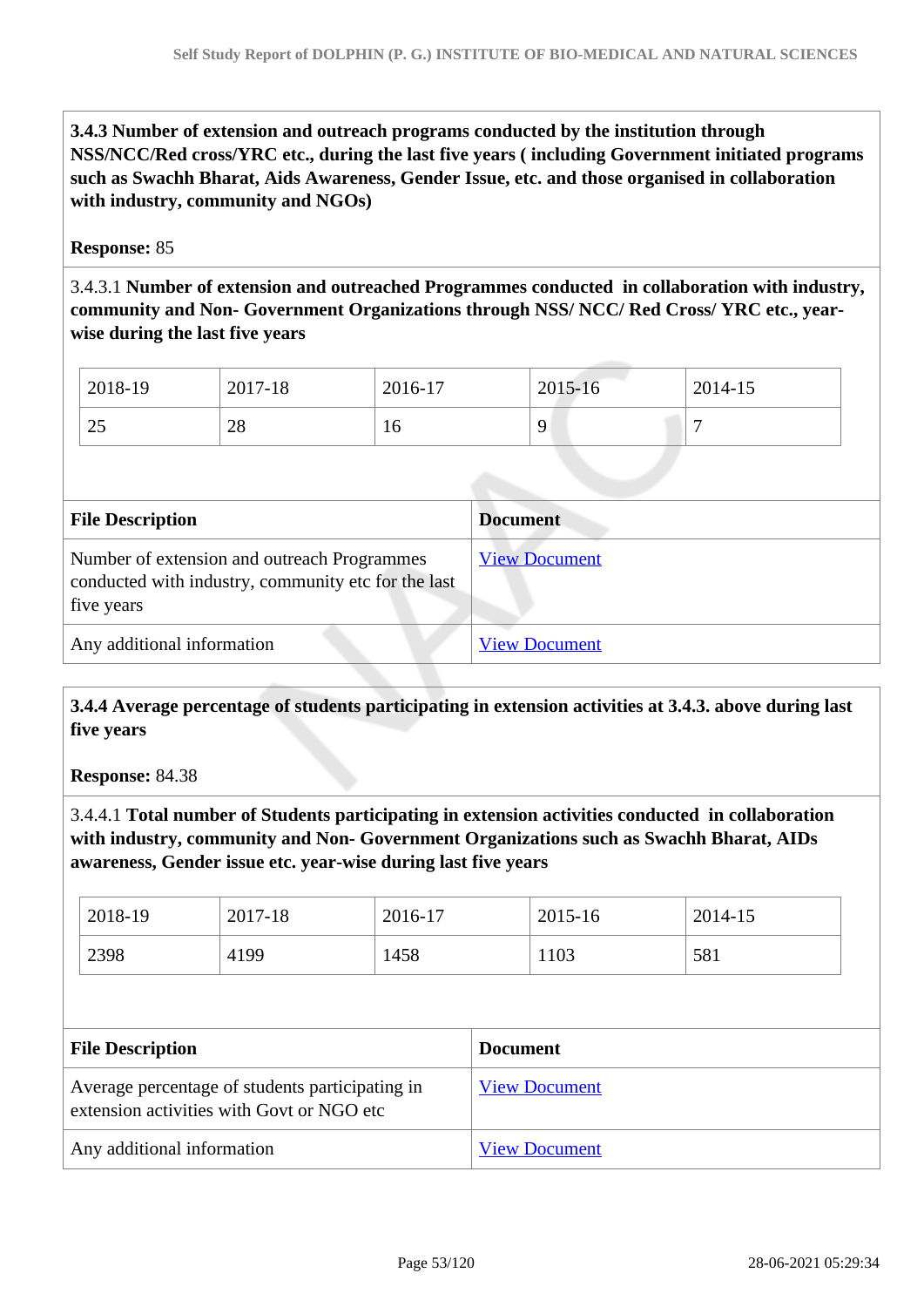## **3.5 Collaboration**

 **3.5.1 Number of Collaborative activities for research, Faculty exchange, Student exchange/ internship per year**

#### **Response:** 1

#### 3.5.1.1 **Number of Collaborative activities for research, Faculty exchange, Student exchange/ internship year-wise during the last five years**

| 2018-19 | 2017-18 | 2016-17 | 2015-16 | 2014-15 |
|---------|---------|---------|---------|---------|
|         | ν       | υ       | ິ       | ν       |

| <b>File Description</b>                                                                                                            | <b>Document</b>      |
|------------------------------------------------------------------------------------------------------------------------------------|----------------------|
| Details of Collaborative activities with<br>institutions/industries for research, Faculty<br>exchange, Student exchange/internship | <b>View Document</b> |
| Any additional information                                                                                                         | <b>View Document</b> |
|                                                                                                                                    |                      |

## **3.5.2 Number of functional MoUs with institutions, other universities, industries, corporate houses etc. during the last five years**

**Response:** 0

3.5.2.1 **Number of functional MoUs with Institutions of national, international importance, other universities, industries, corporate houses etc. year-wise during the last five years**

| 2018-19 | 2017-18 | 2016-17 | 2015-16 | 2014-15 |
|---------|---------|---------|---------|---------|
| ິ       | ◡       | ν       | ν       |         |

| <b>File Description</b>                                             | <b>Document</b>      |
|---------------------------------------------------------------------|----------------------|
| e-Copies of the MoUs with institution/<br>industry/corporate houses | <b>View Document</b> |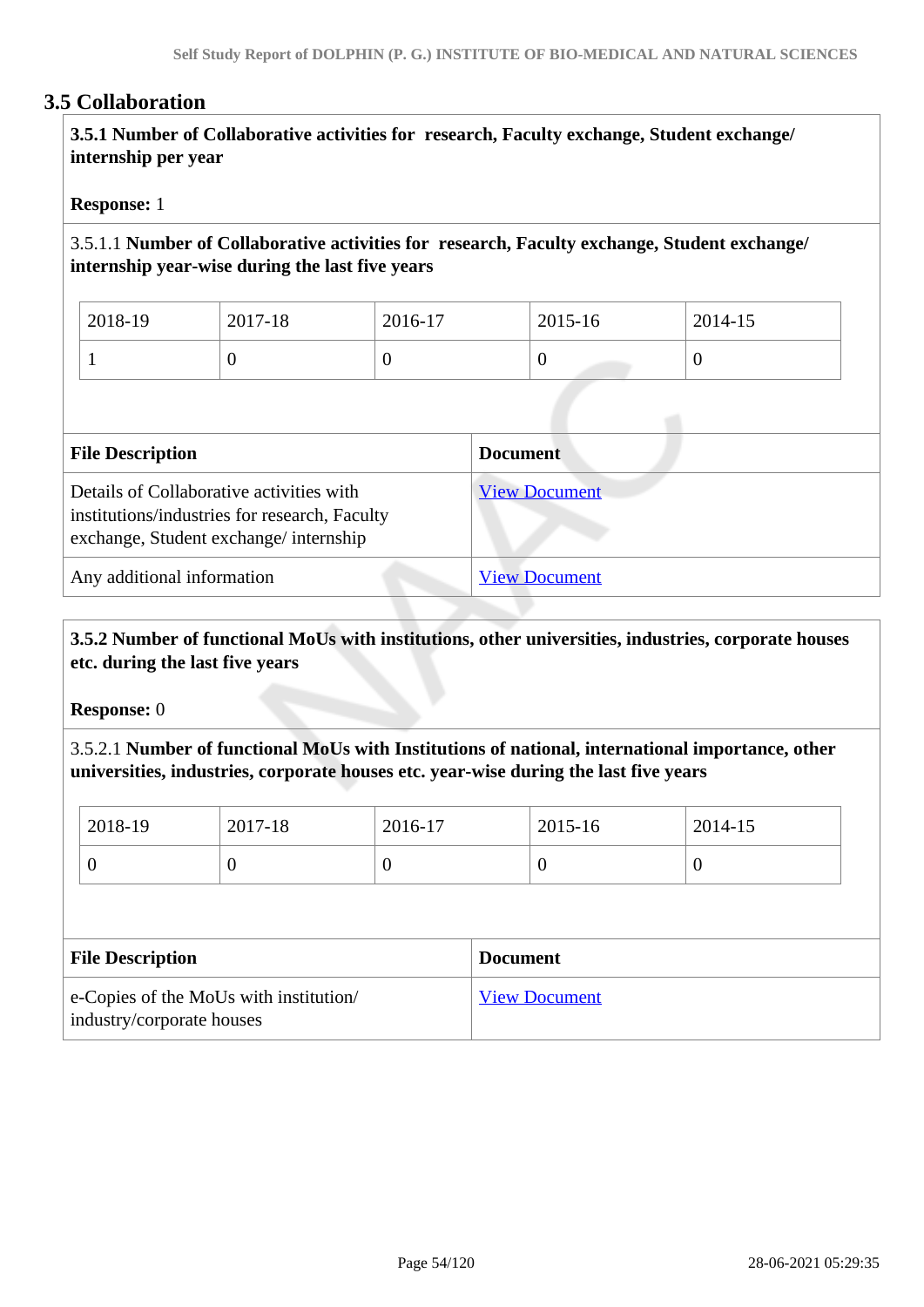# **Criterion 4 - Infrastructure and Learning Resources**

# **4.1 Physical Facilities**

 **4.1.1 The Institution has adequate infrastructure and physical facilities for teaching- learning. viz., classrooms, laboratories, computing equipment etc.** 

#### **Response:**

The College was awarded a "B" Grade with a CGPA of 2.81. Nevertheless, we secured a CGPA of 3.30 in Infrastructure and Learning Resources and 3.00 in Students Support and Progression. This was quite encouraging and persuaded College to carry forward the initiatives in light of the above grades.

**Academic Infrastructure:** The Institute ensures that there is the optimal utilization of the available infrastructure. College has 62 well-ventilated classrooms with a capacity of 40-100 students, 31 wellequipped labs with adequate seating capacity on different floors of the building. Classrooms and labs are equipped with lights and fans, and a large number of classrooms have overhead LCD projectors (59), PAS, and internet connectivity to facilitate ICT-based teaching. Classrooms and labs are provided with a biometric attendance facility for students and faculty for monitoring attendance in every period. There are one Computer lab and an IT server room.

The college has one each Medical and Physiotherapy OPD and 04 Physiotherapy centers in the city, a diagnostic Lab, two conference halls. The campus is Wi-Fi enabled; Hostels have Wi-Fi facilities.

**ICT Infrastructure:** ICT teaching aids were installed in classrooms, labs, and seminar halls. One to one Desktop PCs have been provided to the faculty. A total of 56 desktops and 64 thin clients additional PCs and four servers are provided. ERP has been installed.

**Library as Learning Resource:** Central, departmental, and hostel libraries are present. Approximately 28400 books and 79 journals are available in the College library. There is a separate 'Reference Section'. The Central library has a well-stocked repository comprising about 2545 dissertations and project reports by college students. The college girl's hostel also has a referral library for meeting the emergent needs of the students.

**Faculty Enrichment:** The Institute always encourages the teachers to upgrade their knowledge. During 2014-19, 04 teachers have completed their D.Phil./Ph.D., while another 04 are pursuing. During the current year (2018-19), out of 91 faculties, 51 are PhD and 26 are NET qualified in their respective fields.

**Research facilities:** Funding nearly Rs19 lacs. was granted by Govt Funding agencies DBT, USBD etc for carrying out research projects in the college during the last five years. The number of publications by faculty has increased significantly during this period and more than 189 research papers, 17 books, 18 chapters in books, Pre- and post-conference proceedings have been contributed by faculty and students.

**Student enrichment:** During the preceding five years College organized 70 CMEs, workshops, and FDPs, 75 guest lectures by invited eminent searchers/academicians to promote and strengthen research culture among staff and students.

The College has four agriculture farms, three poly houses in adjoining areas to demonstrate agriculture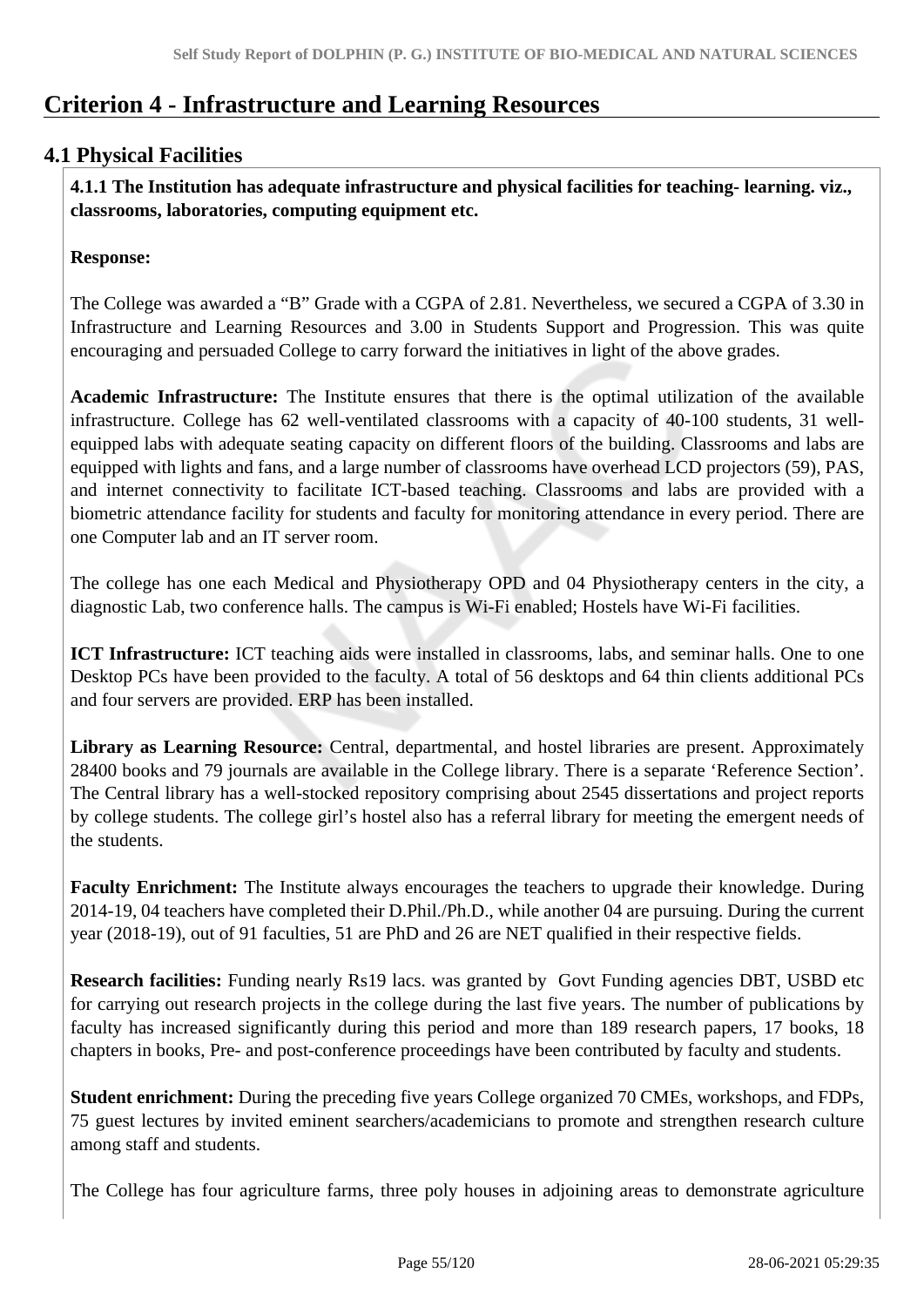practices and for in-situ crop cultivation practices to the students of the Agriculture and Horticulture Departments. The college has its own two nurseries to cultivate timber and medicinal plants maintained by our students.

**Hostel facilities:** The College has separate boys and girls hostel facilities, enhanced substantially during the preceding 5 years by adding 86 rooms to accommodate 130 additional students.

| <b>File Description</b>               | <b>Document</b>      |
|---------------------------------------|----------------------|
| Upload any additional information     | <b>View Document</b> |
| Paste link for additional information | <b>View Document</b> |

#### **4.1.2 The Institution has adequate facilities for cultural activities, sports, games (indoor, outdoor), gymnasium, yoga centre etc.**

#### **Response:**

The college has sports facilities for outdoor games and indoor games like Athletics, Basket Ball, Volleyball, Badminton, Cricket, Foot Ball, Kabaddi, Table- Tennis, Carom, Chess, Ludo, etc.

The college has an adequate Playfield measuring 6123.8 sq m (dimension 91.4X 67 m.) for outdoor games like Badminton, Volley Ball, Basketball, Kabaddi, Kho-Kho, etc., which are duly demarcated in different areas. A separate indoor hall measuring 98.7sq m (dimension 16.45X6 m) has been provided for playing TT, Carom Board, Chess, etc.

The arrangement on a payment basis has been made with neighboring Tibetan Monastery for using their playfield to organize Football & Cricket matches. College is allowed to host the intercollegiate (Boys & Girls) football competitions at ONGC Stadium, Dehra Dun.

Facilities provided are sports and storerooms, players are provided Tracksuit, T-shirts and lower for practice, separate uniforms for different faculty players, meeting all expenses of players for participation in State and National events, provision for refreshment and lunch to participants and staffs for various events. Winners are felicitated with mementos/ cash awards. Arrangements are made for Dias, Mike, Podium, Banner for felicitation during the annual meet, etc, or whenever any sports events are organized in the college.

College provides its playground for organizing events of the affiliating university and other tournaments. The college has organized Interdepartmental and Inter-Collegiate (HNB Garhwal University Affiliated Colleges) Football & Cricket tournaments during the preceding 3 years. Organizes coaching camps for the inter-university football team (boys and girls) since 2016-17. College students are members of the affiliating university playing Football team. Nishant Garg, BPT is a member of the Indian Ice hockey team and participates in international events. Abhinav Panwar, M.Com. played in 67th Senior National Volleyball Championship for men, Chennai from 2nd January to 10th January 2019. He is part of the Uttarakhand state team.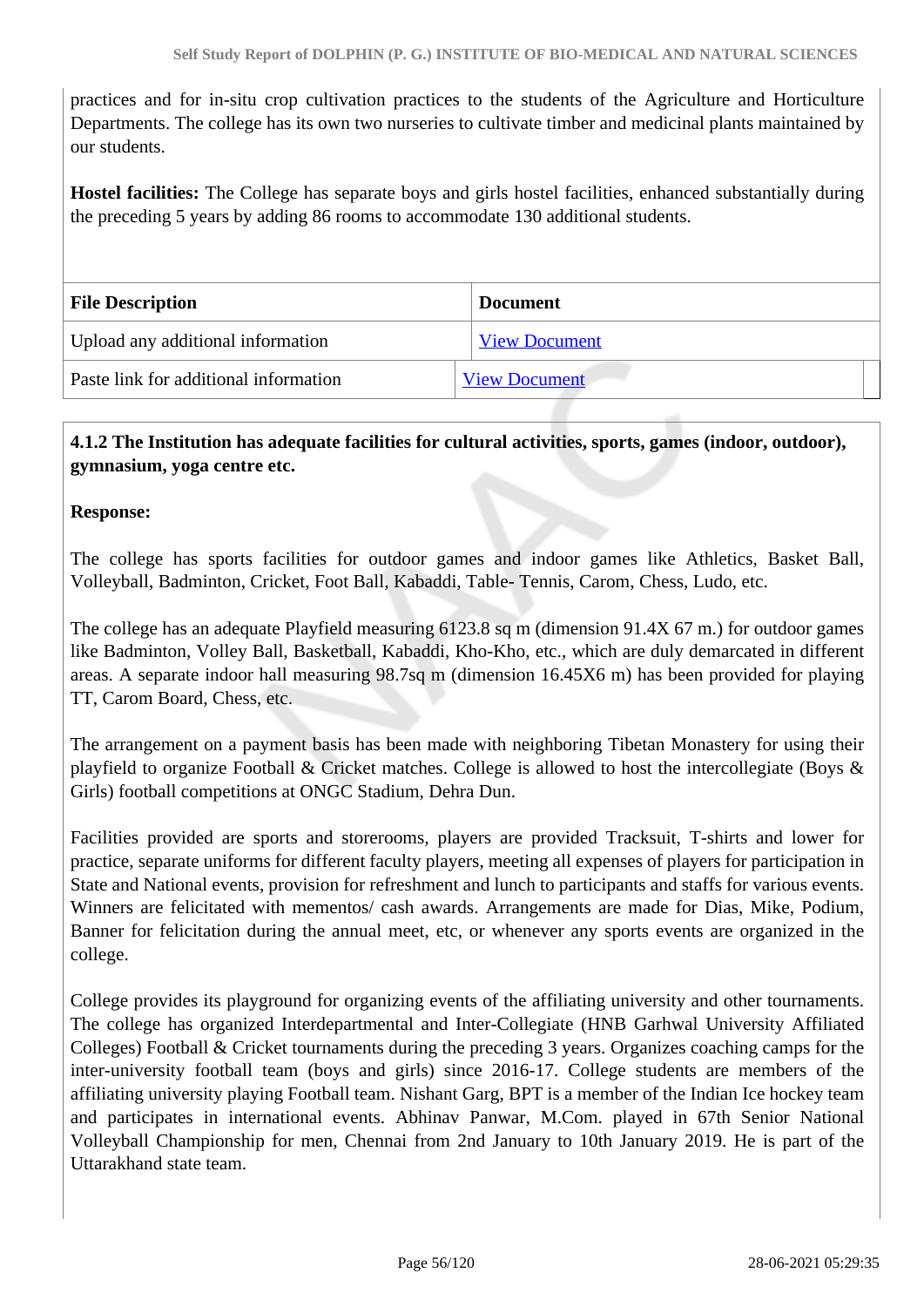Since 2017-18 college sponsors intercollegiate boys and girls Volleyball tournament for all Colleges and Universities based in Dehra Dun in memory of the late Shri RN Gupta, Patron Dolphin Institute. It is being hosted on the college campus.

A fully equipped Gymnasium is being maintained at Manduwala Girls Hostel and Agrasen Boys Hostel.

Being co-ed College cultural activities are encouraged prominently for the overall development of the students through a Cultural committee. The college has a recreation room which is duly furnished and equipped with musical instruments. One of the auditoriums has the facility of green room and state of art acoustic and light facilities. College also sponsors costumes for participants and hires choreographers for conducting cultural activities. The College students not only organize cultural activities on various occasions like the Annual cultural fest 'Srijan', Independence and Republic days but also participate in cultural fests in other educational institutions. They have won several prizes in such events. College is closely associated with Spic MacKay and organizes events annually. Cultural events are the major attraction during Srijan and the annual day. Prizes are given for outstanding performances.

Management, faculty, staff, and students participate enthusiastically in International Yoga Day since 2015-16.

| <b>File Description</b>               | <b>Document</b>      |
|---------------------------------------|----------------------|
| Paste link for additional information | <b>View Document</b> |

#### **4.1.3 Percentage of classrooms and seminar halls with ICT- enabled facilities such as smart class, LMS, etc.** *(Data for the latest completed academic year)*

**Response:** 72.58

4.1.3.1 Number of classrooms and seminar halls with ICT facilities

Response: 45

| <b>File Description</b>                                                                      | <b>Document</b>      |
|----------------------------------------------------------------------------------------------|----------------------|
| Upload Number of classrooms and seminar halls<br>with ICT enabled facilities (Data Template) | <b>View Document</b> |
| Paste link for additional information                                                        | <b>View Document</b> |

#### **4.1.4 Average percentage of expenditure, excluding salary for infrastructure augmentation during last five years(INR in Lakhs)**

**Response:** 233.93

4.1.4.1 **Expenditure for infrastructure augmentation, excluding salary year-wise during last five years (INR in lakhs)**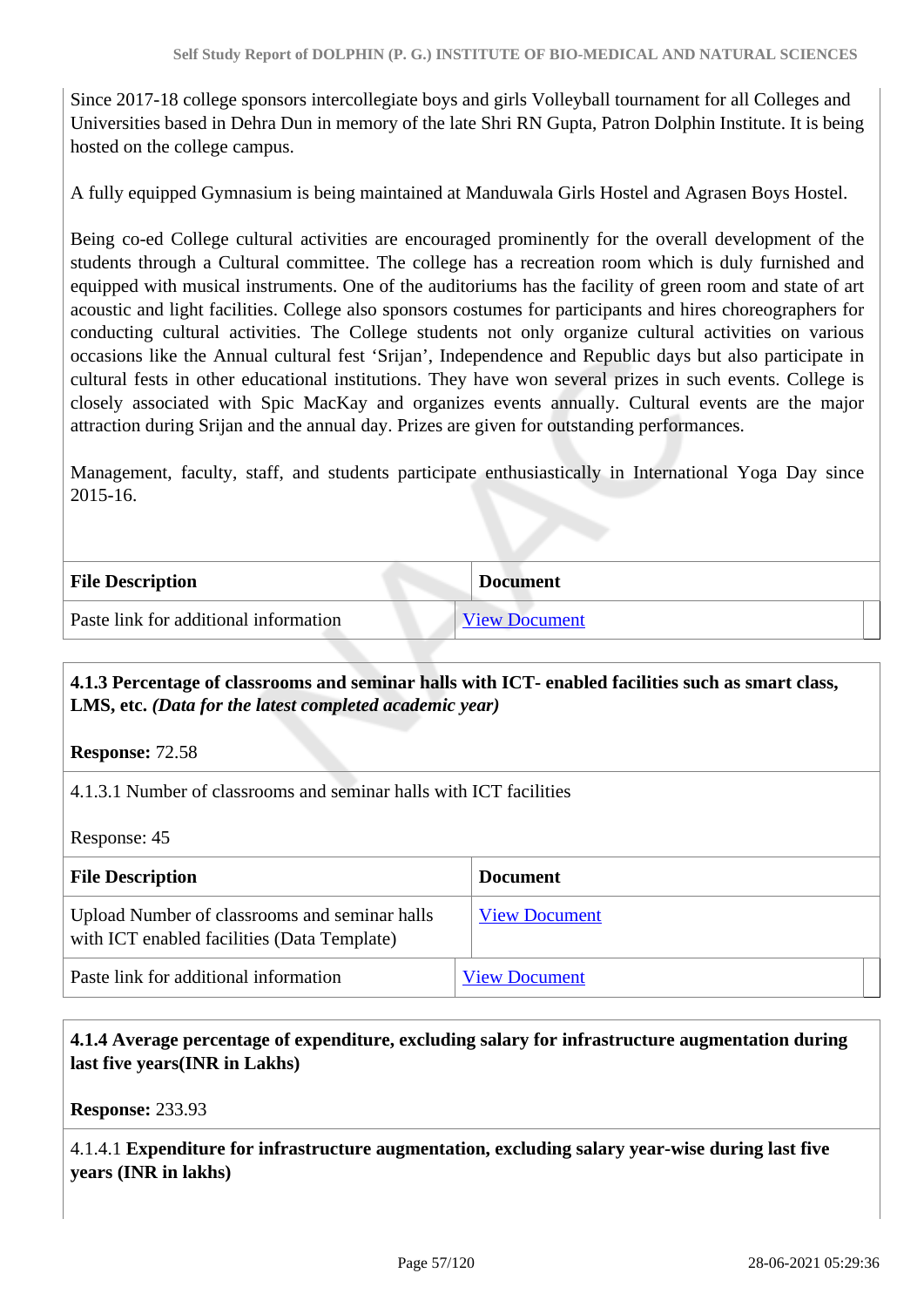| 2018-19                 | 2017-18                                                                                             | 2016-17 |                 | $2015 - 16$          | 2014-15 |  |
|-------------------------|-----------------------------------------------------------------------------------------------------|---------|-----------------|----------------------|---------|--|
| 411.04                  | 4406.90                                                                                             | 253.65  |                 | 207.51               | 72.07   |  |
|                         |                                                                                                     |         |                 |                      |         |  |
|                         |                                                                                                     |         |                 |                      |         |  |
| <b>File Description</b> |                                                                                                     |         | <b>Document</b> |                      |         |  |
|                         | Upload Details of budget allocation, excluding<br>salary during the last five years (Data Template) |         |                 | <b>View Document</b> |         |  |

#### **4.2 Library as a Learning Resource**

#### **4.2.1 Library is automated using Integrated Library Management System (ILMS)**

#### **Response:**

The college Library is one of the richest self-financed PG College libraries in Dehra Dun. It spreads in an area of 3500 sq ft. The library is located on two floors situated in the center of the academic block. The GF has the reading room while the FF has the stack room, issue and return section, reference section, and repository.

The collection includes more than 29000 books, 79 journals, and 19 magazines. During the preceding five years 10600 books worth Rs. 43 lakh were added, while Rs. 25000.00 was paid towards the annual subscription of research journals in 2018-19. The collection of books includes a wide range of subjects from pure sciences, paramedics, physiotherapy and social sciences, languages, etc. The library is automated and has a spacious reading hall and reference section. The reading area can accommodate 150 users at any point in time.

The library is automated with integrated library management software CAMPSYS Software installed in 2011. It is now integrated into the college ERP system. It is a multi-user, multi-tasking online software for automating library searching, acquisition, cataloging, and circulation activities of books. All books in the library are accessible and bar-coded. The Books are classified according to Dewey's decimal classification.

The various housekeeping activities of the library such as data entry, issue and return, and renewal of books, member logins, etc are done through the software. OPAC (Online public access catalog) service is also provided where the users can search the collection of books by title, author, publisher, etc. The books are being barcoded and the users are given unique barcode ID. Apart from the printed books, the library is having access to e-resources of N-list which is a part of the e-shodhsindhu consortium of INFLIBNET, where the users are given awareness and made to access, browse and download ebooks, e-journals, databases, etc. Library also has access to the National Digital Library Program of GOI.

The library provides reprographic service and internet service. The Internet room is provided with 05 systems and 02 heavy-duty printers. For enhancing security closed-circuit cameras have been installed. Fire safety units are also available.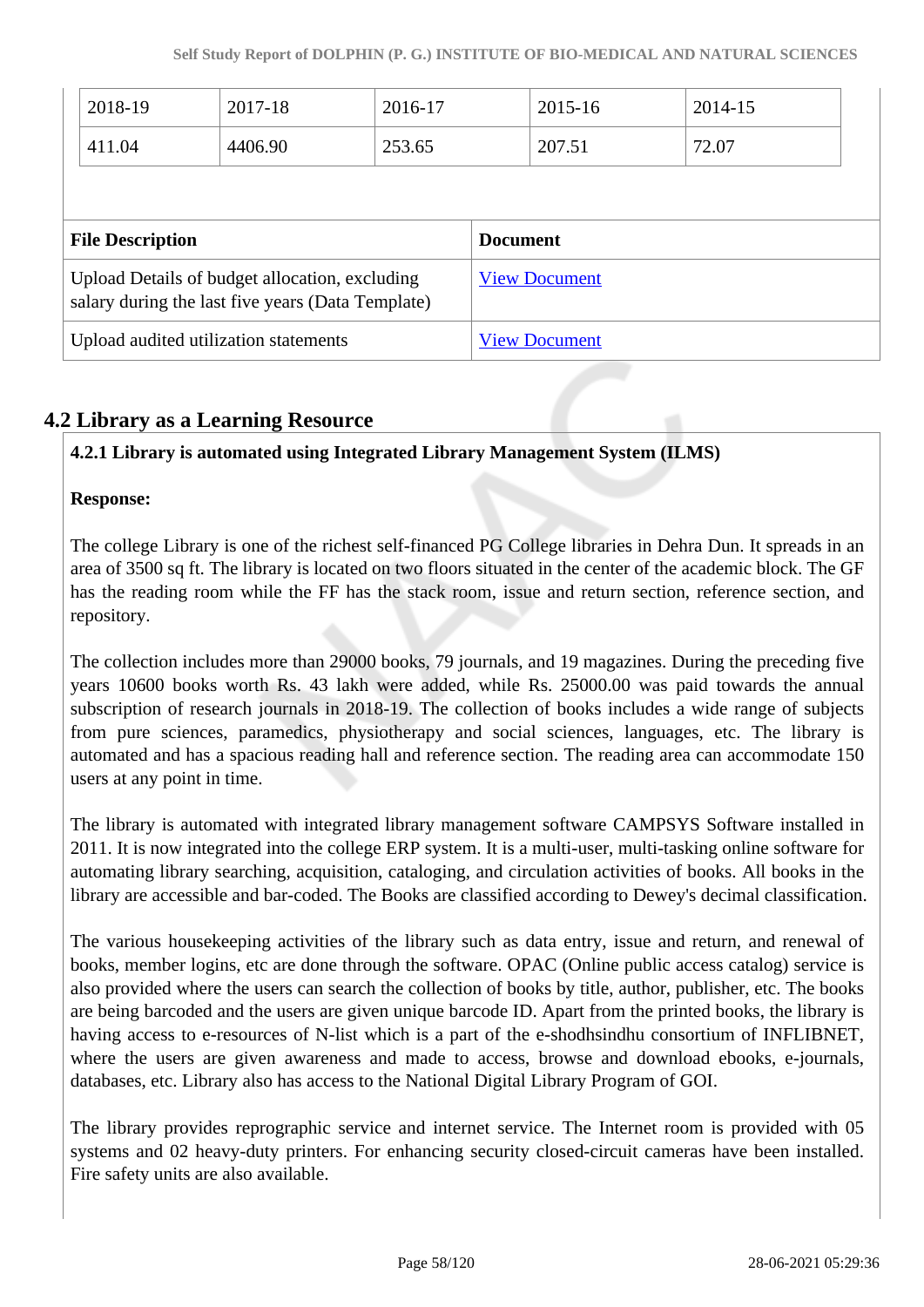#### **The total number of computers for public access:**

06 PCs are installed in the library stack room for accessing e-resources as well as for the OPAC facility. NPTEL resources are also made available in these Desktops. Students are also provided open access to NLIST Portal, besides the e-books loaded in the library database.

#### **Content management system for e-learning:**

1. As a paid member of the NLIST Programme College students can access electronic resources subscribed by the UGC-INFONET Digital Library consortium as well as few selected e-resources that were found most appropriate for colleges including e-journals and e-books. These resources include more than 6000+ ejournals and  $97,000 + e$ -books.

2. College is also a member of the National Digital Library of India under MHRD under the NMEIT program.

3. The library has a database of about 800 e-books.

4. Library also subscribes to eight e-journals.

| <b>File Description</b>               | <b>Document</b>      |
|---------------------------------------|----------------------|
| Paste link for Additional Information | <b>View Document</b> |

|           | 4.2.2 The institution has subscription for the following e-resources                                                                               |                      |  |  |  |
|-----------|----------------------------------------------------------------------------------------------------------------------------------------------------|----------------------|--|--|--|
|           | 1.e-journals<br>2.e-ShodhSindhu<br>3. Shodhganga Membership<br>4.e-books<br><b>5. Databases</b><br><b>6. Remote access to e-resources</b>          |                      |  |  |  |
|           | <b>Response:</b> C. Any 2 of the above                                                                                                             |                      |  |  |  |
|           | <b>File Description</b>                                                                                                                            | <b>Document</b>      |  |  |  |
|           | Upload any additional information                                                                                                                  | <b>View Document</b> |  |  |  |
| Template) | Details of subscriptions like e-journals, e-<br>ShodhSindhu, Shodhganga Membership, Remote<br>access to library resources, Web interface etc (Data | <b>View Document</b> |  |  |  |

## **4.2.3 Average annual expenditure for purchase of books/e-books and subscription to journals/ejournals during the last five years (INR in Lakhs)**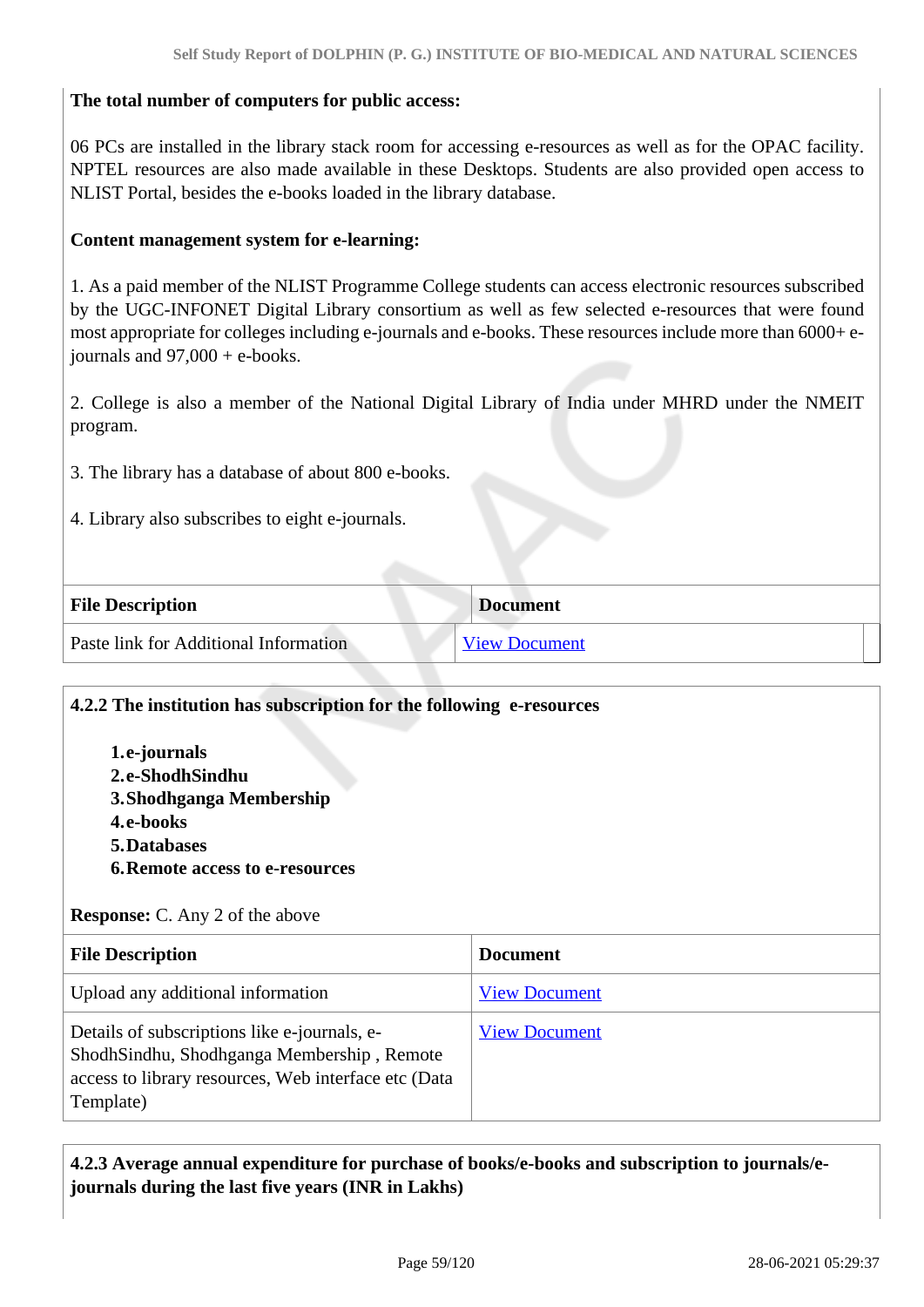#### **Response:** 10.29

# 4.2.3.1 **Annual expenditure of purchase of books/e-books and subscription to journals/e- journals year wise during last five years (INR in Lakhs)**

| 2018-19 | 2017-18 | 2016-17       | 2015-16 | 2014-15              |
|---------|---------|---------------|---------|----------------------|
| 10.92   | 15.48   | $\cap$<br>. 1 | 5.93    | 7.83<br>$\mathbf{r}$ |

| <b>File Description</b>                                                                                                              | <b>Document</b>      |
|--------------------------------------------------------------------------------------------------------------------------------------|----------------------|
| Details of annual expenditure for purchase of<br>books/e-books and journals/e-journals during the<br>last five years (Data Template) | <b>View Document</b> |
| Audited statements of accounts                                                                                                       | <b>View Document</b> |

## **4.2.4 Percentage per day usage of library by teachers and students ( foot falls and login data for online access) during the last completed academic year**

#### **Response:** 0.07

4.2.4.1 Number of teachers and students using library per day over last one year

Response: 2

| <b>File Description</b>                           | <b>Document</b>      |
|---------------------------------------------------|----------------------|
| Details of library usage by teachers and students | <b>View Document</b> |

## **4.3 IT Infrastructure**

#### **4.3.1 Institution frequently updates its IT facilities including Wi-Fi**

#### **Response:**

Keeping pace with the advancements in IT technology the college has adopted the ICT-enabled teaching and learning and has evolved the ICT technologies accordingly.

The college has dedicated Internet bandwidth with a speed of 30 Mbps.

The college has a full-fledged IT cell manned by four IT personnel on a full-time basis. The IT cell is responsible for the overall maintenance of servers, desktop systems, and other IT backbone components, surveillance systems, besides solving day to ICT-related issues. They ensure that that college has updated facilities and uses the latest version of software on its computers.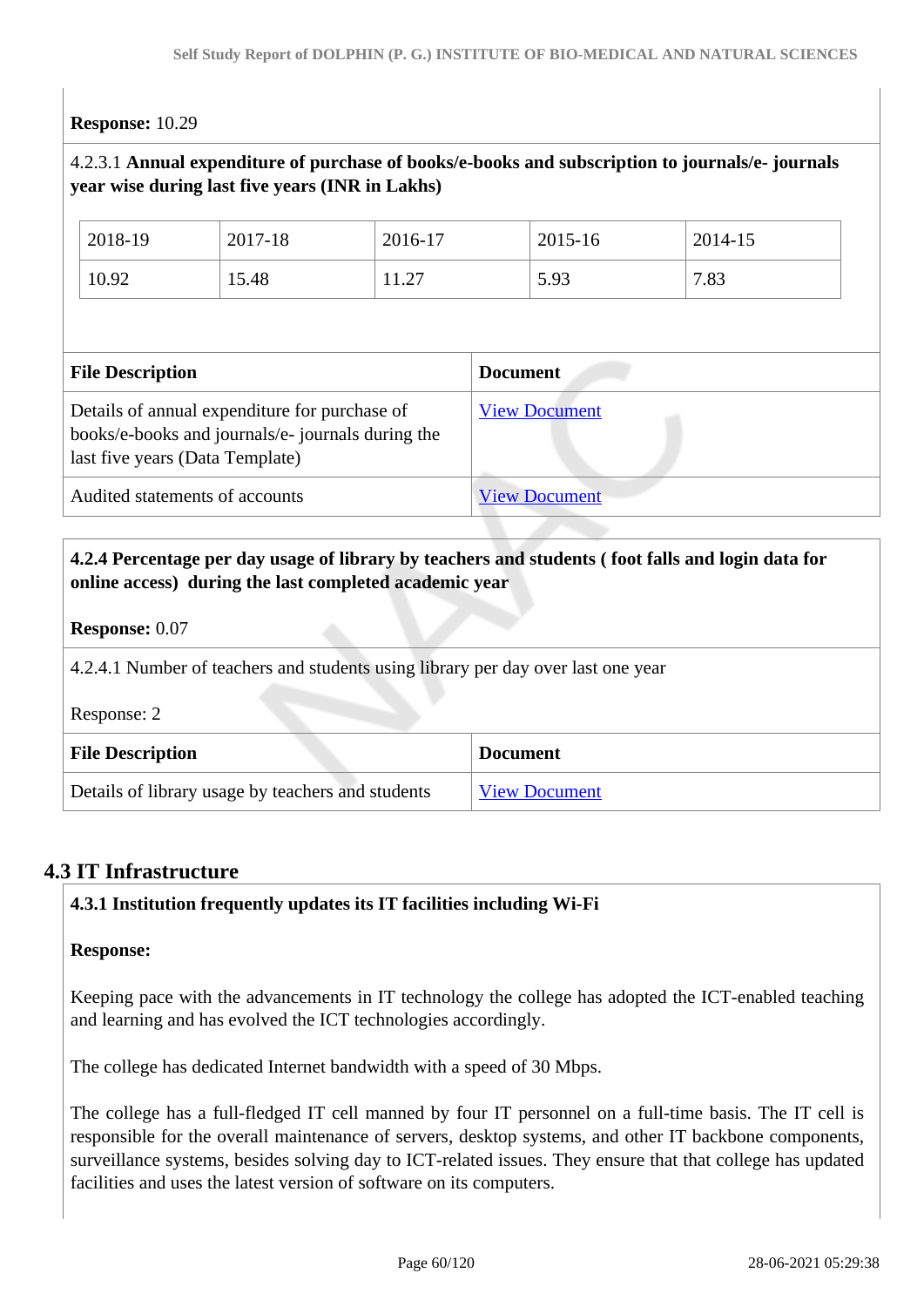In line with the guidelines from NME-ICT GOI, every faculty has been equipped with an internetconnected desktop computer. To maintain ICT-based teaching and learning concept at college some faculty have started using an open-source MOODLE LMS as an online teaching platform. They have begun uploading their audio lectures, notes, assignments as per the curriculum and sharing them with students through their MOODLE portal. Some individual faculty have recently started making use of modern ICTbased teaching and learning facilities like Google Classroom. Others are being encouraged to adopt it too.

The faculty also has access to ICT resources like the SWAYAM-NPTEL database, NLIST, and NDL. ebooks are accessible via their ERP login. Because of promoting open-source software, desktop systems are installed with LINUX OS and office-related applications. They also have individual user ID and password for accessing the internet from anywhere on the campus. Consequently, a large number of faculties have prepared lecture notes, practical manuals, and question banks which are uploaded in ERP, and are readily accessible to the students whenever they need to consult them.

Students have been provided with Internet browsing nodes in the e-library. The students can also utilize the Internet facility during the labs for any academic updating. Every classroom is provided with overhead LCDs projector and Internet connectivity to improve the content delivery mechanism. Some of the classrooms have a P.A. system for effective delivery of web-based video lectures from YouTube apart from NPTEL. Every classroom and laboratory has been equipped with a biometric system that is integrated into ERP applications to monitor the attendance of the faculty and students whenever a lecture is delivered.

The library has an internet facility and access to NLIST, NDL, and OPAC under NME-ICT policy.

The ICT culture is also inculcated in the students and they are encouraged to present their reports, seminars, and dissertation presentations through ppt. Some departments have adopted blended learning quite well and even make use of 'Virtual Lab Technology' by downloading teaching material from youtube.com, etc.

College is a Local chapter of NPTEL. The e-resources of the SWAYAM-NPTEL database can also be accessed both by students and faculty. The SPOC NPTEL publicizes the online certification courses amongst the students and informs them about the courses being offered currently. Every faculty can access the NLIST facility in their systems off campus as well. To ensure mobile connectivity the college has Wi-Fi services.

| <b>File Description</b>               | <b>Document</b>      |
|---------------------------------------|----------------------|
| Paste link for additional information | <b>View Document</b> |

| 4.3.2 Student - Computer ratio (Data for the latest completed academic year) |                 |  |
|------------------------------------------------------------------------------|-----------------|--|
| <b>Response:</b> 17:1                                                        |                 |  |
| <b>File Description</b>                                                      | <b>Document</b> |  |
| Upload any additional information<br><b>View Document</b>                    |                 |  |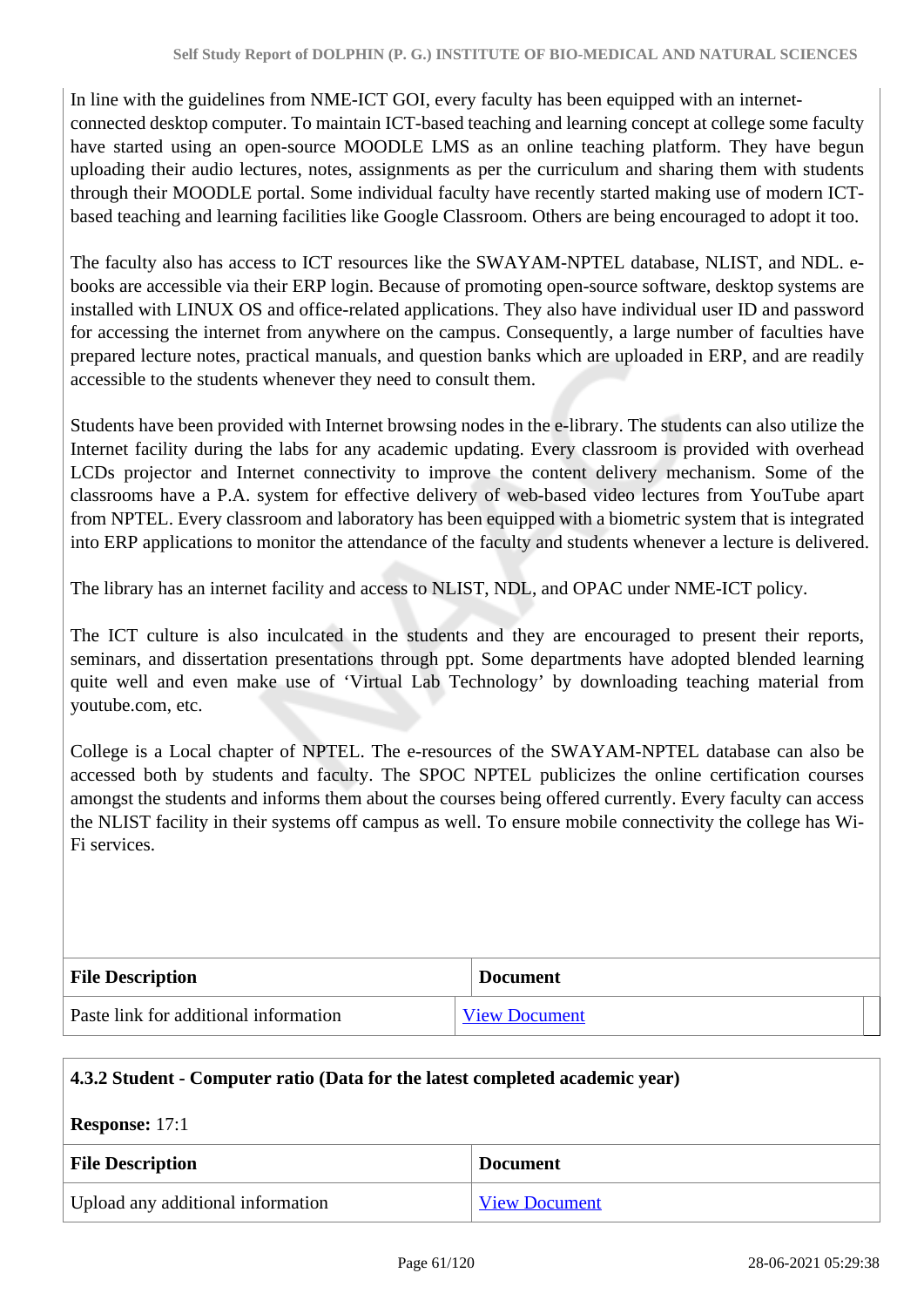| 4.3.3 Bandwidth of internet connection in the Institution                   |                      |  |
|-----------------------------------------------------------------------------|----------------------|--|
| <b>Response:</b> C. $10 \text{ MBPS} - 30 \text{ MBPS}$                     |                      |  |
| <b>File Description</b>                                                     | <b>Document</b>      |  |
| Upload any additional Information                                           | <b>View Document</b> |  |
| Details of available bandwidth of internet<br>connection in the Institution | <b>View Document</b> |  |

# **4.4 Maintenance of Campus Infrastructure**

 **4.4.1 Average percentage of expenditure incurred on maintenance of infrastructure (physical and academic support facilities) excluding salary component during the last five years(INR in Lakhs)**

**Response:** 20.78

4.4.1.1 **Expenditure incurred on maintenance of infrastructure (physical facilities and academic support facilities) excluding salary component year-wise during the last five years (INR in lakhs)**

| 2018-19 | 2017-18 | 2016-17 | 2015-16 | 2014-15 |
|---------|---------|---------|---------|---------|
| 114.68  | 102.34  | 56.46   | 100.47  | 88.37   |

| <b>File Description</b>                                                                                                     | <b>Document</b>      |
|-----------------------------------------------------------------------------------------------------------------------------|----------------------|
| Upload any additional information                                                                                           | <b>View Document</b> |
| Details about assigned budget and expenditure on<br>physical facilities and academic support facilities<br>(Data Templates) | <b>View Document</b> |
| Audited statements of accounts                                                                                              | <b>View Document</b> |

## **4.4.2 There are established systems and procedures for maintaining and utilizing physical, academic and support facilities - laboratory, library, sports complex, computers, classrooms etc.**

#### **Response:**

The basic Infrastructure required to run the institution is continuously upgraded per the academic and administrative requirements in the form of expansion of classrooms, labs, computers, agriculture farms, poly houses, library, auditoriums, lift, UPS, Solar systems, LCD projectors, ICT facilities, and transport facilities, etc and their upkeep and maintenance.

There is an infrastructure development committee to look after the day-to-day infrastructure requirements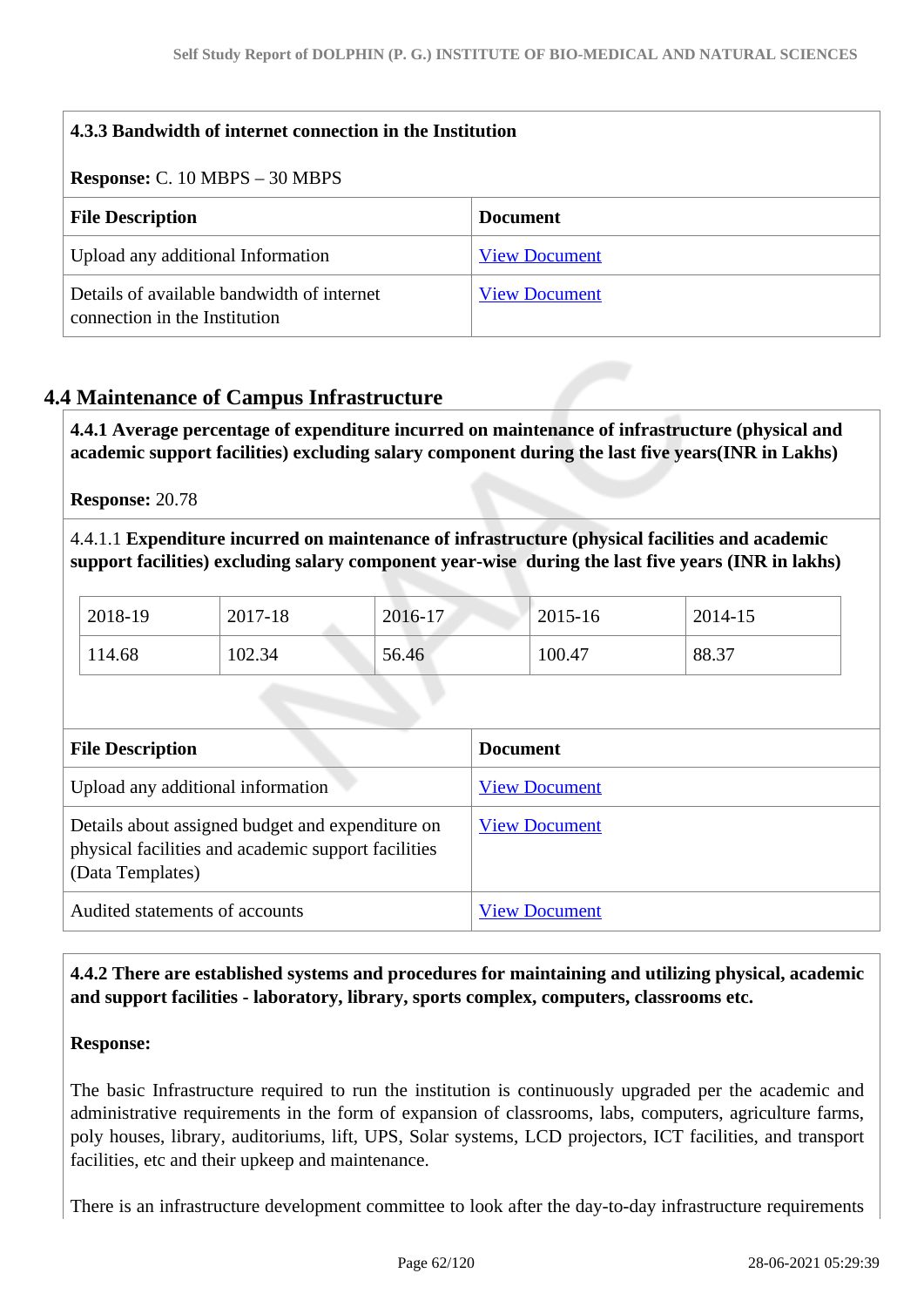of the campus and the hostels respectively.

The college ensures optimal allocation and utilization of the available financial recourses for maintenance and upkeep of different facilities by holding regular meetings of various committees constituted for this purpose and using the budget allocated by the college as per the requirements in the interest of students. The expenditure record of the same has been supplemented herewith.

Adequate in-house staff is employed to meticulously maintain hygiene, cleanliness, and infrastructure on the campus to provide a congenial learning environment. Classrooms, faculty cubicles, laboratories, seminar halls, library, offices, etc are cleaned and maintained regularly by housekeeping staff assigned for each floor. Washrooms and restrooms are well maintained. Dustbins are placed on every floor. The Green Cover of the campus is well maintained by full-time gardeners.

The preview includes maintenance of Generators, Air Conditioners, UPS, LCD projectors, Biometric machines, CCTV cameras, and Water Purifiers. Apart from contract workers, lab attendants, technicians, the college has trained in-house electricians, carpenters, and plumbers.

- Periodic reporting on requirements of repairs and maintenance are submitted by the HODs to the Administrative office through a register maintained for the same. The requirements are collectively processed daily to ensure smooth functioning. The two campus supervisors are involved in the monitoring of infrastructure facilities. This team looks after the regular maintenance of civil works such as furniture repairs, masonry and plaster works, painting, carpentry, plumbing, and housekeeping.
- The Supervisory staff also look after the maintenance of restrooms, approach roads and neatness of the entire premises. Housekeeping services are regularly executed and monitored. Attendance of security guards both in the campus and hostels is monitored 24x7.
- The non-teaching staff is also trained in the maintenance of science and computer equipment.
- Two committees comprising faculty and admin staff undertake annual physical verification of issued store articles and library books etc respectively.
- The parking facility is well organized. It is efficiently maintained by the annually renewed contractual security agency. The campus maintenance is monitored through surveillance Cameras.

**a. Building:** the campus and the hostel buildings are well maintained and are upgraded regularly as per the requirements. There is a separate electrical, civil, plumbing, and carpentry section to look after the day-today upkeep of the premises. Fire Fighting equipment is installed in the buildings.

**b. Furniture:** The College regularly maintains a complete stock of inventory of benches, lab stools, tables, chairs, etc on the premises, and financial provision is made in the annual budget both for procuring additional furniture and repairing, etc of the existing one as per the requisition made by various departments and committees. Physical verification of all the furniture and fixers is carried out annually.

**c. Electrical Equipment:** College conducts regular inspection and maintenance of all electrical equipment. A comprehensive list of various equipment like electric fixtures, fans, lights, etc is maintained by the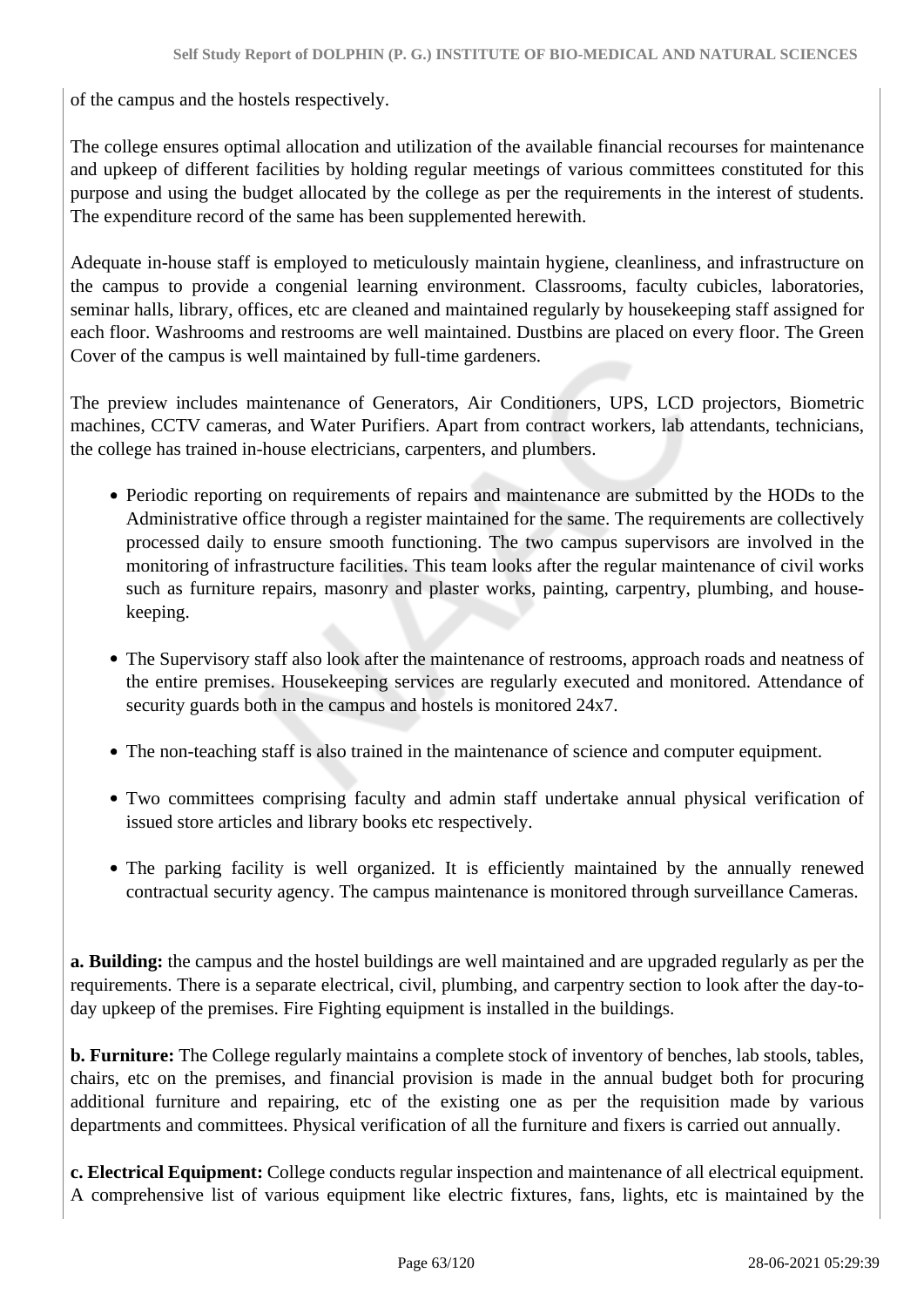store's section. Separate complaint books are maintained and defects are rectified at frequent intervals.

**d. Laboratories:** Laboratory staff carries out maintenance and small repairs regularly in their respective departments. While the calibration, repairing, and maintenance of sophisticated lab pieces of equipment are done by the technicians of related owner enterprises. The microscopes used for biological and geological experiments are annually cleaned and maintained by the concerned departments and the record of upkeep is maintained by lab technicians and supervised by HODs of the concerned departments. There is systematic disposal of waste of all types such as bio-degradable chemical/chemical and e-waste.

The condemned equipment and instruments are discarded and replacements are procured.

**e. Library:** The central library has a staff strength of 6 employees for the issue, returns, book sorting, and cataloging besides maintaining cleanliness. The library development is undertaken through LPC which is headed by the Director of the Institute and comprises one member from each department. It ensures proper development of the library which is fully digitized. The Library Management System is fully integrated with College ERP. The reprography and internet facilities have been outsourced.

**d. IT facilities:** the IT Cell has 5 personnel, comprising 1 IT system manager, 2 hardware engineers, and 2 desktop supporting staff. The computers in the various departments and IT laboratories, LCD projectors, biometric systems, etc are usually maintained by onsite service engineers and supporting staff employed by the college.

The ERP system and College Website are outsourced for development and maintenance. The administration of ERP system infrastructure is mainly taken care of by the above staff of the College and partially outsourced for software development and its maintenance.

**e. Surveillance System:** the college premises are under complete CCTV surveillance with its monitors installed in the office of the PS to Chairman. Maintenance, up-gradation, and upkeep of the surveillance system are being undertaken by the department of IT.

**f. Transport:** The transport-in-charge coordinates the movement, upkeep, and deployment of the college vehicles. The transport section comprises 8 college buses, 03 staff cars, water tankers, tractor trolley, and ambulance. These are maintained properly to be always in running condition. There are altogether 16 drivers and 09 conductors for smooth functioning. Jt. Director (Admin) is the overall in-charge of the transport and the purchases, repairs, and logbooks are maintained under his guidance. There is a proper indent system for the allotment of vehicles for additional duties.

New/ replacement vehicles are being purchased after assessing the requirement. The maintenance record of all vehicles is monitored for timely servicing, change of tyres and battery, etc. Driving licenses the drivers, insurance policies of vehicles, fitness certificates are renewed on time.

| <b>File Description</b>               | <b>Document</b>      |
|---------------------------------------|----------------------|
| Paste link for additional information | <b>View Document</b> |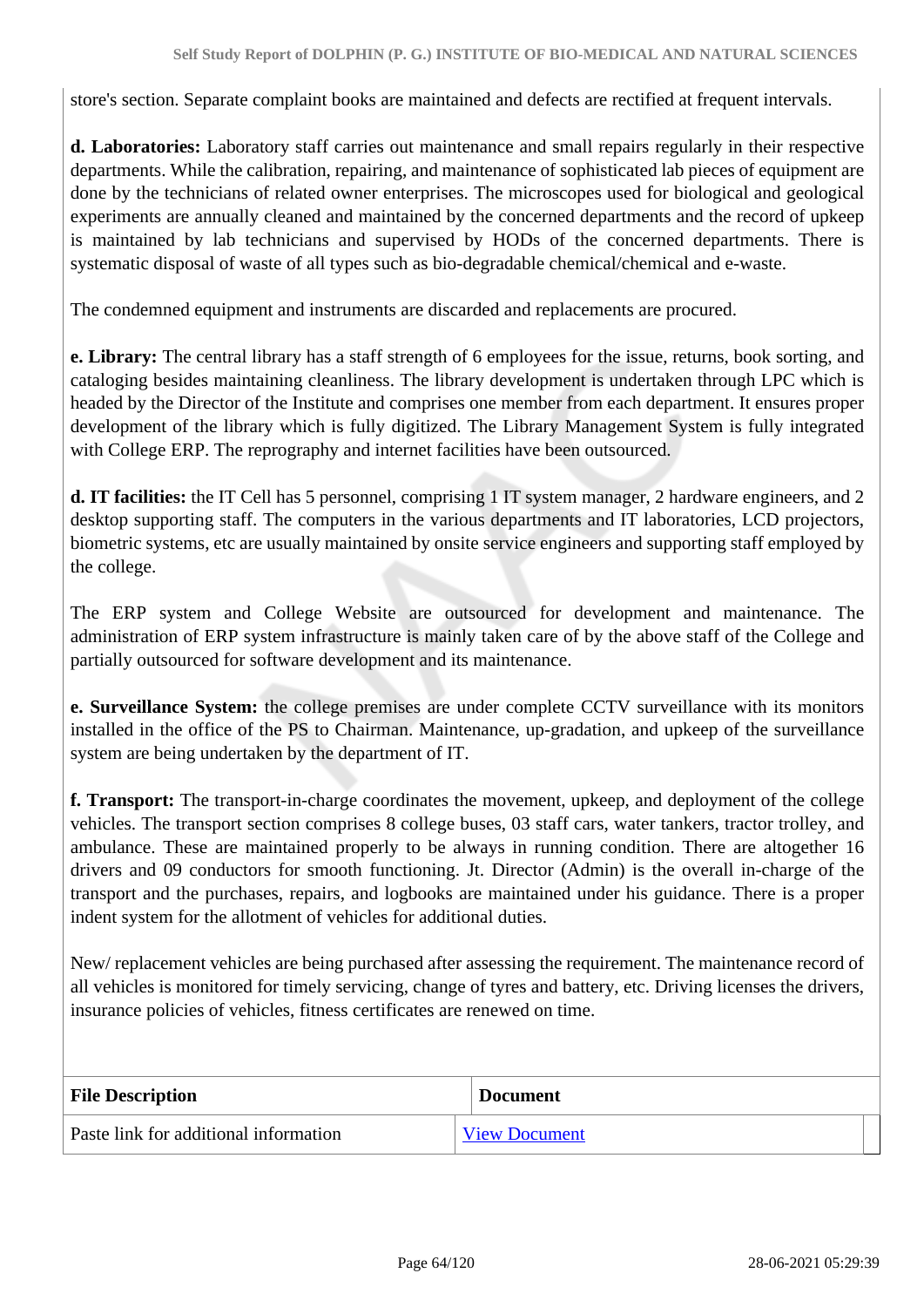# **Criterion 5 - Student Support and Progression**

## **5.1 Student Support**

 **5.1.1 Average percentage of students benefited by scholarships and freeships provided by the Government during last five years** 

#### **Response:** 3.77

5.1.1.1 **Number of students benefited by scholarships and freeships provided by the Government year-wise during last five years**

| 2018-19 | 2017-18       | 2016-17 | 2015-16 | 2014-15 |
|---------|---------------|---------|---------|---------|
| 140     | 222<br>ے بے ت | ັ       | ⌒<br>້  |         |

| <b>File Description</b>                                                                                                                                                                 | <b>Document</b>      |
|-----------------------------------------------------------------------------------------------------------------------------------------------------------------------------------------|----------------------|
| upload self attested letter with the list of students<br>sanctioned scholarship                                                                                                         | <b>View Document</b> |
| Upload any additional information Average<br>percentage of students benefited by scholarships and<br>freeships provided by the Government during the<br>last five years (Data Template) | <b>View Document</b> |

#### **5.1.2 Average percentage of students benefitted by scholarships, freeships etc. provided by the institution / non- government agencies during the last five years**

**Response:** 0

## 5.1.2.1 **Total number of students benefited by scholarships, freeships, etc provided by the institution / non- government agencies year-wise during last five years**

| 2018-19 | 2017-18 | 2016-17 | 2015-16 | 2014-15 |
|---------|---------|---------|---------|---------|
|         | U       | ν       | ິ       |         |

| <b>File Description</b>                                                                                                                | <b>Document</b>      |
|----------------------------------------------------------------------------------------------------------------------------------------|----------------------|
| Number of students benefited by scholarships and<br>freeships institution / non-government agencies in<br>last 5 years (Date Template) | <b>View Document</b> |

**5.1.3 Capacity building and skills enhancement initiatives taken by the institution include the**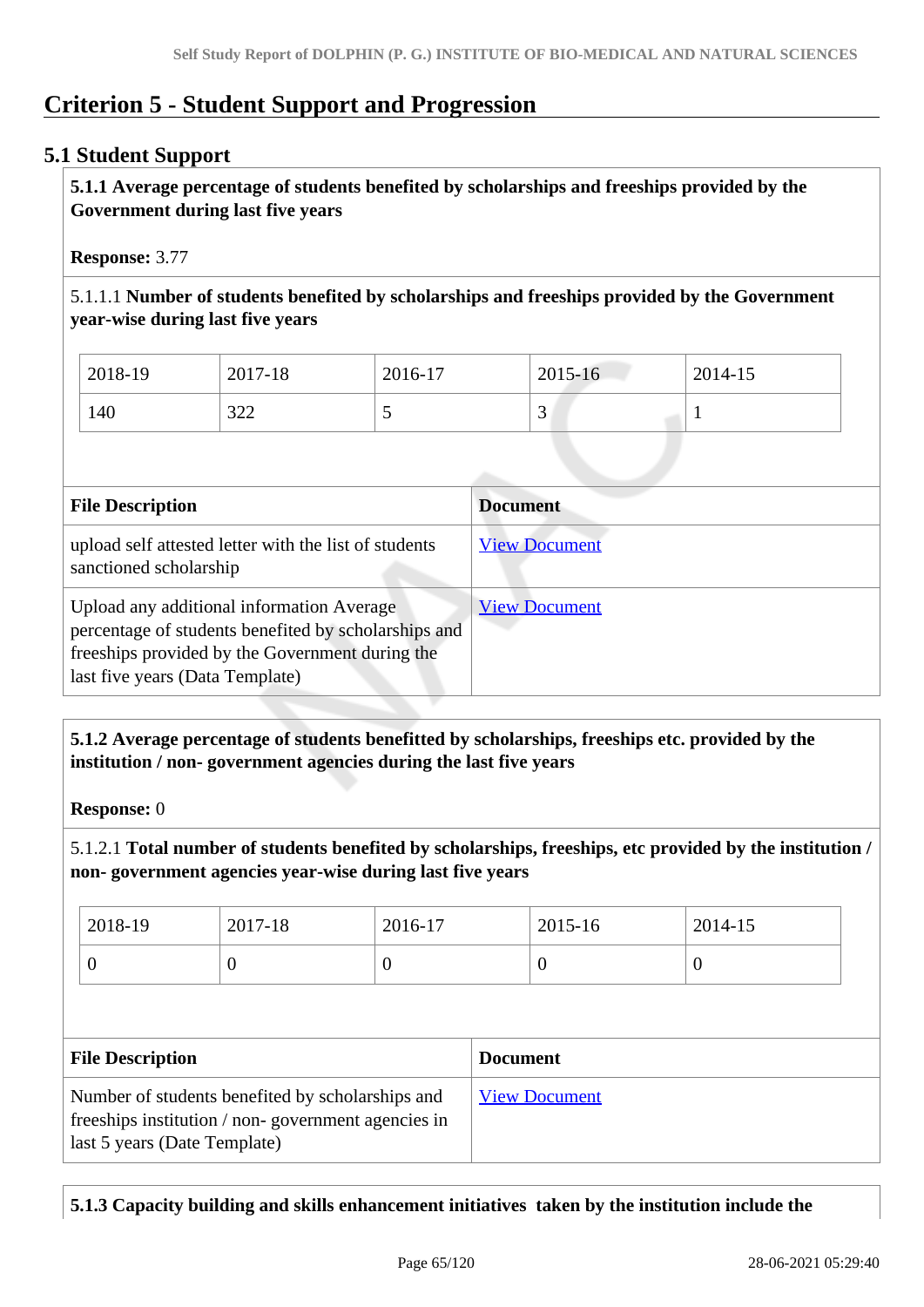#### **following**

- **1.Soft skills**
- **2.Language and communication skills**
- **3.Life skills (Yoga, physical fitness, health and hygiene)**
- **4.ICT/computing skills**

#### **Response:** B. 3 of the above

| <b>File Description</b>                                                              | <b>Document</b>      |
|--------------------------------------------------------------------------------------|----------------------|
| Details of capability building and skills<br>enhancement initiatives (Data Template) | <b>View Document</b> |
| Link to Institutional website                                                        | <b>View Document</b> |

 **5.1.4 Average percentage of students benefitted by guidance for competitive examinations and career counselling offered by the Institution during the last five years**

**Response:** 17.81

5.1.4.1 **Number of students benefitted by guidance for competitive examinations and career counselling offered by the institution year wise during last five years**

| 2018-19 | 2017-18       | 2016-17 | $2015 - 16$ | 2014-15 |
|---------|---------------|---------|-------------|---------|
| 287     | $\cap$<br>12J | 636     | 441         | 343     |

| <b>File Description</b>                                                                                                       | <b>Document</b>      |
|-------------------------------------------------------------------------------------------------------------------------------|----------------------|
| Number of students benefited by guidance for<br>competitive examinations and career counselling<br>during the last five years | <b>View Document</b> |
| Any additional information                                                                                                    | <b>View Document</b> |

 **5.1.5 The Institution has a transparent mechanism for timely redressal of student grievances including sexual harassment and ragging cases**

- **1.Implementation of guidelines of statutory/regulatory bodies**
- **2.Organisation wide awareness and undertakings on policies with zero tolerance**
- **3.Mechanisms for submission of online/offline students' grievances**
- **4.Timely redressal of the grievances through appropriate committees**

**Response:** A. All of the above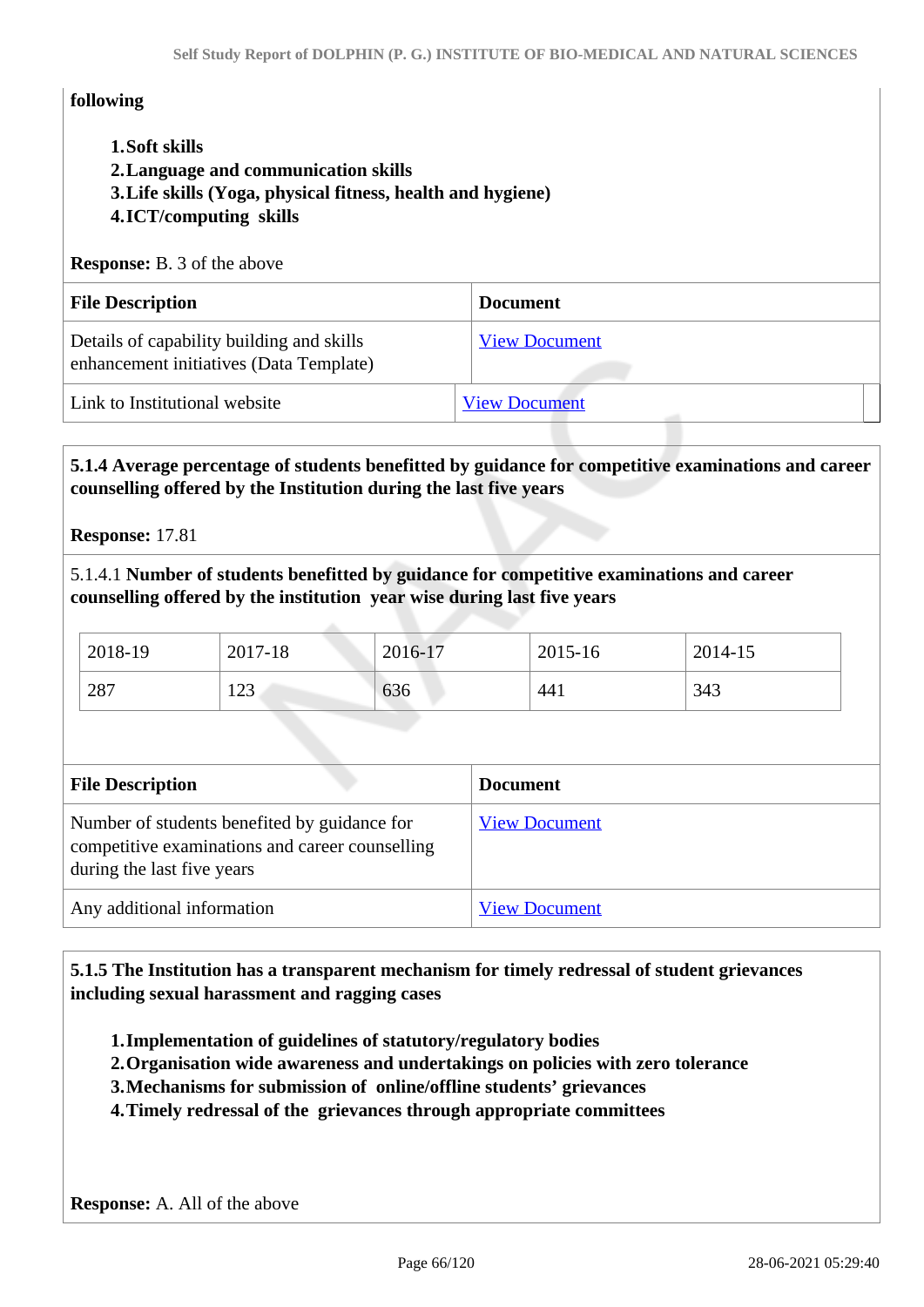| <b>File Description</b>                                                                                                            | <b>Document</b>      |
|------------------------------------------------------------------------------------------------------------------------------------|----------------------|
| Upload any additional information                                                                                                  | <b>View Document</b> |
| Minutes of the meetings of student redressal<br>committee, prevention of sexual harassment<br>committee and Anti Ragging committee | <b>View Document</b> |
| Details of student grievances including sexual<br>harassment and ragging cases                                                     | <b>View Document</b> |

# **5.2 Student Progression**

**5.2.1 Average percentage of placement of outgoing students during the last five years**

**Response:** 6.9

5.2.1.1 **Number of outgoing students placed year - wise during the last five years.**

| 2018-19 | 2017-18 | 2016-17 | 2015-16 | 2014-15 |
|---------|---------|---------|---------|---------|
| 56      | ັ້      | 40      | 42      | 38      |

| <b>File Description</b>                                                    | <b>Document</b>      |
|----------------------------------------------------------------------------|----------------------|
| Upload any additional information                                          | <b>View Document</b> |
| Self attested list of students placed                                      | <b>View Document</b> |
| Details of student placement during the last five<br>years (Data Template) | <b>View Document</b> |

#### **5.2.2 Average percentage of students progressing to higher education during the last five years**

#### **Response:** 38.84

5.2.2.1 **Number of outgoing student progression to higher education during last five years**

Response: 308

| <b>File Description</b>                                               | <b>Document</b>      |
|-----------------------------------------------------------------------|----------------------|
| Upload supporting data for student/alumni                             | <b>View Document</b> |
| Details of student progression to higher education<br>(Data Template) | <b>View Document</b> |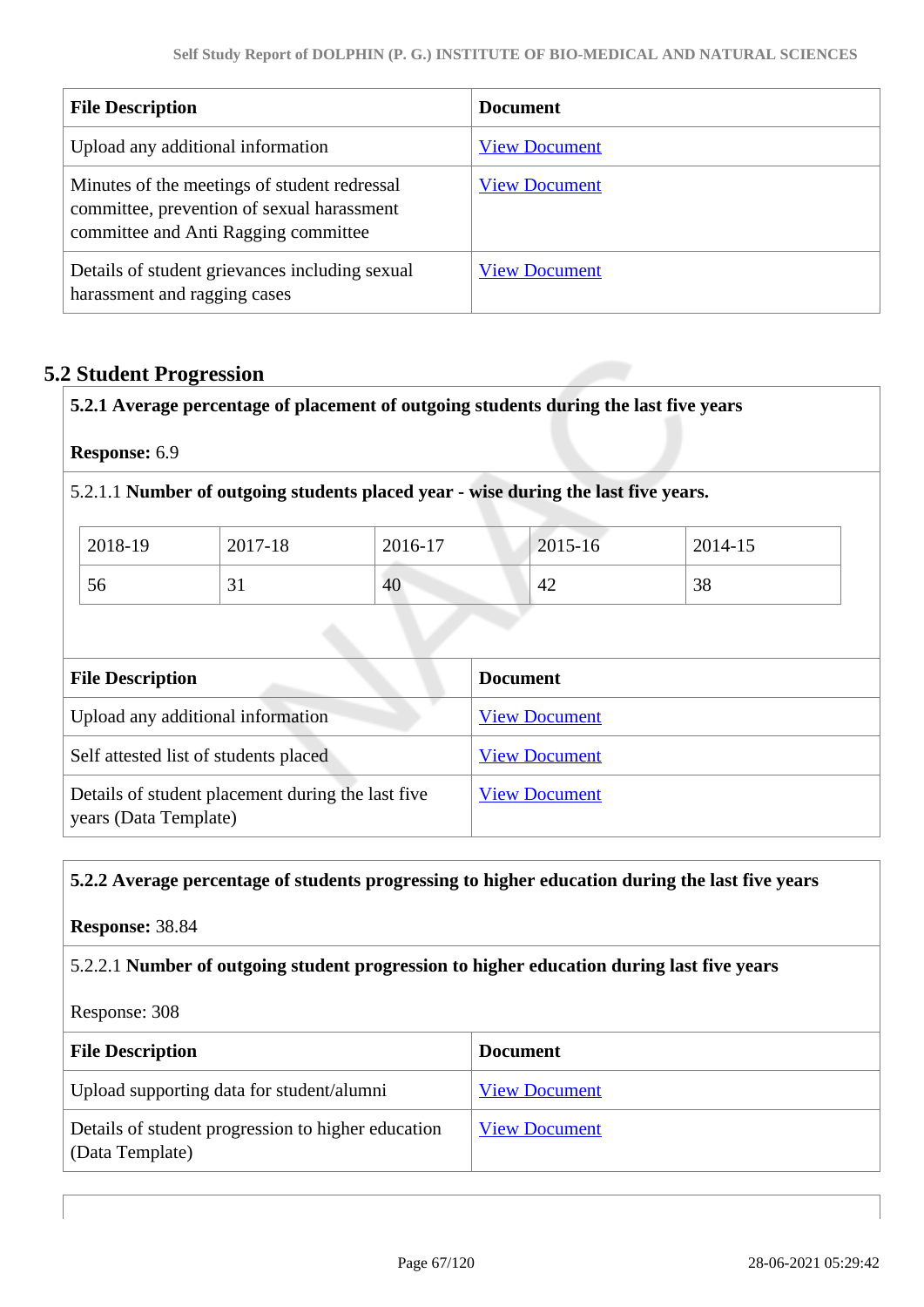## **5.2.3 Average percentage of students qualifying in state/national/ international level examinations during the last five years (eg: IIT-JAM/CLAT/ NET/SLET/GATE/ GMAT/CAT/GRE/ TOEFL/ Civil Services/State government examinations, etc.)**

**Response:** 60.78

## 5.2.3.1 **Number of students qualifying in state/ national/ international level examinations (eg: IIT/JAM/ NET/ SLET/ GATE/ GMAT/CAT/GRE/ TOEFL/ Civil Services/ State government examinations***, etc.)***) year-wise during last five years**

| 2018-19 | 2017-18 | 2016-17 | 2015-16 | 2014-15 |
|---------|---------|---------|---------|---------|
| 14      |         |         |         |         |

# 5.2.3.2 **Number of students appearing in state/ national/ international level examinations (eg: JAM/CLAT/NET/ SLET/ GATE/ GMAT/CAT,GRE/ TOFEL/ Civil Services/ State government examinations) year-wise during last five years**

| 2018-19 | 2017-18                | 2016-17 | 2015-16 | 2014-15 |
|---------|------------------------|---------|---------|---------|
| 36      | $\sim$<br>$\mathbf{v}$ | 25      | ັ       |         |

| <b>File Description</b>                                                                                                            | <b>Document</b>      |  |  |
|------------------------------------------------------------------------------------------------------------------------------------|----------------------|--|--|
| Upload supporting data for the same                                                                                                | <b>View Document</b> |  |  |
| Number of students qualifying in state/national/<br>international level examinations during the last five<br>years (Data Template) | <b>View Document</b> |  |  |
| Any additional information                                                                                                         | <b>View Document</b> |  |  |

# **5.3 Student Participation and Activities**

 **5.3.1 Number of awards/medals won by students for outstanding performance in sports/cultural activities at inter-university/state/national / international level (award for a team event should be counted as one) during the last five years.**

**Response:** 4

5.3.1.1 **Number of awards/medals for outstanding performance in sports/cultural activities at university/state/national / international level (award for a team event should be counted as one) yearwise during the last five years.**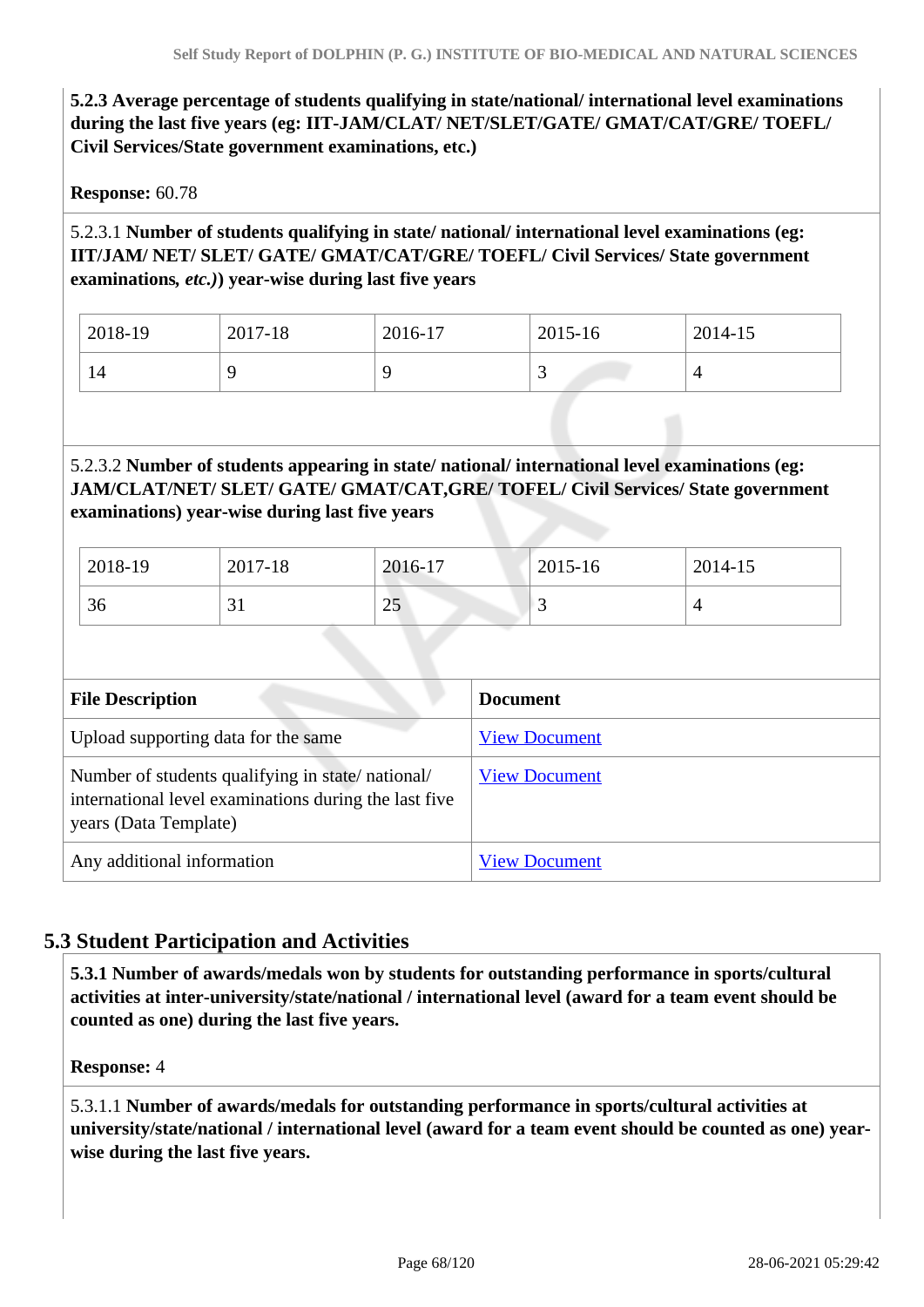|                                                                                                                                                                        | 2018-19        | 2017-18 | 2016-17              | 2015-16              |          | 2014-15 |          |  |
|------------------------------------------------------------------------------------------------------------------------------------------------------------------------|----------------|---------|----------------------|----------------------|----------|---------|----------|--|
|                                                                                                                                                                        | $\overline{0}$ |         | 3                    |                      | $\theta$ |         | $\theta$ |  |
|                                                                                                                                                                        |                |         |                      |                      |          |         |          |  |
| <b>File Description</b>                                                                                                                                                |                |         | <b>Document</b>      |                      |          |         |          |  |
| Number of awards/medals for outstanding<br>performance in sports/cultural activities at<br>university/state/ national/international level during<br>the last five year |                |         | <b>View Document</b> |                      |          |         |          |  |
| e-copies of award letters and certificates                                                                                                                             |                |         |                      | <b>View Document</b> |          |         |          |  |

## **5.3.2 Institution facilitates students' representation and engagement in various administrative, cocurricular and extracurricular activities following duly established processes and norms (student council, students representation on various bodies)**

#### **Response:**

"Youth empowerment through quality education" is the vision-mission of the College. Students play an effective role in many Committees involved in academic administration, Curricular, Co-curricular, and Community Outreach activities.

In the student induction program, they are informed about the functioning of the HEI and their role. Students are actively involved in statutory committees like IQAC, Minority Committee, Sports Committee, etc. Students actively participate in the Hostel mess Management Committee to oversee the quality and hygiene of the hostel messes.

The student CRs play an effective role as the link between the class students and the department by managing overall discipline in the class, and its activities. Important announcements are conveyed through them. The issues concerning students are conveyed to the Class coordinator/ HOD through CRs. Each CR reports the day's teaching activities to the IQAC office.

The college has an active "Dolphin Students Welfare Committee" elected by students themselves every academic year. It is chaired by the Dean Student's Welfare, and functions under the auspices of Governing Council and Students Executive committee. It has established a 'student's welfare fund'. Its main objective is to look after the welfare of the students and to promote and coordinate the Human Values and Community Outreach activities through student participation.

The DSWC organizes sports and cultural events and competitions, tree plantations in the college premises and also in the city. The college conducts many Human Values Community Outreach activities in collaboration with local NGOs, Gram Panchayats, Police Department and News Daily's in which contribution given by the students is noteworthy, e.g. providing stationery, books, uniforms, etc to the underprivileged school children of adjoining villages and celebrating festivals like Deepawali with the children in the orphanage.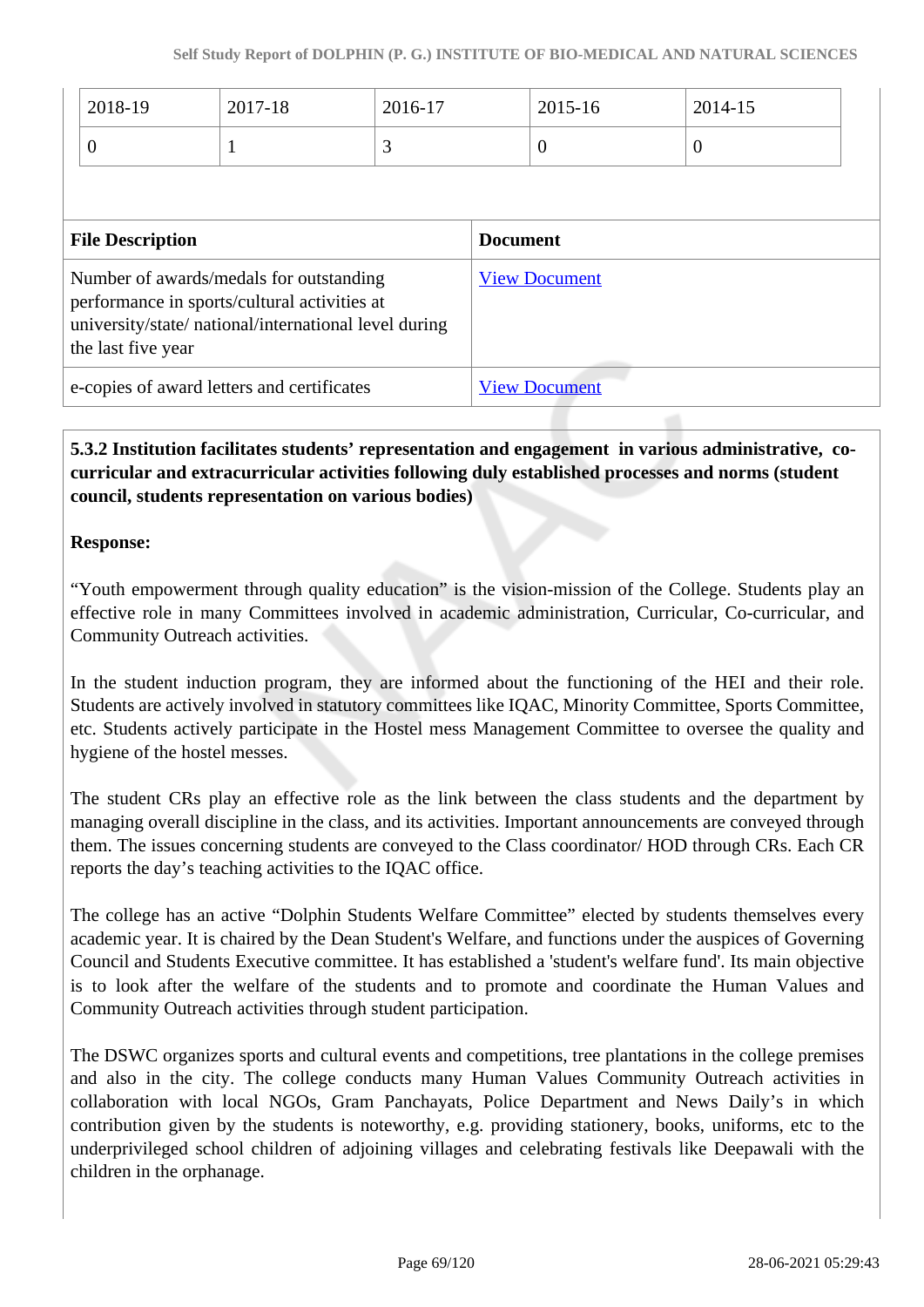There are specific committees such as NSS, NCC, Scouts & Guides, YRC, etc. in which several students are involved and actively participate. It's an opportunity for them to give back something to their institute and society by developing their personality. NSS activities like popular talks, workshops, rallies, or any social event, our students are actively involved in the effective implementation of the event. NSS camp planning and execution can be the best example of student involvement in our college. NCC unit is one more model of student representation in our college where so much productive work is being done in the disciplined programs in the college.

DSWC also carries out philanthropic activities by taking up social causes like providing stationery, books, uniforms, etc to the underprivileged school children of adjoining villages. They celebrate festivals like Deepawali with the children in the orphanage. Also, organize blood donation camps and participate in events against the use of drugs and alcohol.

The college has conducted many activities in collaboration with local NGOs and SHGs in which the contribution by the students is noteworthy. It only happened due to the free representation of our students. Truly, the council helps students to engage in a concrete partnership with all the stakeholders in the functioning of the college.

| <b>File Description</b>               | <b>Document</b>      |
|---------------------------------------|----------------------|
| Paste link for additional information | <b>View Document</b> |

 **5.3.3 Average number of sports and cultural events/competitions in which students of the Institution participated during last five years (organised by the institution/other institutions)**

**Response:** 6.4

5.3.3.1 **Number of sports and cultural events/competitions in which students of the Institution participated year-wise during last five years**

| 2018-19                                                                                                                                                                                              | 2017-18 | 2016-17         |                      | 2015-16              | 2014-15        |
|------------------------------------------------------------------------------------------------------------------------------------------------------------------------------------------------------|---------|-----------------|----------------------|----------------------|----------------|
| 10                                                                                                                                                                                                   | 7       | 9               |                      | $\overline{4}$       | $\overline{2}$ |
|                                                                                                                                                                                                      |         |                 |                      |                      |                |
| <b>File Description</b>                                                                                                                                                                              |         | <b>Document</b> |                      |                      |                |
| Upload any additional information                                                                                                                                                                    |         |                 | <b>View Document</b> |                      |                |
| Number of sports and cultural events/competitions<br>in which students of the Institution participated<br>during last five years (organised by the<br>institution/other institutions (Data Template) |         |                 |                      | <b>View Document</b> |                |

## **5.4 Alumni Engagement**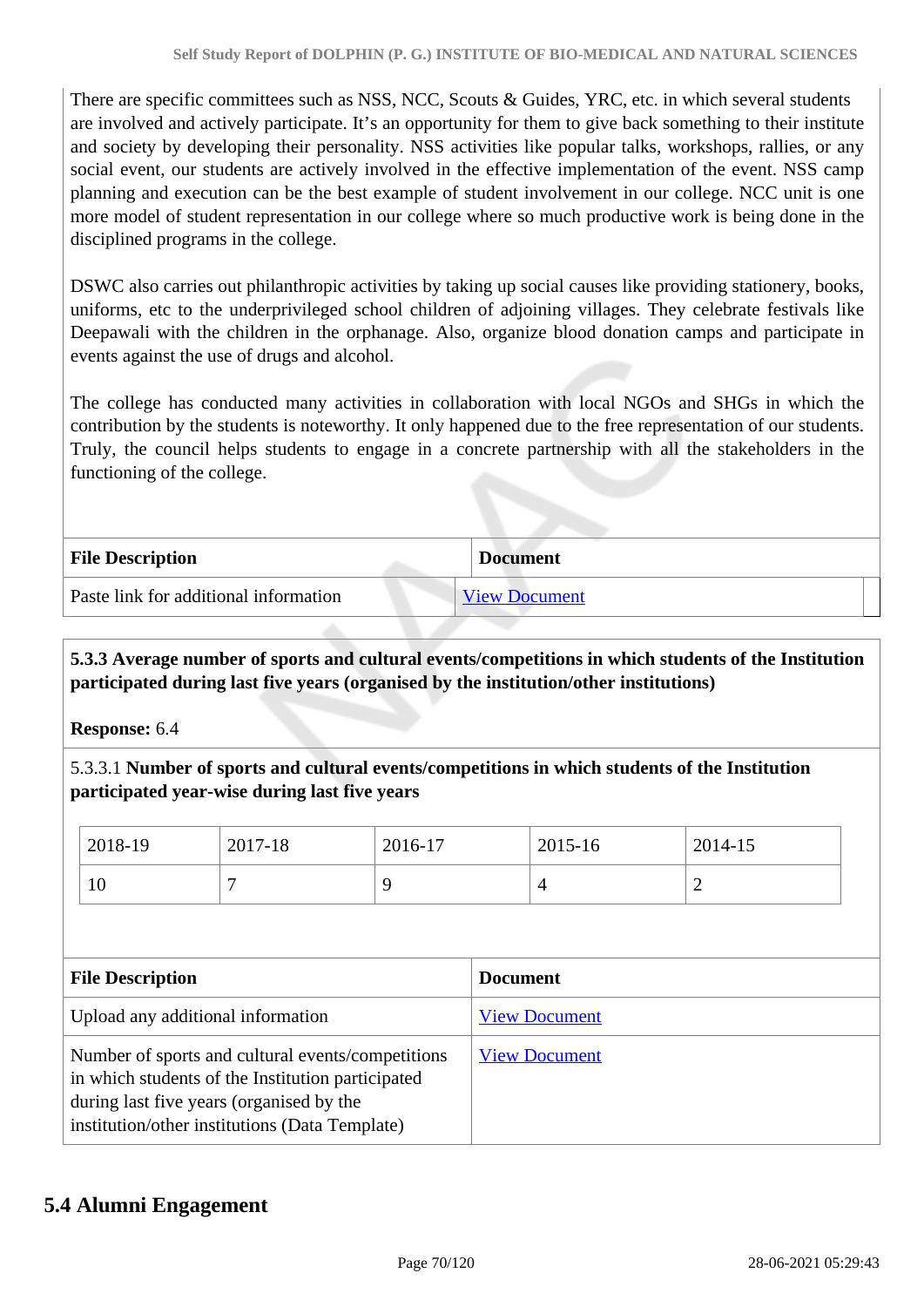## **5.4.1 There is a registered Alumni Association that contributes significantly to the development of the institution through financial and/or other support services**

#### **Response:**

The Institute has a vibrant functional Alumni Association/ Chapter which contributes significantly to the development to the development of the College in various ways.

- The college has an Alumni Association with the registration number 26478D, dated 22nd April 2013 and was valid till 17th April 2018. The college has duly initiated the proceedings for the renewal of the registration.
- The membership is free. So far expenditure for the activities of the alumni association is met by the College authorities.
- Association serves intending to strengthen ties between the College and its old students. The association forms a network that has spread through many educational and industrial organizations.
- Alumni Association has several office bearers both from within and outside the institute. Tenure for each office bearer is two years and elections are held accordingly.
- The association office works continuously and provides interactive platforms for alumni and present students through organizing reunions meet once in two years. The alumni meet is a social event in which there are cultural activities the whole day, besides the counseling by alumni. The alumni association has maintained the database of the addresses and telephone contacts of the alumnae.
- Association regularly meets and interacts with the management.

Alumni are constantly engaged in helping in organizing (on-campus and off-campus) recruitment sessions for current students for suitable jobs and internships. The information regarding openings is posted on the Facebook page or they contact directly in alumni office/concerned Head of Department. Alumni also coordinate the Industrial visits of the current students to the industries in which they are employed to provide the students with 'on-site' training and exposure. However, so far college has not received any financial support from the alumni.

Alumni, both from the academics and industry, regularly visit the institute for updating students with the latest trends during the academia-industry interactions organized. Any suggestions in modifications of laboratory curriculum as advised by alumni are modified by the concerned Department.

The alumni office in the institute recognizes the efforts of alumni concerning assistance provided in placements, guest lectures, professional excellence, etc., and confers the award of Excellence and Young Achiever to five alumni every year during annual day celebrations. The awardees hold a conclave with the present students during the day and share their experiences with them.

College Newsletter contains a column on distinguished alumni. It inspires the present students to strive for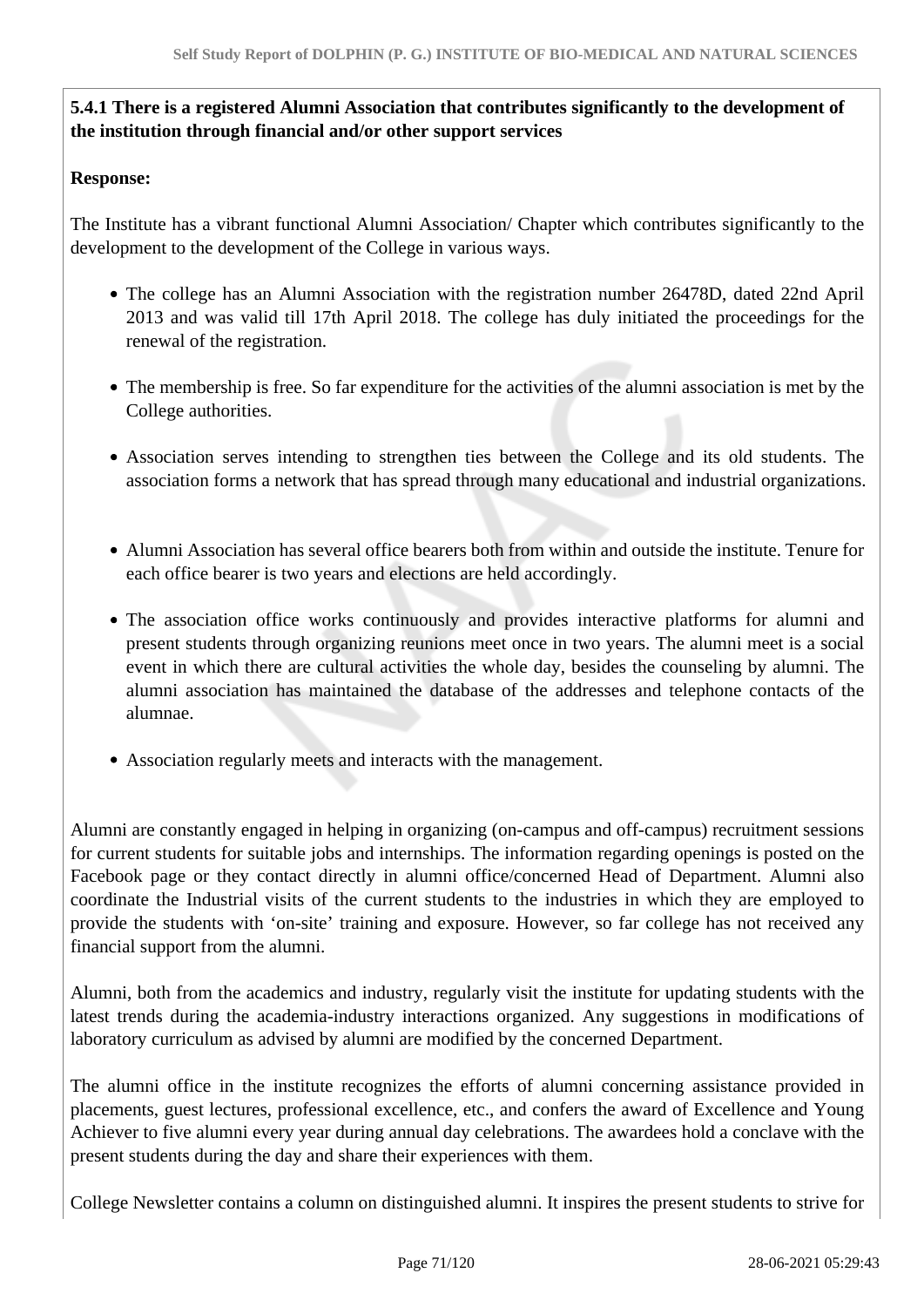higher goals in life.

| <b>File Description</b>               | <b>Document</b>      |  |
|---------------------------------------|----------------------|--|
| Paste link for additional information | <b>View Document</b> |  |

## **5.4.2 Alumni contribution during the last five years (INR in lakhs)**

#### **Response:** E. <1 Lakhs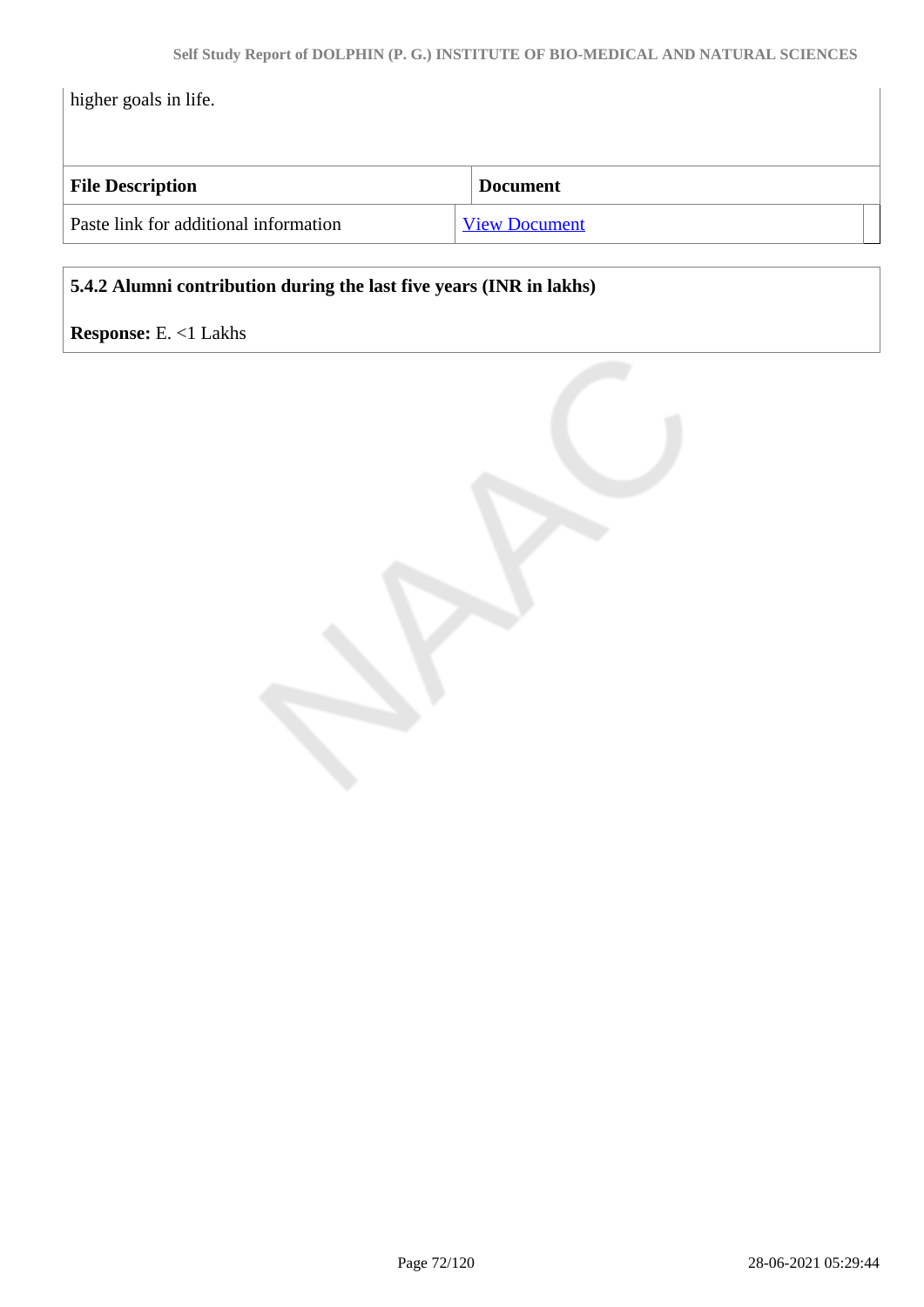# **Criterion 6 - Governance, Leadership and Management**

# **6.1 Institutional Vision and Leadership**

 **6.1.1 The governance of the institution is reflective of and in tune with the vision and mission of the institution**

**Response:** 

## **A. Vision and Mission Statement**

## **Vision Statement:**

Creation of an educated, ethical and prosperous society by imparting higher education to youth, enabling them towards integral human and career development in the industrial and human health sector.

## **Mission Statement:**

Academic excellence, healthy standards in extracurricular practices, socially relevant activities, and courses leading to employment and entrepreneurship and continuous progress of the institution.

Guided by this vision and mission statement and the college work with the following objectives:

- To develop the intellectual capacity of students to search for truth and knowledge.
- To offer possibilities by which the students discern their purpose in life.
- To help them to achieve their goals by imparting education which is not only theoretical but also practically oriented, to help them to work efficiently outside the classrooms and the laboratories.
- To form social consciousness in them so that they may be capable of fostering good relationships with others, a sense of participation, and responsibility for the poor and weak.

## **B. Nature of Governance:**

The objective of governance and leadership is implemented per the Mission, Vision, and Goals. The principle of decentralization and participative management is amply implemented in the college. The effective governance of the college involves Governing body, College Management Committee, Principal, Director, IQAC, Faculty, Admin staff, DSW Committee, Alumnus, Stakeholders, and employers.

The Governing Body delegates authority to CMC who, in turn, share it with the different levels of functionaries in the college by engaging itself with the day to day academic and administrative matters of the institute and meets periodically to plan policies relating to admissions, academic programs, recruitment of staff and infrastructure development. The Principal and the Director implement the decisions taken by CMC.

C. **Participation of Teachers in Decision-Making Bodies**.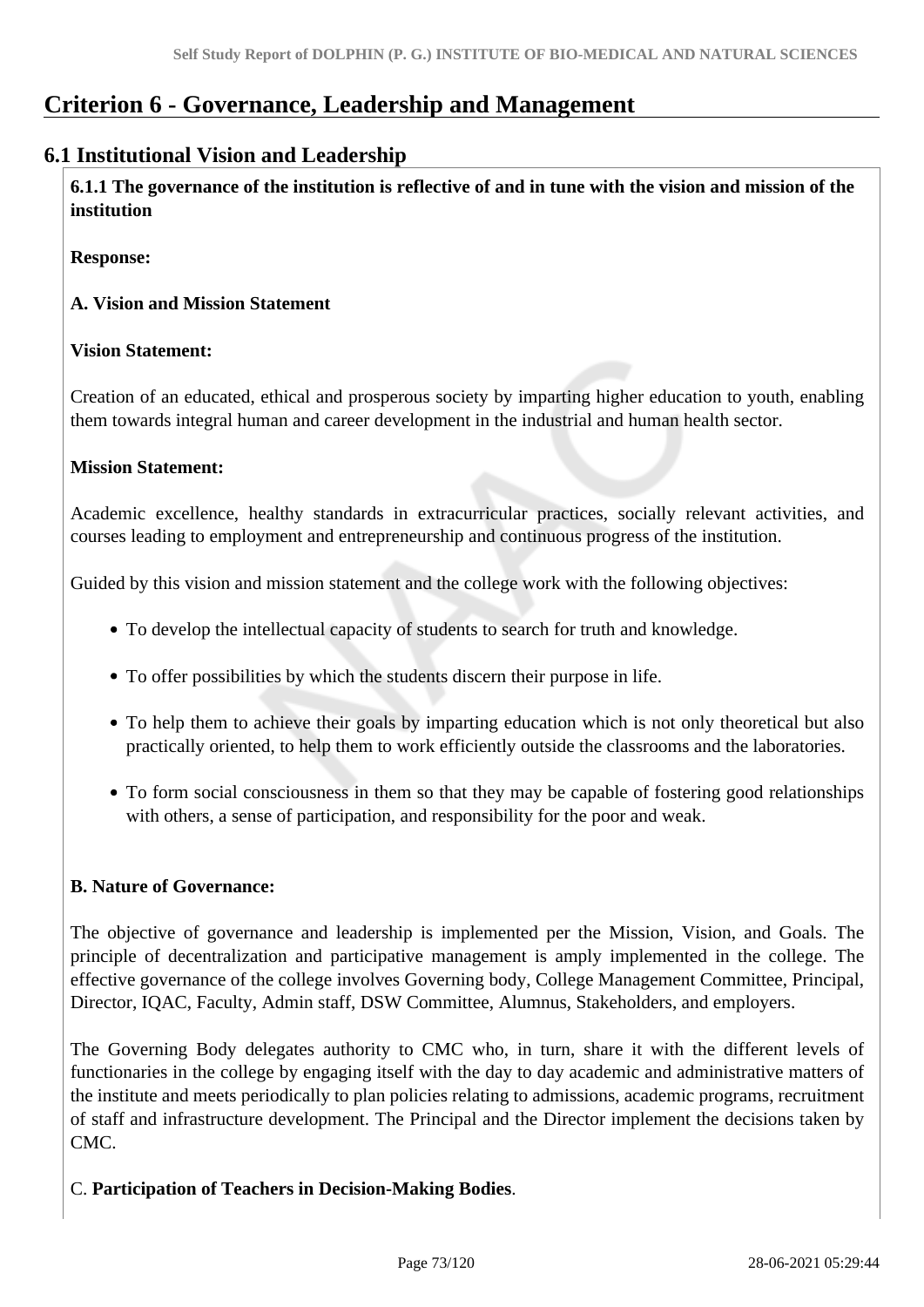Teachers are the key players in implementing the vision and mission of the college and play a proactive part in the decision-making process.

Heads of Departments enjoy considerable administrative and academic autonomy in executing the academics and extracurricular activities of their respective departments. They are Conveners of various committees and cells along with the staff representatives in higher decision-making bodies and play an important role in determining the institutional policies and implementing the same.

The College has constituted various committees with faculty as members for the proper functioning of the library, research, academics, sports, cultural activities, etc both in the campus as well as hostels.

Student Welfare Council comprises faculty and students. It coordinates various Community Outreach Activities.

# **D. Perspective/Strategic Plan:**

Following are the major issues of focus for the holistic development of students.

- Extension to accommodate more classrooms, laboratories, auditorium, staffrooms, etc.
- Improvement of the Teaching-Learning Experience through greater use of ICT and other web-based innovations like Moodle, virtual classrooms, etc.
- Introduction of new subjects at UG & PG levels.
- Tie-ups with NGOs and adoption of neighborhood villages for HVCOs.
- Promote students to work on real-time projects for industries.
- To further strengthen the interaction with alumni.
- Strengthen Campus placements

| <b>File Description</b>               | <b>Document</b>      |
|---------------------------------------|----------------------|
| Paste link for additional information | <b>View Document</b> |

# **6.1.2 The effective leadership is visible in various institutional practices such as decentralization and participative management**

## **Response:**

A decentralized administrative system to provide the best to the students is widely practiced in this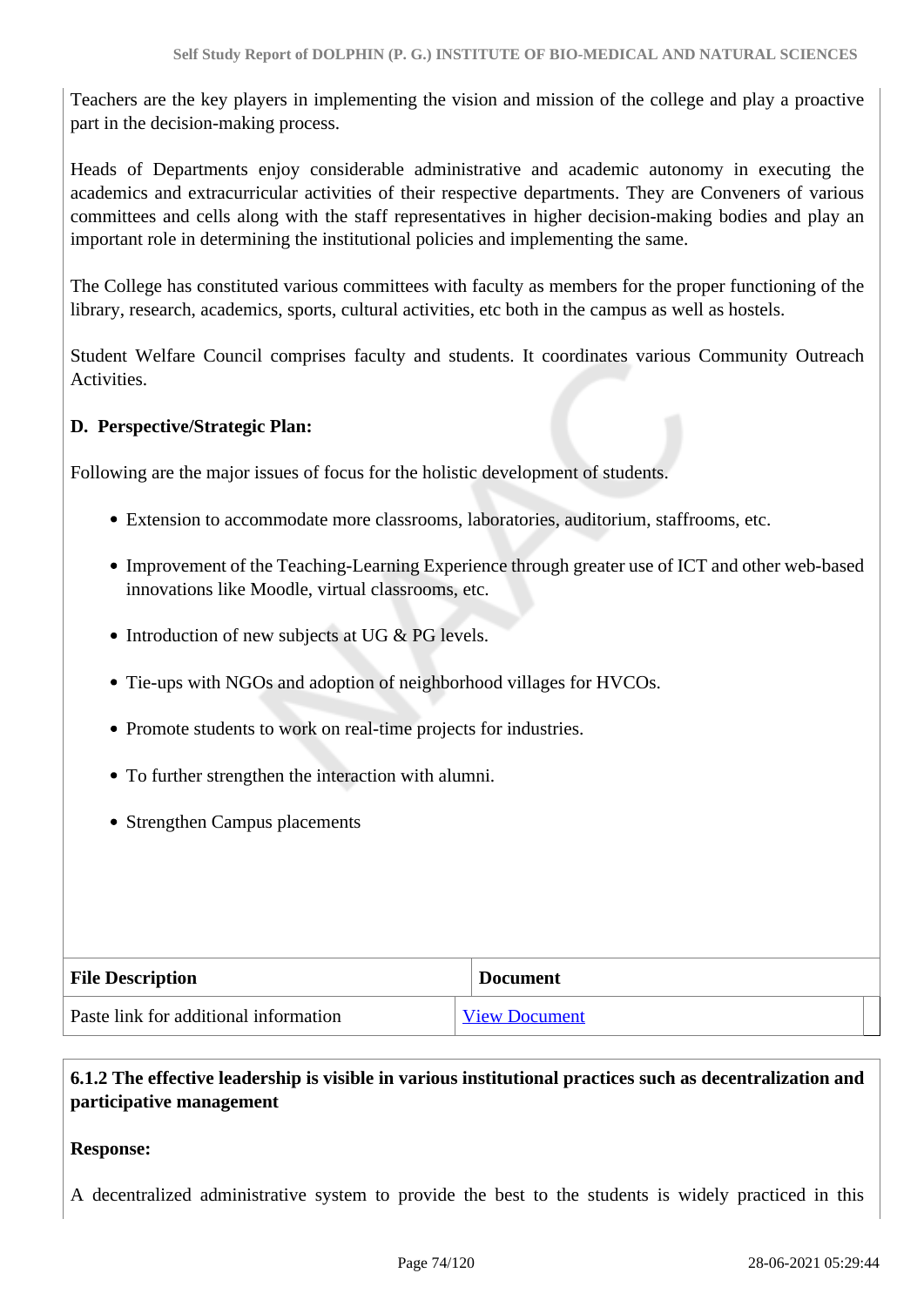institution. The culture of participative management is practiced by involving faculty and staff members in multi-faceted roles through various committees constituted for academic and non-academic activities. Major committees comprise teachers, admin staff, and students both at the college as well as departmental level.

Important developmental plans are discussed by the Principal along with all the committee members. Plans are executed only after reviewing the suggestions. Monthly meetings of the local management committee with the Principal and staff enable them to participate and contribute to the personal as well as institutional growth.

The Principal assigns specific duties to various academic and administrative bodies of the college based on the suggestions made by the management. Senior faculty members are given responsibilities to act as mentors and counselors to minimize the centralization of authority, to make decisions, and implement them faster which helps to streamline the academic process and progress of the student.

The head of the department has been given adequate freedom and authority to decide on the various activities about academic and administrative work of their departments like procurement of instruments, books, and journals, etc, and activities to be done for the academic session under the guidance of the HOD or the other senior faculty members in the college. Thereafter execution is the responsibility of the concerned committee. The students play an active role in day to day functioning of the academics, extra and co-curricular activities in the college as well as the IQAC.

An ideal case study showing decentralization and participative management in the institution in practice could be the functioning of the Library Purchase Committee (LPC). It is headed by the Director and comprises one faculty member from each department of the college and the Chief librarian. The committee is fully empowered to purchase the required books every year or even intermittently within the allotted budget by the Chairman Management Committee.

Once the departmental library budget is allocated the Chief librarian calls a meeting of the LPC to discuss the requirements of books, journals, and e-material for various departments, which is being finalized after internal discussion in the department and respective HOD.

The LPC considers the list of books of individual departments and after discussion asks for modifications, if necessary. Once the list is finalized it is being approved by the LPC and the required quotations for supply are being called from leading booksellers.

Thereafter the lowest quotation is being approved by LPC and the formal purchase order is being placed by the Chairperson LPC. Once the books have been received a list is being again furnished to individual departments intimating the title of the books received for intimating to the students.

The process is an effective way of utilizing the funds efficiently in the shortest possible time since the process has been decentralized and is a participatory process of management of resources.

| <b>File Description</b>               | <b>Document</b>      |
|---------------------------------------|----------------------|
| Paste link for additional information | <b>View Document</b> |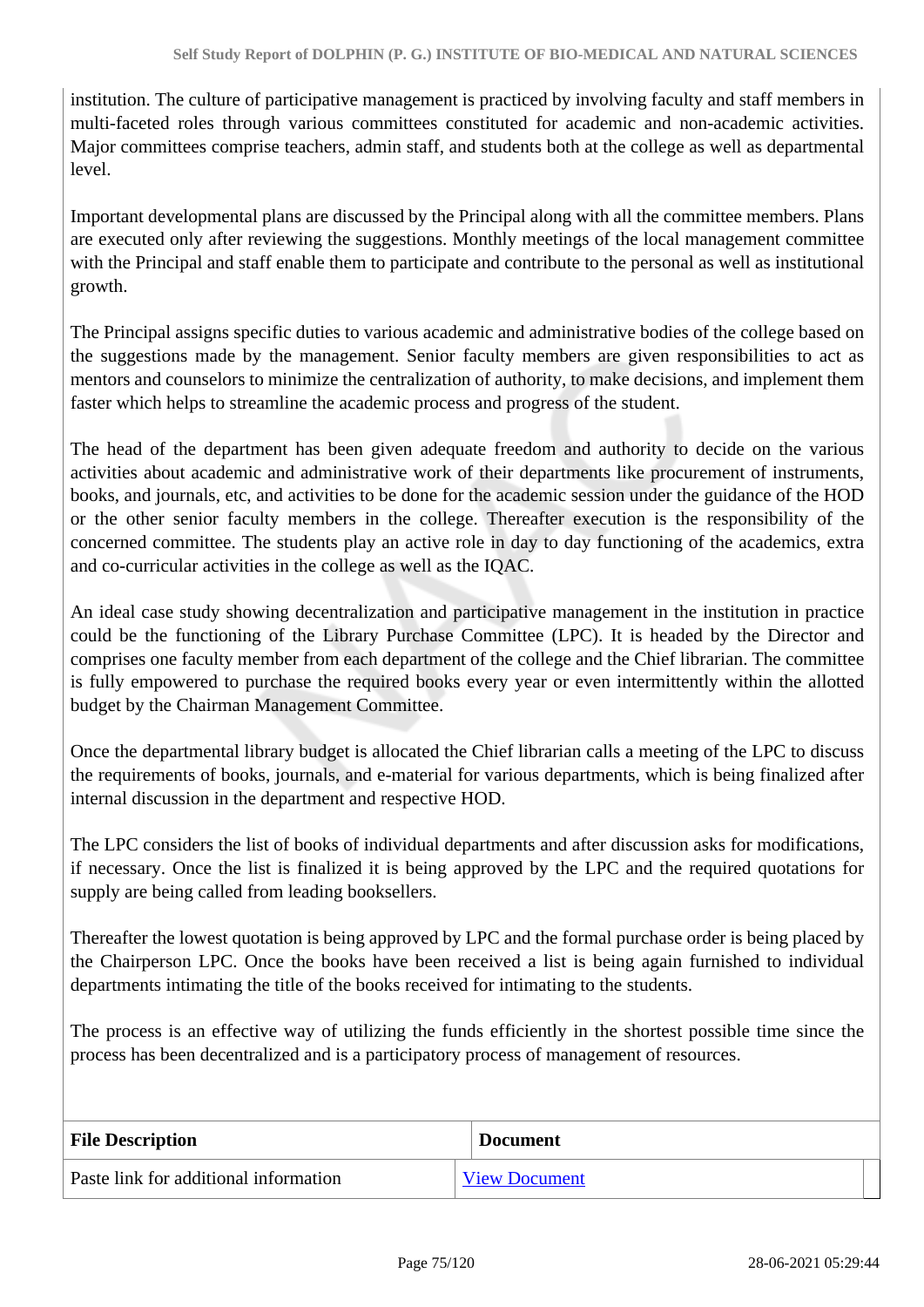# **6.2 Strategy Development and Deployment**

## **6.2.1 The institutional Strategic / Perspective plan is effectively deployed**

#### **Response:**

The college has long-term planning for growth and development as reflected in its Perspective Plan. IQAC of the college takes initiative in the preparation of the perspective plan. The Institutional Head and IQAC consider the quality indicators of certain criteria determined by NAAC. The framework of the plan is inclined towards the development of the institution that refers to quality sustenance and enrichment. It intends to cover social, economic, and spatial development. The strategic plan for various activities as per the norms by Affiliating University and UGC, namely,

- To introduce faculty to rapidly changing HE systems.
- An active and effective IQAC.
- Introduction of additional programs as per need and demand.
- The exploitation of various renewable sources over conventional sources.
- Academic, co-curricular, extracurricular, and outreach activities for the holistic development of the students.
- Equal opportunities to students irrespective of caste, creed, and gender.
- Supporting students to develop employability skills by hosting activities like career guidance and placement initiatives, coaching for competitive exams, counseling students for higher studies, etc.
- Holding annual EDP courses.
- Emphasizing enhancing learning resources in the form of ICT enabled teaching-learning, webbased programs, ERP system, Agriculture farms, poly houses, etc.
- Promoting sustainable research culture, freedom to publish results of research, guest lectures, and paper presentations; providing incentives to faculty for outstanding research publications.
- Improvement of infrastructure and library.

 Consequently, the college has added the following UG and PG program during the preceding five years, i.e.,

1.B.Sc. Horticulture (2014-15)

2.B.Com. (2016-17)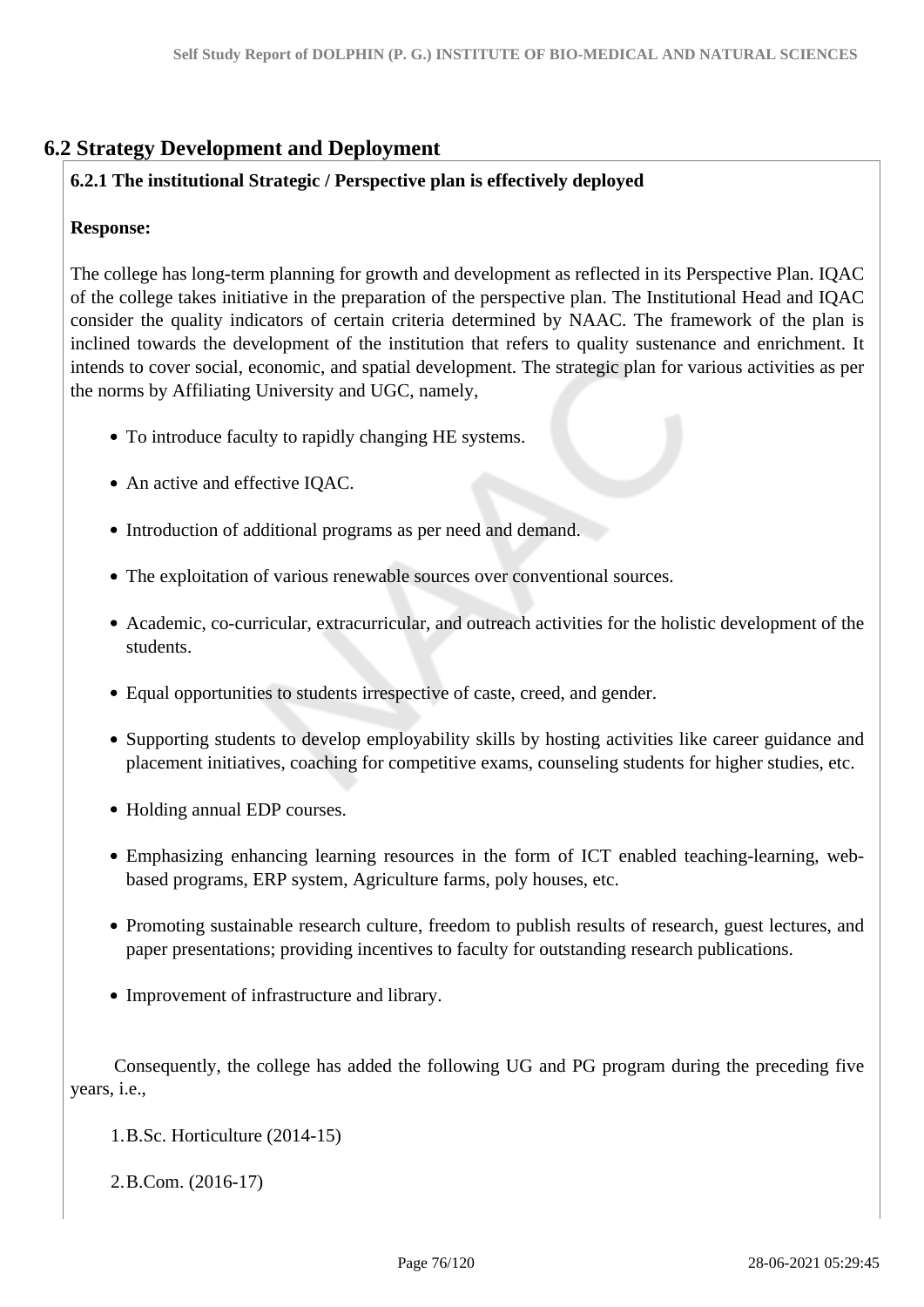3.M.Sc. Agronomy (2014-15)

4.M.Sc. Physics (2015-16)

5.M.Com. (2016-17)

Continuing further College also enhanced seats in the following programs during the above period, i.e.,

1.M.Sc. Chemistry from 20 to 40 in 2015-16.

2.M.Sc. Agronomy from 15 to 30 in 2015-16.

3.M.Sc. Botany from 30 to 40 in 2015-16.

4.M.Sc. Zoology from 30 to 40 in 2015-16.

5.B.Sc. Agriculture from 60 to 120 in 2015-16.

6.B.Sc. Agriculture from 120 to 220 in 2016-17.

7.B.Sc. Horticulture from 40 to 100 in 2015-16.

There was a huge demand for more seats in B.Sc. Agriculture and Horticulture. College sent the request to the affiliating University for increasing the seats. After the necessary inspection and on being satisfied University approved the proposal in two phases. College also has plans in place to start 30 hr certificate program in collaboration with the National/ State Institutes of repute.

Our pass-out results in University exams during the preceding five years have been 95-100%.

During the current academic year (2018-19) college has 2666 students on the roll, with 42% girl students. About 17.47 % of the students of the college are drawn from backward communities (SC, ST, and OBC). Thus, there is a renewed focus on access and equity by the College. The students are diverse and represent 28 States & 03 Union territories of the country and from Nepal.

| <b>File Description</b>                                   | <b>Document</b>      |
|-----------------------------------------------------------|----------------------|
| strategic Plan and deployment documents on the<br>website | <b>View Document</b> |
| Paste link for additional information                     | <b>View Document</b> |

 **6.2.2 The functioning of the institutional bodies is effective and efficient as visible from policies, administrative setup, appointment and service rules, procedures, etc.**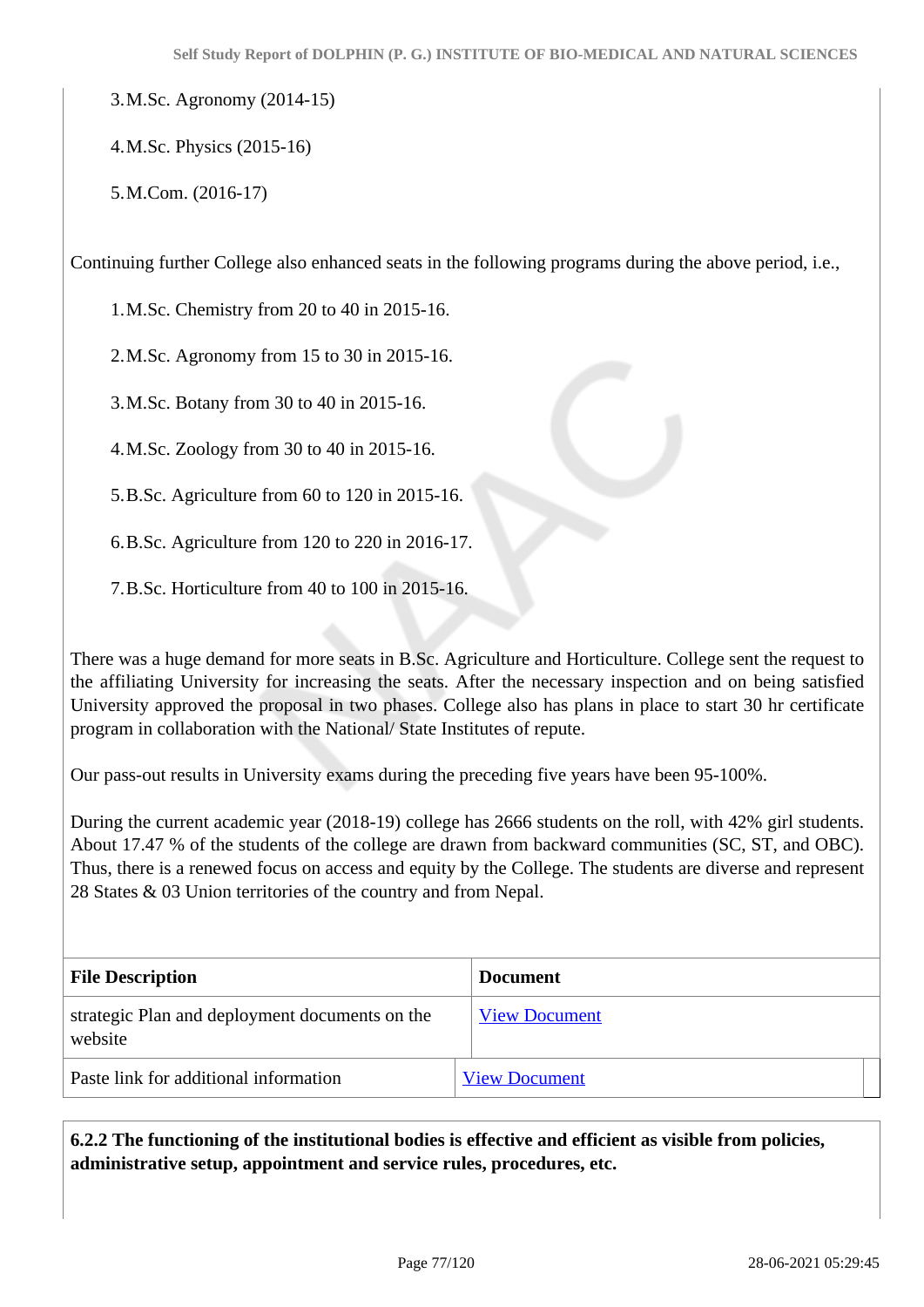# **Response:**

The Dolphin Educational Society, New Delhi, registered under the Indian Society Act -1860, is the governing body for the College. Four nominated members of the society function as de facto members of the governing body which lays down the principles for the management of the college.

The College Management Committee is headed by the College Chairman, who is the Vice President of DES, and comprises eminent academicians, professionals, and stakeholders. The Principal functions as a member secretary for the CMC. The committee provides the overall guidelines for achieving various goals and the direction in which the college should move in. It makes major decisions like the recruitment of teaching, technical and admin staff, addition/ abolition of an academic program, infrastructure, overall academics, curricular and extracurricular activities, allocation of the budget under different heads, students support and welfare schemes, etc. However, decisions are participatory and get initiated at the Department/ section level. Depending on the nature of the decision it may be taken at the level of HOD, faculty/ admin/ accounts/ members of IQAC.

The Principal is responsible for the effective functioning of the academics in the college on a day-to-day basis. The HODs/ Course Coordinators are responsible for the day-to-day administration of their respective departments. IQAC, DSW, Controller of Exams work in tandem with the Principal.

The Director looks after the overall administration and is duly assisted by an Additional and Joint Director Admin. The Director also heads the library committee and functions as Chief Editor of the College's quarterly Newsletter *'Dolphin Insight'*.

IQAC is responsible for evolving quality systems for well-thought programs and strategies to improve the academic and administrative performance of the College.

There are a number of both statutory and other committees for academics, research, EDP, and administrative matters pertaining both to the college and the hostels. They have representation from academics, accounts, and admin sections to ensure a quick and effective decision-making process.

The statutory committees are the Anti-ragging Committee, Grievance Redressal Committee, Internal Compliance Committee, Committee for SC, ST & OBC students and Committee for Minorities, Finance Committee, Purchase Committee, Students welfare Committee, women Empowerment Committee, etc.

Some of the other key committees are Disciplinary Action Committee, Store Purchase Committee, Library Committee, Cultural Committee, Sports Committee, Examination Grievance Cell, College Newsletter Editorial Board, Hostel Committee. There is a separate Training and Placement Cell.

The college has a well-defined and transparent policy for the recruitment of the faculty which is per the guidelines provided by the affiliating University. Similarly, admin staff is recruited through a selection committee.

Service rules have been framed both for teaching and non-teaching staff of the Institute and are printed and circulated. The promotion rules for faculty are per the UGC guidelines for the Colleges.

There is a staff grievance Redressal cell headed by the Principal, who is duly assisted by senior faculty and Admin officers in disposing of any such grievances.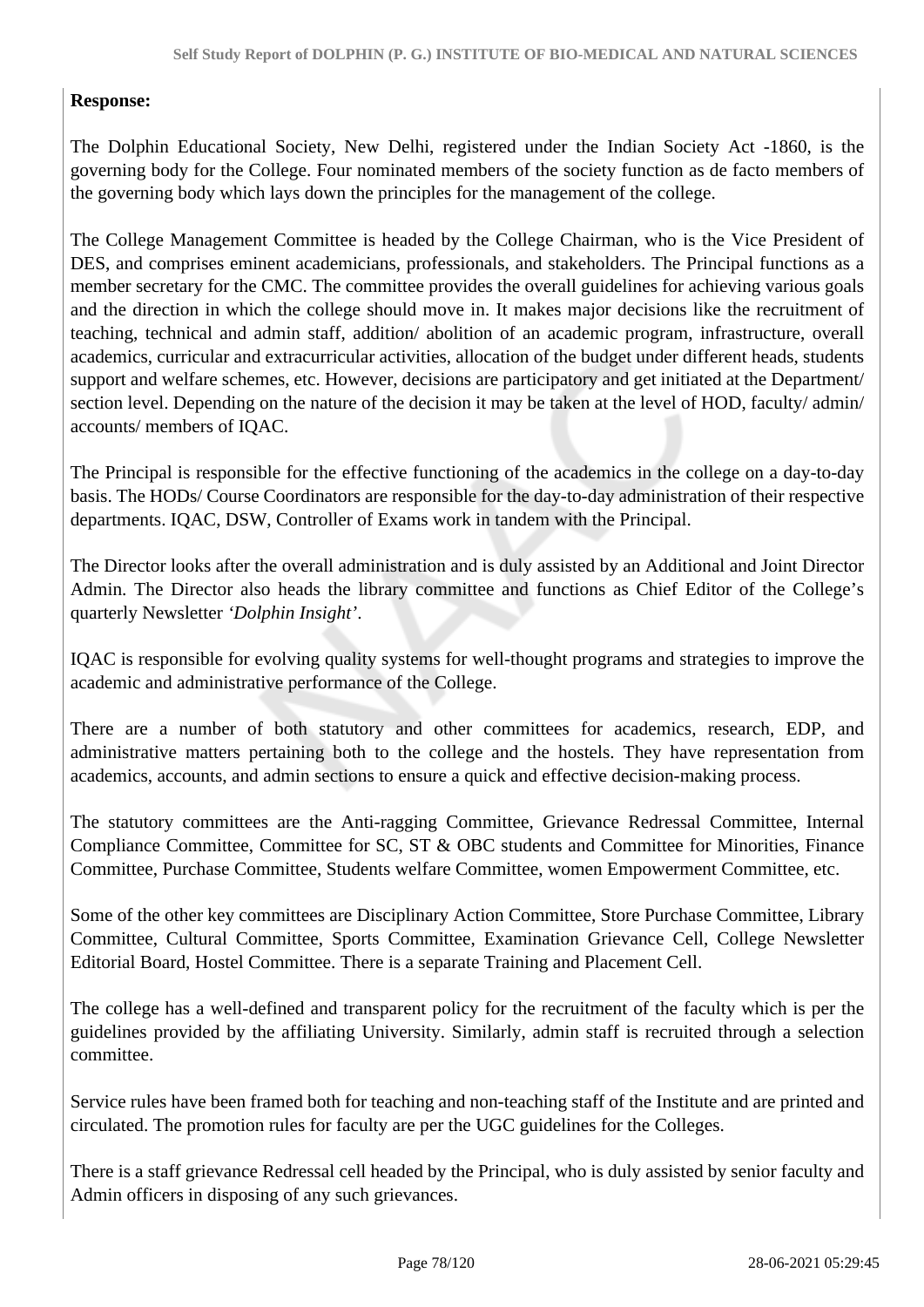| <b>File Description</b>                       | <b>Document</b>      |  |
|-----------------------------------------------|----------------------|--|
| Paste link for additional information         | <b>View Document</b> |  |
| Link to Organogram of the Institution webpage | <b>View Document</b> |  |

| 6.2.3 Implementation of e-governance in areas of operation<br>1. Administration<br>2. Finance and Accounts<br>3. Student Admission and Support<br>4. Examination |                      |
|------------------------------------------------------------------------------------------------------------------------------------------------------------------|----------------------|
| <b>Response:</b> A. All of the above                                                                                                                             |                      |
| <b>File Description</b>                                                                                                                                          | <b>Document</b>      |
| Screen shots of user interfaces                                                                                                                                  | <b>View Document</b> |
| ERP (Enterprise Resource Planning) Document                                                                                                                      | <b>View Document</b> |
| Details of implementation of e-governance in areas<br>of operation, Administration etc                                                                           | <b>View Document</b> |

# **6.3 Faculty Empowerment Strategies**

#### **6.3.1 The institution has effective welfare measures for teaching and non-teaching staff**

#### **Response:**

The College management recognizes the commitment and dedication of the teaching and non-teaching faculty. It always strives to satisfy the needs of the employees proactively. The College helps the faculty and staff with various monetary benefits and perks through different schemes.

The management maintains harmonious relations with the staff and social and cultural festivals like Holi, Diwali, etc are celebrated together in a big way. Chairman organizes informal reception and get together for everyone and makes it a point to attend them and to motivate the staff and students.

Some of the important welfare measures for the employees of the institution are as below:

#### **1. Medical facility:**

All regular employees of the College are provided free medical OPD consultation and medicines and Physiotherapy Center facility. Additionally, a 50% discount is provided to staff for all diagnostic tests undertaken in the college diagnostic lab.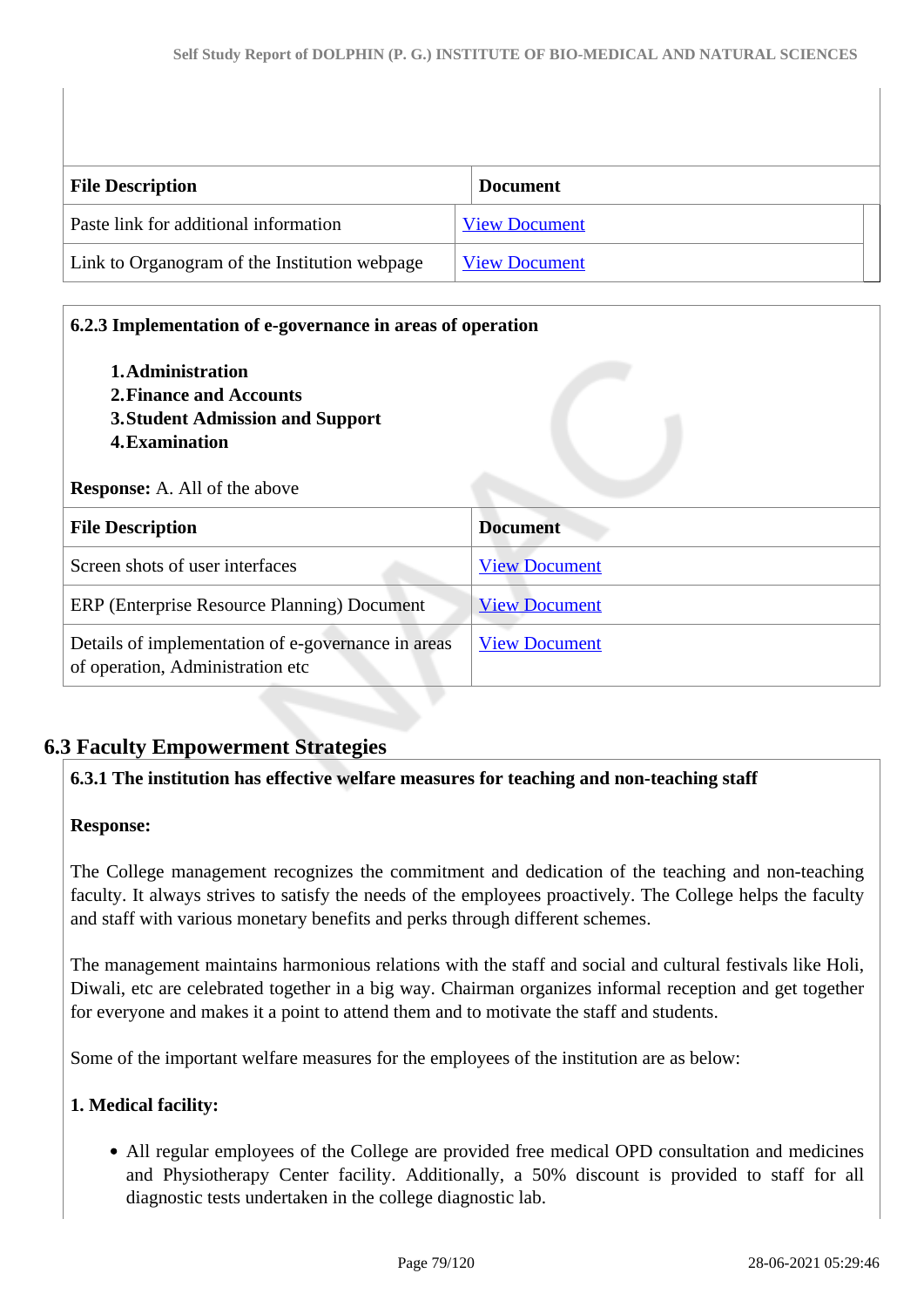- Many times, in case of medical emergency college also provides financial support to employees and treatment of their family members in city hospitals.
- Additionally, they are paid a full salary during serious illness requiring hospitalization.
- The college has the provision of the ESIC scheme for employees under NPS. The college bears 3.25% of 4% monthly subscription, while an employee has to pay only 0.75% subscription.

## **2. Maternity leave:**

As per Govt. Guidelines college grants 03 months maternity leave to its women staff with full salary up to two children.

## **3. Loans and Advances:**

- Provision has been made for grant of interest-free loans to faculty/ staff in case of emergent personal needs such as medical emergencies, children's education, procurement of movable or immovable assets, etc to mitigate financial hardships.
- Provision of the payment of interest-free advance salary to all employees.

## **4. Educational Facilities:**

- Provision has been made for a complete waiver of tuition fee for the staff children studying in any program in the College.
- The tuition fee of the staff children up to class XII studying in any school is reimbursed by the College on the production of fee receipt.

#### **5. Compensatory appointments:**

As a matter of compassion for its Admin./ technical Employees College provides suitable employment for one family member of the deceased employee during service.

#### **6. Incentives to faculty towards research activities:**

- The college has made provision for granting financial incentives to the faculty for publishing research papers, etc in peer-reviewed journals.
- The management encourages faculty to attend national and international conferences, seminars, and workshops by sanctioning duty leave and reimbursement of the registration fee for attending two events annually.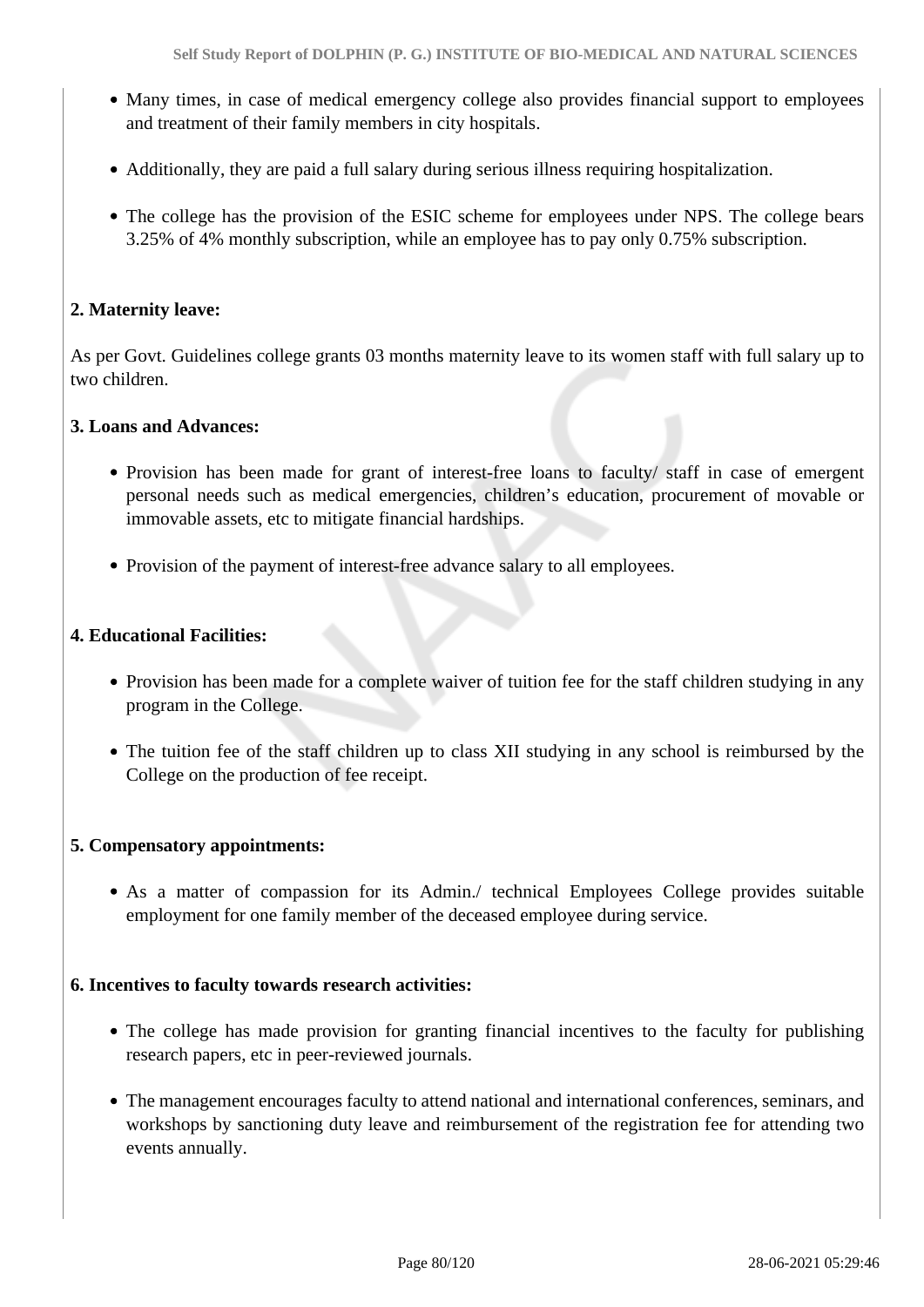## **7. Miscellaneous facilities:**

- The College provides financial support for solemnizing the marriage of the girl child of its employees.
- Free transportation to all faculty and staff from home and back by College buses.
- A canteen and coffee shop is provided inside the campus with subsidized rates to provide

refreshments to the staff.

• Free tea is served to all employees twice on all working days.

| <b>File Description</b>               | <b>Document</b>      |
|---------------------------------------|----------------------|
| Paste link for additional information | <b>View Document</b> |

 **6.3.2 Average percentage of teachers provided with financial support to attend conferences/workshops and towards membership fee of professional bodies during the last five years**

**Response:** 0

6.3.2.1 **Number of teachers provided with financial support to attend conferences/workshops and towards membership fee of professional bodies year wise during the last five years**

| 2018-19 | 2017-18 | 2016-17 | 2015-16  | 2014-15 |
|---------|---------|---------|----------|---------|
|         |         |         | $\theta$ | ◡       |

| <b>File Description</b>                                                                                                  | <b>Document</b>      |
|--------------------------------------------------------------------------------------------------------------------------|----------------------|
| Upload any additional information                                                                                        | <b>View Document</b> |
| Details of teachers provided with financial support<br>to attend conference, workshops etc during the last<br>five years | <b>View Document</b> |

 **6.3.3 Average number of professional development /administrative training programs organized by the institution for teaching and non teaching staff during the last five years**

**Response:** 2.8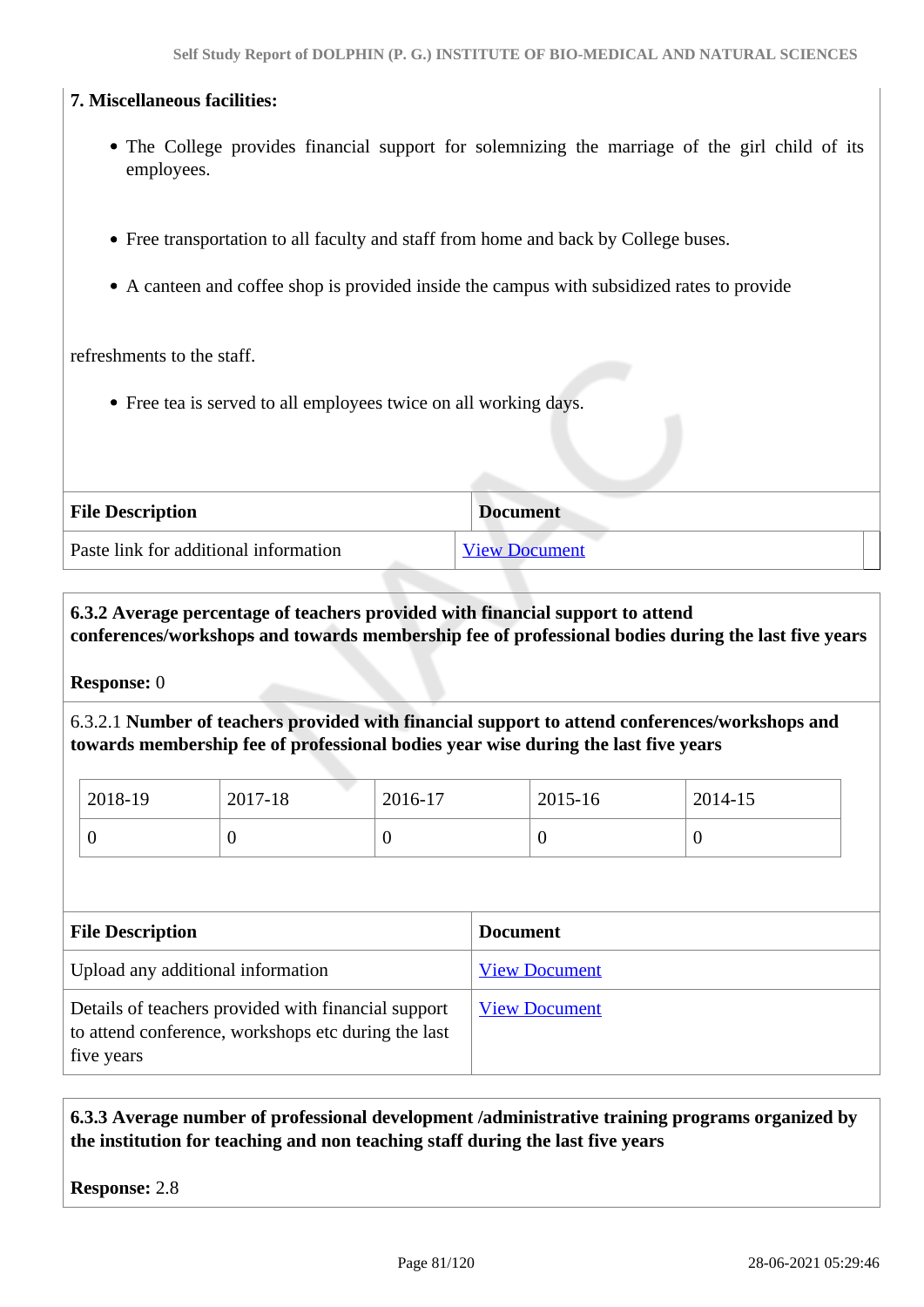# 6.3.3.1 **Total number of professional development /administrative training Programmes organized by the institution for teaching and non teaching staff year-wise during the last five years**

| 2018-19                                                                                                                                        | 2017-18 | 2016-17              |   | 2015-16 | 2014-15 |
|------------------------------------------------------------------------------------------------------------------------------------------------|---------|----------------------|---|---------|---------|
| $\overline{2}$                                                                                                                                 | 4       | $\overline{2}$       | 3 |         | 3       |
|                                                                                                                                                |         |                      |   |         |         |
| <b>File Description</b>                                                                                                                        |         | <b>Document</b>      |   |         |         |
| Upload any additional information                                                                                                              |         | <b>View Document</b> |   |         |         |
| Details of professional development / administrative<br>training Programmes organized by the University<br>for teaching and non teaching staff |         | <b>View Document</b> |   |         |         |

 **6.3.4 Average percentage of teachers undergoing online/ face-to-face Faculty Development Programmes (FDP)during the last five years (Professional Development Programmes, Orientation / Induction Programmes, Refresher Course, Short Term Course ).**

## **Response:** 4.74

6.3.4.1 **Total number of teachers attending professional development Programmes viz., Orientation / Induction Programme, Refresher Course, Short Term Course year-wise during the last five years**

| 2018-19 | 2017-18 | 2016-17 | 2015-16 | 2014-15 |
|---------|---------|---------|---------|---------|
| ັ       | 14      |         |         |         |

| <b>File Description</b>                                                                         | <b>Document</b>      |
|-------------------------------------------------------------------------------------------------|----------------------|
| Upload any additional information                                                               | <b>View Document</b> |
| <b>IQAC</b> report summary                                                                      | <b>View Document</b> |
| Details of teachers attending professional<br>development programmes during the last five years | <b>View Document</b> |

## **6.3.5 Institutions Performance Appraisal System for teaching and non-teaching staff**

# **Response:**

A good performance management system works towards the improvement of the overall organizational performance of teams and individuals for ensuring the achievement of the organizational mission and vision. It also plays an important role in efficiently managing the organization. In line with this, the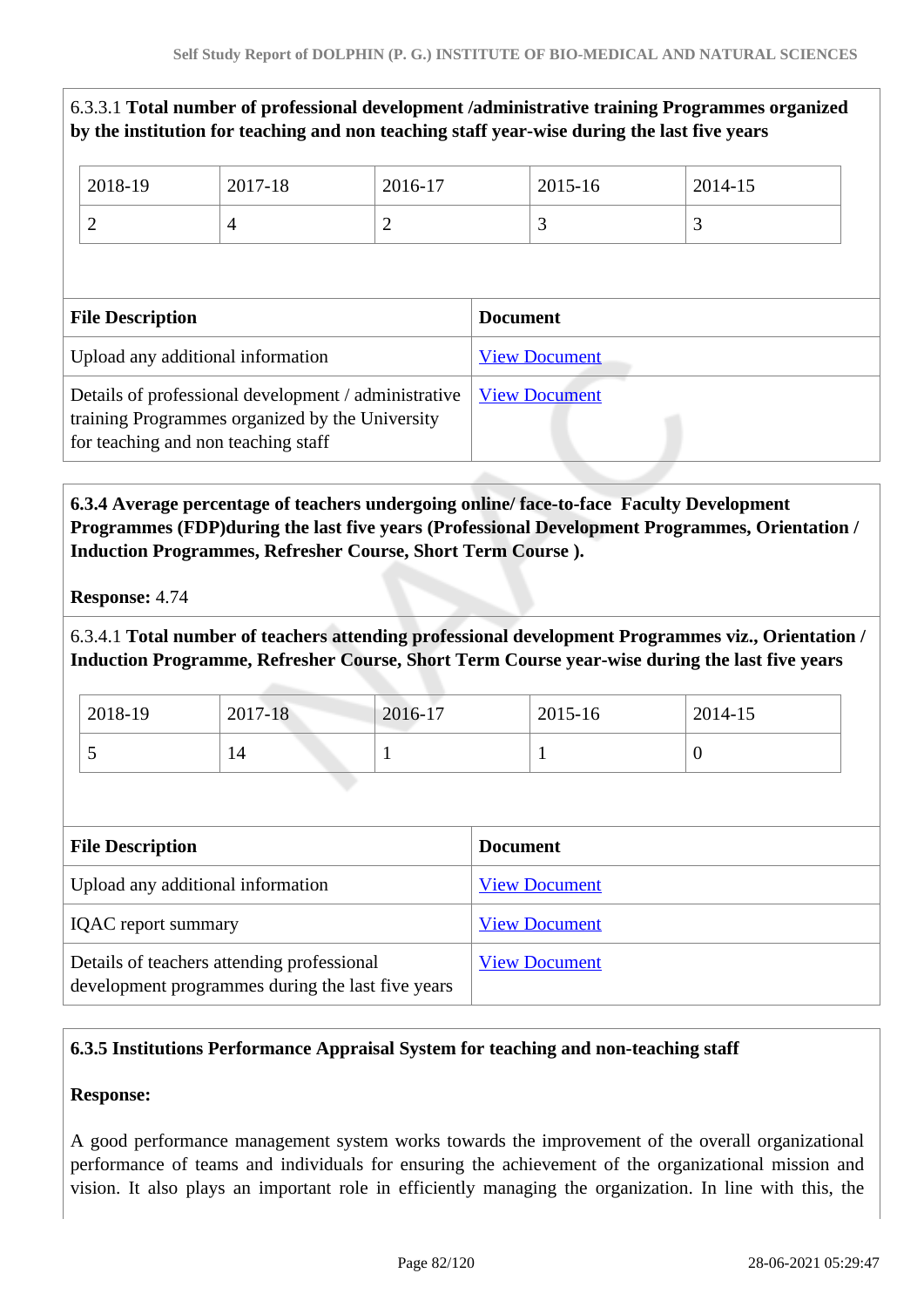College is following the appraisal scheme based on PBAS methodology by UGC. In this scheme, the performances are classified into the following categories:

(i) Teaching, Learning, and Evaluation related activities

(ii) Research Publications and Academic Contributions

(iii) Co-Curricular, Extension, and Professional Development related activities

It also involves details of seminars attended/paper presentations in State/National or international seminars/workshops, guest lectures delivered, use of ICT enabled teaching, involvement in university academic work like question paper setting, examination work, BOS, BOEs, etc.

The appraisal forms are assessed by the HODs, and the Principal of the college and positive and constructive feedback is shared with the faculty. The Principal counsels the faculty members to improve their performance, if necessary. Faculties are also asked to get involved in various committees, activities of the college which are evaluated by the IQAC. They are encouraged to attend/present papers in seminars and workshops. Faculty members are also motivated to upgrade their qualifications (Ph.D.) and encouraged to clear NET or SLET, wherever applicable. The teacher's diaries and lesson plans and other individual records of each staff member are checked every semester. These are cross-checked with ERP records made by individual faculty.

Further, at the end of each semester, feedback forms are issued to the students for every course attended by them. The feedback forms in the form of a questionnaire collect information about the teacher and different aspects of the teaching process. Teams comprising the IQAC members go through the feedback forms collected from the students and suggest suitable measures to improve the teaching-learning process. Recently the feedback form has been made online and is accessible through college ERP. This is further intimated to the concerned faculty in the monthly meeting and suggestions for development or appreciations are made.

As such, there is no performance appraisal system followed for nonteaching staff in the institute. Nonteaching staff like the librarians, office staff, support staff, etc are currently not given any appraisal forms. Their performance appraisal is done by the Additional Director based on various parameters for staff members under different categories i.e.,

character and habits, departmental abilities, the capacity to do hard work, discipline, reliability, relations/cooperation with superiors, subordinates, colleagues, students, and the public. The capability of drafting (*where applicable*), an efficient organization of documents (*in case of ministerial staff*), and technical abilities (*in case of workshop staff*) are taken into account for appraisal.

The increments and promotions of faculty and staff are based on their appraisals.

| <b>File Description</b>               | <b>Document</b>      |
|---------------------------------------|----------------------|
| Paste link for additional information | <b>View Document</b> |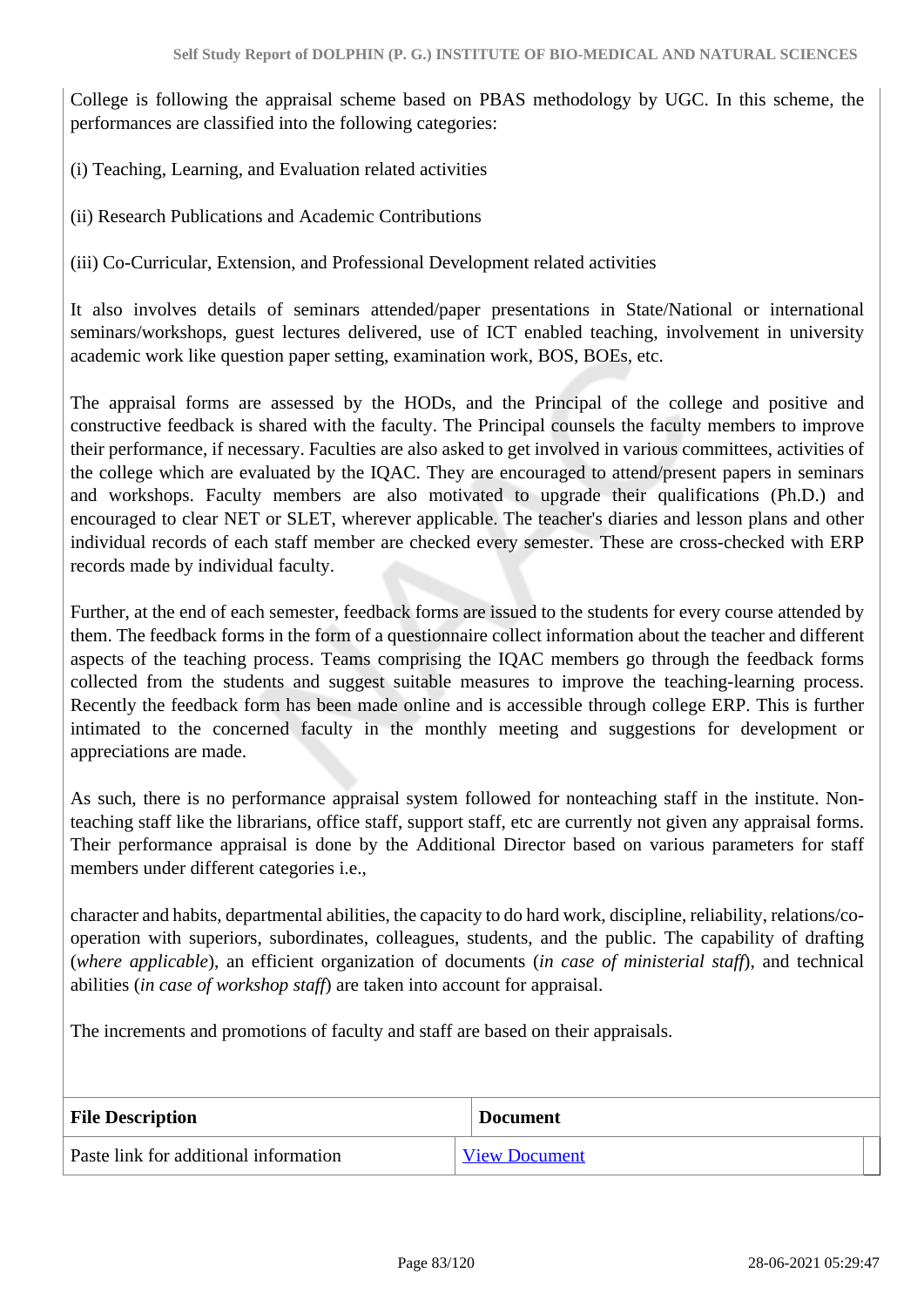# **6.4 Financial Management and Resource Mobilization**

## **6.4.1 Institution conducts internal and external financial audits regularly**

# **Response:**

The College is a self-financed institution and does not receive any grants or donations from external sources. It generates its financial resources. The major source of Institutional receipt is from the fee received from the students comprising Tuition fee, Admission fee, Examination fee, Transportation fee, Hostel, and Mess fee. The financial resources of the college are effectively managed under the guidance of the College Management Committee who is ably assisted by JD Finance.

There is a full-fledged Accounts section manned by two full-time accountants who are supervised by a senior Jt. Director (Finance), who in turn are ably supported by a qualified external CA. Regular internal audit is being done by JD (Finance). The statutory audit is being done by duly appointed Chartered Accountants, i.e., M/S Kailash Chandra & Co., New Delhi.

The majority of financial transactions both incoming and outgoing are done on-line through banking channels. However, occasionally odd collections are deposited the same day in the bank and all expenditure, recurring and non–recurring are incurred through cheques or NEFT. Chairman and Principal of the College are duly authorized persons to operate the bank accounts.

For an effective check on receipts and payments, the two-tier system is followed. Every transaction is supported by the vouchers.

Separate accounts are maintained for all the grants received for projects, workshops, etc to use the financial resources efficiently and effectively. These are operated by individual PIs/ treasurer jointly with the Principal of the College. The UC of these is duly audited by a Chartered Accountant and submitted to the funding agency.

Institutional Mechanism to monitor the financial resources of the Institute is done by adopting the following procedures.

- (a) Receipts and payment account.
- (b) Income and expenditure account.
- (c) Balance Sheet account.

The external auditor's report is placed before the College Management Committee for acceptance. The reserve/ corpus fund available with the Institute is duly mentioned in the Annual Balance Sheet.

The College has evolved a standard procedure for settling audit objections by maintaining a register which has a provision for recording the audit objections, action taken report for settling the said objections for approval by the next audit party and dropping the same thereafter. However, every audit objection till such time that it is settled by the audit party shall remain standing in the audit objection register.

The last audit report of FY 2018-2019 and the balance sheet along with the audit report have been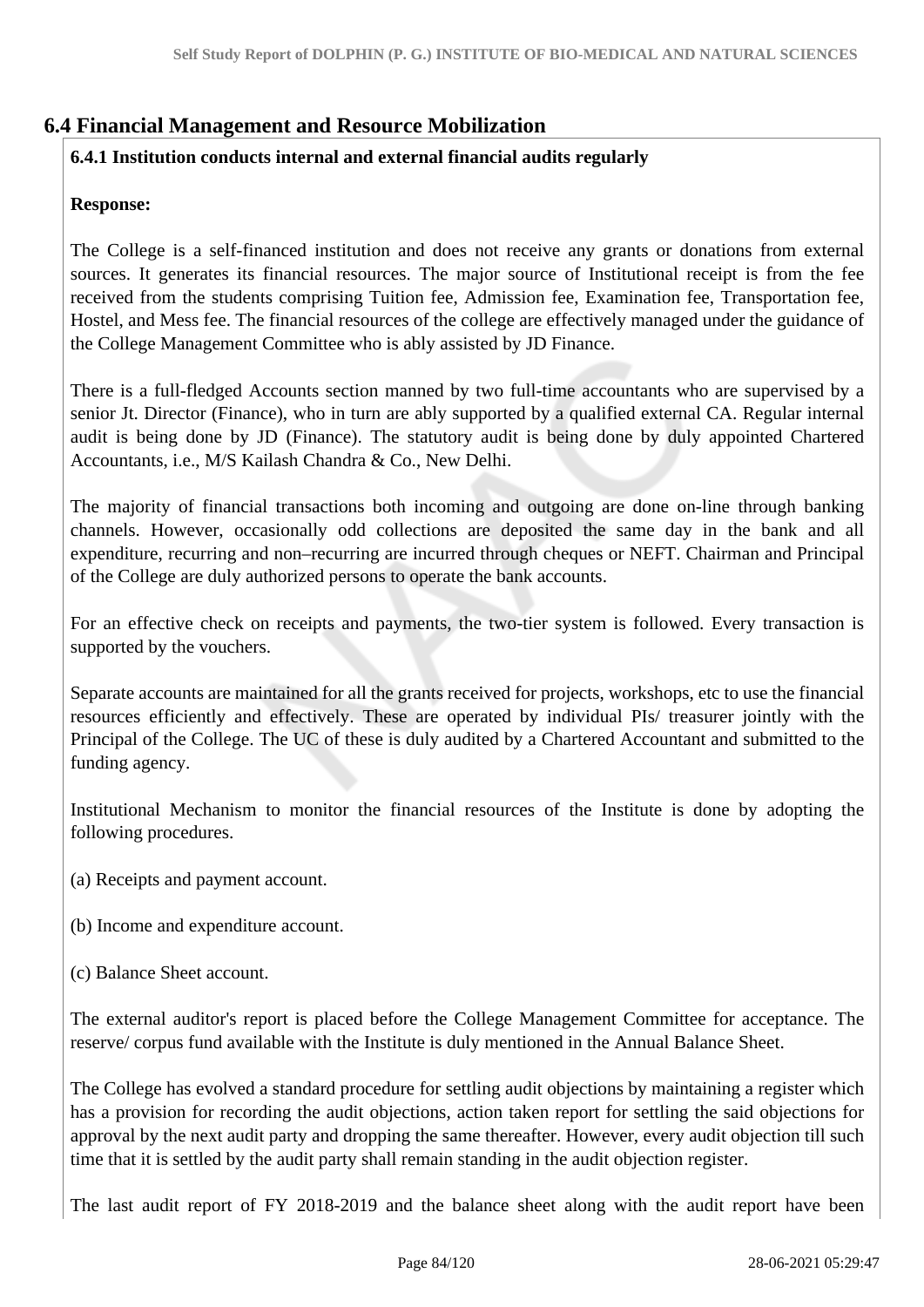# received. There is NO ADVERSE feature noticed in the said audit report.

| <b>File Description</b>               | <b>Document</b> |
|---------------------------------------|-----------------|
| Paste link for additional information | View Document   |

# **6.4.2 Funds / Grants received from non-government bodies, individuals, philanthropers during the last five years (not covered in Criterion III)**

## **Response:** 0

6.4.2.1 Total Grants received from non-government bodies, individuals, Philanthropers year wise during the last five years (INR in Lakhs)

| 2018-19 | 2017-18 | 2016-17 | 2015-16 | 2014-15 |
|---------|---------|---------|---------|---------|
|         | v       | ິ       |         | ν       |

| <b>File Description</b>                                                                                                             | <b>Document</b>      |
|-------------------------------------------------------------------------------------------------------------------------------------|----------------------|
| Details of Funds / Grants received from of the non-<br>government bodies, individuals, Philanthropers<br>during the last five years | <b>View Document</b> |

## **6.4.3 Institutional strategies for mobilisation of funds and the optimal utilisation of resources**

#### **Response:**

#### **Sources of funds are as follows:**

The institute is a private unaided self-financed college and not getting any financial aid/grant from the state or central government. Fee collection is the only major source of revenue/income generation for the institute. The other sources of funds for the college are grants received from various Govt. agencies for conducting research projects, workshops-seminars, and conferences. An audited income and expenditure statement is available. The short-term deficit, if any, is managed by taking advance from the bank within the sanctioned OD limit and is repaid subsequently.

The Institution has a well-set mechanism to monitor efficiently the available resources. Purchases are made with the recommendations of the duly constituted purchase committee. The amounts withdrawn from the banks follow a systematic mechanism of obtaining approval at various levels.

## **Optimum utilization of funds is ensured through**: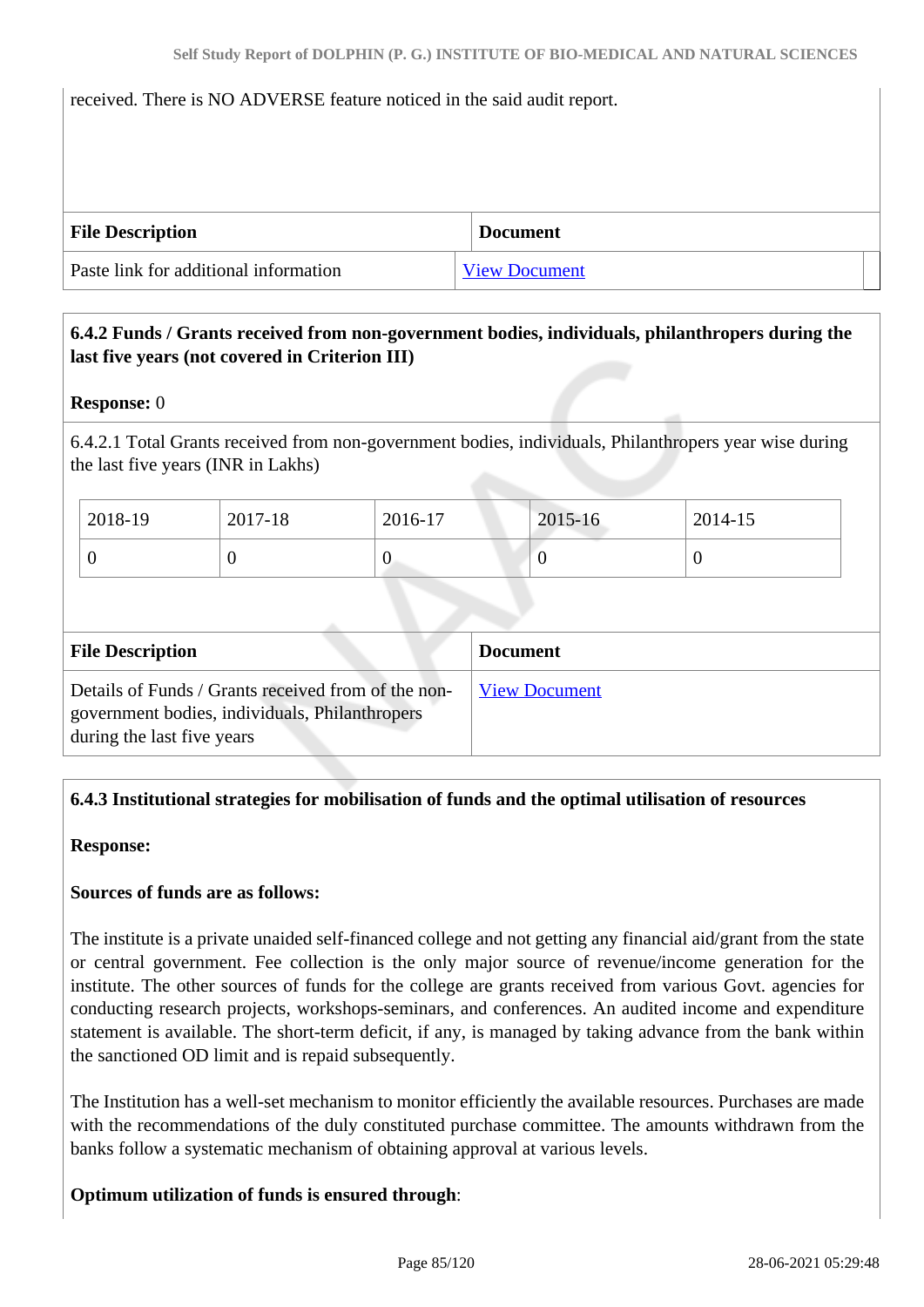The institute has a well-defined mechanism to monitor the effective and efficient utilization of available financial resources for the development of academic processes and infrastructure development.

The overheads of the institute are as follows:

- **Salary and Staff welfare**
- *Administrative Expenses:* Property Tax, Electricity Bills, Water bills,

Maintenance expenditure, technical and other infrastructural expenses, etc.

*Academics Expenses:* Printing and Stationery expenses, Financial support for attending

FDP/ Workshop, remuneration to the practical examiners, guest speakers, field visits. etc.

- *Library Expenses:* purchases of new books, journals, periodicals, etc.
- **ICT development and maintenance**.

## **Strategies for the utilization of Funds**

- The institutional budget is prepared by the Management Committee taking into consideration of recurring and non-recurring expenditures.
- The administrative and academic heads submit the budget required for the subsequent financial year to the Principal.
- Major financial decisions are taken by the College Managing Committee headed by Chairman.
- Major financial transactions are analyzed and verified by the JD (Accounts) under different heads like:
- 1. Salaries
- 2. Office expanses
- 3. Material and supplies
- 4. Infrastructure
	- Institute adheres to the Utilization of the budget approved for the above expenses by the management committee.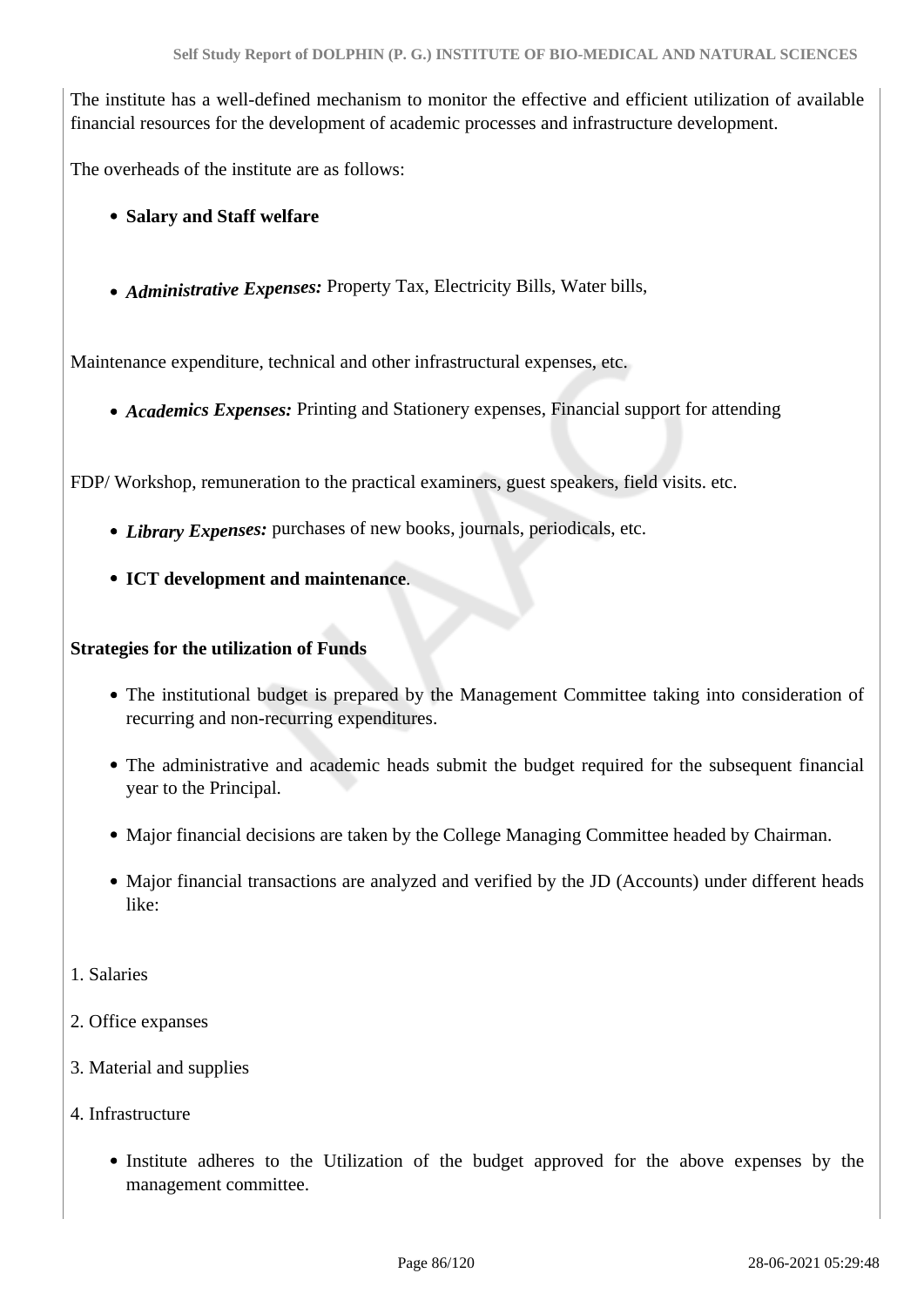- The purchasing process is initiated by the purchase committee which is headed by the Principal and includes all heads of departments, AD (Admin), and Purchase Officer.
- The payments are released after the delivery of the respective goods and are done as per norms.
- Every transaction has transparency through bills and vouchers. The bill payments are passed after testing and verification of items.
- Only authorized person(s) operate the transaction through the bank.
- Respective faculty member ensures that whether suitable equipment/machinery with the correct specification is purchased.
- The entire process of the procurement of the material is monitored by the Purchase Committee and Principal at the institute level than the finance department.
- The financial audit is conducted by an external authorized Chartered Accountant every financial year to verify compliance.
- An annual audited balance sheet is maintained by the college.

| <b>File Description</b>               | <b>Document</b>      |
|---------------------------------------|----------------------|
| Paste link for additional information | <b>View Document</b> |

# **6.5 Internal Quality Assurance System**

 **6.5.1 Internal Quality Assurance Cell (IQAC) has contributed significantly for institutionalizing the quality assurance strategies and processes**

## **Response:**

- The College IQAC plays a crucial role in developing quality assurance mechanisms in the teaching and learning process in the college by implementing innovative ideas.
- It has 25 members including Management representatives, faculty, external experts, representative industries and hospital, alumni, community representatives/ stakeholders, students, admin, and technical staff.
- The main objective is not only to propose and put into practice the quality initiatives but to also review their progress by holding meetings with structured agenda.
- It prepares and submits the Annual Quality Assurance Report (AQAR) of the college.
- IQAC holds timely meetings, analyses the feedback from students, and submits the proposals to the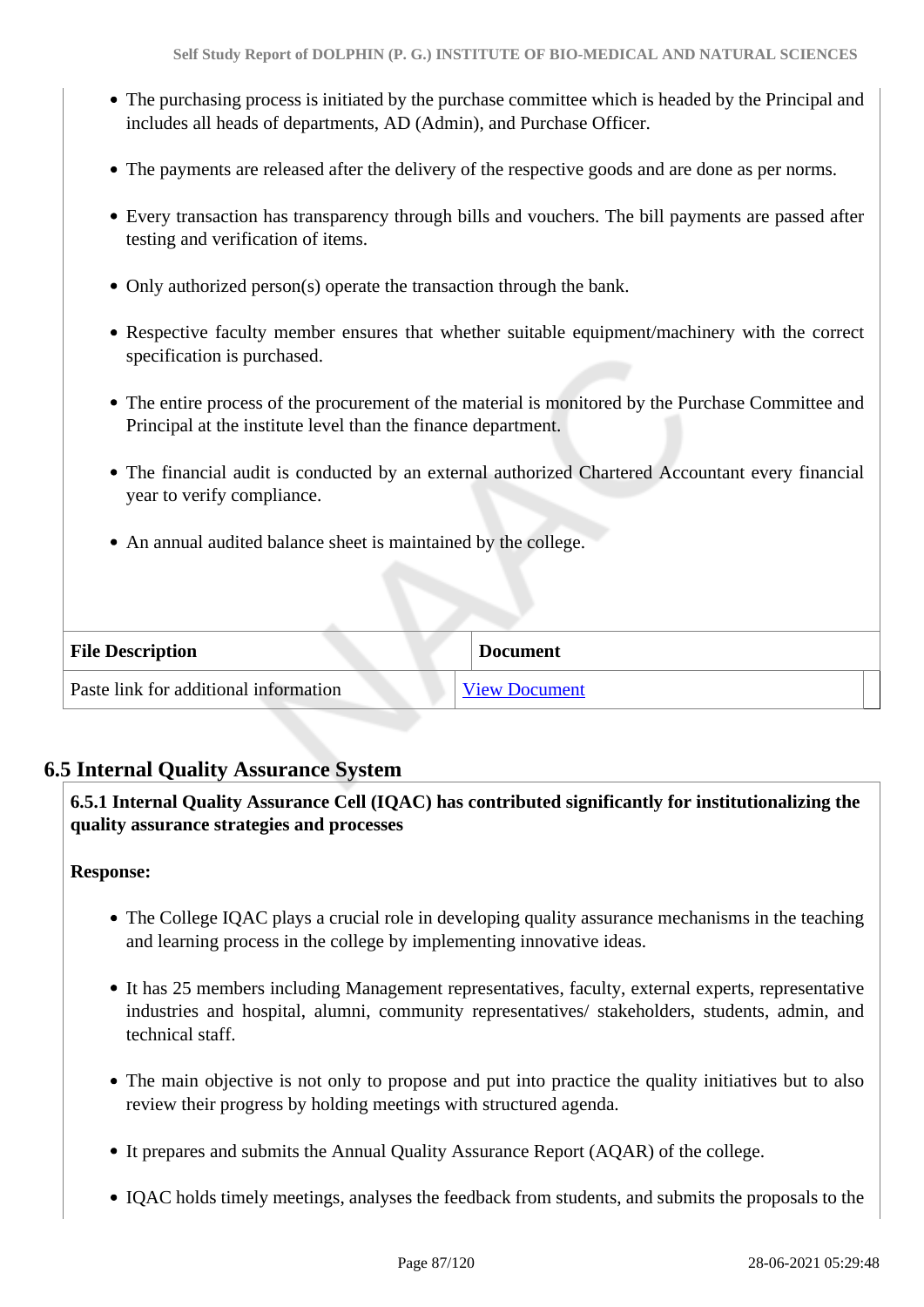management committee suggesting a quality enhancement process within the college.

- IQAC holds at least one formal session with the staff members for explaining to them the importance of effective implementation of the decisions recommended by IQAC for the quality assurance procedure.
- The IQAC encourages the use of ICT in the teaching and learning process by as many employees as possible.
- It prepares the background information for the introduction of new programs/ add-on courses based on the recommendations of various stakeholders.
- IQAC takes initiatives to pursue the conduction of Workshops, CMEs, and H-o-T programs in association with different departments.
- It also conducted a workshop in collaboration with NAAC.

## **Two practices institutionalized as a result of the IQAC initiatives:**

IQAC recommended the introduction of the following two programs in the College, namely,

**1. ERP system**: It was introduced in 2017-18 for monitoring the teaching-learning process involving various stakeholders i.e., students, faculty, and parents for automating the academic process in the College.

#### **Following are the current operational modules:**

- 1.Classroom teaching time table management
- 2.Teaching plans
- 3.Generation of the daily progress report.
- 4.Internal examination management
- 5.Library management
- 6.Access to e-library and OPAC.
- 7.Provision of study material.
- 8.Online feedback from students
- 9.Attendance management for teachers, students, and staff.
- 10.Leave applications faculty.
- 11.Circular and notices.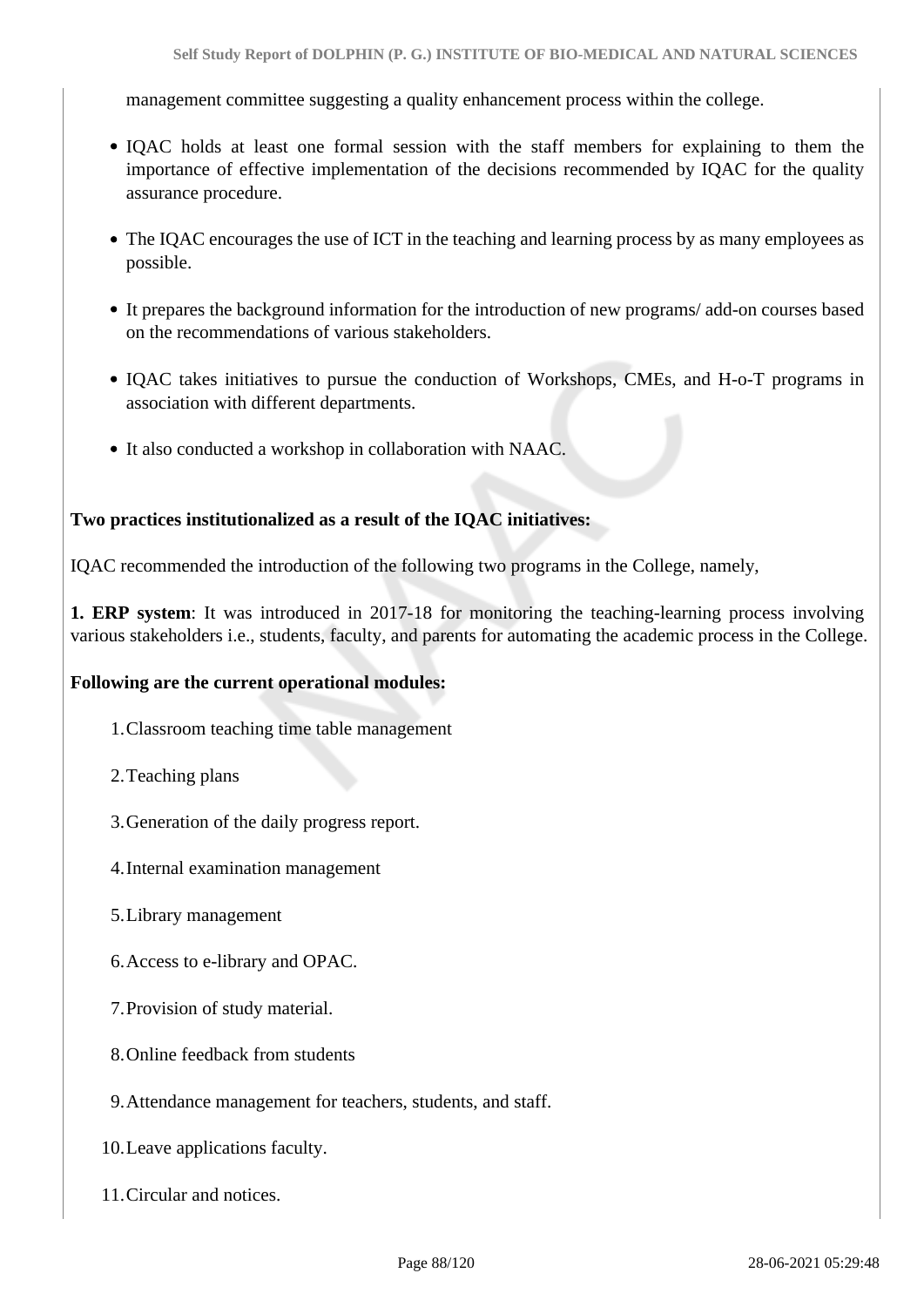12.Attendance management for Girls hostels.

## **2. Introduction of online courses for skill development by SWAYAM NPTEL & agMOOCs**

Over the decade, NPTEL has become the most extensive and most viewed education channel in the world. The College introduced NPTEL and agMOOCs online courses for its students and faculty from 2015-16. College is also designated as a Local Chapter for NPTEL activities.

A consortium of leading institutions launched agMOOCs to help students, professionals, and organizations to acquire and enhance knowledge and skills in the agriculture domain. The platform provides free access to numerous high-quality courses online offered by renowned faculty from the premier institutes of the country. Participation and Competency certificates are awarded to qualifying students based on their involvement and performance.

Between 2016-17 and 2018-19 altogether 24 online courses have been completed by 46 students and 12 faculty of the college. On average 63% of faculty and students from the College have secured distinction.

| <b>File Description</b>               | <b>Document</b>      |
|---------------------------------------|----------------------|
| Paste link for additional information | <b>View Document</b> |

 **6.5.2 The institution reviews its teaching learning process, structures & methodologies of operations and learning outcomes at periodic intervals through IQAC set up as per norms and recorded the incremental improvement in various activities ( For first cycle - Incremental improvements made for the preceding five years with regard to quality For second and subsequent cycles - Incremental improvements made for the preceding five years with regard to quality and post accreditation quality initiatives )** 

## **Response:**

The IQAC of the Institute is quite active and plays a crucial role in the overall quality enhancement of the academic matters in the college. The suggestions and decisions reached in IQAC meetings are conveyed to the Management Committee for deliberations. The IQAC continuously coordinates between the students, faculty, and the Management Committee through its good offices.

## **Methodologies of operations:**

The perspective plan for the development of the college is being updated regularly based on the changing needs, recommendations of the IQAC, and the decisions of the Management Committee. The teachers and other stakeholders are part of the developmental plans and have considerable say in these matters. The departments invariably undertake SWOT analysis and based on this the HODs send their recommendations to the Principal for the consideration of the IQAC and the Management Committee.

Based on the above recommendations IQAC has contributed in the following two incremental improvements made during the preceding five years (2014-15 to 2018-19) concerning post accreditation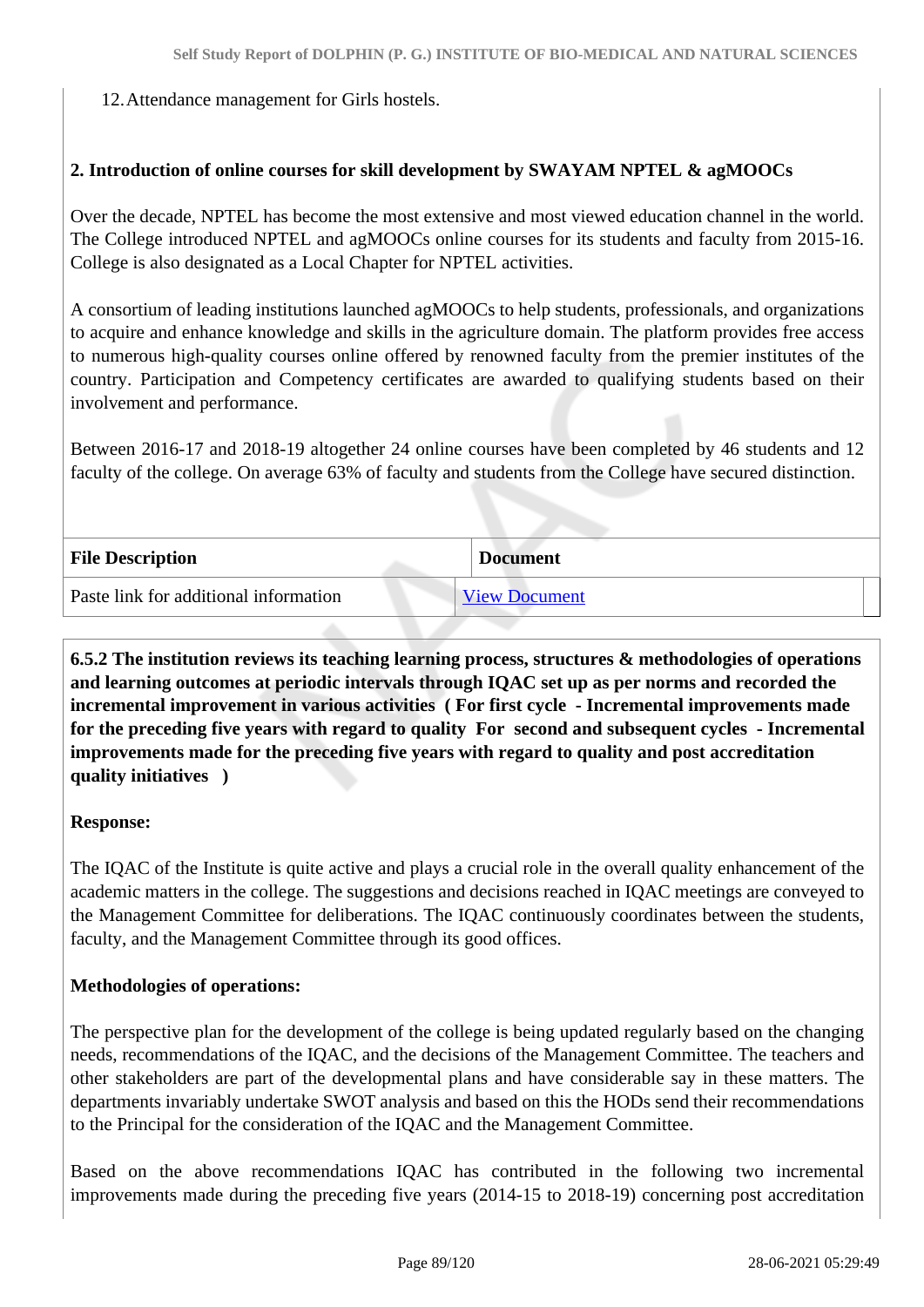quality initiatives in formulating academic activities like (i) sharing with the Principal the summary of the feedback forms from students, details of teacher's diary, students attendance and assessment records, etc. and, (ii) coordination of holding of workshops, seminars, CME, H-o-T and inviting eminent academicians for delivering guest lectures, etc. for the students and faculty of the College.

# **Outcomes:**

# **1. Teaching learning process:**

**1.i. Preparation of Lesson Plan:** The teaching-learning process is continuously reviewed by the Institution and is effectively implemented as per the requirements. Faculty members are instructed to prepare their lesson plan at the beginning of the semester for their respective subjects including topics, planned date, expected learning outcome, instructional strategies/ resource usage, and the evaluation technique. Lesson plans are strictly followed by the teachers and are monitored by the HOD and Principal. The lecture delivery system is analyzed with the help of a lesson plan. Teachers are expected to conduct extra classes for slow learners.

The Head of the Department reviews the progress of the completion of the syllabus periodically in the staff meetings. The Principal personally reviews the implementation of the academic calendar. Any discrepancy in the implementation is taken seriously.

The review of learning outcomes is done by taking feedback from the students. Oral feedback is taken by the HOD and IQAC, on-line feedback through ERP is also in practice. Corrective measures are taken by the Principal. This has lead to an overall improvement in the teaching-learning process. In the case of the physiotherapy department, clinical orientation through case discussions and presentations is undertaken.

# **1.ii. Mapping the Students according to their performance:**

During monthly meetings, Students' progress is monitored mainly to identify and counsel the slow learners in academics and have less attendance, and also to encourage them to attend special classes. Based on the performance the students are classified as G1, G2, and G3.

**G1-**The high performers are provided additional assignments, advanced level problems. Extra efforts are made to help them excel in their academic performance.

**G2 –**Mediocre students are those who manage to pass or clear their subjects. They are being counseled by the class mentors and motivated to practice more for improving their performance.

**G3 –**Slow learners are provided coaching through the tutorial and remedial classes. A continuous evaluation of their performance is undertaken by the faculty members by frequently conducting written and oral tests.

# **2. Workshops**, **CMEs, hands-on-trainings, seminars, Symposiums, etc for students and faculty to strengthen curriculum and research culture in the College**

The true nature of education is not only to obtain theoretical and practical knowledge of a defined course curriculum but also to gather and harvest knowledge from different sources both theoretically and practically, to make the concept clear about the subject and also helps the student to gain insight in recent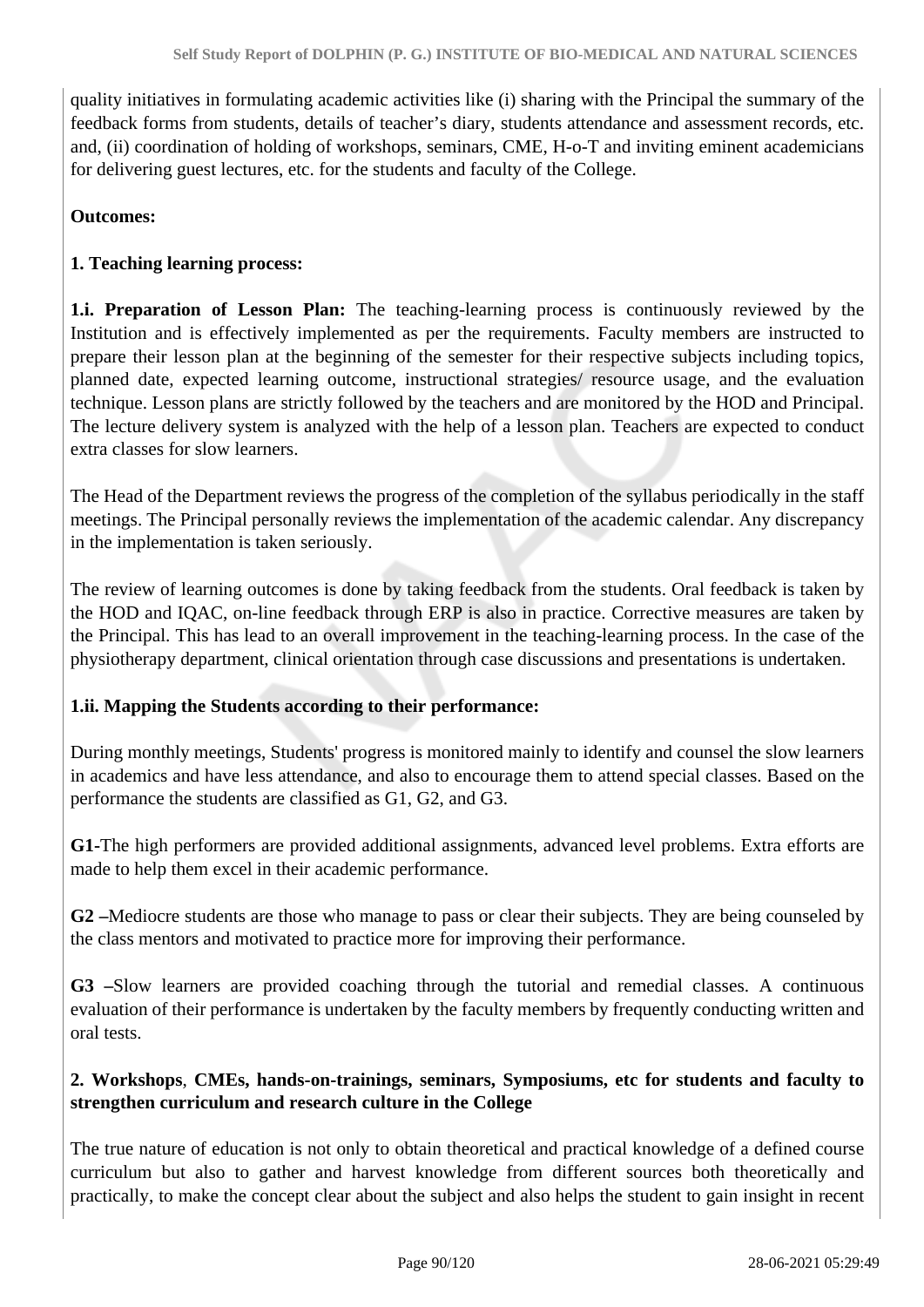trends and advances in the concerned field.

Given the above Philosophy College make a regular endeavor to provide students with contemporary knowledge on current developments in various fields of science with better practical utility and applicability in their professional life.

Therefore, IQAC emphasizes conducting multiple workshops, CMEs, Hands-on-Trainings, seminars, symposiums, etc in collaboration with reputed organizations or trainers in the field of the subject to enrich the knowledge and skill development of our students and faculty.

It is noteworthy to mention that in the preceding five years (2014-19) college has organized 70 such events. Of these 15 were CME Workshops, 06 H-o-T, 31 symposiums, and seminars, including IPR Workshops. IQAC also conducted 01 National Seminar sponsored by NAAC, 01 Workshop on women empowerment with DLC, and 05 NEAP workshops in collaboration with Punjab State Council for Science & Technology; 05 Workshops and 17 orientation programs in association with Training and Placement Cell and 05 online courses under with EDP. Local chapter NPTEL conducted 01 FDP program with support from IQAC.

These workshops etc were conducted in collaboration with National Research and Development Institutes like NAAC, Wildlife Institute of India, ZSI, FRI, SBD, UCOST, PSCST, Delhi University, NDRF, Ministry of Skill Development & Entrepreneurship, EDI, NIESBUD, and DLC. Many of these were funded by DST, DBT, DRDO, TERI, PSCST, UCOST, SBD, and NAAC.

## **3. Guest lectures by eminent scientists, academicians, and industry experts:**

Content beyond the syllabus was introduced by the IQAC which is fully supported by the management. Apart from the regular classroom lectures by the faculty guest lecture are arranged by eminent academicians and scientists from research organizations, and experts from Industries and hospitals to provide an extra edge to the students. All together 75 guest lectures on various topics of academic, research, and academia-industry interaction were hosted between 2014-15 and 2018-19 to expose the students in advance areas of their respective subjects. In some programs like MPT sharing of recent advances in the concerned field through discussion of recently published articles is undertaken through seminars conducted by eminent speakers.

These lectures facilitated the students to learn in-depth about the updated academic / research and industry requirements and the necessary skills they should be equipped with for enhanced academic achievements leading to better placements.

| <b>File Description</b>               | <b>Document</b>      |
|---------------------------------------|----------------------|
| Paste link for additional information | <b>View Document</b> |

## **6.5.3 Quality assurance initiatives of the institution include:**

**1.Regular meeting of Internal Quality Assurance Cell (IQAC); Feedback collected, analysed and used for improvements**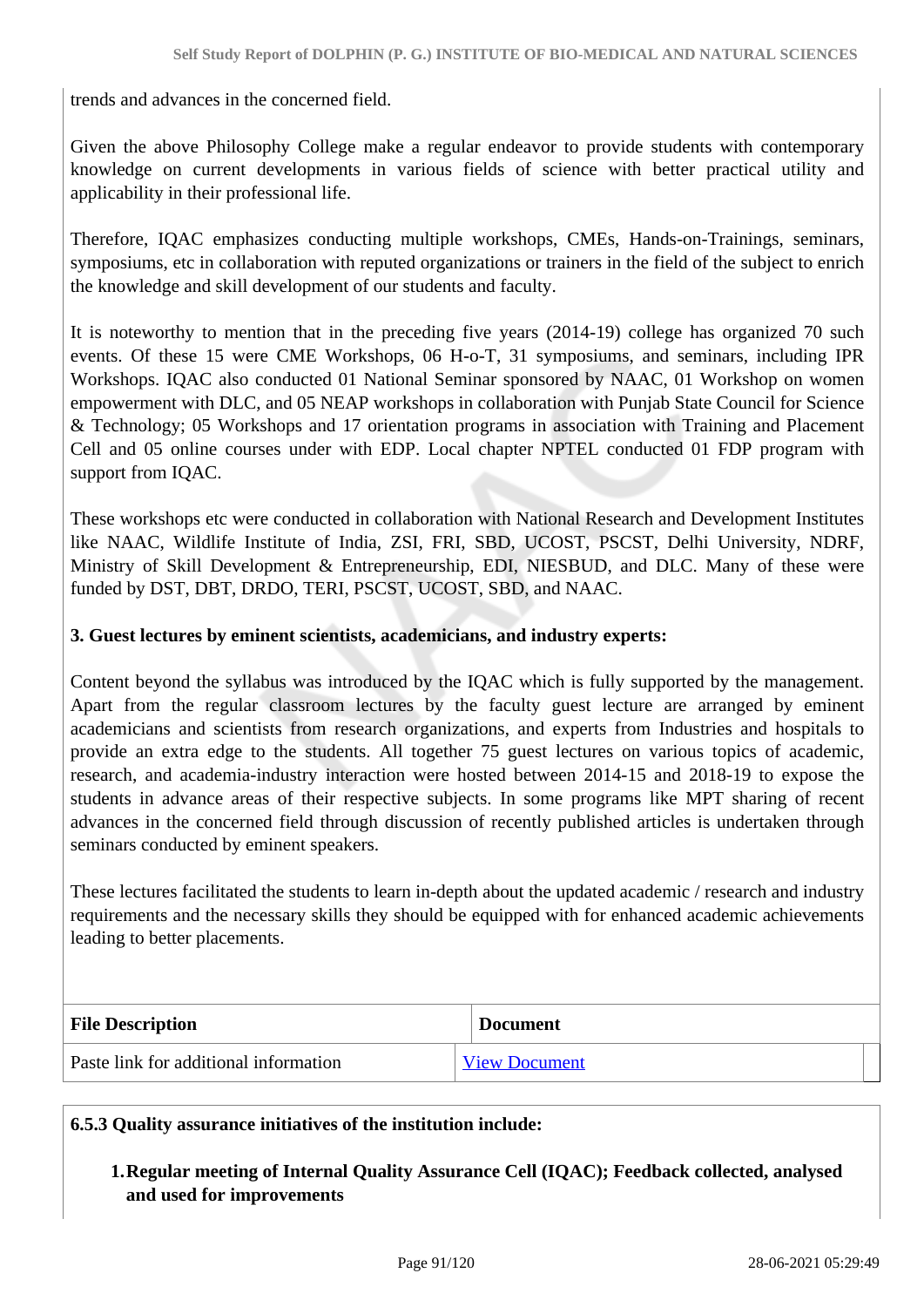- **2.Collaborative quality intitiatives with other institution(s)**
- **3.Participation in NIRF**
- **4.any other quality audit recognized by state, national or international agencies (ISO Certification, NBA)**

**Response:** C. 2 of the above

| <b>File Description</b>                                               | <b>Document</b>      |  |
|-----------------------------------------------------------------------|----------------------|--|
| Upload e-copies of the accreditations and<br>certifications           | <b>View Document</b> |  |
| Upload details of Quality assurance initiatives of the<br>institution | <b>View Document</b> |  |
| Upload any additional information                                     | <b>View Document</b> |  |
| Paste web link of Annual reports of Institution                       | <b>View Document</b> |  |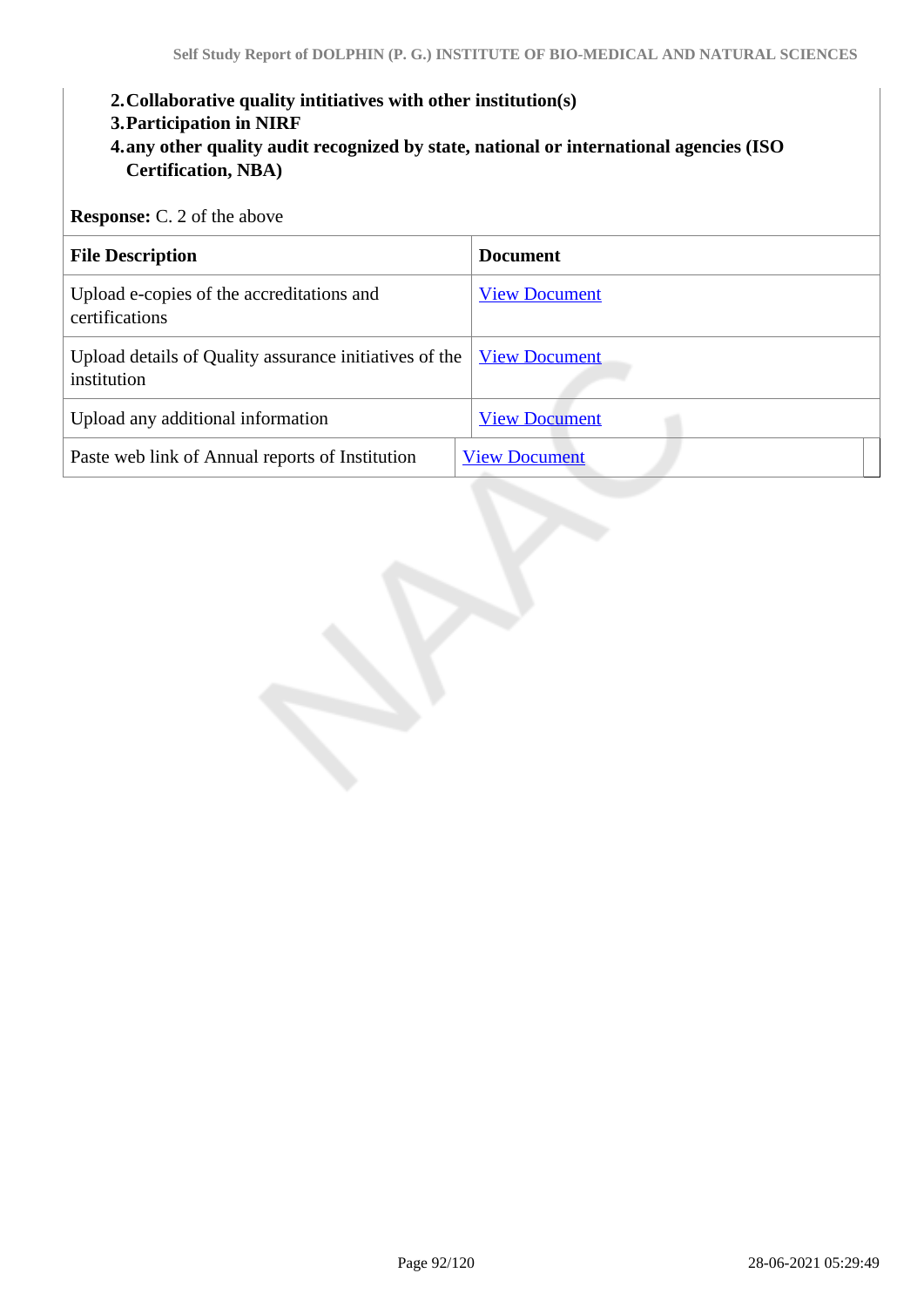# **Criterion 7 - Institutional Values and Best Practices**

# **7.1 Institutional Values and Social Responsibilities**

 **7.1.1 Measures initiated by the Institution for the promotion of gender equity during the last five years.**

## **Response:**

The college is a co-education institution and is sensitive towards women issues and imparts gender sensitivity among students, faculty, and staff. College shows gender sensitivity in providing a safe and sound campus for female students, women faculty, and staff members.

The College has Internal Compliance Committee, headed by the lady Principal, and comprises senior lady faculty and staff as members. Its main aim is prevention, prohibition, and redressal of sexual harassment of women employees and students in the institution.

Further College has a Women Empowerment Cell to assist and counsel the girl students and lady staff regarding their day-to-day activities. Senior lady faculties in the college act as a counselor for girl students. It can be stated with due pride that the incidents of sexual harassment of women students/ staff are so far nil due to the discipline in the College campus/ hostels.

Various programs related to gender issues, safety, and social security of girl students are organized regularly under the aegis of Women Empowerment Cell, NSS, NCC, Scouts, and Guides. One day seminar on 'Women Empowerment and Legal Awareness' was jointly organized with District Legal Authority, Dehra Dun on 6th June 2018. Govt. officials from various departments like Health, Social Welfare, Women and Child Development also interacted with the participants.

Conscious about the social responsibilities towards women, College started a Vocational center for women in 2016 intending to make village women financially independent. More than 100 women from adjoining villages have been trained in stitching, craftwork, computers, and beautician's courses so far. College also had a scholarship scheme for financially weak meritorious girl school students up to class XII in various schools of Dehra Dun from 2014 to 2017.

College invariable celebrates International Women Day on 8th March every year by encouraging faculty and students to participate in seminars, talks organized at the regional/national level related to gender equality, women empowerment through education in science and technology on occasions like these. Departments also organize poster presentation, painting competition, debate, skits on the issue of women empowerment and sensitivity. Girl students are provided training on self-defense via martial art camps.

The whole College building is under CCTV camera surveillance with a monitoring room in the office of the PS to the Chairman.

The college has separate hostels for girls with full security including CCTV surveillance and 24x7 security guards. College provides transport to girl students in the hostels.

The college has a common room for the girl students with adequate facilities. A fully functional health Centre with two full-time doctors and nursing assistants and an ambulance is in place to offer medical care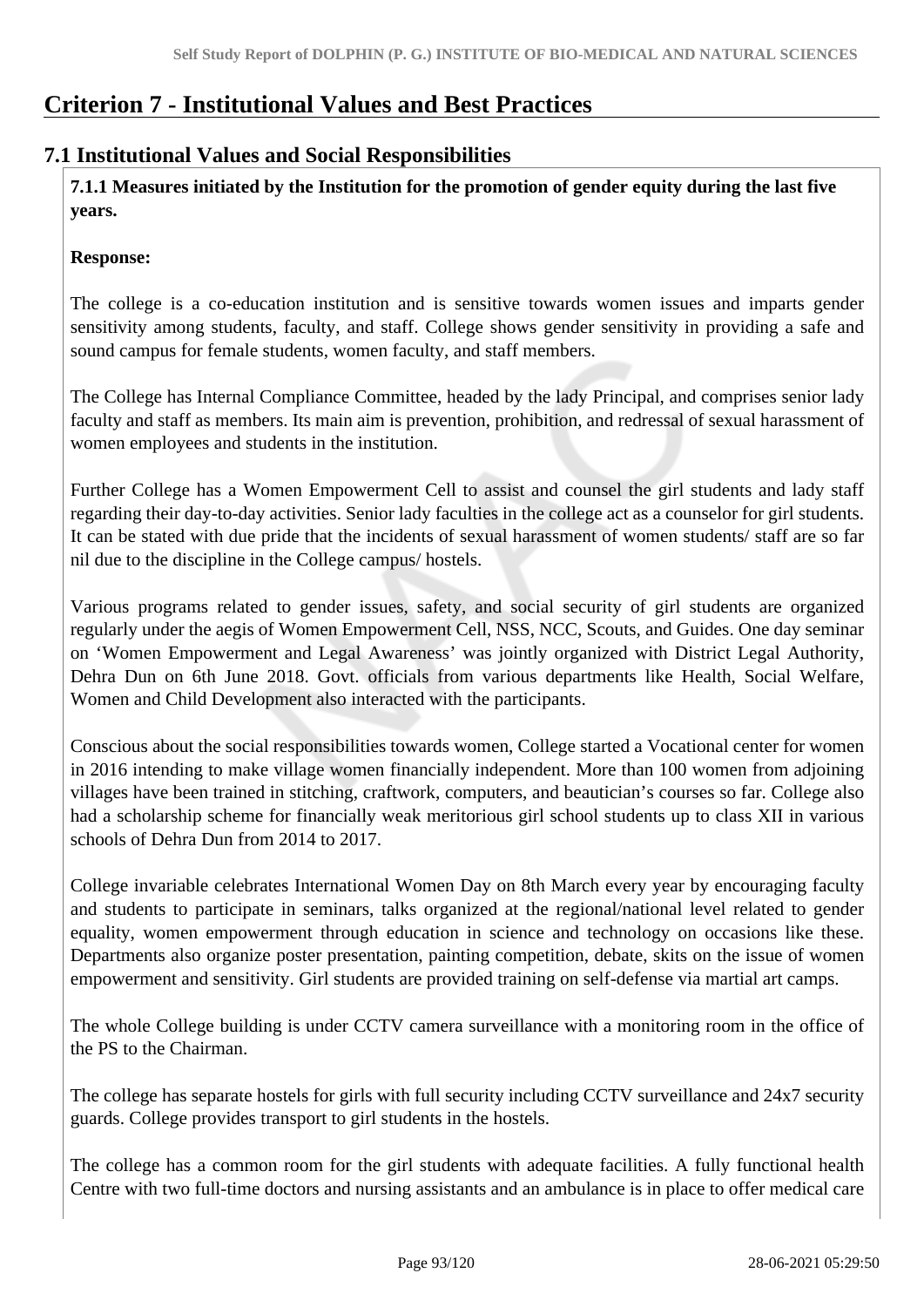for minor issues and first aid.

The lady employees are entitled to 90 days of maternity leave with a full salary of up to two children.

There is no discrimination in the college based on gender. Diversity of girl students and lady faculty is more than 40% during preceding five years. The NCC girls unit is very active in the College and has won many prizes.

| <b>File Description</b>                                                                                                                                                                             | <b>Document</b>      |
|-----------------------------------------------------------------------------------------------------------------------------------------------------------------------------------------------------|----------------------|
| Link for specific facilities provided for women in<br>terms of: a. Safety and security b. Counselling c.<br>Common Rooms d. Day care center for young<br>children e. Any other relevant information | <b>View Document</b> |
| Link for annual gender sensitization action plan                                                                                                                                                    | <b>View Document</b> |

 **7.1.2 The Institution has facilities for alternate sources of energy and energy conservation measures** 

- **1.Solar energy**
- **2.Biogas plant**
- **3.Wheeling to the Grid**
- **4.Sensor-based energy conservation**
- **5.Use of LED bulbs/ power efficient equipment**

**Response:** B. 3 of the above

| <b>File Description</b>        | <b>Document</b>      |
|--------------------------------|----------------------|
| Any other relevant information | <b>View Document</b> |

## **7.1.3 Describe the facilities in the Institution for the management of the following types of degradable and non-degradable waste (within 500 words)**

- **Solid waste management**
- **Liquid waste management**
- **Biomedical waste management**
- **E-waste management**
- **Waste recycling system**
- **Hazardous chemicals and radioactive waste management**

**Response:**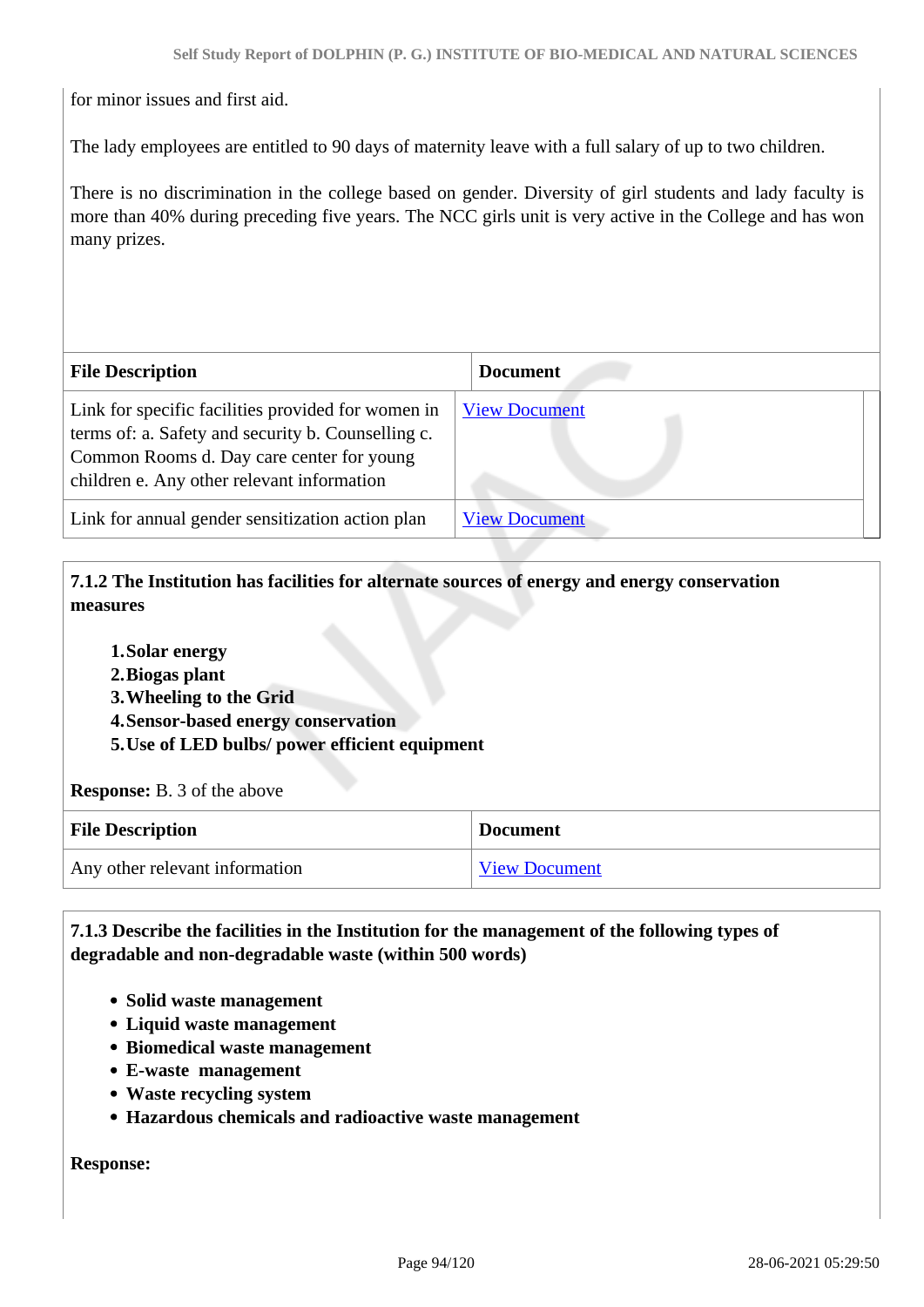A clean and healthy environment is an important pre-requisite in an educational institution. Our college emphasizes adopting good practices and developing environmental consciousness in the college and its environs through various endeavors in different stakeholders like students, staff, and the neighboring Panchayats. The college is conscious of its responsibility to contribute its bit in making the campus ecofriendly and also keep it clean as per the directives under the 'Swatch Bharat Abhiyan'.

Waste generated on the campus is segregated as Hazardous and non Hazardous waste (solid or liquid) and e-waste.

## **1. Hazardous waste management:**

## **Biomedical waste:**

Bio-medical waste means any waste, which is generated during the diagnosis, treatment, or immunization of human beings or animals or research activities pertaining thereto or in the production or testing of biological or in health camps. The quantity of such waste is around 10% to 15% of total waste generated.

The college has adopted recent 'Guidelines for management of Healthcare waste as per Biomedical Waste Management Rules, 2016' by the Ministry of Health & Family Welfare and MOEF & CC.

**1. Yellow container** is used for **the** collection of human & animal anatomical waste, soiled waste, expired and discarded medicines, chemical waste.

**2. Red container** is used for the collection of contaminated waste containing disposal plastic items.

**3. White container** is used for contaminated sharps including metals.

**4. Blue container** is used for glassware.

Each lab displays a chart explaining the uses of different cloured containers.

## **No radioactive material is being used in the College.**

All infectious samples, media, and swabs are first autoclaved and then kept in different containers for their disposal.

**2. Non-Hazardous waste management:** up to 85% of waste generated on college campuses is non-toxic and non-hazardous.

#### **General waste management:**

The general waste consists of all the waste other than bio-medical waste and which has not been in contact with any hazardous or infectious, chemical, or biological secretions and does not include any waste sharps.

2.1. **Solid waste** comprising plastic and paper is collected in separate dustbins and handed over to authorized persons from Gram Panchyat Nao Gaon. Old newspapers, Books, used water bottles, etc are sold to vendors dealing in such items. Recently a ban has been put on the use of plastic bottles on the campus.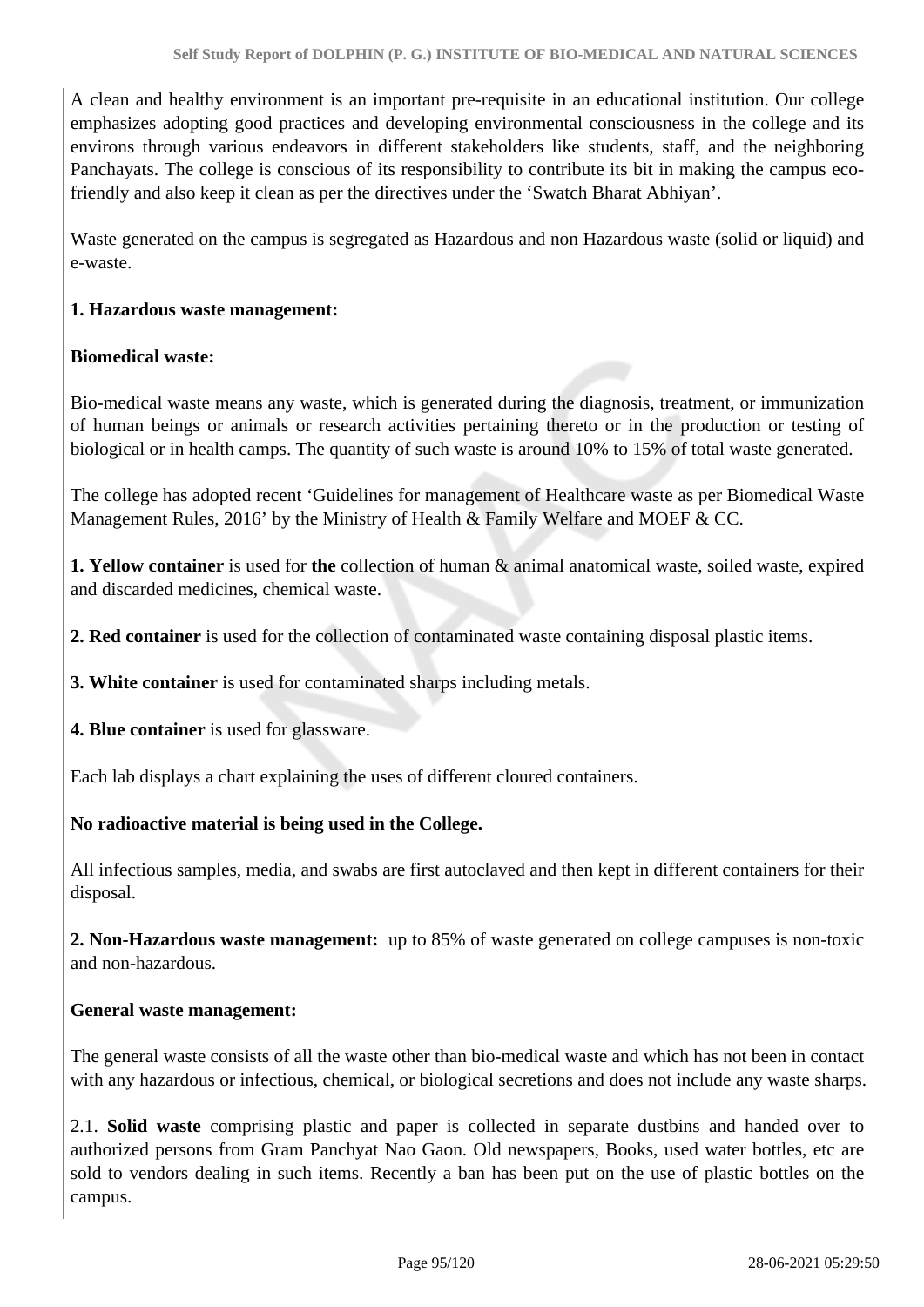2.2. **Liquid waste** generated in the college and hostel kitchen and canteen is collected in the pits and disposed of through vendors on a payment basis. Garden waste-leaves, flowers, etc are converted into Vermicompost.

#### **3. e-waste management**

College doesn't have any e-waste as a dump since we dispose of and replace the electronic goods whenever needed.

Discarded scrap, batteries, computers, printers, and broken laboratory equipment are safely stored in an allotted room or are either sold under buyback scheme/ disposal through condemnation. The college has constituted a disposal committee for this purpose.

Awareness about the plastic-free campus is spread through activities under Swatchtha Abhiyan and the display of posters in the College building and ground.

| <b>File Description</b>                                                                            | <b>Document</b>      |
|----------------------------------------------------------------------------------------------------|----------------------|
| Any other relevant information                                                                     | <b>View Document</b> |
| Link for Relevant documents like<br>agreements/MoUs with Government and other<br>approved agencies | <b>View Document</b> |

# **7.1.4 Water conservation facilities available in the Institution:**

- **1.Rain water harvesting**
- **2.Borewell /Open well recharge**
- **3.Construction of tanks and bunds**
- **4.Waste water recycling**
- **5.Maintenance of water bodies and distribution system in the campus**

# **Response:** C. 2 of the above

| <b>File Description</b>                 | <b>Document</b>      |
|-----------------------------------------|----------------------|
| Link for any other relevant information | <b>View Document</b> |

# **7.1.5 Green campus initiatives include:**

- **1.Restricted entry of automobiles**
- **2.Use of Bicycles/ Battery powered vehicles**
- **3.Pedestrian Friendly pathways**
- **4.Ban on use of Plastic**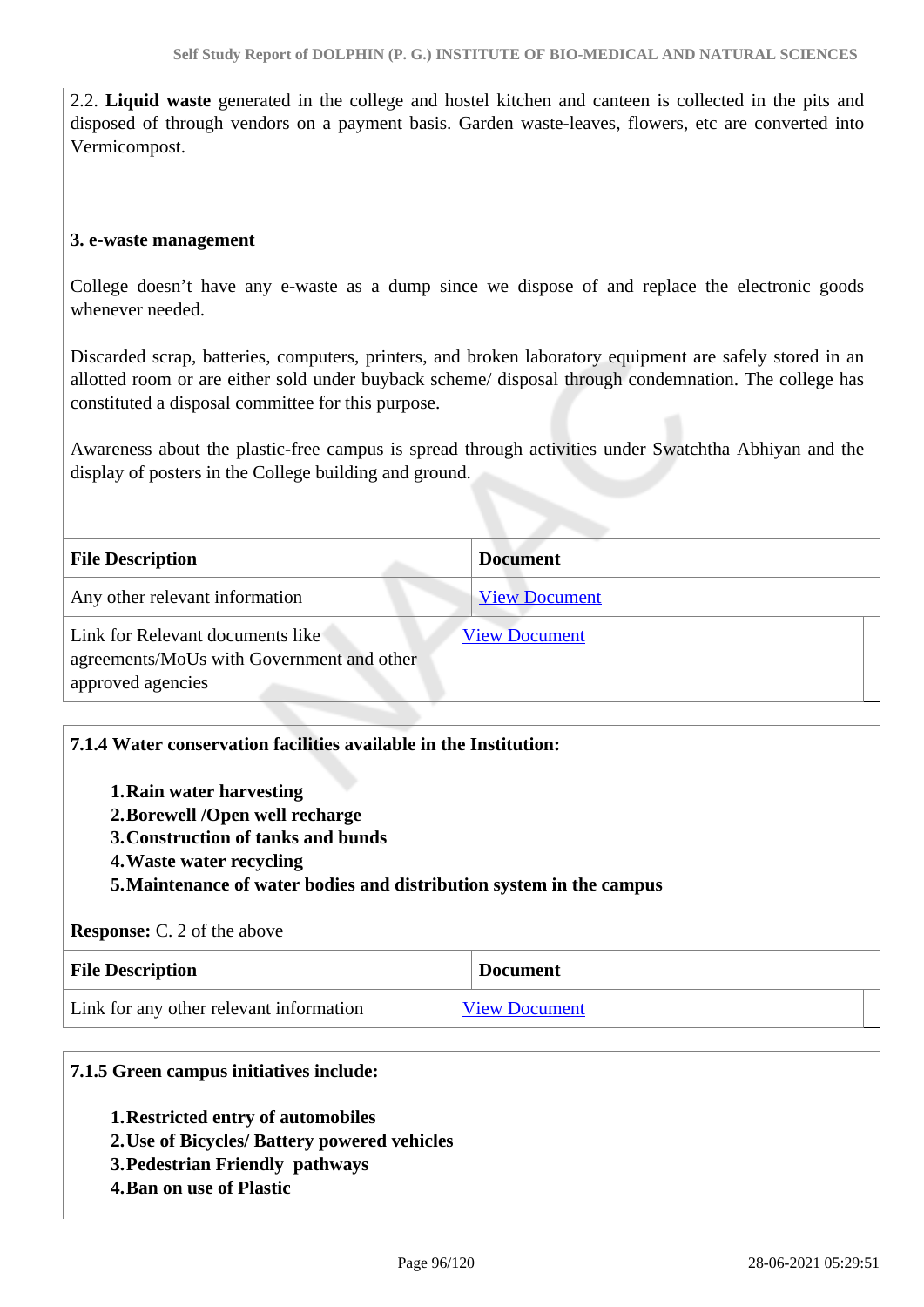#### **5.landscaping with trees and plants**

**Response:** B. 3 of the above **File Description Document** Link for any other relevant information [View Document](https://www.dolphininstitute.in/wp-content/uploads/2021/03/7.1.5_QNM.pdf)

 **7.1.6 Quality audits on environment and energy regularly undertaken by the Institution and any awards received for such green campus initiatives:**

- **1.Green audit**
- **2.Energy audit**
- **3.Environment audit**
- **4.Clean and green campus recognitions / awards**

## **5.Beyond the campus environmental promotion activities**

**Response:** D.1 of the above

| <b>File Description</b>                 | <b>Document</b>      |  |
|-----------------------------------------|----------------------|--|
| Link for any other relevant information | <b>View Document</b> |  |

**7.1.7 The Institution has disabled-friendly, barrier free environment** 

- **1.Built environment with ramps/lifts for easy access to classrooms.**
- **2.Disabled-friendly washrooms**
- **3.Signage including tactile path, lights, display boards and signposts**
- **4.Assistive technology and facilities for persons with disabilities ( Divyangjan) accessible website, screen-reading software, mechanized equipment**
- **5.Provision for enquiry and information : Human assistance, reader, scribe, soft copies of reading material, screen reading**

**Response:** D.1 of the above

| <b>File Description</b>                 | <b>Document</b>      |
|-----------------------------------------|----------------------|
| Link for any other relevant information | <b>View Document</b> |

 **7.1.8 Describe the Institutional efforts/initiatives in providing an inclusive environment i.e., tolerance and harmony towards cultural, regional, linguistic, communal socioeconomic and other diversities (within 500 words).**

#### **Response:**

The students' population on campus in terms of race, gender, religion, and other factors show remarkable diversity. This diversity on college campuses enriches the experience in various ways. For many students, the non-homogenous composition of the College population becomes their introduction to the world as it is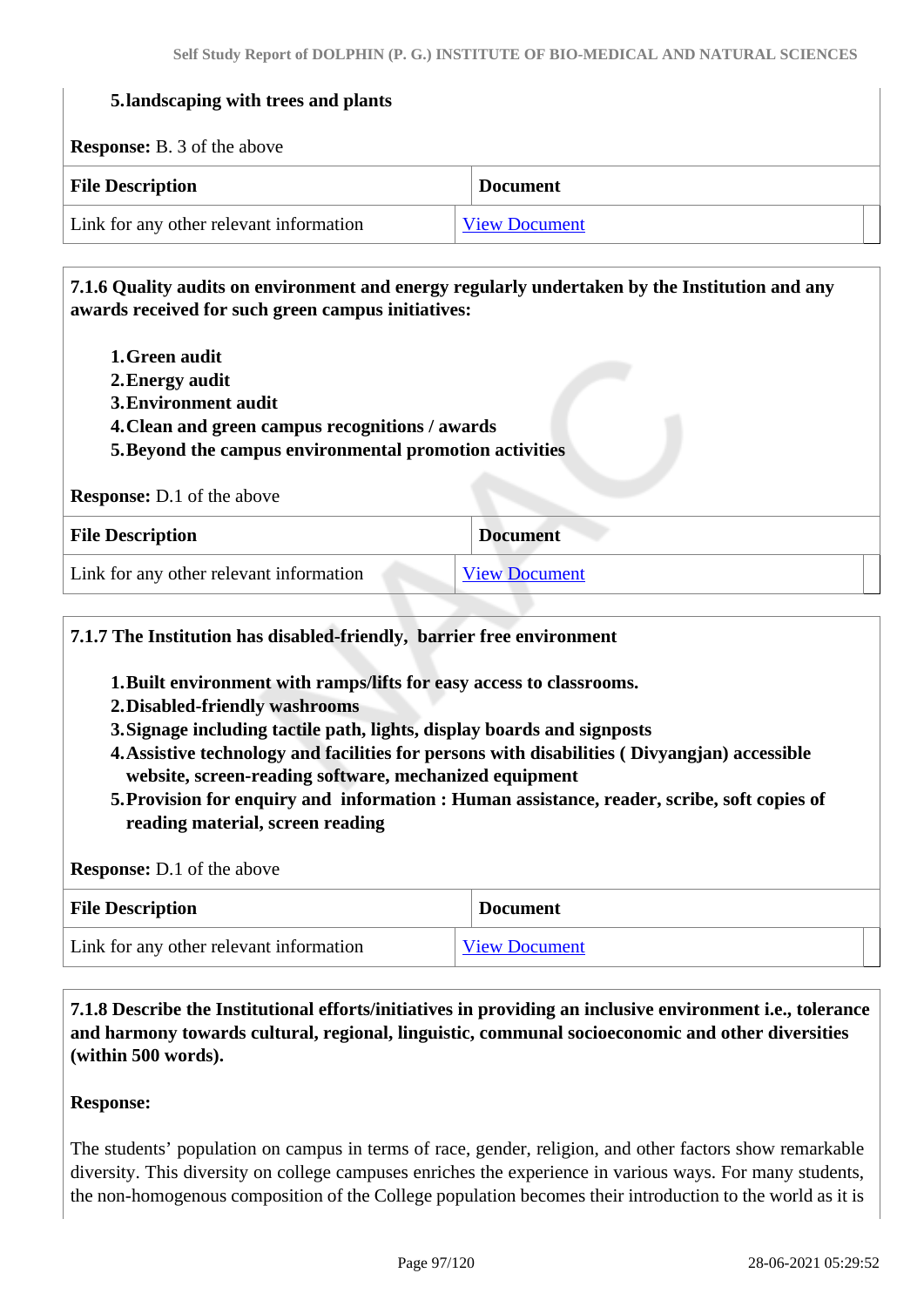a departure from their sheltered backgrounds. For others who are already familiar with diverse communities, the multi-ethnic multicultural campus environment is an affirmation of their experience. Navigating the cross-cultural fabric of campus life is part of the overall learning experience for everyone.

Students arrive on college campus with their personalities and perspectives already fully formed but still malleable. This sense of self-knowledge is sharpened with exposure and close contact with others whose life experiences are on the opposite spectrum. Engaging with others whose opinions, customs, and personal lifestyles differ sharply from theirs ncreases their self-insight. In turn, this type of exposure helps them make informed decisions about tjeir career direction.

The College has a wide representation of vast demographic diversity of our country and by and large students from almost 90% States and UT of the country are studying in the College, besides students from two SAARC countries, namely Bhutan & Nepal.

College regularly conducts seminars and debates on the importance of maintaining the social fabric in the society irrespective of caste, creed, and religion. Eminent socialists are also invited to deliver talks on National Integration and Unity in Diversity.

Following are the major HVCO activities carried out in the College involving students and the faculty, namely,

- 1.Various activities on National unity day.
- 2.Seminar on National integrity.
- 3.'Nai Pahal' A noble initiative in Fight against drug abuse
- 4.Swatchtha Abhiyan

5.Plantation drive by distributing saplings cultivated by College students

- 6.'Muskan' extending a helping hand to needy children
- 7.Extending medical and physiotherapy assistance to the geriatric rural population in the neighboring Panchayats.
- 8.Involvement with the local communities in spreading awareness about road safety, environmental issues, personal hygiene, and health.
- 9.Providing financial support to the underprivileged school children in the form of books, stationery, school uniform, and scholarships.
- 10.Blood Donation camps.

Efforts are made by authorities to amalgamate them by providing opportunities to expose their social and cultural activities in the form of ethnic dances, songs, and plays especially during the one-week-long College Social Fest '*Srijan*' which means unity in diversity. Students from the cross-section of the States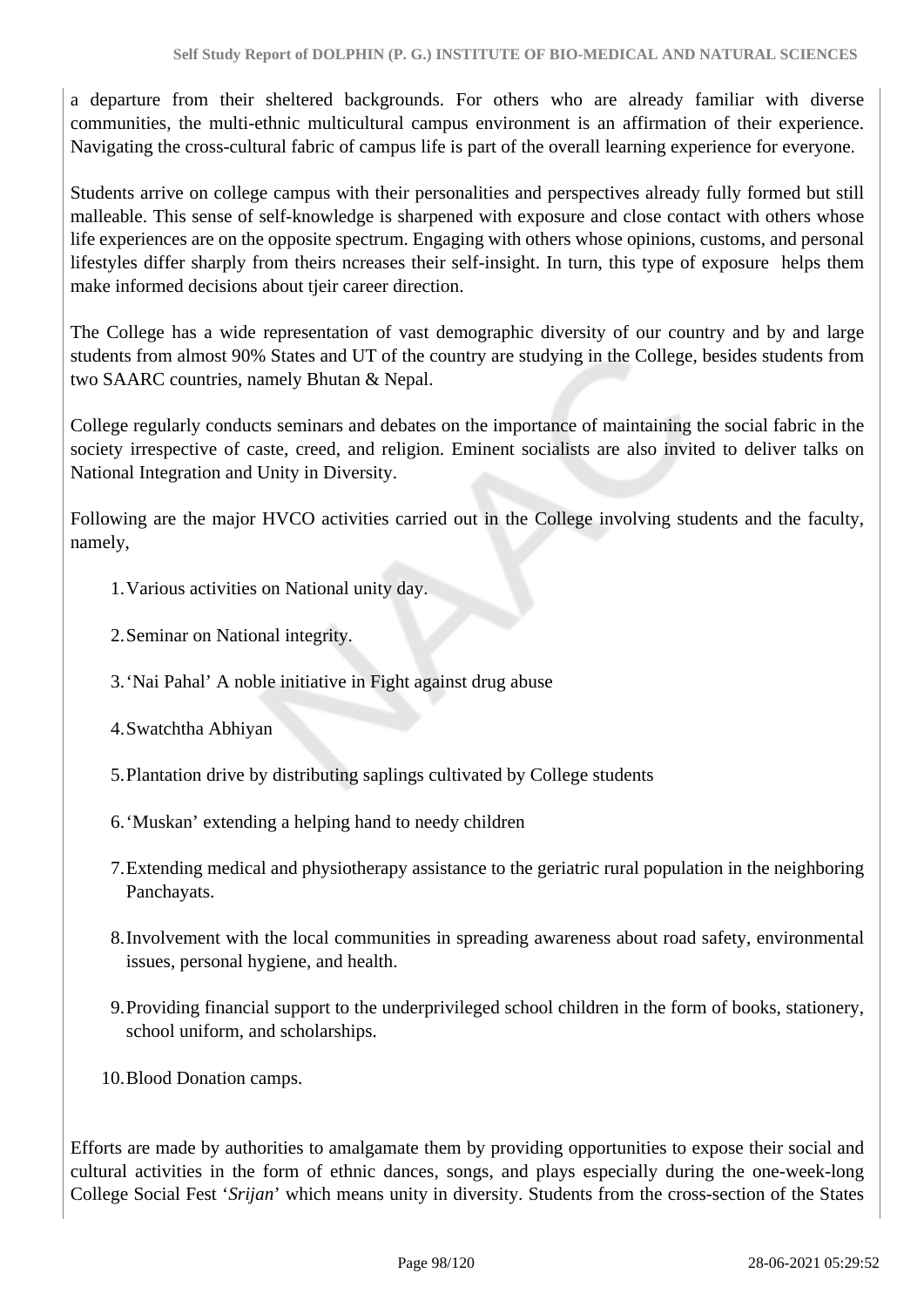are encouraged to participate in each other's cultural activities. It is finally very well presented during the College Annual day function in presence of parents, guests, and dignitaries.

The above activities lead the College towards achieving its major objective, i.e., 'to form social consciousness in students so that they may be capable of fostering a good relationship with others, a sense of participation and responsibility for poor and weak'.

| <b>File Description</b>                                                                                                                                                                        | <b>Document</b> |  |
|------------------------------------------------------------------------------------------------------------------------------------------------------------------------------------------------|-----------------|--|
| Link for supporting documents on the information $\sqrt{\frac{V_{\text{icw}}}{V_{\text{icw}}}}$<br>provided (as reflected in the administrative and<br>academic activities of the Institution) |                 |  |

# **7.1.9 Sensitization of students and employees of the Institution to the constitutional obligations: values, rights, duties and responsibilities of citizens (within 500 words).**

## **Response:**

The College takes pride in that apart from preparing a sound academic foundation of the student community; it constantly works to develop them as better citizens of the country. In this regard, the College inculcates a feeling of oneness among the student community through various practices and programs like student and staff participation in Independence Day, Republic Day, Gandhi Jayanti, Youth parliament, Ambedkar Jayanti, Tiranga Yatra, Run for Unity, and Sardar Patels B'day through DSW, NCC, and NSS to motivate the students and employees to adopt and promote the "National values". The College students participate enthusiastically in all such activities. The college has strived forward with sincere effort to increase the level of awareness and appropriate practices amongst the students and staff concerning the following areas:

1. **National Identities and Symbols:** The College has undertaken various direct and indirect steps which promote awareness about various National Identities and Symbols. The Indian Tri-colour stands tall on the front lawn of the College spreading the message of 'nation first' policy. Just behind the tricolor, three placards are displaying the photographs of 'Baharat Mata with the map of India' in the background, flanked on one side by a picture of Swami Vivekananda, and martyrs like Bhagat Singh, Sukhdev, and Rajguru on the other side.

To commemorate the sacrifices of war heroes the entrance wall in the college has been dedicated as '*Shaurya –ki-Deewar*' for displaying photographs of all Param Veer Chakra winners.

The College celebrates the Independence and Republic Days with great enthusiasm and national fervor. The DSWC co-organizes Youth Parliament on an annual basis and thus contributes to the spreading of Constitutional values and ideals.

The national anthem is broadcasted throughout the campus daily in the morning and is followed by national integration songs.

**2. Fundamental Duties and Rights of Indian Citizens:** The DSWC organizes various academic and co-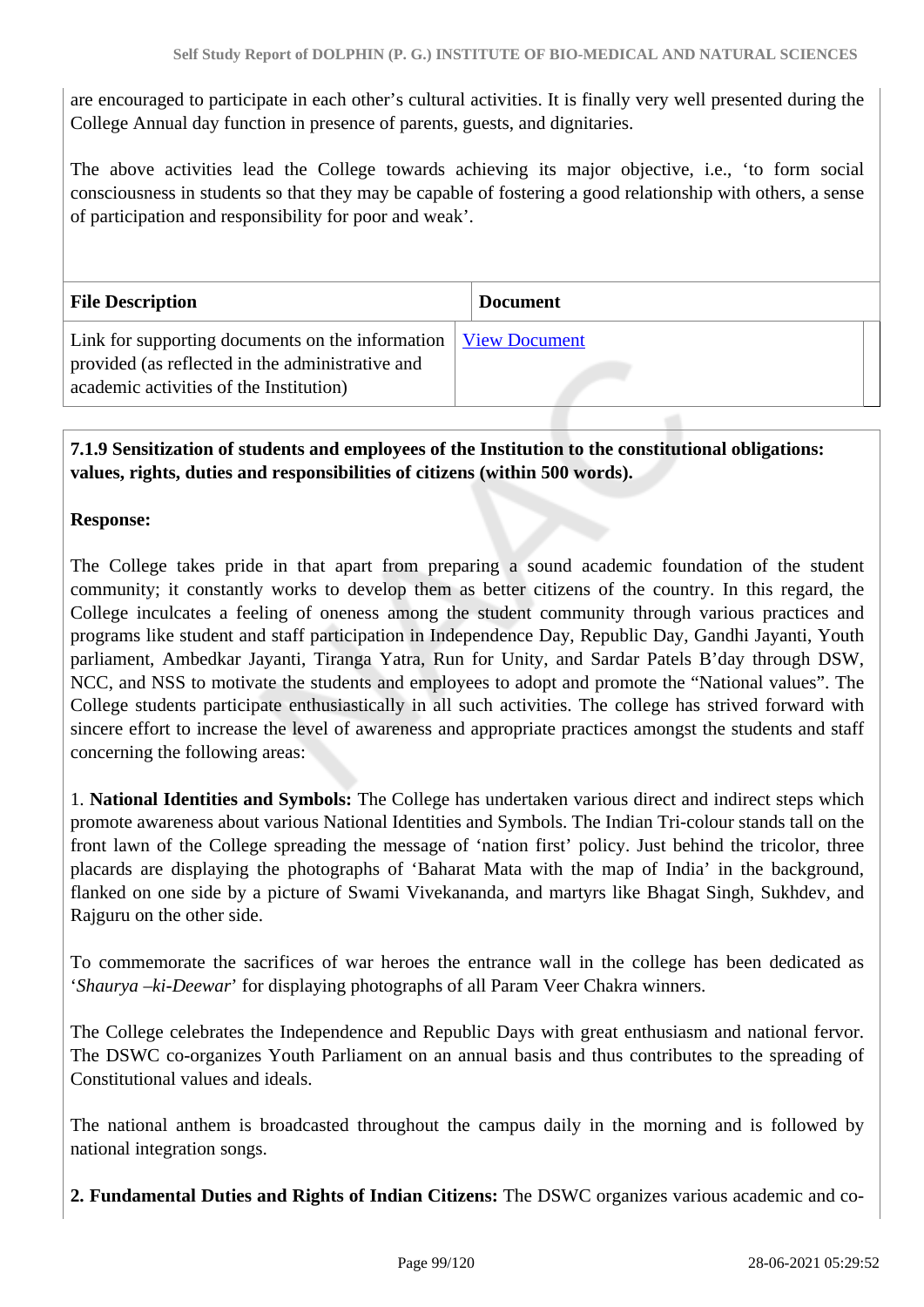curricular activities for inculcating the 'Fundamental Duties and Rights' of the Indian citizens. College students enthusiastically participate in programs such as classroom seminars, guest lectures, etc to enrich the awareness about these aspects; **b.** various student-centric activities like poster-making competitions, debates, recital of poetry, and speeches are held on National days.

Seminars on National integration are conducted in the College regularly wherein guest speakers from different religions and lifestreams are invited to share their views on the unity of cultures with the students.

The NCC cadets and NSS volunteers, and Paramedical students from the College organize camps in the neighborhood to spread awareness about cleanliness, women's hygiene, geriatric disease preventions, etc which have always received huge participation from the students and promoted their social responsibilities as good Indian citizens.

Many such activities have been uploaded separately.

| <b>File Description</b>                                                                                            | <b>Document</b>      |
|--------------------------------------------------------------------------------------------------------------------|----------------------|
| Link for details of activities that inculcate values<br>necessary to render students in to responsible<br>citizens | <b>View Document</b> |

 **7.1.10 The Institution has a prescribed code of conduct for students, teachers, administrators and other staff and conducts periodic programmes in this regard.** 

- **1.The Code of Conduct is displayed on the website**
- **2.There is a committee to monitor adherence to the Code of Conduct**
- **3.Institution organizes professional ethics programmes for students, teachers, administrators and other staff**
- **4.Annual awareness programmes on Code of Conduct are organized**

**Response:** C. 2 of the above

| <b>File Description</b>        | <b>Document</b>      |
|--------------------------------|----------------------|
| Code of ethics policy document | <b>View Document</b> |

# **7.1.11 Institution celebrates / organizes national and international commemorative days, events and festivals (within 500 words).**

## **Response:**

Our students are on a mission towards a better India. They come together breaking the boundaries of religion and caste. The institution celebrates Days of National Importance like Independence Day, Republic Day, and Gandhi Jayanti with fervor and festivity. Death and Birth anniversaries of great personalities like Mahatama Gandhi, Neta Ji Subash Chander Bose, Swami Vivekanand, Swarpali Radha Krishnan, etc. are celebrated every year to recall the events or contribution of our leaders in building the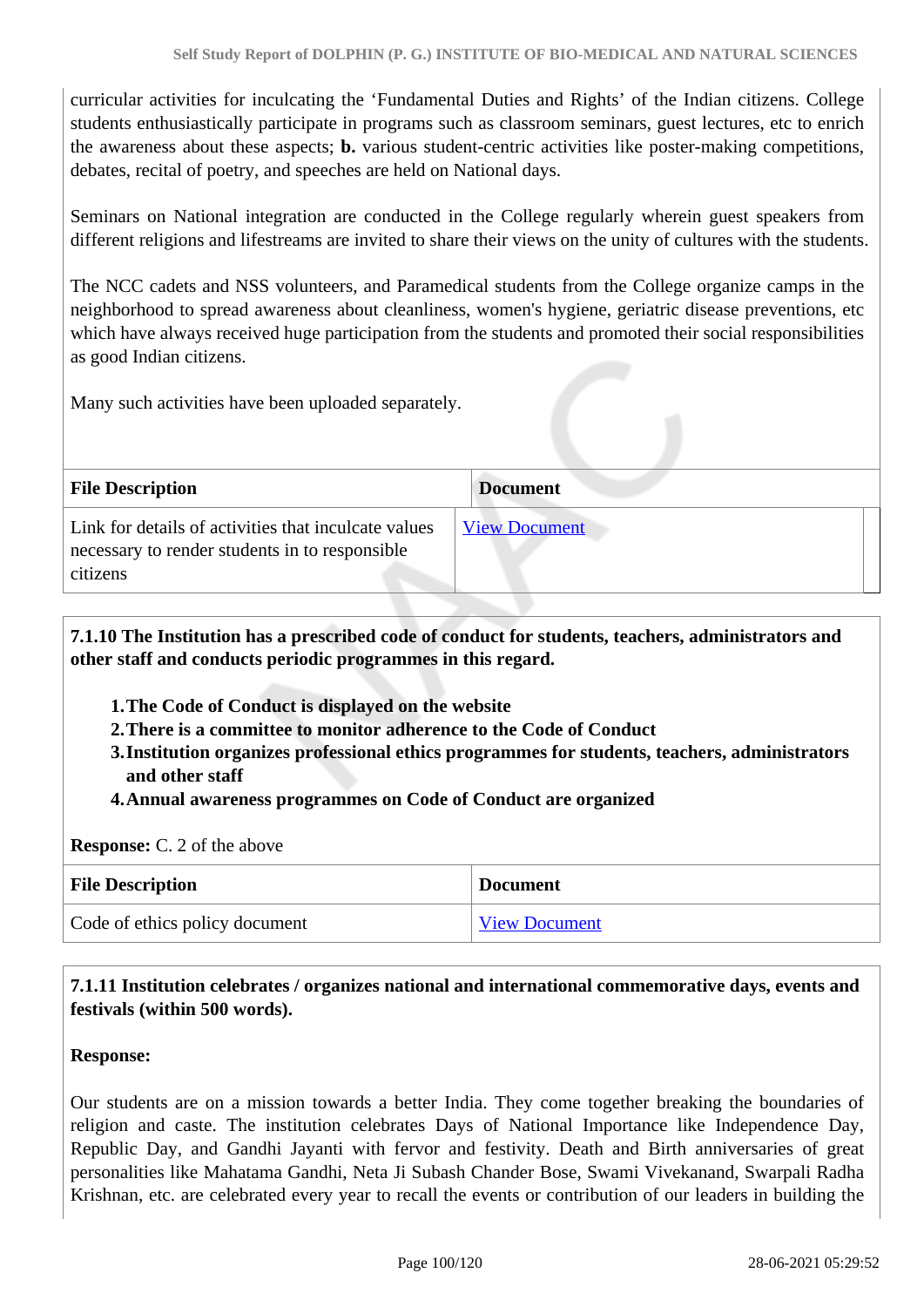nation. Thoughts of great Indian personalities sowed into the young minds through the exhibitions and programmers conducted these days. Their 'quotes' are also displayed prominently in the college and hostels. It promotes unity in diversity and a feeling of oneness amongst the students who are the pillars of future India. This helps the students to understand how to evaluate a prosperous, happy, and peaceful India.

Important Days of National and International events like Environment Day, Wetlands day, Earth Day, etc are also celebrated meaningfully by organizing seminars, guest lectures, and field visits for students. College is a multidisciplinary HEI and therefore different departments commemorate various National and International days related to their fields like Forestry Day, Physiotherapy Day, and Wetlands Day, etc. The list is supplemented.

The institution celebrates these days of national importance.

**Independence Day:** is celebrated every year with a great enthusiasm with the flag hosting by the Chairman, Director, and Principal and mass rendering of National anthem; followed by speeches by college authorities and cultural events by students exhibiting struggle for Indian freedom.

**Republic Day:** is celebrated every year marked by flag hoisting, speeches, and cultural programs by students enlightening about the composition of the constitution, pledge taken for complete independence (Poorna Swarajya) of India on 26th of January 1950.

**Gandhi Jayanthi:** is celebrated on the college campus on 2nd October every year to mark the birth anniversary of Mahatma Gandhi. The principles of truth, non-violence, and honesty are pledged through lectures, exhibition, and poster competitions.

**Neta Ji Subhash Chandra Bose Jayanti:** On this day every year program is organized to pay homage to the great freedom fighter and to remember his contributions to the Indian freedom struggle.

**Swarpali Radakrishanan Jayanti (Teachers day):** This day is celebrated each year recognizing the contributions and achievements of teachers. Students organize various cultural programs in their respective departments to honor their teachers.

The College management honors the outstanding teachers with awards in cash and kind in various categories.

**International Yoga Day:** Yoga Shivir is organized regularly for the staff and students of the College to which Guest Yoga trainers are invited. The lecture is arranged to highlight the importance of Yoga in our lives.

**International women's Day:** International Women's Day (March 8) is a global day celebrating the social, economic, cultural, and political achievements of women. College makes sincere efforts in elaborating the above philosophy by holding related activities on this day.

The college celebrates social festivals like Deepawali and Holi symbolizing national integration and opportunity for social interaction among staff and management.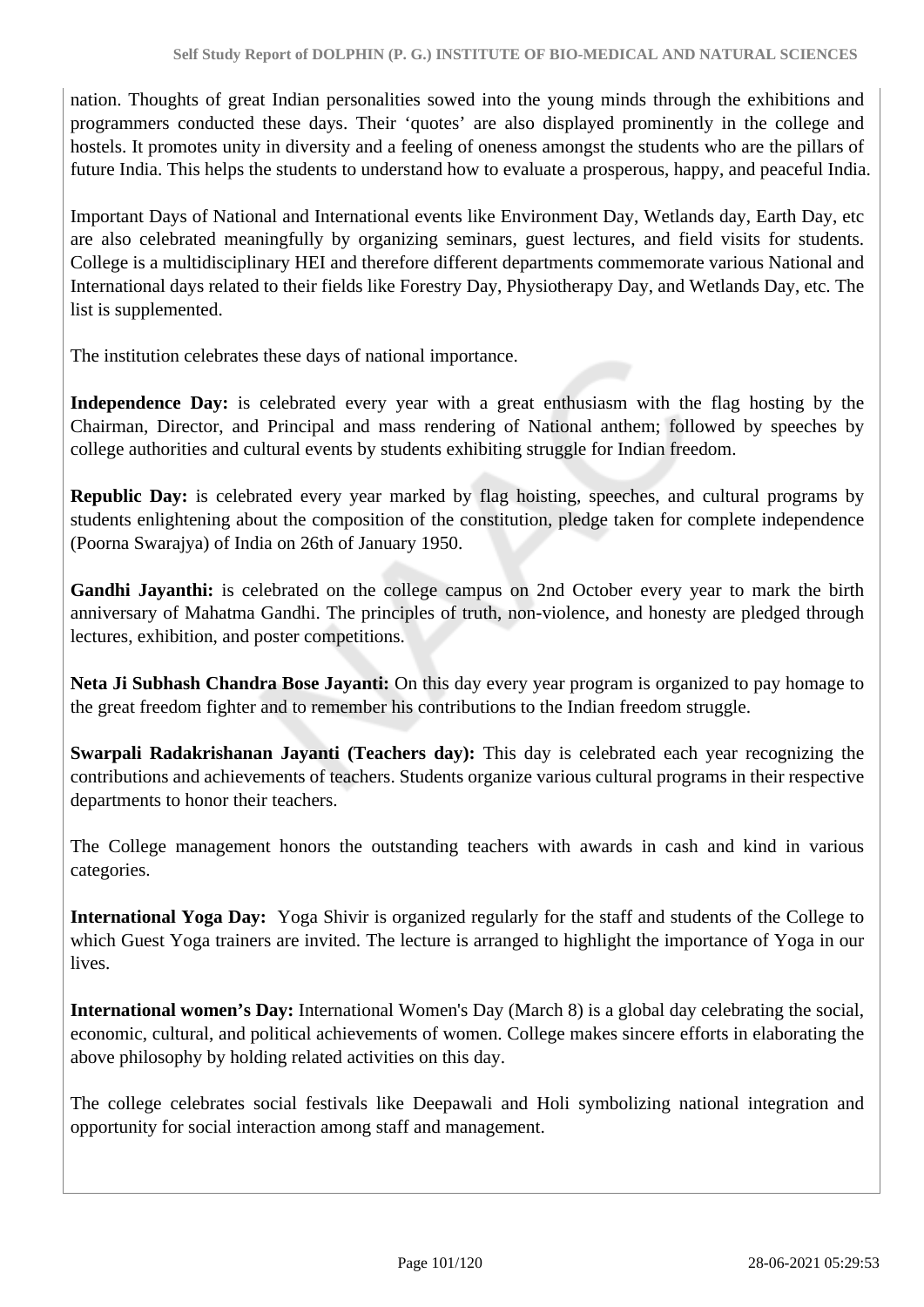| <b>File Description</b>                                                                        | <b>Document</b>      |
|------------------------------------------------------------------------------------------------|----------------------|
| Link for Annual report of the celebrations and<br>commemorative events for the last five years | <b>View Document</b> |

# **7.2 Best Practices**

 **7.2.1 Describe two best practices successfully implemented by the Institution as per NAAC format provided in the Manual.**

**Response:** 

# **1. Title of the practice:**

**A contemporary method-based approach towards quality-oriented education.**

# **2. Objectives of the practice:**

The true nature of education is not only to obtain theoretical and practical knowledge of a defined course curriculum but also to gather and harvest knowledge from different sources both theoretically and practically, to make the concept clear about the subject and also helps the student to gain insight in recent trends and advances in the concerned field.

Therefore, the college endeavors to emphasize conducting multiple workshops, CMEs, hands-on-trainings, seminars, symposiums, guest lectures, etc in collaboration with reputed organizations or trainers in the field of subject for up-gradation of teaching and learning.

## **3. The context:**

Because of providing the extra edge in the knowledge and skill development of our students, the college has taken several innovative initiatives other than the regular teaching and learning process as per the curriculum. The basic ideology is to provide students with contemporary knowledge on current developments in various fields of science with better practical utility, which students may also find interesting. They can practically see and try themselves the applicability of the knowledge in their professional life. Some of these activities in the college are described below.

## **4. The practice:**

Many of the steps taken to create a positive impact on the teaching and learning process in the Institute have already been highlighted earlier in the present report. Nevertheless, an in-depth review of these practices is provided here.

To impart an effective teaching-learning process and up-gradation of subject knowledge of students and faculty members, the college organizes various workshops, CME, hands-on-training, seminars, symposiums, and one-day colloquium, etc.

It is noteworthy to mention that in the last five years (2014-19) college has organized 70 such events. Of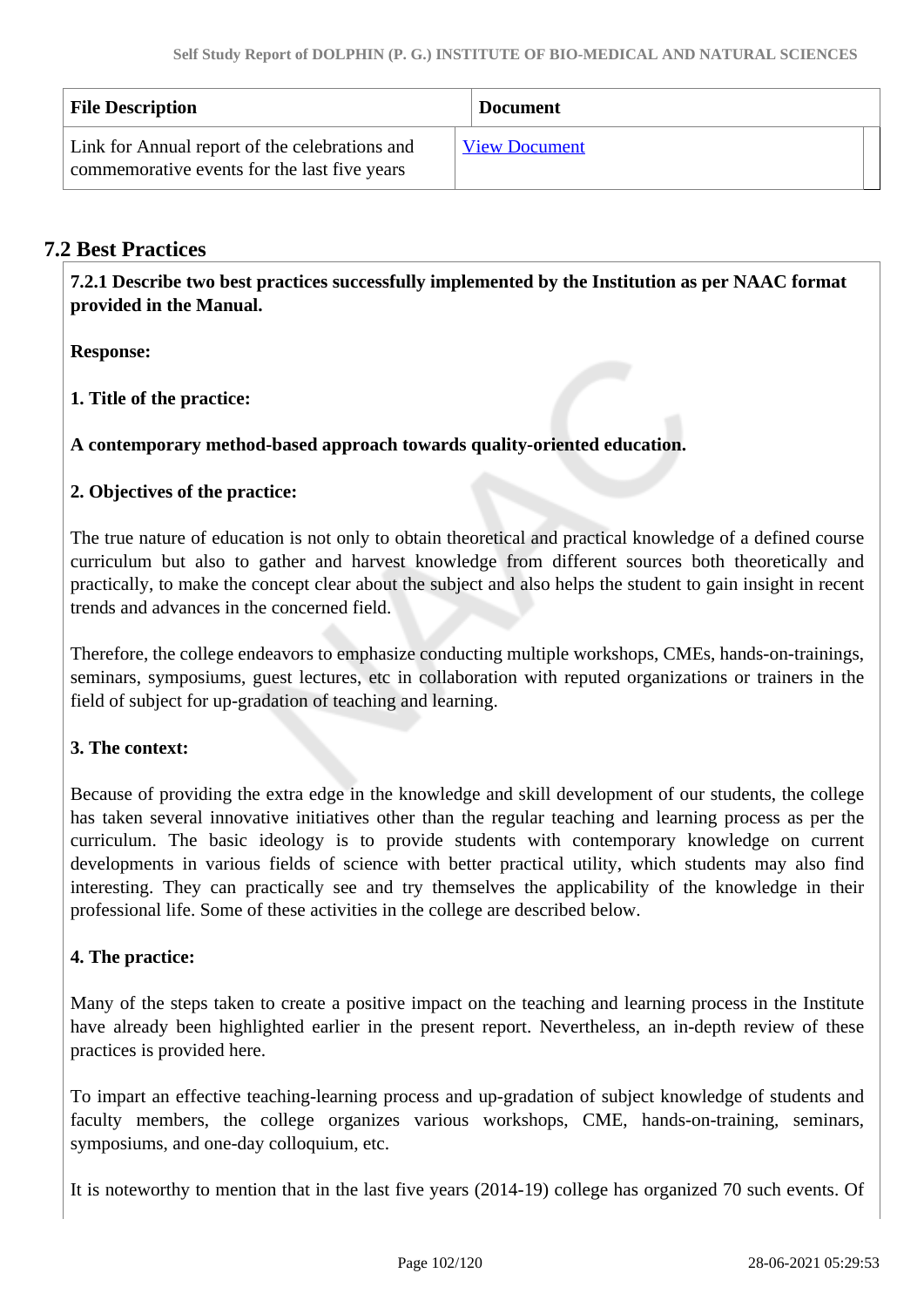these 15 were CME Workshops, 06 H-o-T, 31 symposiums, and seminars including IPR Workshops. While IQAC conducted 01 National Seminars sponsored by NAAC and 05 NEAP workshops in collaboration with Punjab State Council for Science & Technology, Chandigarh. Training and Placement Cell conducted 05 Workshops and 17 orientation programs. EDP Cell of the College conducted another 05 workshops. Local chapter NPTEL Local chapter conducted 01 FDP program.

Workshops etc were conducted in collaboration with National Research and Development Institutes like NAAC, Wildlife Institute of India, Zoological Survey of India, Forest Research Institute, State Biotechnology Department, UCOST, Punjab State Council for Science & Technology, Delhi University, NDRF, Ministry of Skill Development & Entrepreneurship, GOI, EDI and NIESBUD. Simultaneously many of these were funded by DST, DBT, DRDO, UCOST, SBD, and NAAC.

The said practice is unique as it gives our students exposure to the State of the Art technology and theoretical advances made in various related fields since the resource persons are always chosen among the eminent scientists and academicians.

We strongly believe that this exposure helps them tremendously in achieving their goal.

As such we did not feel any constraints other than financial support, particularly from UGC due to our temporary 2f status.

## **5. Evidence of success:**

Success has been achieved by the college for students and faculty in terms of their academic knowledge, skill enhancement and awareness about crucial issues both academically, career vise, and on social issues by undertaking the above activities. The outcome of some of the successful events that were conducted in the last five years are listed below:

- 1. Quality enhancement in the teaching and learning process.
- 3. Enhancement of knowledge on Food processing
- 4. Practical exposure in DNA fingerprinting.
- 5. IPR regime
- 6. Application of biotechnology in Conservation Biology, plant tissue culture, and ELISA.
- 7. Application of HPLC techniques in Industry.
- 8. Continuous medical education in Physiotherapy and medical lab technology.
- 9. Industry-Academia interaction to bridge the gap.
- 10. FDP on ICT-based teaching and learning.
- 11. Entrepreneurship Development workshops on a specific theme to inculcate Entrepreneurship as a habit.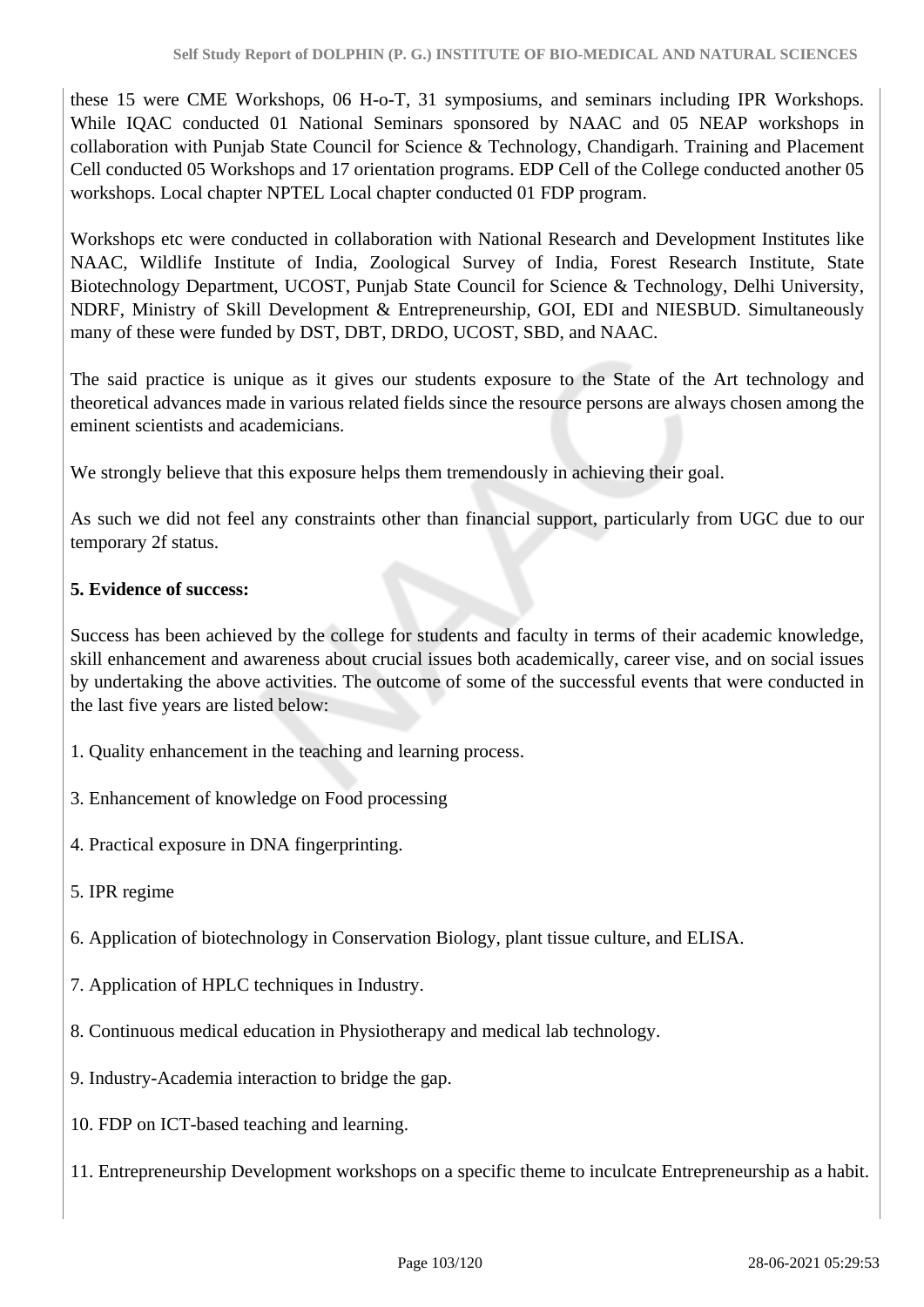12. More than 75 guest lectures by distinguished resource persons were held during the last five years.

It is believed that in years to come these activities shall play a vital role to provide knowledge and hope to fellow students from all the disciplines to build their career and keep them ahead in the kaleidoscope of Global Knowledge.

## **6. Problems encountered and Resources Required:**

In the implementation of the aforesaid practice, namely conducting workshops, etc the major problem college encounters is that of lack of grants from external funding agencies especially UGC. Invariably College has to generate its resources for organizing such workshops, H-o-T, etc.

**Best Practice No: 2**

## **1. Title of the practice**:

## **Academic automation through ERP System** (*e-Campus*)

## **2. Objectives:**

- Integration of the academic workflow through the common system.
- Improvement in internal communications between management, faculty, students, and parents.
- Manual processes, elimination thus making a paper-free environment.
- Easy and quick access to data to save time.
- Boosts decision-making through strategic data analysis.

#### **3. The context:**

The academic management software, Enterprise Resource Planning (ERP) is a database-driven web-based software used for collection, storing, managing, and interpreting data from many academic operations and activities. In general, an *ERP software* solution provides a way to efficiently *manage* the everyday running modules like admission, fee, department, accounts, library, examination, canteen, payroll, etc. Other than that *ERP system* also offers a better way of communication among students, teachers, and parents as well.

## **4. The practice:**

#### **Primary Modules of e***-Campus* **ERP system:**

**A. Admission Module** is the gateway for the system where the student first gets himself/ herself registered by filling in the requisite information in the prescribed format. Thereafter a unique college id (user name) and password are generated which is also instantly sent to the registered mobile number. This enables him/ her to log in to the ERP portal. The student can also login to the ERP portal using Dolphin mobile app developed by the college or desktop PC.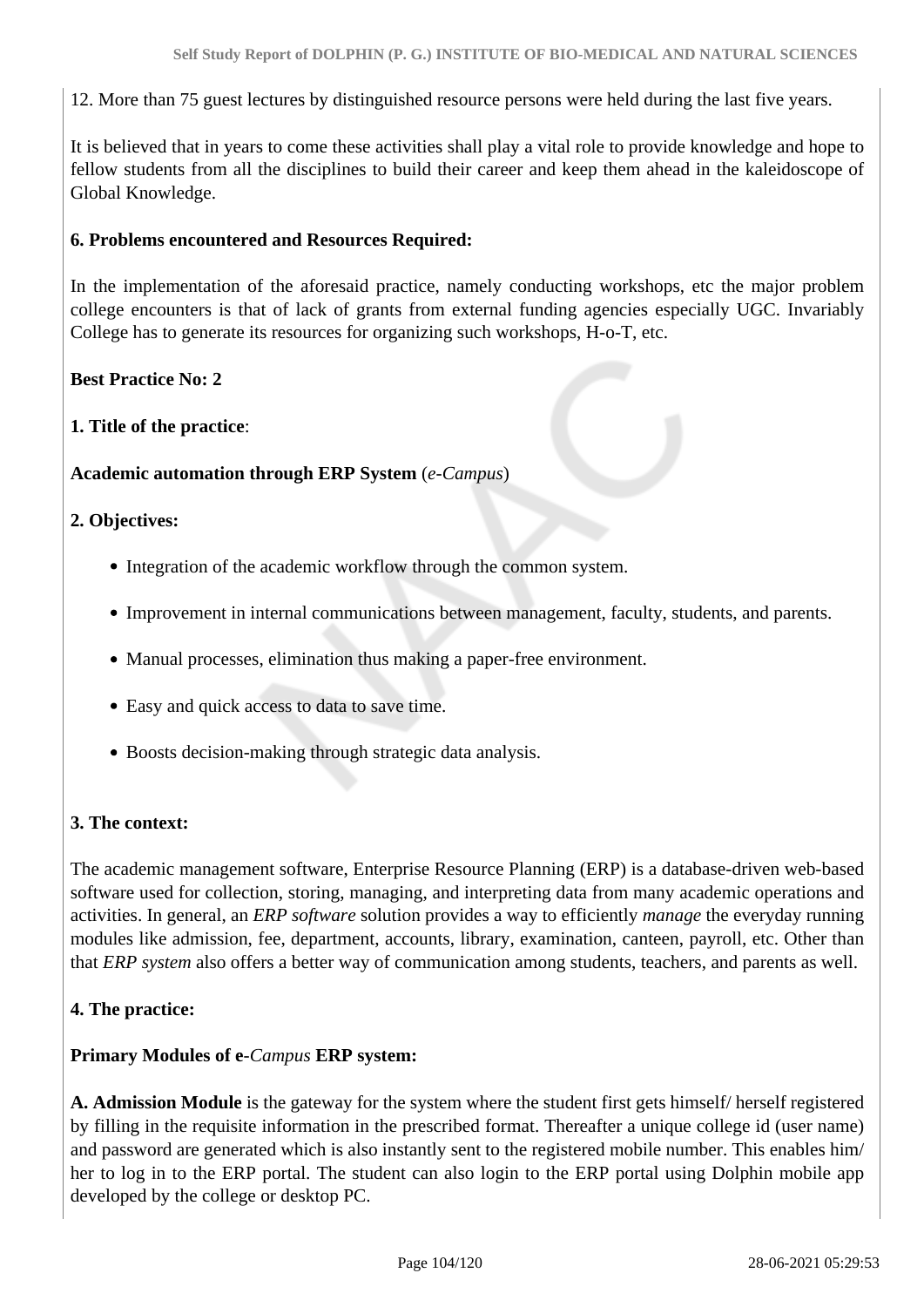# **B. Fee Management:**

The e-campus ERP has been integrated with the College accounts Tally package, which is a groundbreaking feature to provide an easy facility for the student to find out the status of the fee due etc.

# **C. Academic Management and Monitoring modules:**

# **1. Curriculum Management:**

The ERP has a dedicated academic timetable management master through which prescribed timetables are created and distributed to the course faculty.

Lecture notes are uploaded by the subject faculty which can be accessed by the students on their mobile or desktop.

# **2. Academic Monitoring & Attendance Management:**

Progress of individual teacher is monitored for the percentage of syllabus covered daily, weekly, or monthly. The academic progress of the courses taught under a particular program is monitored. The online feedback on the teaching methodology is undertaken periodically.

Classroom Biometric attendance is linked with e-campus and is, therefore, monitored both daily and periodwise for both the teacher and students.

Based on the above two parameters and the results of sessionals bi-monthly progress report of each student is generated by ERP which can be accessed both by parents and students.

**3. Library Management module:** Library management module helps book searching, managing members, issuing books, and circulating books.

**4. HR and Payroll module:** The HR and payroll module helps to collect the employee data from the biometric system. It also manages the leave records of the employees of the College.

All important circulars and notices are uploaded to the ERP portal. The absentee statement of students is automatically generated and sent by SMS to the parents every day.

## **5. Evidence of success:**

The irreplaceable assets of our College are faculty, students, and staff and each of the group has its distinctive interests within the same organization. For example, College for a faculty is a place to teach and conduct research; students come to learn, live, and entertain; and the non-teaching staff takes care of the administrative work to free the teachers and students for academic activities. A college ERP is an integrated system crafted to operate in real-time without any delay, and it is a common database supporting all applications. The installation of the ERP system with accurate application and data integration done by the Information Technology (IT) Department provides a consistent look and experience across modules. Thus the college ERP integrates teachers, students, and staff under the same umbrella.

## **6. Problems encountered and resources required:**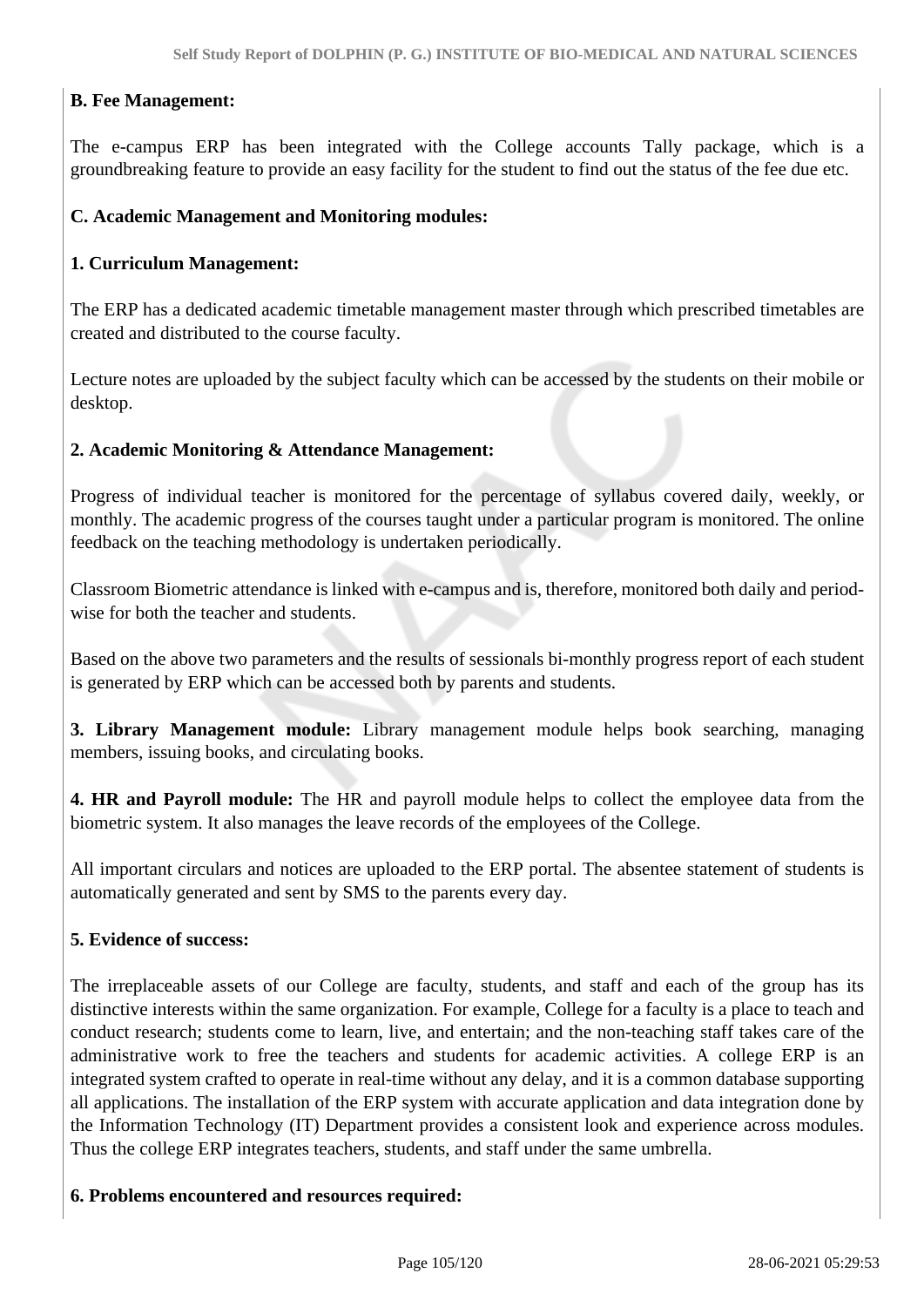The implementation and the college management system to become fully usable require its own time. We have to give the time required to get the ultimate benefit. All the aspects like customization, integration, data migration, and user training have to be done properly. The implementation of educational ERP sometimes demands other changes in the management of an educational institution. Hence the users like students, teachers, and staff have to devote sufficient time to get trained to use the ERP to derive expected benefit from its implementation. Again the demanded changes should always be carried after all the phases of the ERP implementation are completed to avoid the addition of inaccuracy.

Another aspect is the investment in the process of implementation, including software pricing, annual maintenance, implementation, additional customization charges, training costs, etc. The investment should cover all the aforementioned costs.

| <b>File Description</b>                                  | <b>Document</b>      |
|----------------------------------------------------------|----------------------|
| Link for Best practices in the Institutional web<br>site | <b>View Document</b> |

# **7.3 Institutional Distinctiveness**

 **7.3.1 Portray the performance of the Institution in one area distinctive to its priority and thrust within 1000 words**

## **Response:**

## **Promotion of value-based education for inculcating social responsibility and good citizenry.**

One of the objectives of the vision and mission of the college is to inculcate social consciousness in the students making them capable of fostering good relationships with others and become tools of social change to serve the civil society at large. The objective is being achieved by organizing various **Human Values Community Outreach (HVCO)** activities like health camps, blood donation camps, awareness program on various social issues like drug abuse, AID Awareness, traffic rules, swatchtha Abhiyan, Van Mahotsav, national integration, patriotism, etc. in and outside the college campus. Gender sensitivity is another important issue on which the College is fully conscious and organizes various activities. College also commemorates the national festivals and International days including Yoga Day, Earth day, Environment day, and has taken noble initiatives like 'Nai Pahal', 'Muskan' and Awarding prizes and scholarships to girl students and the needy ones from Schools in the neighborhood. College regularly conducts Physiotherapy and health camps for the neighborhood rural population.

The college is located in a rural area and neighboring villages are suffering from a shortage of many basic facilities primarily in the field of health management. The college conducts free Medical and Physiotherapy OPD on the campus, besides undertaking free Physiotherapy/ health check-up camps in the above-mentioned villages and suggest remedial measures to overcome the health problems faced by the villagers. The students must join these camps to assist the faculty and MO which also inculcates in them a sense of social responsibility. Gratis Physiotherapy activities are also provided in various sport meets organized in Dehradun by Govt./ NGOs. College is managing four Physiotherapy OPD's on a charitable basis in the city in association with Lion's Club, Gurudwara Committee, Sakya hospital, and Jankalyan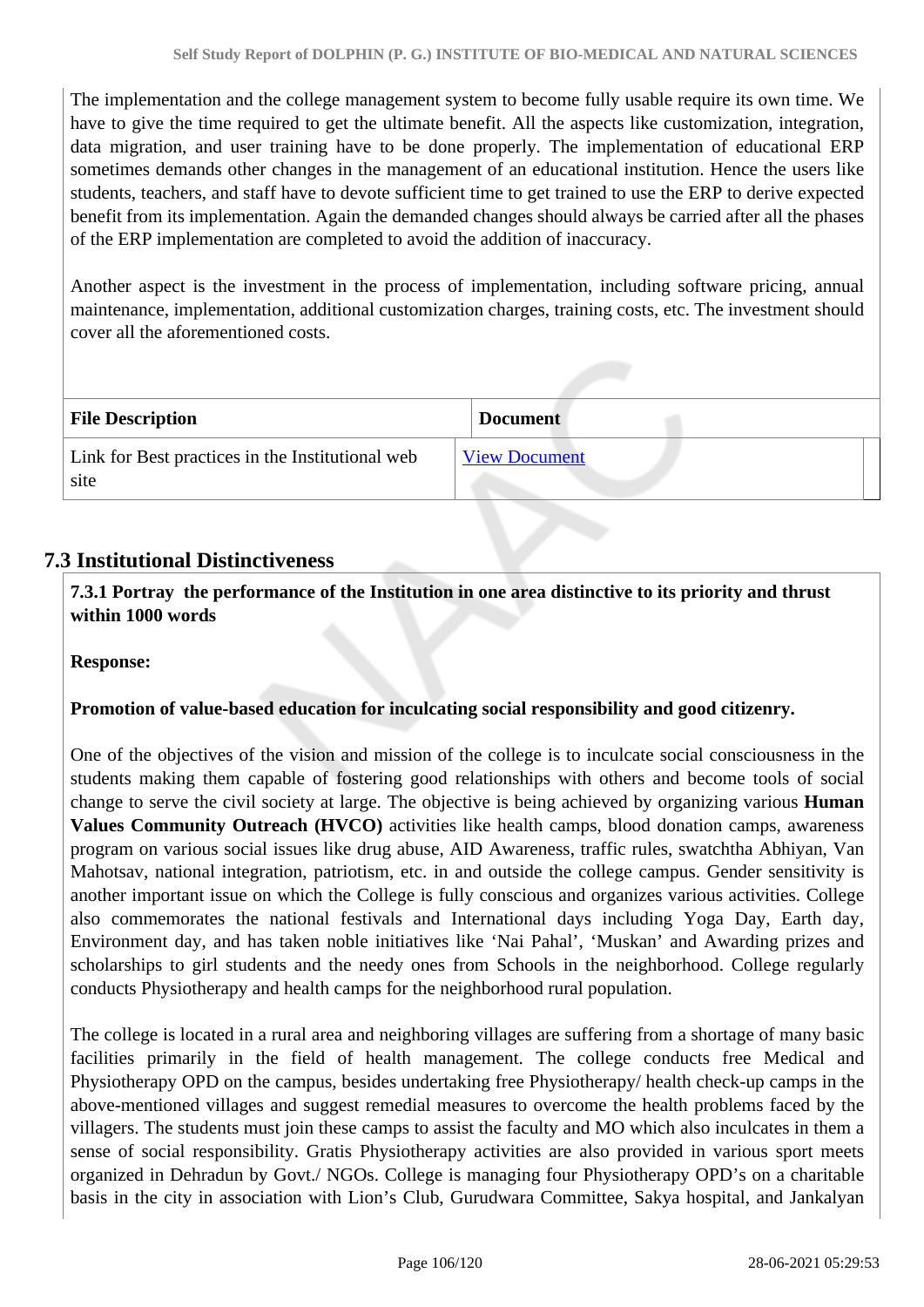# Hospital.

Dolphin Students Welfare Committee comprising 21 student members, several volunteers, and 03 faculty, including the Dean, is very actively engaged in undertaking a large number of social activities such as workshops, awareness programs, and counseling lectures under the de-addiction drive. Students also display enthusiasm for cleanliness and conduct regular activities under Swachhata Abhiyan

We endeavor to fulfill the college's social responsibility by organizing different HVCO activities in College as well as in the neighboring Panchayats and villages involving students, faculty, and staff. These activities are an essential aspect of a complete education, which emphasizes community services and inculcates social values and commitment towards the civil society at large among the students, faculty, and staff.

The above activities are invariably conducted under the overall umbrella of DSW, NSS, YRC, Scouts & Guides, and NCC. Physiotherapy, Pathology Departments, and medical OPDs play a pivotal role in conducting health camps. During the period under consideration 45 Physiotherapy and health camps and 53 outreach program in the field of, Drug abuse, cleanliness drive under Swachhahta Abhiyan, road safety, plantation drive, Yoga Shivir, and extending helping hand to the underprivileged children in the form of providing them school stationery, uniforms, and sweaters. Besides, 12 programs were held on gender sensitivity and women empowerment.

Altogether approximately 1800 patients were provided the Physiotherapy and health services covering 23 villages in the neighborhood. Additionally, these services were regularly rendered to the State Police and Sports Departments, National Tennis Federation, Senior Ranking Badminton Championship, and Divyang Khel during the last five years.

A total of 10 voluntary blood donation camps were held in the college between 2014 & 2019 and 833 units of blood was donated to IMA Blood Bank, Uttarakhand State Aids Control Society, and State Blood Collection Council of Uttarakhand by the students, faculty, staff, and management.

Dolphin Students Welfare Committee is very actively engaged in undertaking a large number of social activities such as workshops, awareness programs, and counseling lectures under the de-addiction drive. Students also displayed enthusiasm for cleanliness and conducted fortnightly activities under Swachhata Abhiyan. The Dolphinites are very conscious about conserving green cover in the Doon valley and vigorously joined hands with news daily's to observe Van Mahotsav, wherein thousands of saplings of local forest species were distributed gratis to the residents, schools, and NGOs in the Doon valley.

DSW provides scholarships and free ships to economically weaker and meritorious students. The college also sponsors prizes for the Uttarakhand State Board (10th & 12th) topper students every year since 2015.

Many times it is felt that time constraint due to heavy academic schedule does not allow us to spend as much time on the above activities as we would have liked.

# **5. Evidence of success:**

The college has achieved judicious success in the practice of the above-mentioned activities by involving the faculty and students of Physiotherapy and Pathology departments as well as the Medical OPD and extension activities of the Dolphin Students Welfare Committee, NSS, NCC, and YRC volunteers. The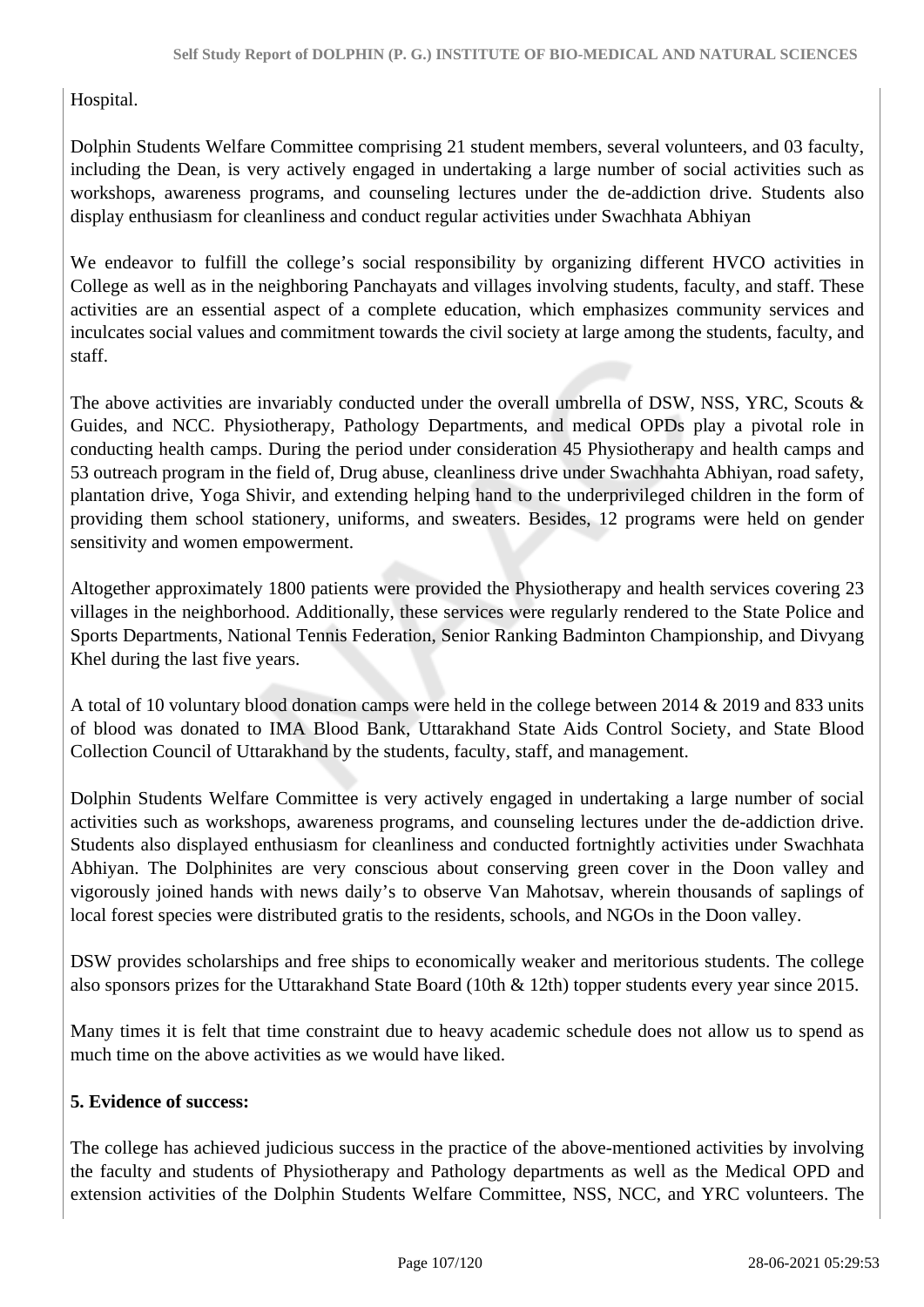details regarding participation and evidence of achievement are uploaded on the College website.

Recognizing the immense contribution in Blood donation by our students St. Joseph Academy Alumni Association and Amar Ujala Foundation jointly honored the College with the 'Mahadanis' of the Capital on the occasion of Gandhi Jayanti-2017. The program was organized to honor the societies and institutions that have made noteworthy contributions in blood donation during the year. The award was given by the Finance Minister of the State.

## **6. Problems encountered and resources required:**

No constraints are felt by the management in sponsoring the above activities since the college is socially conscious of its responsibilities towards society.

| <b>File Description</b>                                  | <b>Document</b>      |  |
|----------------------------------------------------------|----------------------|--|
| Link for appropriate web in the Institutional<br>website | <b>View Document</b> |  |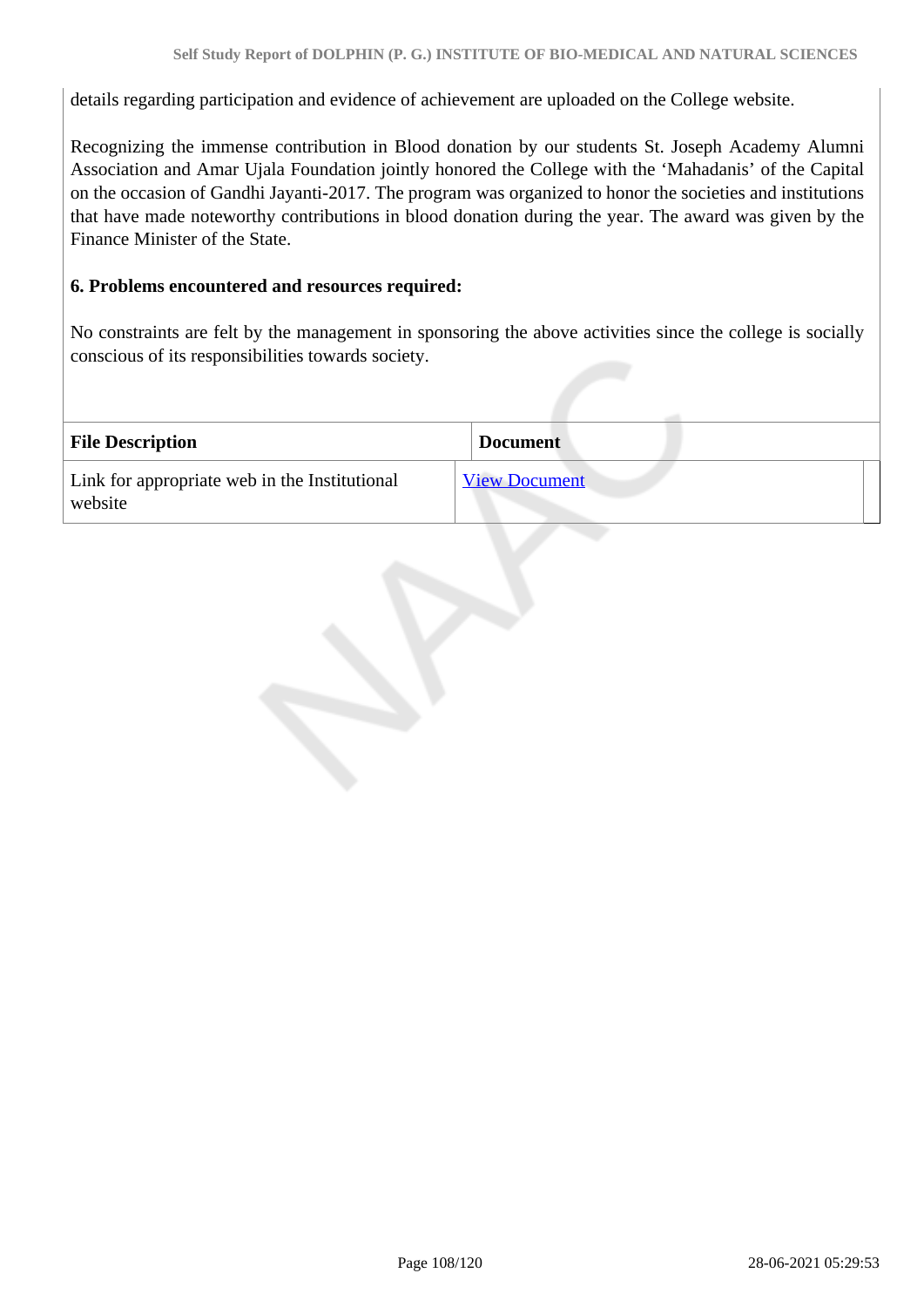# **5. CONCLUSION**

### **Additional Information :**

Because of providing the extra edge in the knowledge and skill development of our students, the college has taken several innovative initiatives other than the regular teaching and learning process as per the curriculum. The basic ideology is to provide students with contemporary knowledge on current developments in various fields of science with better practical utility, which students may also find interesting. They can practically see and try themselves the applicability of the knowledge in their professional life.

It is noteworthy that in the last five years (2014-19) college has organized 70 such events. Of these 15 were CME Workshops, 06 H-o-T, 31 symposiums, and seminars including IPR Workshops. While IQAC conducted 01 National Seminars sponsored by NAAC and 05 NEAP workshops in collaboration with PSCST, Chandigarh. Training and Placement Cell conducted 05 Workshops and 17 orientation programs. EDP Cell of the College conducted another 05 workshops. More than 70 guest lectures and field trips, each, were organized for students. One of the objectives of the vision and mission of the college is to inculcate social consciousness in the students making them capable of fostering a good relationship with others and become tools of social change to serve the civil society at large.

The objective is being achieved by organizing more than 70 HVCO activities like health camps, blood donation camps, awareness programs on various social issues like drug abuse, AID Awareness, traffic rules, swatch the Abhiyan, van Mahotsav, etc in and outside the college campus. Gender sensitivity and inclusiveness are other important issues on which the College is fully conscious and organizes various activities.

College is located in a rural area and neighboring villages are suffering from a shortage of several basic facilities primarily in the field of health management. The college conducts free Medical and Physiotherapy camps in these villages and suggests remedial measures to overcome the health problems faced by the villagers. Students invariably join these camps to assist the faculty. It also inculcates a sense of social responsibility in them. College is also managing four charitable Physiotherapy OPD's in the city.

## **Concluding Remarks :**

The irreplaceable assets of our College are faculty, students, and staff and each of the group has its distinctive interests within the same organization. For example, College for a faculty is a place to teach and conduct research; students come to learn, live, and entertain; and the non-teaching staff takes care of the administrative work to free the teachers and students for academic activities.

Success has been achieved by the college for its students and faculty in terms of their academic knowledge, skill enhancement and awareness about crucial issues both academically, career vise and on social issues especially for women by undertaking the above activities.

The outcome of some of the successful events that were conducted in the last five years are listed below:

- 1. Quality enhancement in the teaching and learning process.
- 3. Enhancement of knowledge on Food processing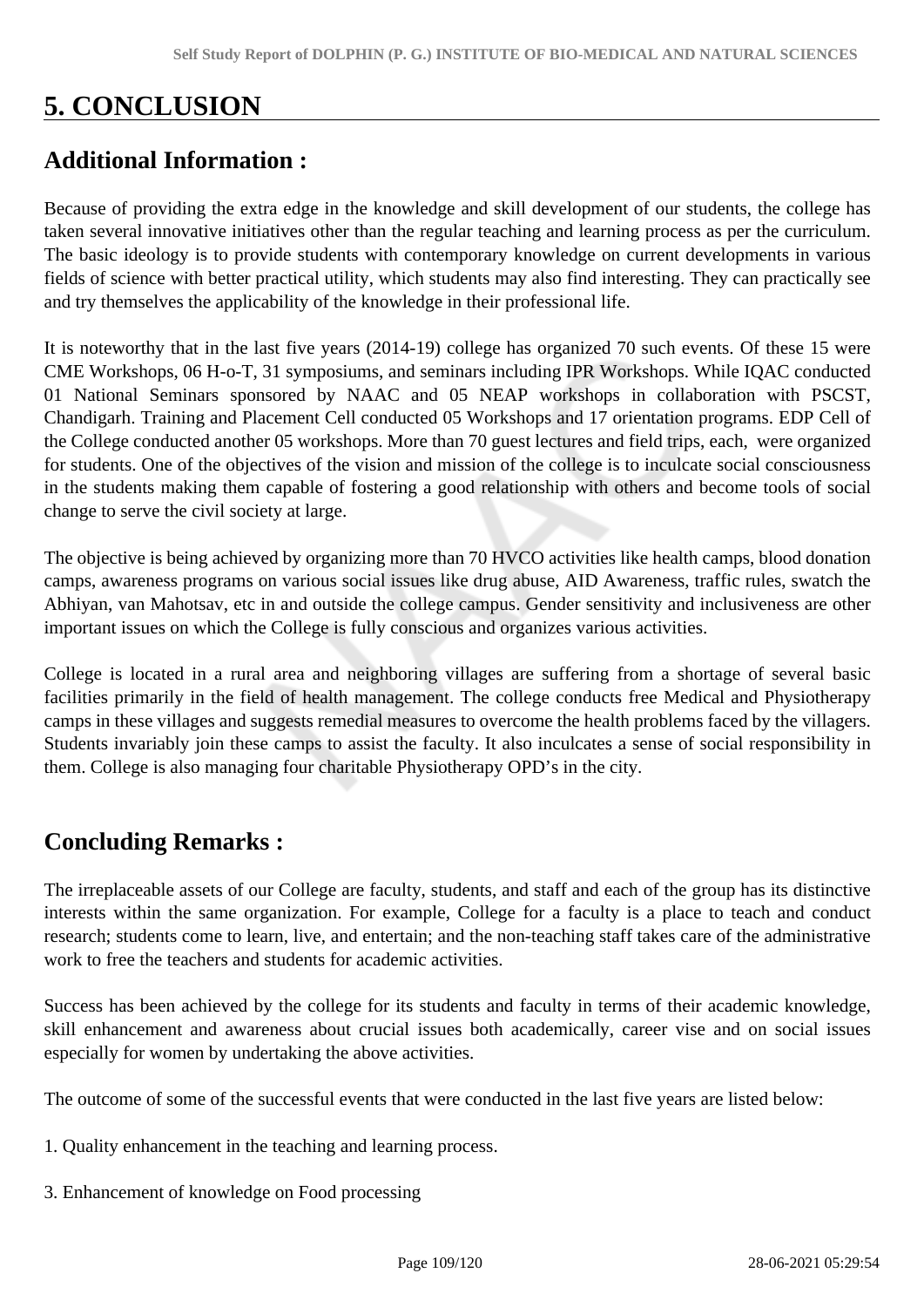- 4. Practical exposure in DNA fingerprinting.
- 5. IPR regime

6. Application of biotechnology in Conservation Biology, plant tissue culture, and ELISA.

- 7. Application of HPLC techniques in Industry.
- 8. Continuous medical education in Physiotherapy and medical lab technology.
- 9. Industry-Academia interaction to bridge the gap.
- 10. FDP on ICT-based teaching and learning.

11. Entrepreneurship Development workshops are conducted annually on a specific theme to inculcate entrepreneurship as a habit.

12. More than 75 guest lectures by distinguished resource persons were held during the last five years.

13. In alignment with its vision and mission, College undertakes a large number of social activities like holding health and physiotherapy camps, blood donation camps, swatchtha Abhiyan, van Mahotsav, deal with issues like drug abuse, road safety, and women empowerment, etc.

It is believed that in years to come to these activities shall play a vital role to provide knowledge and hope to fellow students from all the disciplines to build their career and keep them ahead in the kaleidoscope of Global Knowledge.

College provides scope to explore further so that eventually our weaknesses to be made our strength in coming years.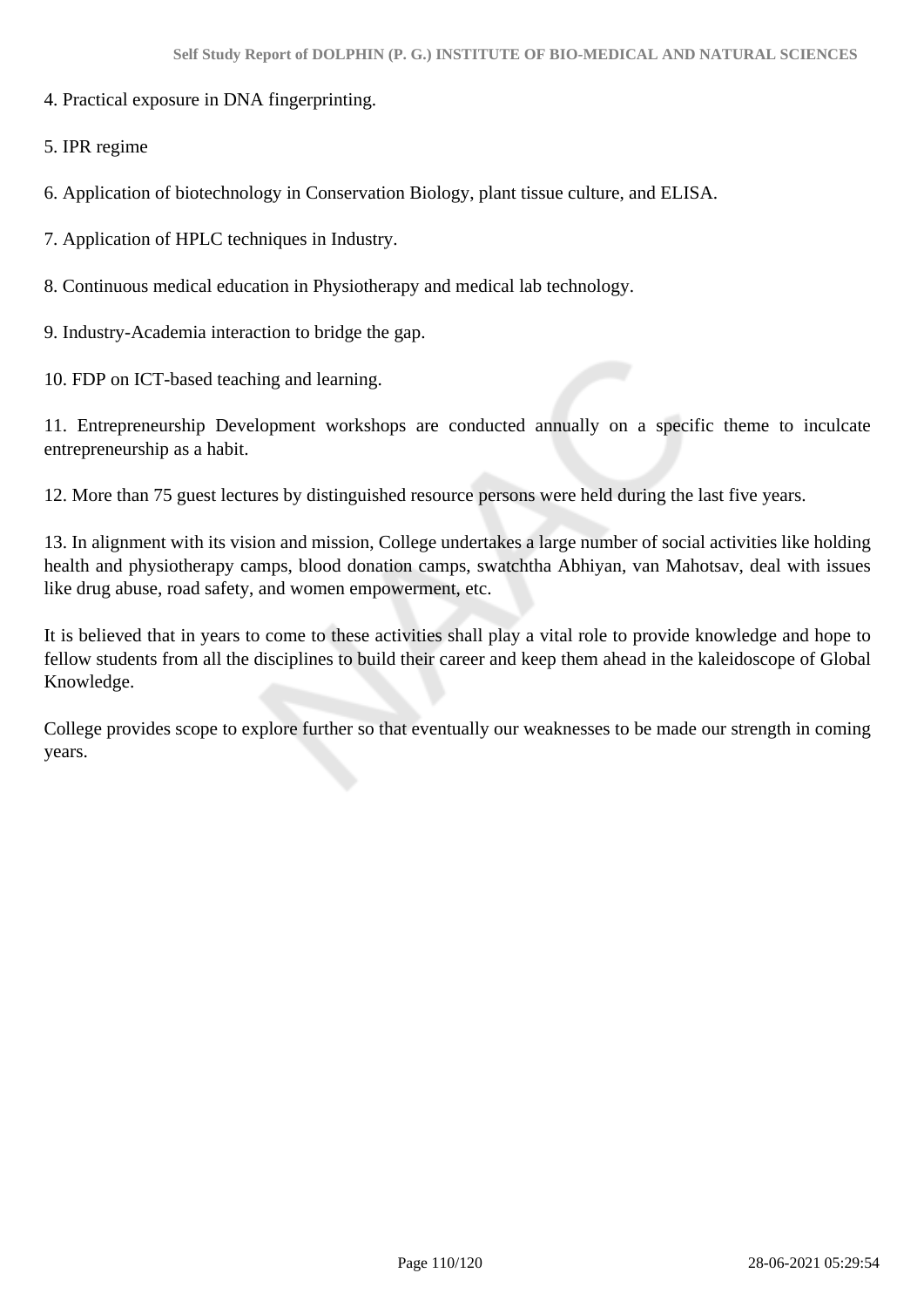## **6.ANNEXURE**

#### **1.Metrics Level Deviations**

| Metric ID |             |                            |                                |                                                                                                             |         | Sub Questions and Answers before and after DVV Verification |                                                                                                                                                                                                |
|-----------|-------------|----------------------------|--------------------------------|-------------------------------------------------------------------------------------------------------------|---------|-------------------------------------------------------------|------------------------------------------------------------------------------------------------------------------------------------------------------------------------------------------------|
| 1.4.1     |             | following stakeholders     |                                |                                                                                                             |         |                                                             | Institution obtains feedback on the syllabus and its transaction at the institution from the                                                                                                   |
|           | 1) Students |                            |                                |                                                                                                             |         |                                                             |                                                                                                                                                                                                |
|           | 2)Teachers  |                            |                                |                                                                                                             |         |                                                             |                                                                                                                                                                                                |
|           | 3)Employers |                            |                                |                                                                                                             |         |                                                             |                                                                                                                                                                                                |
|           | 4)Alumni    |                            |                                |                                                                                                             |         |                                                             |                                                                                                                                                                                                |
|           |             |                            |                                | Answer before DVV Verification : A. All of the above<br>Answer After DVV Verification: E. None of the above |         |                                                             |                                                                                                                                                                                                |
|           |             | the curriculum.            |                                |                                                                                                             |         |                                                             | Remark : Filled feedback report has not considered. Provided feedback has not related to design                                                                                                |
| 2.1.2     | seats)      |                            |                                |                                                                                                             |         |                                                             | Average percentage of seats filled against reserved categories (SC, ST, OBC, Divyangjan, etc.<br>as per applicable reservation policy ) during the last five years (exclusive of supernumerary |
|           | five years  |                            |                                | Answer before DVV Verification:                                                                             |         |                                                             | 2.1.2.1. Number of actual students admitted from the reserved categories year-wise during the last                                                                                             |
|           |             | 2018-19                    | 2017-18                        | 2016-17                                                                                                     | 2015-16 | 2014-15                                                     |                                                                                                                                                                                                |
|           |             | 401                        | 473                            | 446                                                                                                         | 366     | 284                                                         |                                                                                                                                                                                                |
|           |             |                            | Answer After DVV Verification: |                                                                                                             |         |                                                             |                                                                                                                                                                                                |
|           |             | 2018-19                    | 2017-18                        | 2016-17                                                                                                     | 2015-16 | 2014-15                                                     |                                                                                                                                                                                                |
|           |             | 266                        | 316                            | 225                                                                                                         | 183     | 162                                                         |                                                                                                                                                                                                |
|           | students.   |                            |                                |                                                                                                             |         |                                                             | Remark: DVV has made the changes by looking seats earmarked against admitted reserved                                                                                                          |
| 2.6.3     |             |                            |                                | Average pass percentage of Students during last five years                                                  |         |                                                             |                                                                                                                                                                                                |
|           |             | during the last five years |                                | Answer before DVV Verification:                                                                             |         |                                                             | 2.6.3.1. Number of final year students who passed the university examination year-wise                                                                                                         |
|           |             | 2018-19                    | 2017-18                        | 2016-17                                                                                                     | 2015-16 | 2014-15                                                     |                                                                                                                                                                                                |
|           |             | 793                        | 626                            | 615                                                                                                         | 503     | 497                                                         |                                                                                                                                                                                                |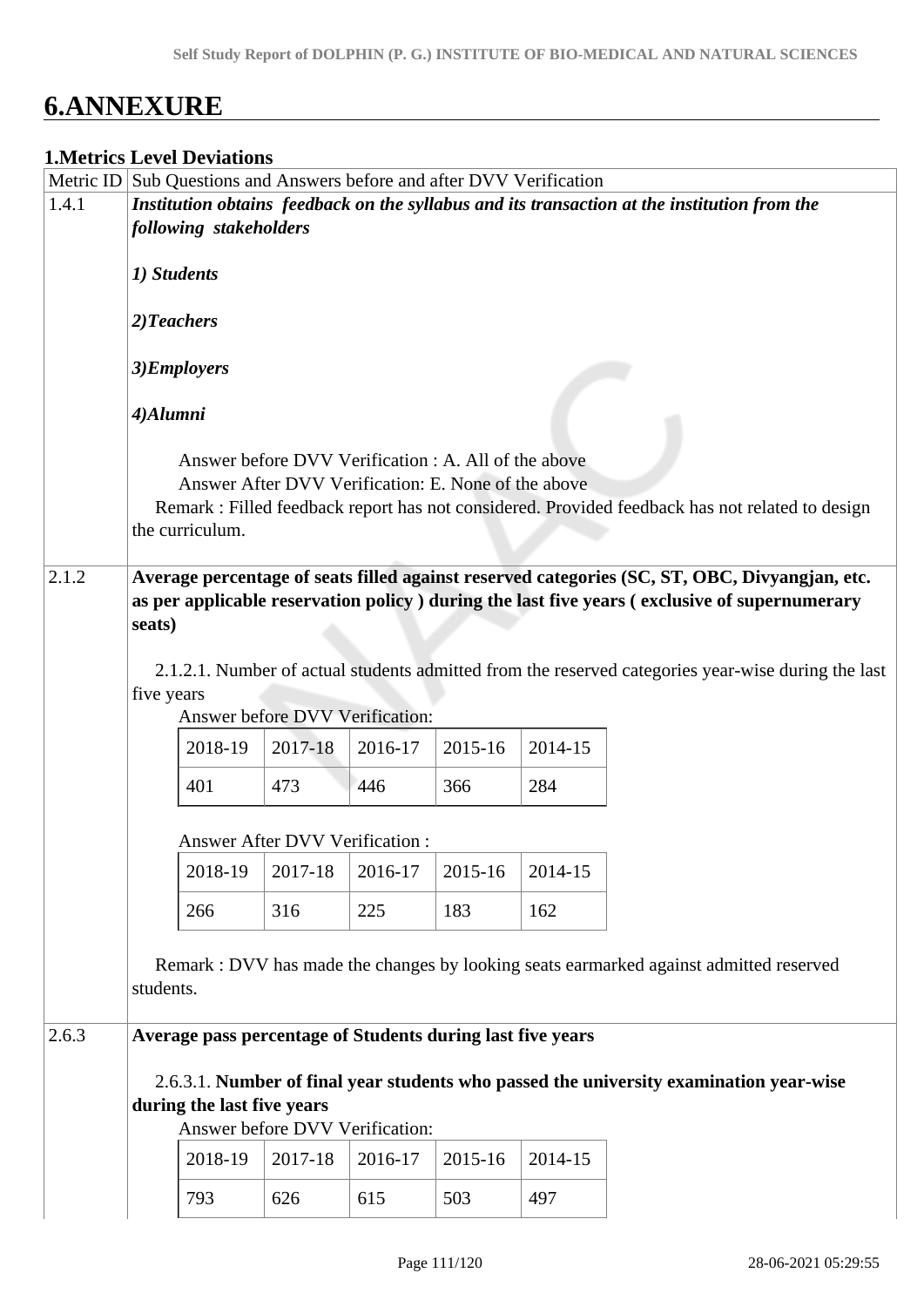|      |                                                | <b>Answer After DVV Verification:</b>      |                                            |                |         |                                                                                                                                                                               |  |
|------|------------------------------------------------|--------------------------------------------|--------------------------------------------|----------------|---------|-------------------------------------------------------------------------------------------------------------------------------------------------------------------------------|--|
|      | 2018-19                                        | 2017-18                                    | 2016-17                                    | 2015-16        | 2014-15 |                                                                                                                                                                               |  |
|      | 793                                            | 623                                        | 614                                        | 503            | 505     |                                                                                                                                                                               |  |
|      | wise during the last five years                |                                            | Answer before DVV Verification:            |                |         | 2.6.3.2. Number of final year students who appeared for the university examination year-                                                                                      |  |
|      | 2018-19                                        | 2017-18                                    | 2016-17                                    | 2015-16        | 2014-15 |                                                                                                                                                                               |  |
|      | 793                                            | 626                                        | 617                                        | 509            | 503     |                                                                                                                                                                               |  |
|      |                                                | <b>Answer After DVV Verification:</b>      |                                            |                |         |                                                                                                                                                                               |  |
|      | 2018-19                                        | 2017-18                                    | 2016-17                                    | 2015-16        | 2014-15 |                                                                                                                                                                               |  |
|      | 793                                            | 623                                        | 615                                        | 509            | 511     |                                                                                                                                                                               |  |
| HEI. |                                                |                                            |                                            |                |         | Remark : DVV has made the changes as per shared report of passed and appeared students by                                                                                     |  |
|      |                                                |                                            |                                            |                |         | Grants received from Government and non-governmental agencies for research projects,<br>endowments, Chairs in the institution during the last five years (INR in Lakhs)       |  |
|      |                                                |                                            |                                            |                |         | 3.1.1.1. Total Grants from Government and non-governmental agencies for research<br>projects, endowments, Chairs in the institution during the last five years (INR in Lakhs) |  |
|      | 2018-19                                        | 2017-18                                    | Answer before DVV Verification:<br>2016-17 | 2015-16        | 2014-15 |                                                                                                                                                                               |  |
|      | 125000                                         | $\overline{0}$                             | 5000                                       | 893000         | 884050  |                                                                                                                                                                               |  |
|      |                                                |                                            |                                            |                |         |                                                                                                                                                                               |  |
|      | 2018-19                                        | Answer After DVV Verification :<br>2017-18 | 2016-17                                    | 2015-16        | 2014-15 |                                                                                                                                                                               |  |
|      | 1.25                                           | $\mathbf{0}$                               | 0.25                                       | $\overline{2}$ | 8.80    |                                                                                                                                                                               |  |
|      |                                                |                                            |                                            |                |         | Remark: DVV has made the changes as per shared e-copies of grant letter by HEI.                                                                                               |  |
|      | government agencies during the last five years |                                            |                                            |                |         | Percentage of departments having Research projects funded by government and non                                                                                               |  |
|      | government agencies during the last five years |                                            | Answer before DVV Verification:            |                |         | 3.1.3.1. Number of departments having Research projects funded by government and non-                                                                                         |  |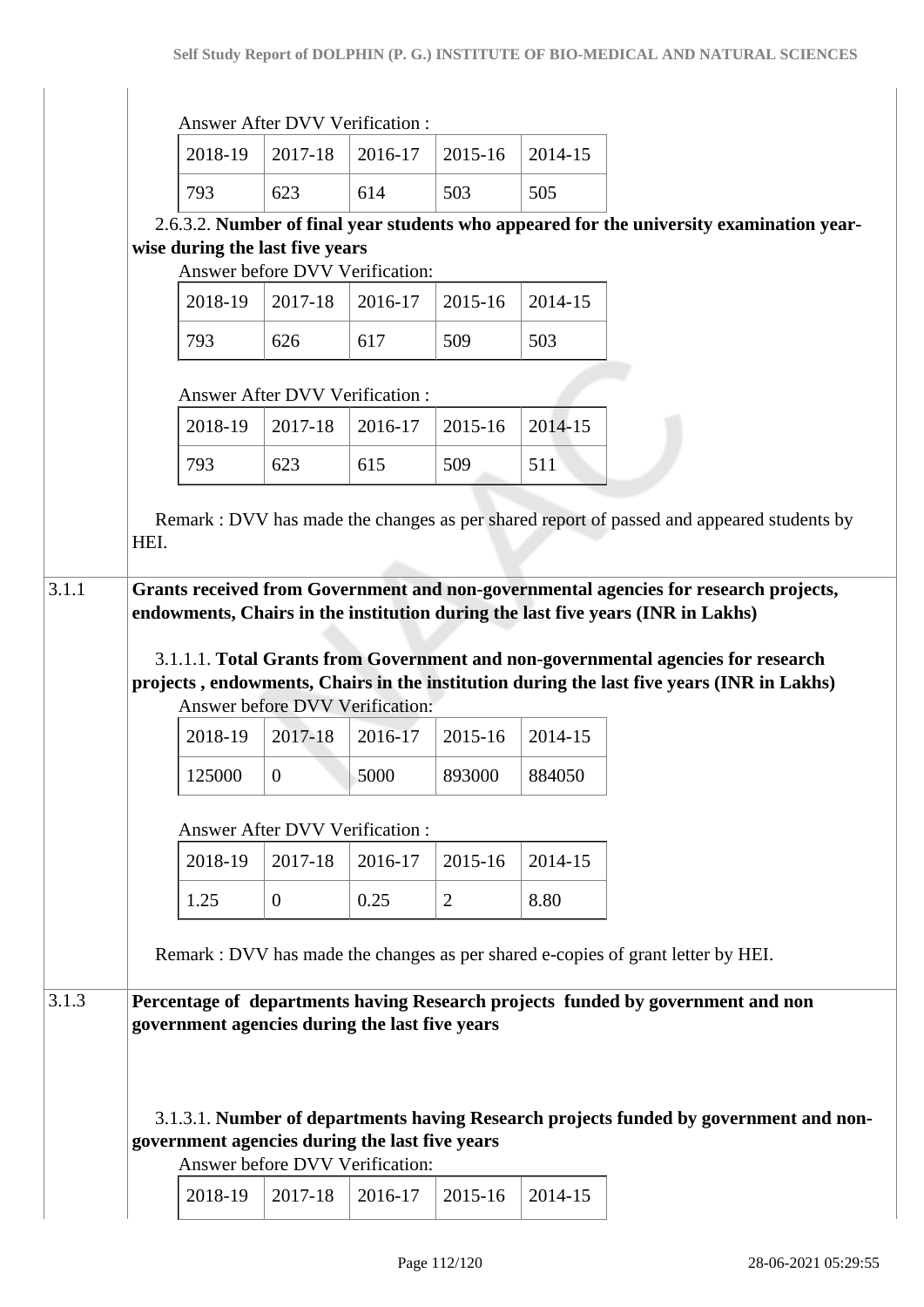| $\boldsymbol{0}$<br>$\overline{0}$<br>$\mathbf{1}$<br>2<br>$\mathbf{1}$<br>Answer After DVV Verification:<br>2014-15<br>2018-19<br>2017-18<br>2016-17<br>2015-16<br>$\overline{2}$<br>$\overline{0}$<br>1<br>1<br>1<br>3.1.3.2. Number of departments offering academic programes<br>Answer before DVV Verification:<br>2018-19<br>2017-18<br>2016-17<br>2015-16<br>2014-15<br>13<br>13<br>12<br>11<br>13<br><b>Answer After DVV Verification:</b><br>2017-18<br>2014-15<br>2018-19<br>2016-17<br>2015-16<br>13<br>13<br>13<br>12<br>11<br>Remark : DVV has made the changes as per shared e-copies of grant letter by HEI.<br>Number of workshops/seminars conducted on Research Methodology, Intellectual Property<br>Rights (IPR) and entrepreneurship during the last five years<br>3.2.2.1. Total number of workshops/seminars conducted on Research Methodology,<br>Intellectual Property Rights (IPR) and entrepreneurship year-wise during last five years<br>Answer before DVV Verification:<br>2018-19<br>2017-18<br>2015-16<br>2014-15<br>2016-17<br>$\mathfrak{Z}$<br>$\overline{2}$<br>3<br>$\overline{0}$<br>$\mathbf{1}$<br>Answer After DVV Verification:<br>2014-15<br>2018-19<br>2017-18<br>2016-17<br>2015-16<br>3<br>$\mathfrak{2}$<br>$\overline{2}$<br>$\theta$<br>$\mathbf{1}$<br>Number of research papers per teachers in the Journals notified on UGC website during the<br>3.3.2.1. Number of research papers in the Journals notified on UGC website during the last<br>Answer before DVV Verification: |                                |  |  |
|-------------------------------------------------------------------------------------------------------------------------------------------------------------------------------------------------------------------------------------------------------------------------------------------------------------------------------------------------------------------------------------------------------------------------------------------------------------------------------------------------------------------------------------------------------------------------------------------------------------------------------------------------------------------------------------------------------------------------------------------------------------------------------------------------------------------------------------------------------------------------------------------------------------------------------------------------------------------------------------------------------------------------------------------------------------------------------------------------------------------------------------------------------------------------------------------------------------------------------------------------------------------------------------------------------------------------------------------------------------------------------------------------------------------------------------------------------------------------------------------------------------------------------------|--------------------------------|--|--|
|                                                                                                                                                                                                                                                                                                                                                                                                                                                                                                                                                                                                                                                                                                                                                                                                                                                                                                                                                                                                                                                                                                                                                                                                                                                                                                                                                                                                                                                                                                                                     |                                |  |  |
|                                                                                                                                                                                                                                                                                                                                                                                                                                                                                                                                                                                                                                                                                                                                                                                                                                                                                                                                                                                                                                                                                                                                                                                                                                                                                                                                                                                                                                                                                                                                     |                                |  |  |
|                                                                                                                                                                                                                                                                                                                                                                                                                                                                                                                                                                                                                                                                                                                                                                                                                                                                                                                                                                                                                                                                                                                                                                                                                                                                                                                                                                                                                                                                                                                                     |                                |  |  |
|                                                                                                                                                                                                                                                                                                                                                                                                                                                                                                                                                                                                                                                                                                                                                                                                                                                                                                                                                                                                                                                                                                                                                                                                                                                                                                                                                                                                                                                                                                                                     |                                |  |  |
|                                                                                                                                                                                                                                                                                                                                                                                                                                                                                                                                                                                                                                                                                                                                                                                                                                                                                                                                                                                                                                                                                                                                                                                                                                                                                                                                                                                                                                                                                                                                     |                                |  |  |
|                                                                                                                                                                                                                                                                                                                                                                                                                                                                                                                                                                                                                                                                                                                                                                                                                                                                                                                                                                                                                                                                                                                                                                                                                                                                                                                                                                                                                                                                                                                                     |                                |  |  |
|                                                                                                                                                                                                                                                                                                                                                                                                                                                                                                                                                                                                                                                                                                                                                                                                                                                                                                                                                                                                                                                                                                                                                                                                                                                                                                                                                                                                                                                                                                                                     |                                |  |  |
|                                                                                                                                                                                                                                                                                                                                                                                                                                                                                                                                                                                                                                                                                                                                                                                                                                                                                                                                                                                                                                                                                                                                                                                                                                                                                                                                                                                                                                                                                                                                     |                                |  |  |
|                                                                                                                                                                                                                                                                                                                                                                                                                                                                                                                                                                                                                                                                                                                                                                                                                                                                                                                                                                                                                                                                                                                                                                                                                                                                                                                                                                                                                                                                                                                                     |                                |  |  |
|                                                                                                                                                                                                                                                                                                                                                                                                                                                                                                                                                                                                                                                                                                                                                                                                                                                                                                                                                                                                                                                                                                                                                                                                                                                                                                                                                                                                                                                                                                                                     |                                |  |  |
|                                                                                                                                                                                                                                                                                                                                                                                                                                                                                                                                                                                                                                                                                                                                                                                                                                                                                                                                                                                                                                                                                                                                                                                                                                                                                                                                                                                                                                                                                                                                     |                                |  |  |
|                                                                                                                                                                                                                                                                                                                                                                                                                                                                                                                                                                                                                                                                                                                                                                                                                                                                                                                                                                                                                                                                                                                                                                                                                                                                                                                                                                                                                                                                                                                                     |                                |  |  |
|                                                                                                                                                                                                                                                                                                                                                                                                                                                                                                                                                                                                                                                                                                                                                                                                                                                                                                                                                                                                                                                                                                                                                                                                                                                                                                                                                                                                                                                                                                                                     |                                |  |  |
|                                                                                                                                                                                                                                                                                                                                                                                                                                                                                                                                                                                                                                                                                                                                                                                                                                                                                                                                                                                                                                                                                                                                                                                                                                                                                                                                                                                                                                                                                                                                     |                                |  |  |
|                                                                                                                                                                                                                                                                                                                                                                                                                                                                                                                                                                                                                                                                                                                                                                                                                                                                                                                                                                                                                                                                                                                                                                                                                                                                                                                                                                                                                                                                                                                                     |                                |  |  |
|                                                                                                                                                                                                                                                                                                                                                                                                                                                                                                                                                                                                                                                                                                                                                                                                                                                                                                                                                                                                                                                                                                                                                                                                                                                                                                                                                                                                                                                                                                                                     |                                |  |  |
|                                                                                                                                                                                                                                                                                                                                                                                                                                                                                                                                                                                                                                                                                                                                                                                                                                                                                                                                                                                                                                                                                                                                                                                                                                                                                                                                                                                                                                                                                                                                     |                                |  |  |
|                                                                                                                                                                                                                                                                                                                                                                                                                                                                                                                                                                                                                                                                                                                                                                                                                                                                                                                                                                                                                                                                                                                                                                                                                                                                                                                                                                                                                                                                                                                                     |                                |  |  |
|                                                                                                                                                                                                                                                                                                                                                                                                                                                                                                                                                                                                                                                                                                                                                                                                                                                                                                                                                                                                                                                                                                                                                                                                                                                                                                                                                                                                                                                                                                                                     |                                |  |  |
|                                                                                                                                                                                                                                                                                                                                                                                                                                                                                                                                                                                                                                                                                                                                                                                                                                                                                                                                                                                                                                                                                                                                                                                                                                                                                                                                                                                                                                                                                                                                     |                                |  |  |
|                                                                                                                                                                                                                                                                                                                                                                                                                                                                                                                                                                                                                                                                                                                                                                                                                                                                                                                                                                                                                                                                                                                                                                                                                                                                                                                                                                                                                                                                                                                                     |                                |  |  |
|                                                                                                                                                                                                                                                                                                                                                                                                                                                                                                                                                                                                                                                                                                                                                                                                                                                                                                                                                                                                                                                                                                                                                                                                                                                                                                                                                                                                                                                                                                                                     |                                |  |  |
|                                                                                                                                                                                                                                                                                                                                                                                                                                                                                                                                                                                                                                                                                                                                                                                                                                                                                                                                                                                                                                                                                                                                                                                                                                                                                                                                                                                                                                                                                                                                     |                                |  |  |
|                                                                                                                                                                                                                                                                                                                                                                                                                                                                                                                                                                                                                                                                                                                                                                                                                                                                                                                                                                                                                                                                                                                                                                                                                                                                                                                                                                                                                                                                                                                                     |                                |  |  |
|                                                                                                                                                                                                                                                                                                                                                                                                                                                                                                                                                                                                                                                                                                                                                                                                                                                                                                                                                                                                                                                                                                                                                                                                                                                                                                                                                                                                                                                                                                                                     |                                |  |  |
| 2015-16<br>2014-15<br>2018-19<br>2017-18<br>2016-17                                                                                                                                                                                                                                                                                                                                                                                                                                                                                                                                                                                                                                                                                                                                                                                                                                                                                                                                                                                                                                                                                                                                                                                                                                                                                                                                                                                                                                                                                 | last five years<br>five years. |  |  |
| 29<br>68<br>25<br>45<br>36                                                                                                                                                                                                                                                                                                                                                                                                                                                                                                                                                                                                                                                                                                                                                                                                                                                                                                                                                                                                                                                                                                                                                                                                                                                                                                                                                                                                                                                                                                          |                                |  |  |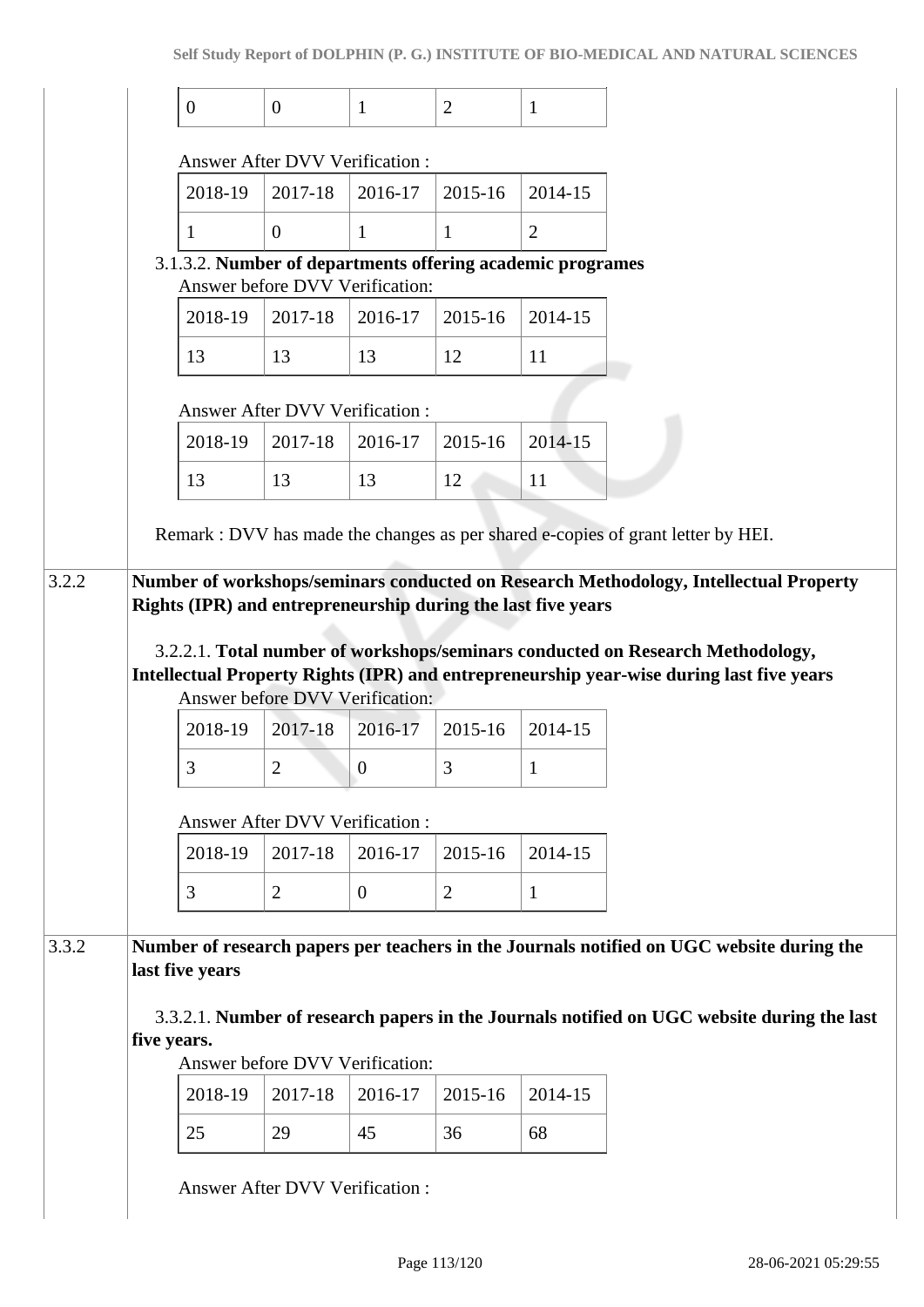| 35<br>10<br>15<br>24<br>15<br>3.4.2<br>Number of awards and recognitions received for extension activities from government/<br>government recognised bodies during the last five years<br>3.4.2.1. Total number of awards and recognition received for extension activities from<br>Government/ Government recognised bodies year-wise during the last five years.<br>Answer before DVV Verification:<br>2017-18<br>2015-16<br>2014-15<br>2018-19<br>2016-17<br>3<br>3<br>10<br>$\overline{2}$<br>2 |
|-----------------------------------------------------------------------------------------------------------------------------------------------------------------------------------------------------------------------------------------------------------------------------------------------------------------------------------------------------------------------------------------------------------------------------------------------------------------------------------------------------|
|                                                                                                                                                                                                                                                                                                                                                                                                                                                                                                     |
| <b>Answer After DVV Verification:</b><br>2015-16<br>2014-15<br>2018-19<br>2017-18<br>2016-17                                                                                                                                                                                                                                                                                                                                                                                                        |
| $\overline{0}$<br>$\overline{0}$<br>$\overline{0}$<br>0<br>$\overline{0}$                                                                                                                                                                                                                                                                                                                                                                                                                           |
|                                                                                                                                                                                                                                                                                                                                                                                                                                                                                                     |
| collaboration with industry, community and NGOs)<br>3.4.3.1. Number of extension and outreached Programmes conducted in collaboration with<br>industry, community and Non- Government Organizations through NSS/NCC/Red Cross/<br>YRC etc., year-wise during the last five years<br>Answer before DVV Verification:                                                                                                                                                                                 |
| 2014-15<br>2015-16<br>2018-19<br>2017-18<br>2016-17                                                                                                                                                                                                                                                                                                                                                                                                                                                 |
| 41<br>28<br>19<br>45<br>16                                                                                                                                                                                                                                                                                                                                                                                                                                                                          |
| <b>Answer After DVV Verification:</b>                                                                                                                                                                                                                                                                                                                                                                                                                                                               |
| 2017-18<br>2018-19<br>2016-17<br>2015-16<br>2014-15                                                                                                                                                                                                                                                                                                                                                                                                                                                 |
| 28<br>25<br>9<br>$\overline{7}$<br>16                                                                                                                                                                                                                                                                                                                                                                                                                                                               |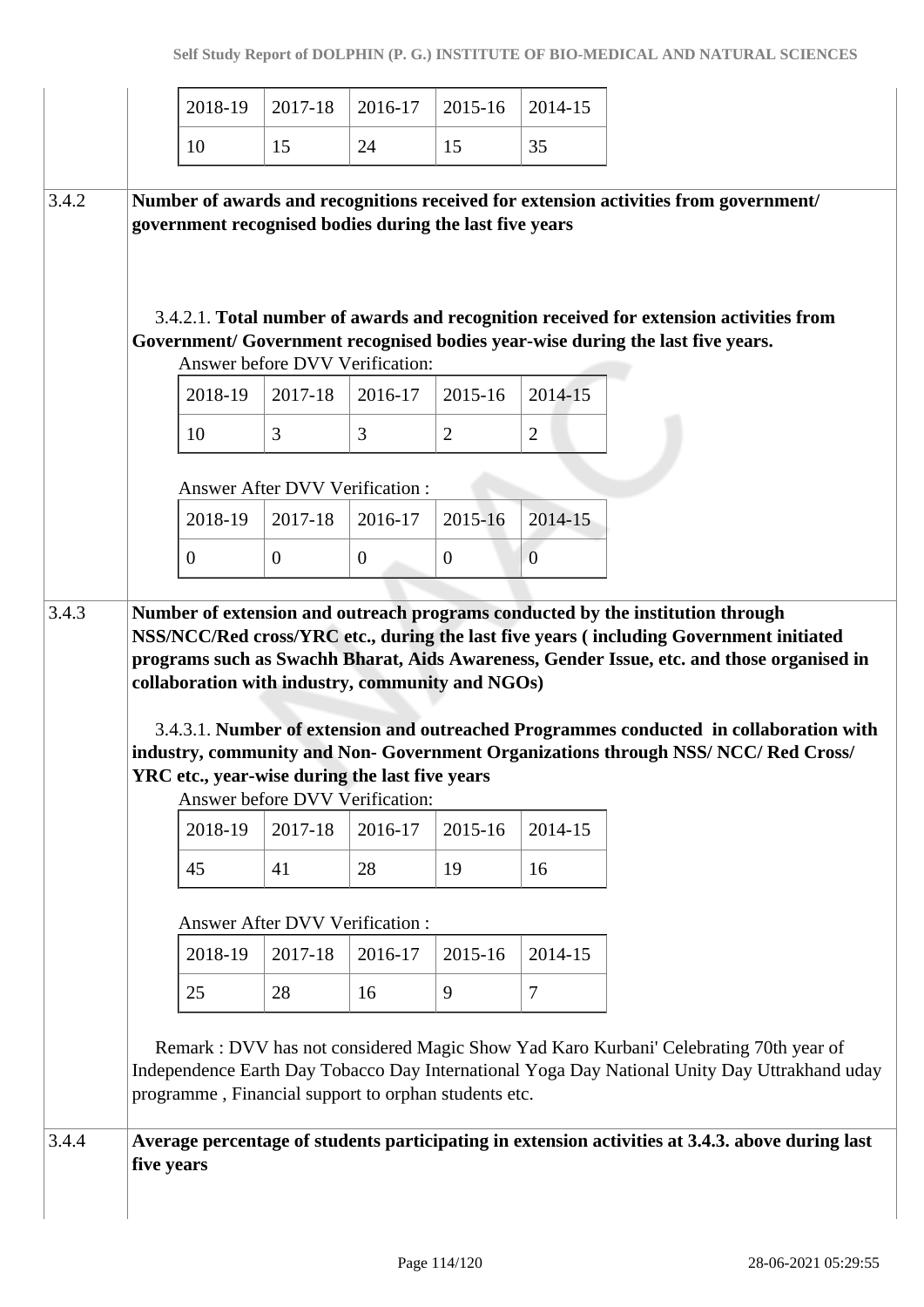### 3.4.4.1. **Total number of Students participating in extension activities conducted in collaboration with industry, community and Non- Government Organizations such as Swachh Bharat, AIDs awareness, Gender issue etc. year-wise during last five years**

Answer before DVV Verification:

| 2018-19                                                                                                                                                                                                                                                                                                                                                                                                                                            | 2017-18                                                                 | 2016-17        | 2015-16          | 2014-15          |
|----------------------------------------------------------------------------------------------------------------------------------------------------------------------------------------------------------------------------------------------------------------------------------------------------------------------------------------------------------------------------------------------------------------------------------------------------|-------------------------------------------------------------------------|----------------|------------------|------------------|
| 3398                                                                                                                                                                                                                                                                                                                                                                                                                                               | 4765                                                                    | 2653           | 2797             | 1121             |
|                                                                                                                                                                                                                                                                                                                                                                                                                                                    | Answer After DVV Verification:                                          |                |                  |                  |
| 2018-19                                                                                                                                                                                                                                                                                                                                                                                                                                            | 2017-18                                                                 | 2016-17        | 2015-16          | 2014-15          |
| 2398                                                                                                                                                                                                                                                                                                                                                                                                                                               | 4199                                                                    | 1458           | 1103             | 581              |
| Remark: DVV has not considered Magic Show Yad Karo Kurbani' Celebrating 70th year of<br>Independence Earth Day Tobacco Day International Yoga Day National Unity Day Uttrakhand uday<br>programme, Financial support to orphan students etc.<br>Number of Collaborative activities for research, Faculty exchange, Student exchange/<br>internship per year<br>3.5.1.1. Number of Collaborative activities for research, Faculty exchange, Student |                                                                         |                |                  |                  |
| exchange/ internship year-wise during the last five years                                                                                                                                                                                                                                                                                                                                                                                          | Answer before DVV Verification:                                         |                |                  |                  |
| 2018-19                                                                                                                                                                                                                                                                                                                                                                                                                                            | 2017-18                                                                 | 2016-17        | 2015-16          | 2014-15          |
| 1                                                                                                                                                                                                                                                                                                                                                                                                                                                  | $\mathbf{1}$                                                            | $\overline{2}$ | $\mathbf{1}$     | $\overline{2}$   |
|                                                                                                                                                                                                                                                                                                                                                                                                                                                    | Answer After DVV Verification :                                         |                |                  |                  |
| 2018-19                                                                                                                                                                                                                                                                                                                                                                                                                                            | 2017-18                                                                 | 2016-17        | 2015-16          | 2014-15          |
| $\mathbf{1}$                                                                                                                                                                                                                                                                                                                                                                                                                                       | $\mathbf{0}$                                                            | $\overline{0}$ | $\boldsymbol{0}$ | $\boldsymbol{0}$ |
| Remark : Provided mail letters has not considered.<br>Percentage of classrooms and seminar halls with ICT- enabled facilities such as smart class,<br>LMS, etc. (Data for the latest completed academic year)                                                                                                                                                                                                                                      |                                                                         |                |                  |                  |
| 4.1.3.1. Number of classrooms and seminar halls with ICT facilities<br>Remark : DVV has made the changes as per shared photos of classrooms and seminar halls with<br>ICT facilities in HEI's website.                                                                                                                                                                                                                                             | Answer before DVV Verification: 61<br>Answer after DVV Verification: 45 |                |                  |                  |
| Average percentage of expenditure, excluding salary for infrastructure augmentation during<br>last five years(INR in Lakhs)                                                                                                                                                                                                                                                                                                                        |                                                                         |                |                  |                  |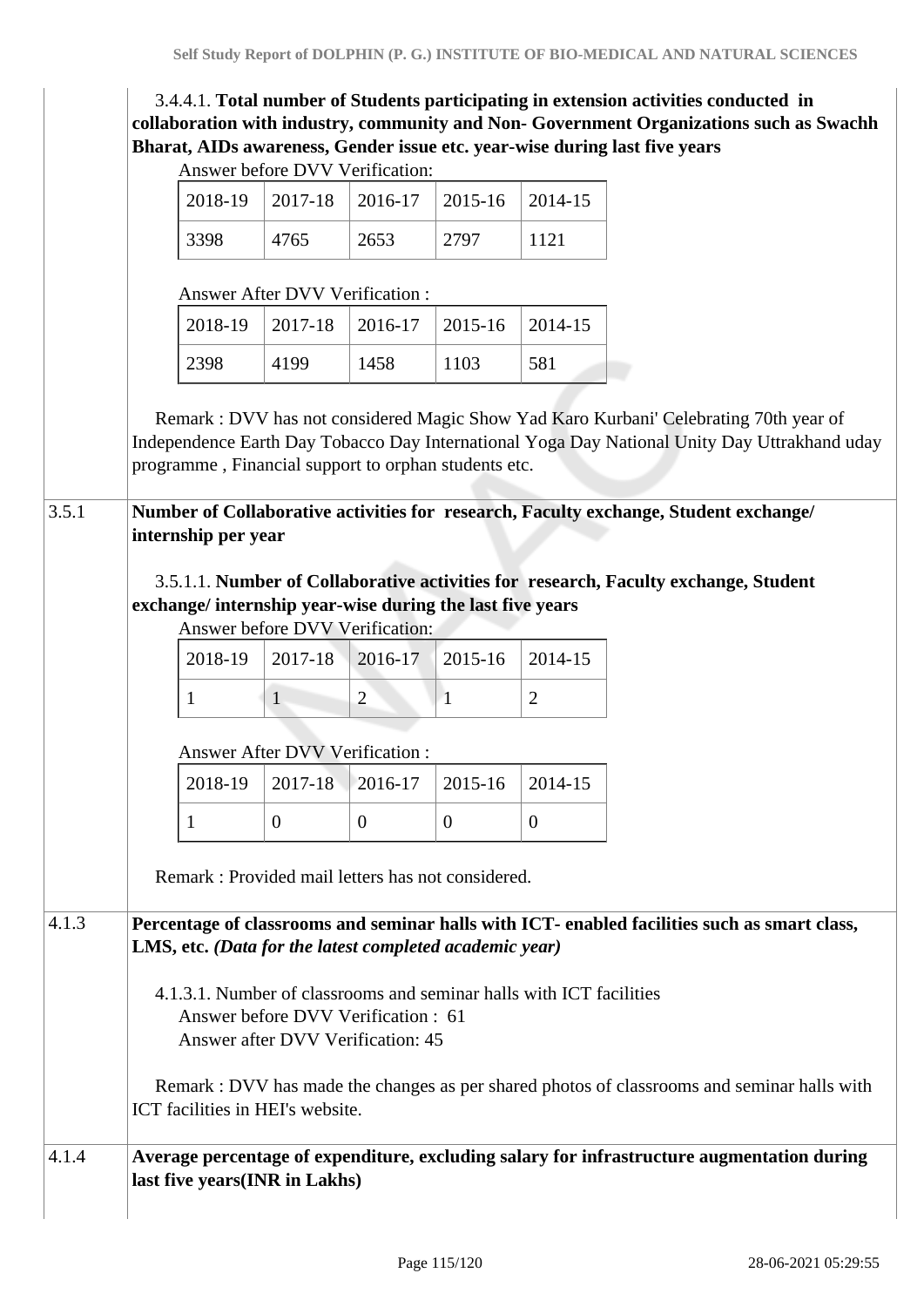| five years (INR in lakhs)<br>Answer before DVV Verification:                                                                                                                                                                                                                                                                                             |         |         |         |         |
|----------------------------------------------------------------------------------------------------------------------------------------------------------------------------------------------------------------------------------------------------------------------------------------------------------------------------------------------------------|---------|---------|---------|---------|
| 2018-19                                                                                                                                                                                                                                                                                                                                                  | 2017-18 | 2016-17 | 2015-16 | 2014-15 |
| 418.79                                                                                                                                                                                                                                                                                                                                                   | 420.95  | 262.94  | 212.28  | 79.09   |
| Answer After DVV Verification :                                                                                                                                                                                                                                                                                                                          |         |         |         |         |
| 2018-19                                                                                                                                                                                                                                                                                                                                                  | 2017-18 | 2016-17 | 2015-16 | 2014-15 |
| 411.04                                                                                                                                                                                                                                                                                                                                                   | 4406.90 | 253.65  | 207.51  | 72.07   |
| duly signed by CA.<br>Average annual expenditure for purchase of books/e-books and subscription to journals/e-<br>journals during the last five years (INR in Lakhs)<br>4.2.3.1. Annual expenditure of purchase of books/e-books and subscription to journals/e-                                                                                         |         |         |         |         |
| journals year wise during last five years (INR in Lakhs)<br>Answer before DVV Verification:                                                                                                                                                                                                                                                              |         |         |         |         |
|                                                                                                                                                                                                                                                                                                                                                          |         |         |         |         |
| 2018-19                                                                                                                                                                                                                                                                                                                                                  | 2017-18 | 2016-17 | 2015-16 | 2014-15 |
| 10.57                                                                                                                                                                                                                                                                                                                                                    | 15.15   | 10.94   | 5.93    | 7.83    |
| Answer After DVV Verification :                                                                                                                                                                                                                                                                                                                          |         |         |         |         |
| 2018-19                                                                                                                                                                                                                                                                                                                                                  | 2017-18 | 2016-17 | 2015-16 | 2014-15 |
| 10.92                                                                                                                                                                                                                                                                                                                                                    | 15.48   | 11.27   | 5.93    | 7.83    |
| Remark : DVV has made the changes as per addition of Books and journals and Expense on                                                                                                                                                                                                                                                                   |         |         |         |         |
| Subscription duly signed by CA.<br>Percentage per day usage of library by teachers and students (foot falls and login data for<br>online access) during the last completed academic year<br>4.2.4.1. Number of teachers and students using library per day over last one year<br>Answer before DVV Verification : 66<br>Answer after DVV Verification: 2 |         |         |         |         |
| Remark : DVV has made the changes as per online screenshot entry of two students in Feb.                                                                                                                                                                                                                                                                 |         |         |         |         |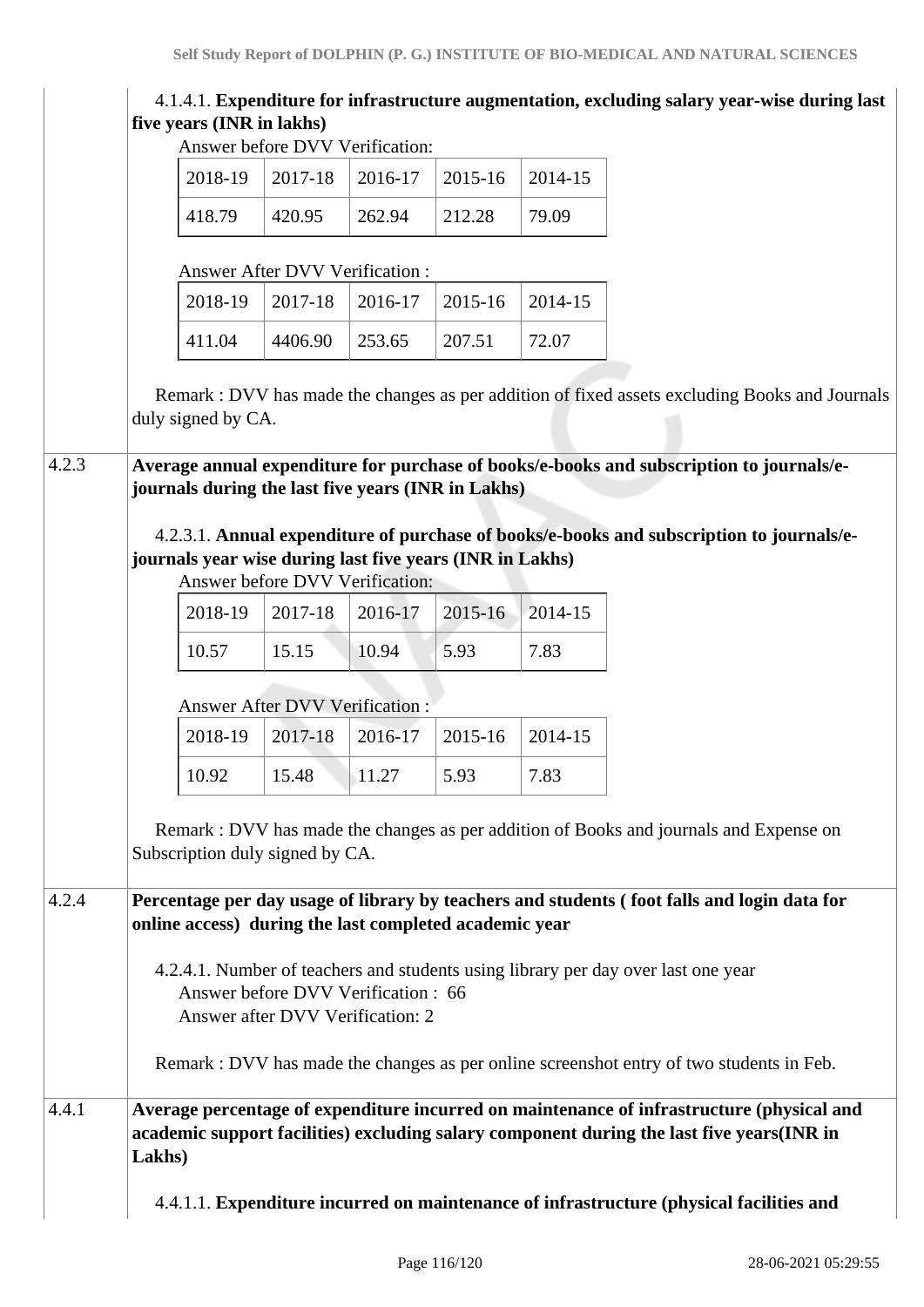|                   |                                      |                                                                                                                                                                                                                                                                                                                                                                                                                                                                                               | Answer before DVV Verification: |                |              |  |  |
|-------------------|--------------------------------------|-----------------------------------------------------------------------------------------------------------------------------------------------------------------------------------------------------------------------------------------------------------------------------------------------------------------------------------------------------------------------------------------------------------------------------------------------------------------------------------------------|---------------------------------|----------------|--------------|--|--|
|                   | 2018-19                              | 2017-18                                                                                                                                                                                                                                                                                                                                                                                                                                                                                       | 2016-17                         | 2015-16        | 2014-15      |  |  |
|                   | 174                                  | 176.77                                                                                                                                                                                                                                                                                                                                                                                                                                                                                        | 153.4                           | 121.82         | 95.73        |  |  |
|                   |                                      | Answer After DVV Verification:                                                                                                                                                                                                                                                                                                                                                                                                                                                                |                                 |                |              |  |  |
|                   | 2018-19                              | 2017-18                                                                                                                                                                                                                                                                                                                                                                                                                                                                                       | 2016-17                         | 2015-16        | 2014-15      |  |  |
|                   | 114.68                               | 102.34                                                                                                                                                                                                                                                                                                                                                                                                                                                                                        | 56.46                           | 100.47         | 88.37        |  |  |
| HEI.<br>following |                                      | Maintenance, Travelling and vehicle charges, Generator Running and Maintenance duly signed by<br>Capacity building and skills enhancement initiatives taken by the institution include the                                                                                                                                                                                                                                                                                                    |                                 |                |              |  |  |
| 1. Soft skills    | 2. Language and communication skills | 3. Life skills (Yoga, physical fitness, health and hygiene)<br>4. ICT/computing skills                                                                                                                                                                                                                                                                                                                                                                                                        |                                 |                |              |  |  |
|                   |                                      | Answer before DVV Verification : A. All of the above<br>Answer After DVV Verification: B. 3 of the above<br>Remark : DVV has select B. 3 of the above as per report of SL No. 1, 2 and 3 shared by HEI.                                                                                                                                                                                                                                                                                       |                                 |                |              |  |  |
|                   |                                      | Number of awards/medals won by students for outstanding performance in sports/cultural<br>activities at inter-university/state/national / international level (award for a team event should<br>be counted as one) during the last five years.<br>5.3.1.1. Number of awards/medals for outstanding performance in sports/cultural activities<br>at university/state/national / international level (award for a team event should be counted as<br>one) year-wise during the last five years. |                                 |                |              |  |  |
|                   | 2018-19                              | Answer before DVV Verification:<br>2017-18                                                                                                                                                                                                                                                                                                                                                                                                                                                    | 2016-17                         | 2015-16        | 2014-15      |  |  |
|                   | $\boldsymbol{0}$                     | $\mathbf{1}$                                                                                                                                                                                                                                                                                                                                                                                                                                                                                  | 5                               | $\overline{0}$ | $\mathbf{1}$ |  |  |
|                   |                                      | Answer After DVV Verification:                                                                                                                                                                                                                                                                                                                                                                                                                                                                |                                 |                |              |  |  |
|                   | 2018-19                              | 2017-18                                                                                                                                                                                                                                                                                                                                                                                                                                                                                       | 2016-17                         | 2015-16        | 2014-15      |  |  |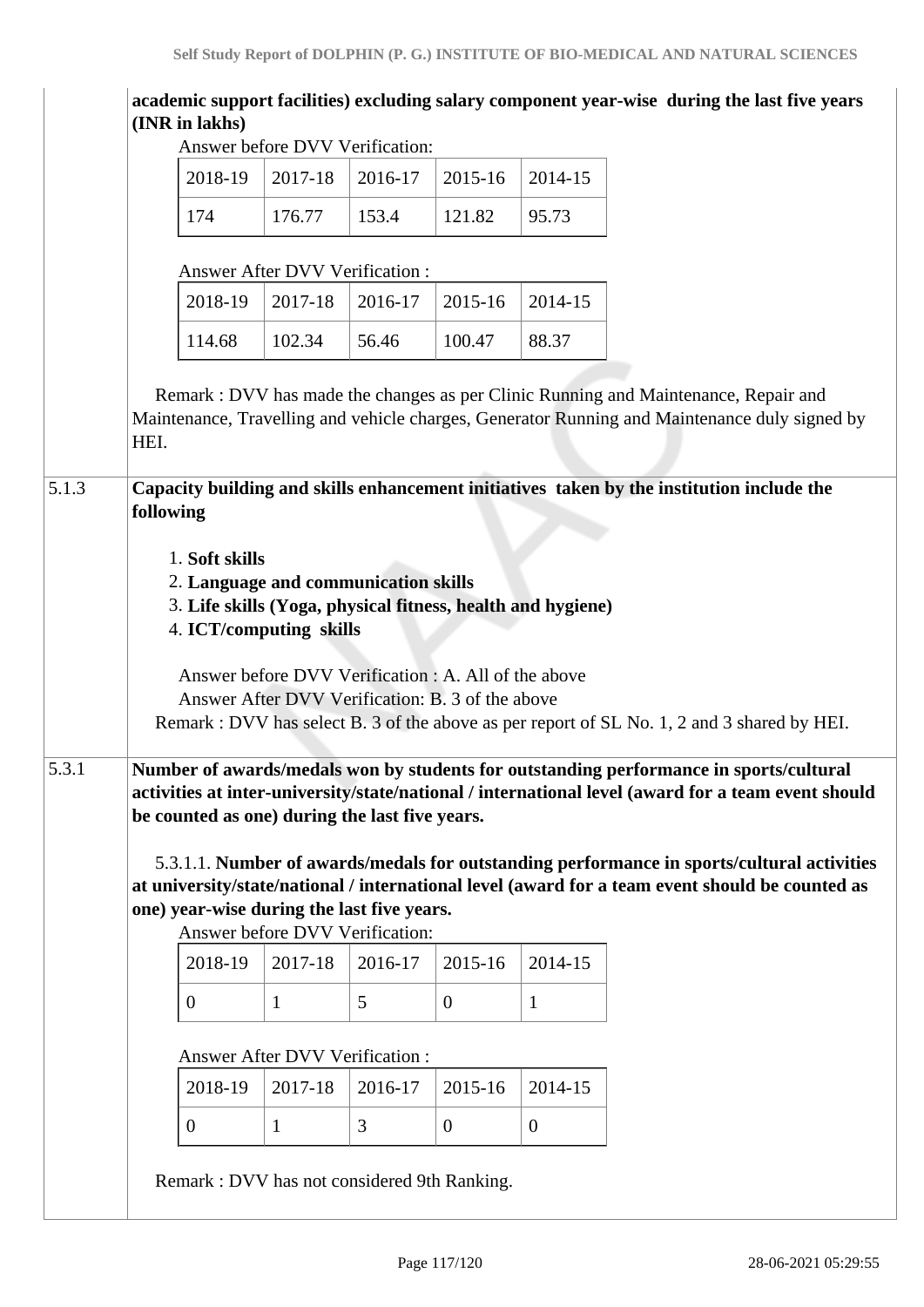| 5.3.3 |       |                                                                                             |                                                                                                        |                |                |                | Average number of sports and cultural events/competitions in which students of the Institution<br>participated during last five years (organised by the institution/other institutions) |
|-------|-------|---------------------------------------------------------------------------------------------|--------------------------------------------------------------------------------------------------------|----------------|----------------|----------------|-----------------------------------------------------------------------------------------------------------------------------------------------------------------------------------------|
|       |       | Institution participated year-wise during last five years                                   | Answer before DVV Verification:                                                                        |                |                |                | 5.3.3.1. Number of sports and cultural events/competitions in which students of the                                                                                                     |
|       |       | 2018-19                                                                                     | 2017-18                                                                                                | 2016-17        | 2015-16        | 2014-15        |                                                                                                                                                                                         |
|       |       | 15                                                                                          | 14                                                                                                     | 16             | 5              | 3              |                                                                                                                                                                                         |
|       |       |                                                                                             | Answer After DVV Verification:                                                                         |                |                |                |                                                                                                                                                                                         |
|       |       | 2018-19                                                                                     | 2017-18                                                                                                | 2016-17        | 2015-16        | 2014-15        |                                                                                                                                                                                         |
|       |       | 10                                                                                          | $\tau$                                                                                                 | 9              | $\overline{4}$ | $\overline{2}$ |                                                                                                                                                                                         |
|       |       |                                                                                             |                                                                                                        |                |                |                | Remark : DVV has made the changes as per report of sports and cultural events shared by HEI.                                                                                            |
| 6.3.2 | years |                                                                                             |                                                                                                        |                |                |                | Average percentage of teachers provided with financial support to attend<br>conferences/workshops and towards membership fee of professional bodies during the last five                |
|       |       | the last five years                                                                         | Answer before DVV Verification:                                                                        |                |                |                | 6.3.2.1. Number of teachers provided with financial support to attend<br>conferences/workshops and towards membership fee of professional bodies year wise during                       |
|       |       | 2018-19                                                                                     | 2017-18                                                                                                | 2016-17        | 2015-16        | 2014-15        |                                                                                                                                                                                         |
|       |       | 8                                                                                           | $\overline{4}$                                                                                         | $\overline{0}$ | 8              | $\overline{4}$ |                                                                                                                                                                                         |
|       |       |                                                                                             | Answer After DVV Verification :                                                                        |                |                |                |                                                                                                                                                                                         |
|       |       | 2018-19                                                                                     | 2017-18                                                                                                | 2016-17        | 2015-16        | 2014-15        |                                                                                                                                                                                         |
|       |       | $\theta$                                                                                    | $\overline{0}$                                                                                         | $\theta$       | $\overline{0}$ | $\theta$       |                                                                                                                                                                                         |
|       |       | Remark : Financial letters has not provide by HEI.                                          |                                                                                                        |                |                |                |                                                                                                                                                                                         |
| 6.5.3 |       | Quality assurance initiatives of the institution include:                                   |                                                                                                        |                |                |                |                                                                                                                                                                                         |
|       |       | 2. Collaborative quality intitiatives with other institution(s)<br>3. Participation in NIRF | analysed and used for improvements<br><b>Certification, NBA)</b>                                       |                |                |                | 1. Regular meeting of Internal Quality Assurance Cell (IQAC); Feedback collected,<br>4. any other quality audit recognized by state, national or international agencies (ISO            |
|       |       |                                                                                             | Answer before DVV Verification : B. 3 of the above<br>Answer After DVV Verification: C. 2 of the above |                |                |                |                                                                                                                                                                                         |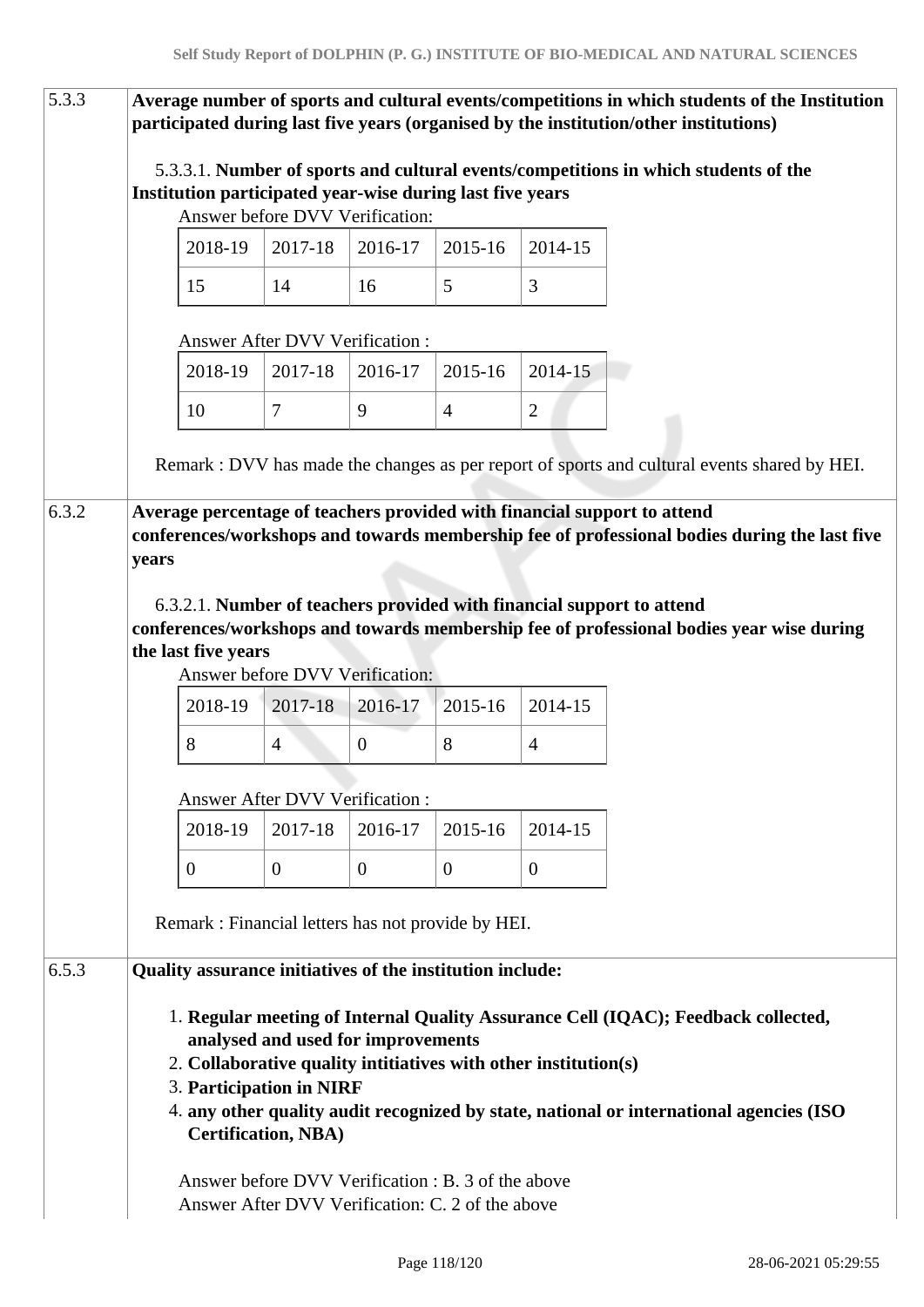|        | Remark : DVV has select. D. 1 of the above as per shared IQAC and AISHE certificate report by<br>HEI.                                                              |
|--------|--------------------------------------------------------------------------------------------------------------------------------------------------------------------|
| 7.1.4  | Water conservation facilities available in the Institution:                                                                                                        |
|        | 1. Rain water harvesting                                                                                                                                           |
|        | 2. Borewell /Open well recharge                                                                                                                                    |
|        | 3. Construction of tanks and bunds                                                                                                                                 |
|        | 4. Waste water recycling                                                                                                                                           |
|        | 5. Maintenance of water bodies and distribution system in the campus                                                                                               |
|        | Answer before DVV Verification : B. 3 of the above                                                                                                                 |
|        | Answer After DVV Verification: C. 2 of the above                                                                                                                   |
|        | Remark : DVV has select C. 2 of the above as per shared supporting for SI. No 2 and 5 by HEI.                                                                      |
| 7.1.10 | The Institution has a prescribed code of conduct for students, teachers, administrators and<br>other staff and conducts periodic programmes in this regard.        |
|        | 1. The Code of Conduct is displayed on the website                                                                                                                 |
|        | 2. There is a committee to monitor adherence to the Code of Conduct                                                                                                |
|        | 3. Institution organizes professional ethics programmes for students, teachers,                                                                                    |
|        | administrators and other staff                                                                                                                                     |
|        | 4. Annual awareness programmes on Code of Conduct are organized                                                                                                    |
|        | Answer before DVV Verification : B. 3 of the above<br>Answer After DVV Verification: C. 2 of the above                                                             |
|        | Remark : DVV has select C. 2 of the above as per provided code of conduct and minutes of<br>meetings by HEI. Signed on provided report has looked copy and pasted. |

### **2.Extended Profile Deviations**

| ID  | <b>Extended Questions</b> |                                                                           |         |                                                     |         |                                                                           |  |
|-----|---------------------------|---------------------------------------------------------------------------|---------|-----------------------------------------------------|---------|---------------------------------------------------------------------------|--|
| 1.3 |                           | Answer before DVV Verification:                                           |         |                                                     |         | Number of outgoing / final year students year-wise during last five years |  |
|     | 2018-19                   | 2017-18                                                                   |         | $2015 - 16$                                         |         |                                                                           |  |
|     |                           |                                                                           | 2016-17 |                                                     | 2014-15 |                                                                           |  |
|     | 793                       | 628                                                                       | 615     | 503                                                 | 497     |                                                                           |  |
|     | 2018-19                   | <b>Answer After DVV Verification:</b><br>2017-18                          | 2016-17 | 2015-16                                             | 2014-15 |                                                                           |  |
|     | 793                       | 623                                                                       | 615     | 509                                                 | 511     |                                                                           |  |
| 2.1 |                           | Answer before DVV Verification : 64<br>Answer after DVV Verification : 62 |         | <b>Total number of classrooms and seminar halls</b> |         |                                                                           |  |